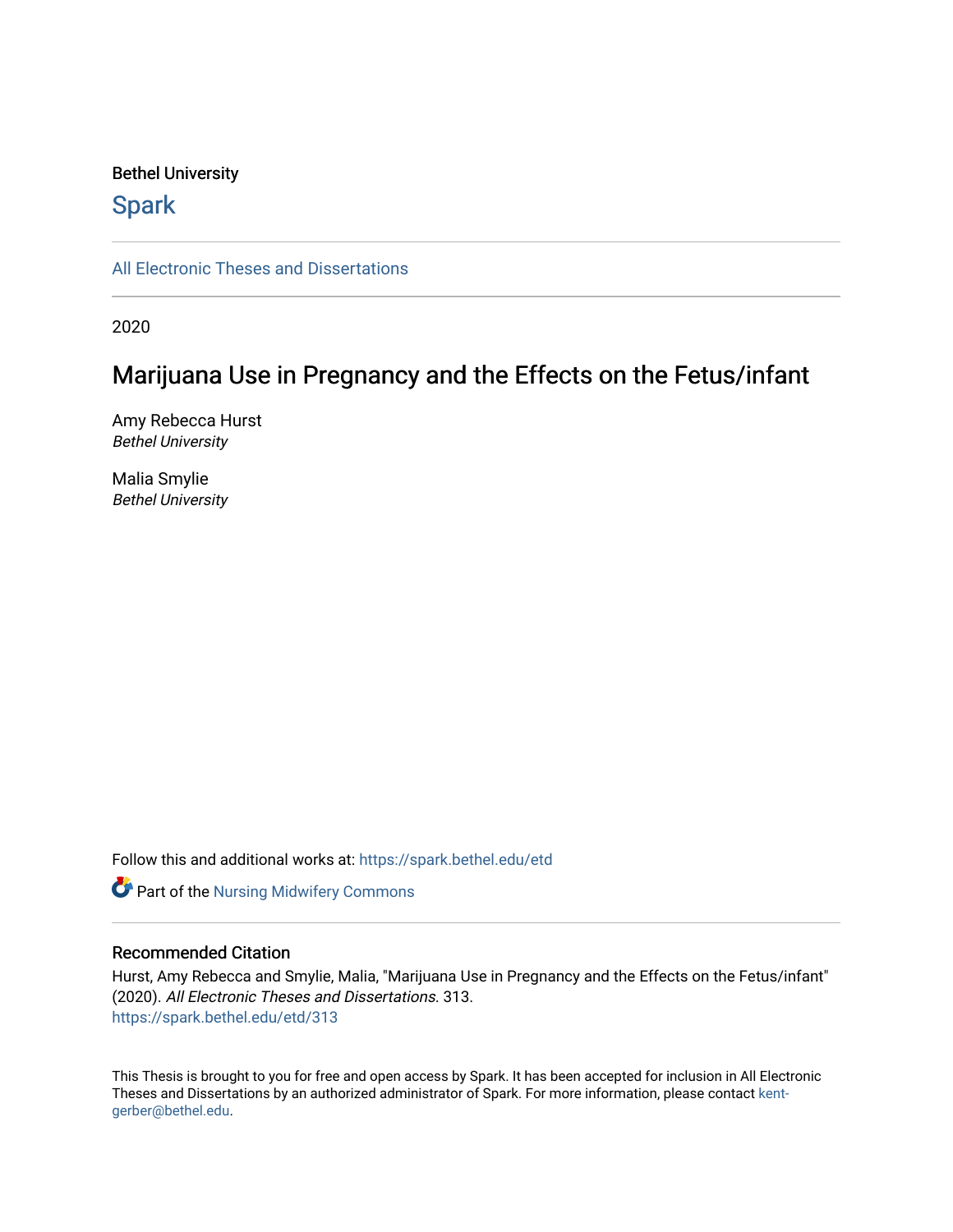## MARIJUANA USE IN PREGNANCY AND THE EFFECTS ON THE FETUS/INFANT

# A MASTER'S PROJECT SUBMITTED TO THE GRADUATE FACULTY OF THE GRADUATE SCHOOL

## BETHEL UNIVERSITY

BY

Amy Hurst & Malia Smylie

## IN PARTIAL FULFILLMENT OF THE REQUIREMENTS

## FOR THE DEGREE OF

## MASTER OF SCIENCE IN NURSE-MIDWIFERY

MAY 2020

## BETHEL UNIVERSITY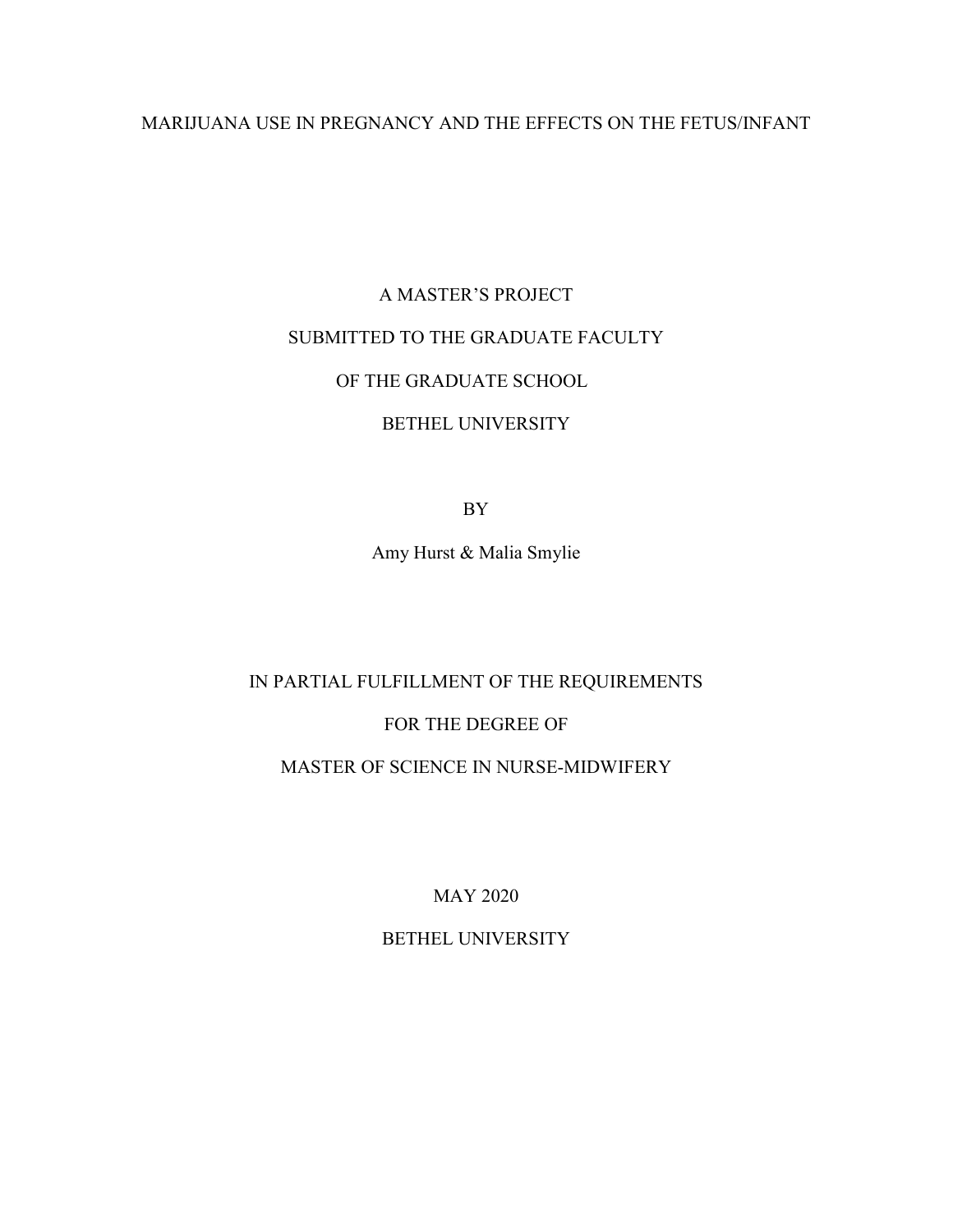## MARIJUANA USE IN PREGNANCY AND THE EFFECTS ON THE FETUS/INFANT

Amy Hurst & Malia Smylie

May 2020

## Approvals:

Project Advisor Name: Tim Bredow Project Advisor Signature:

Second Reader Name: Katrina Wu, MSN, CNM

Second Reader Signature:

Director of Nurse-Midwifery Program Name: Jane Wrede, PhD, APRN, CNM

Director of Nurse-Midwifery Program Signature: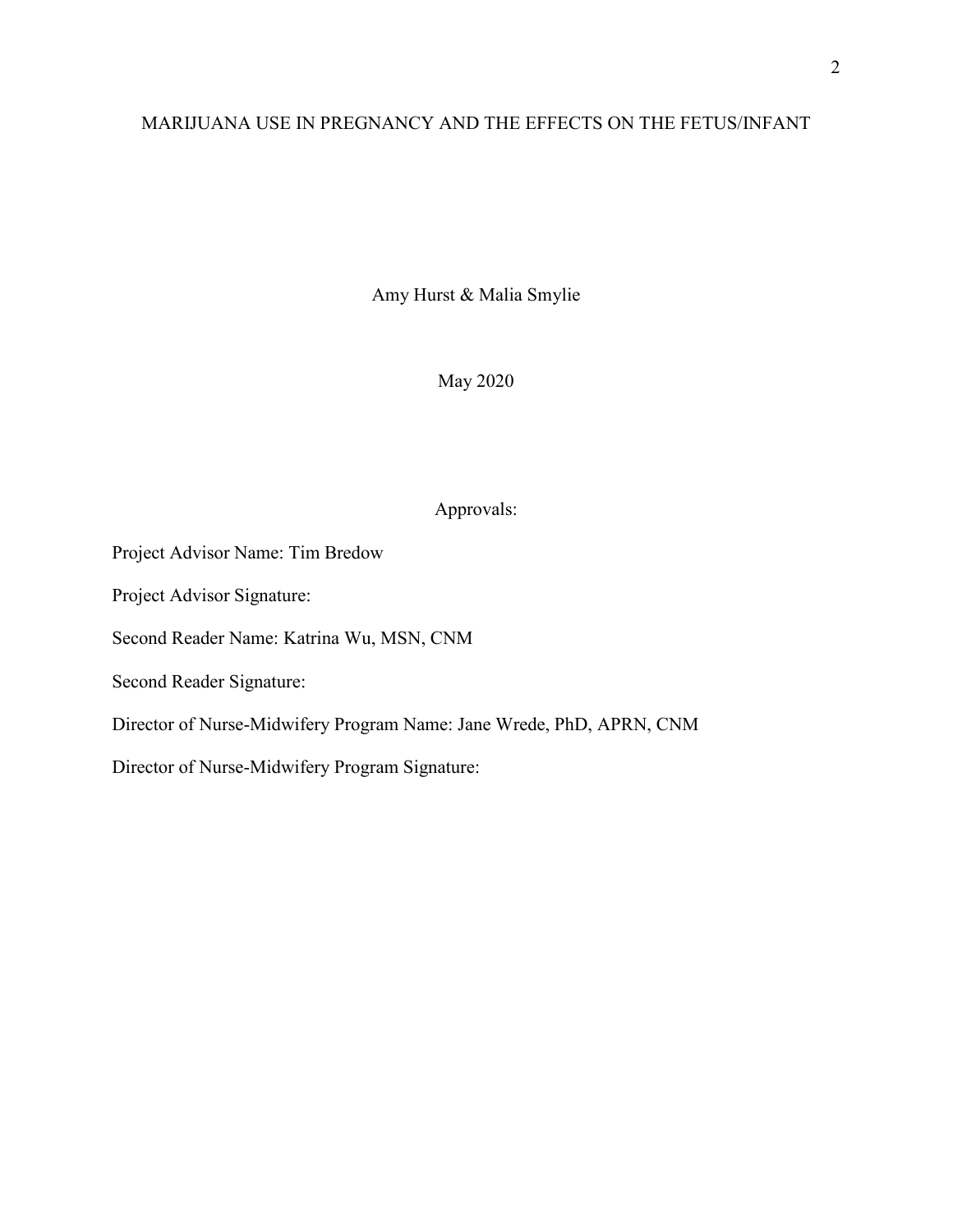#### Acknowledgements

To Jason, my wonderful husband: You have shown me nothing but support during the last two crazy years of this journey. I honestly couldn't have done it without you and for that I am forever grateful. Thank you for encouraging me to follow my dream and for being there every step of the way. I love you and look forward to our many adventures together in the future.

 To Mox, Hux, & Dax: Thank you for knowing that these last two years were just a temporary situation in our lives. You boys have been so understanding of mommy needing to "go to a birth" and always showered me with love and admiration when I needed it the most. The way all three of you came into this world in a peaceful, calm environment at home is one of the main reasons why I followed this dream. Thank you for making me laugh and for loving me fiercely. I hope that by you seeing me do this it will inspire you to follow your dreams in the future.

 To Amy, my Capstone partner: Thank you for being my partner through this intense project. I am so grateful for you and all the love and support you showed me throughout this. We both carried each other throughout this project and that is what helped us get this done! I am fortunate to have met you and I know that we will be lifelong friends.

 To Tim, our Capstone advisor: Thank you from the bottom of my heart for always sending words of encouragement. Those words helped more than you know. Thank you for being willing to dive deep into a topic that was unique and not widely researched. I am truly grateful that you were with us every step of the way!

 To Bethel staff and my fellow cohorts: Wow! We are almost done. This was a wild ride and I am so glad that I got to do it alongside some of the most passionate nurse-midwives and nurse-midwife students in the world. I look forward to seeing where our journeys will take us in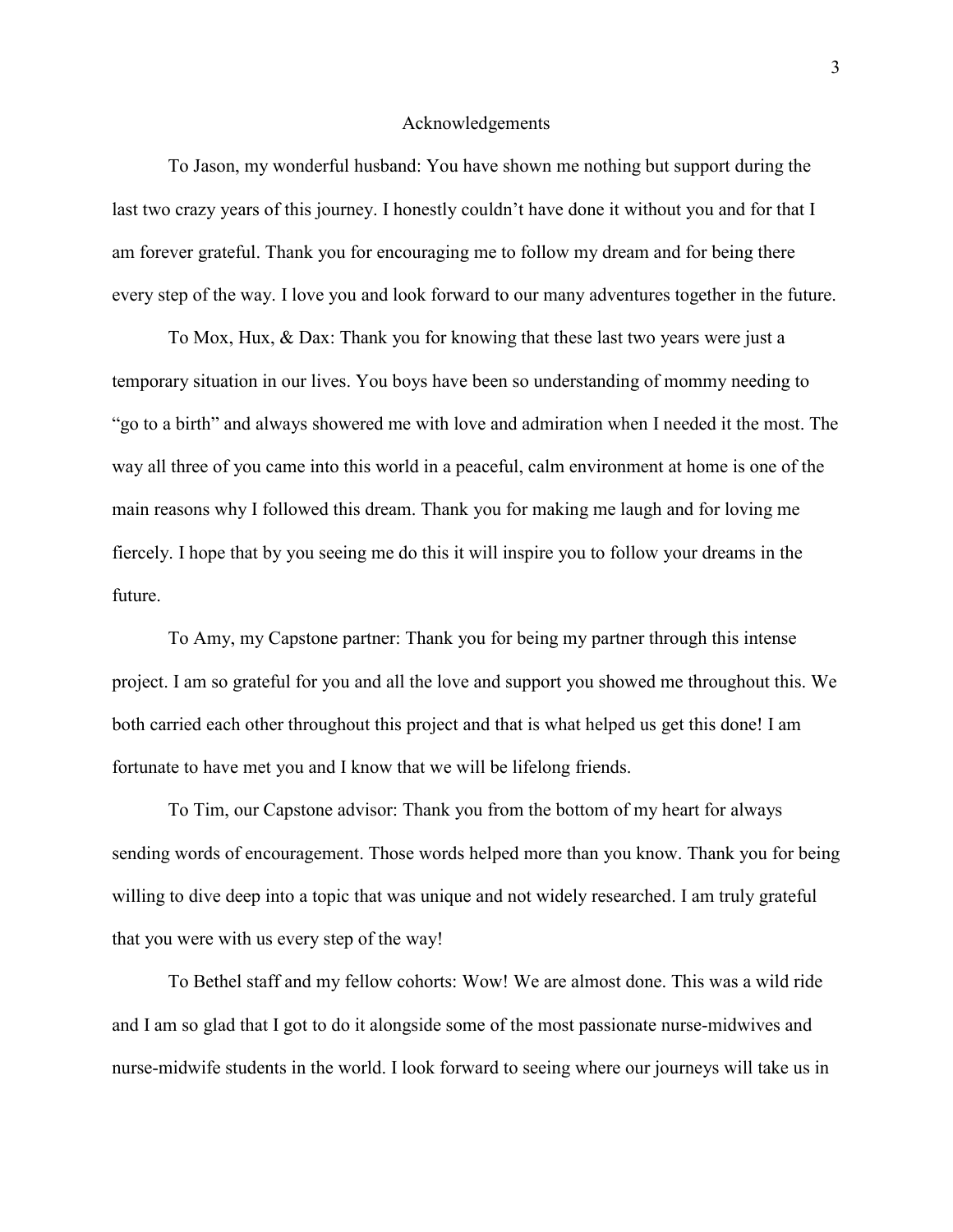the near future. Thank you kindly to the staff at Bethel that have carried us along (sometimes dragging us) and most importantly for believing in us. Most importantly I want to thank God for placing me on this path and being there with me every step of the way. I have never been surer of the path that was set before me and I am grateful to have listened to that and gone after it.

Malia Smylie

First and foremost, I need to give God all the glory. He put me on this path even when I begged him to reconsider. He then put the right people at the right time in my life to get me through the past three years. Without him, I am nothing.

To my husband Todd, thank you for your support and encouragement on this crazy journey. Without your support and picking up my slack, this journey would not have been possible. Words are not enough to show my love and gratitude.

Halle, Jackson, Braeden and Delaney, you four are the reason my heart beats. Everything I do is with you in mind. I know I have not always been present the last three years, but your love, patience and notes of encouragement have carried me through. May this journey we all embarked on make your future brighter and blessed. I love you all to Target and back!

Brittany and Phoebe, you have been my life preserver when I was drowning. You supported me, encouraged me, and held me when I thought I could not go on. For that I thank you and will forever be indebted to you.

Malia, what started out as a partnership grew into a lifelong friendship. Thank you for agreeing to be my partner and not running away when you realized what you got yourself into. We made a great duo and I look forward to sharing my life with you by my side.

Tim and Bethel staff, without this program and the support of all of you, this completion would not have been possible. Thank you for your love and dedication to the profession of nurse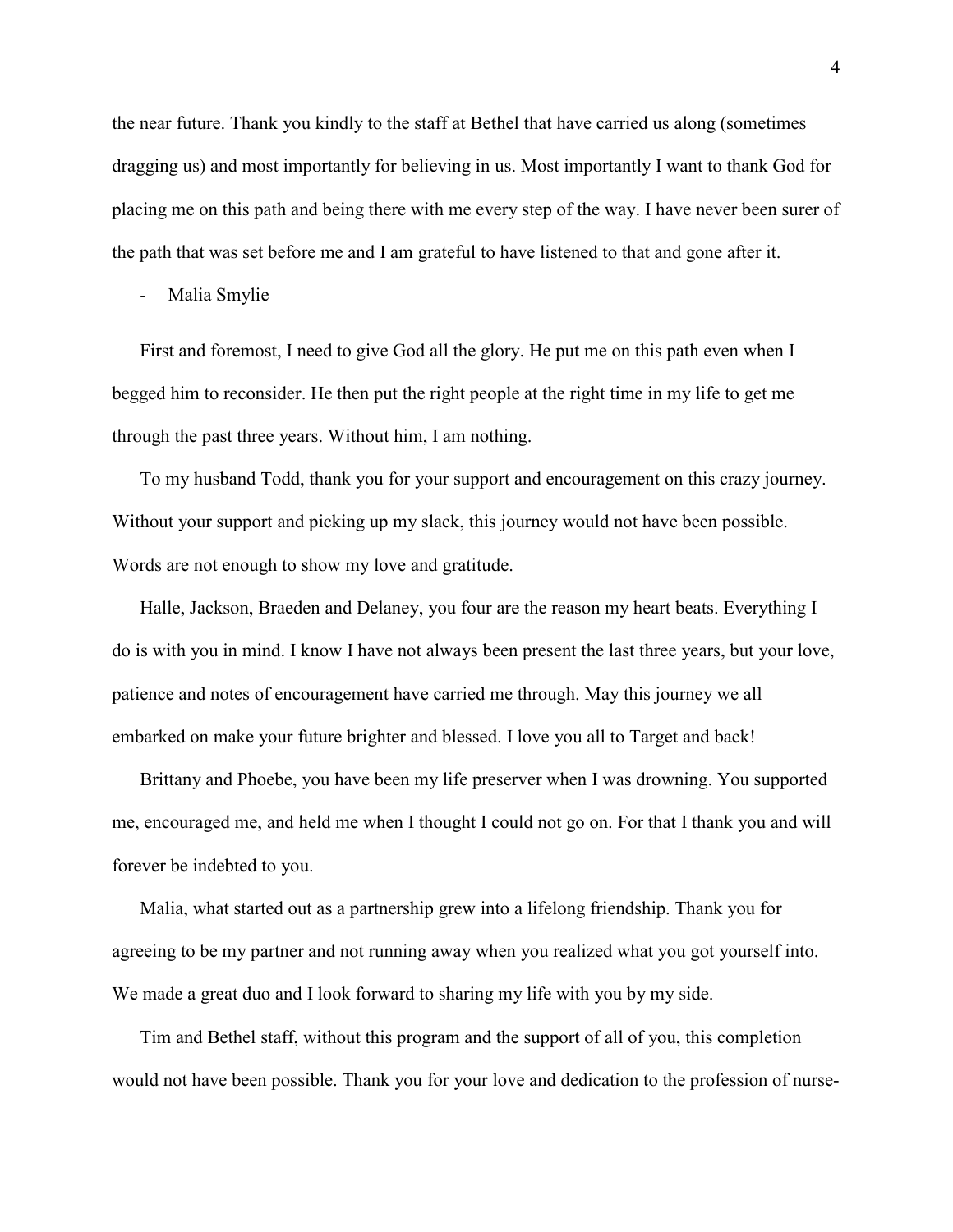midwives and education. Your passion is apparent in all you do. I am forever grateful for this path I chose.

- Amy Hurst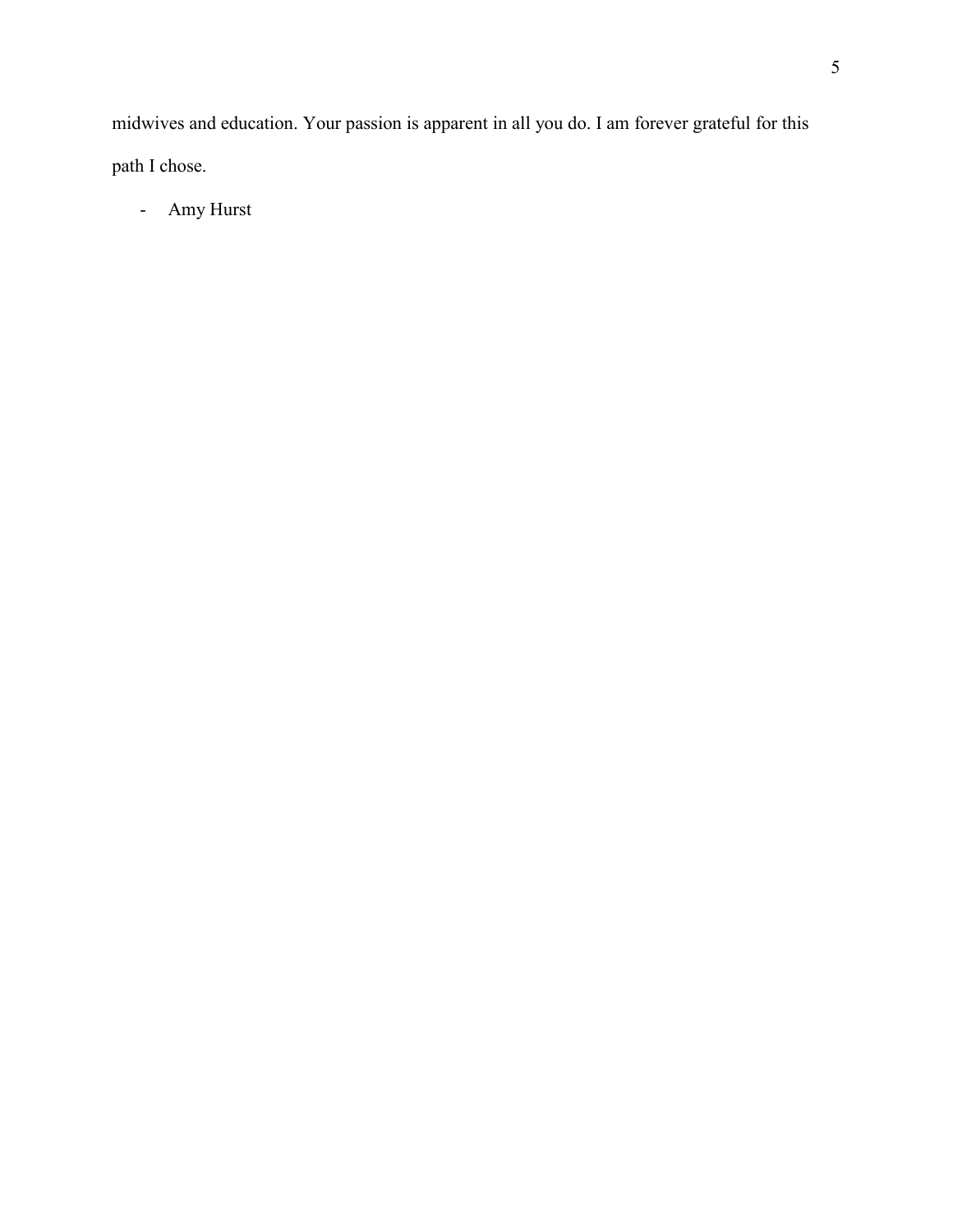#### **Abstract**

**Background/Purpose:** The purpose of this paper is to critically examine the literature and evidence that is available surrounding pre-pregnancy and prenatal use of marijuana and the effects it has on the developing fetus/infant.

**Theoretical Framework:** The Modeling and Role-Modeling Theory created by Erickson, Tomlin, and Swain will be the theoretical framework used for this paper. The modeling aspect of this theory speaks to a person developing a picture and perception of another person's world. The person develops this picture by viewing the other person's framework, points of view, values, experiences and perspectives.

**Methods:** Twenty research articles were found and critically reviewed to determine if there are adverse effects associated with marijuana use during pre-pregnancy, pregnancy, and postpartum. **Results/Findings:** It was found that across most findings that further research needs to be done on the use of marijuana prior to pregnancy, during pregnancy, and postpartum. It has also been found that screening and counseling needs to be done and focused on prior to pregnancy and during pregnancy and postpartum. Potential adverse effects in the fetus/infant associated with marijuana use prior to pregnancy, during pregnancy, and postpartum included growth restriction, low birth weight, small for gestational age, higher rates of spontaneous preterm birth, increased risk of neonatal morbidity, placental abruption, increased NICU admissions, stillbirth, and anencephaly.

**Implications for Research and Practice:** Healthcare professionals have the opportunity to establish a trusting relationship with their patients and to be able to effectively educate and counsel their patients regarding the use of marijuana prior to pregnancy, during pregnancy, and postpartum.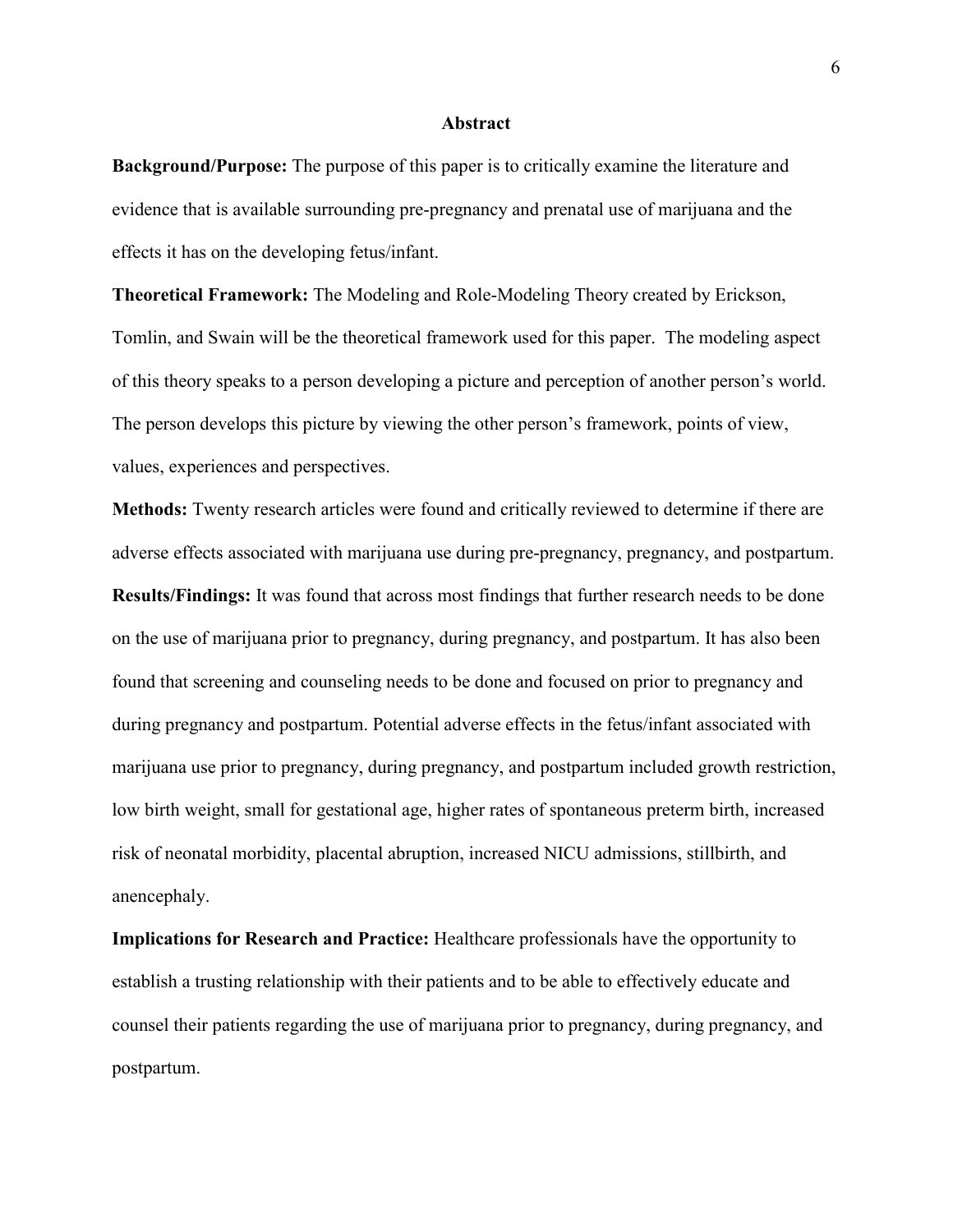## **Keywords:** Marijuana, Cannabis, Pregnancy, Adverse Effects.

## Table of Contents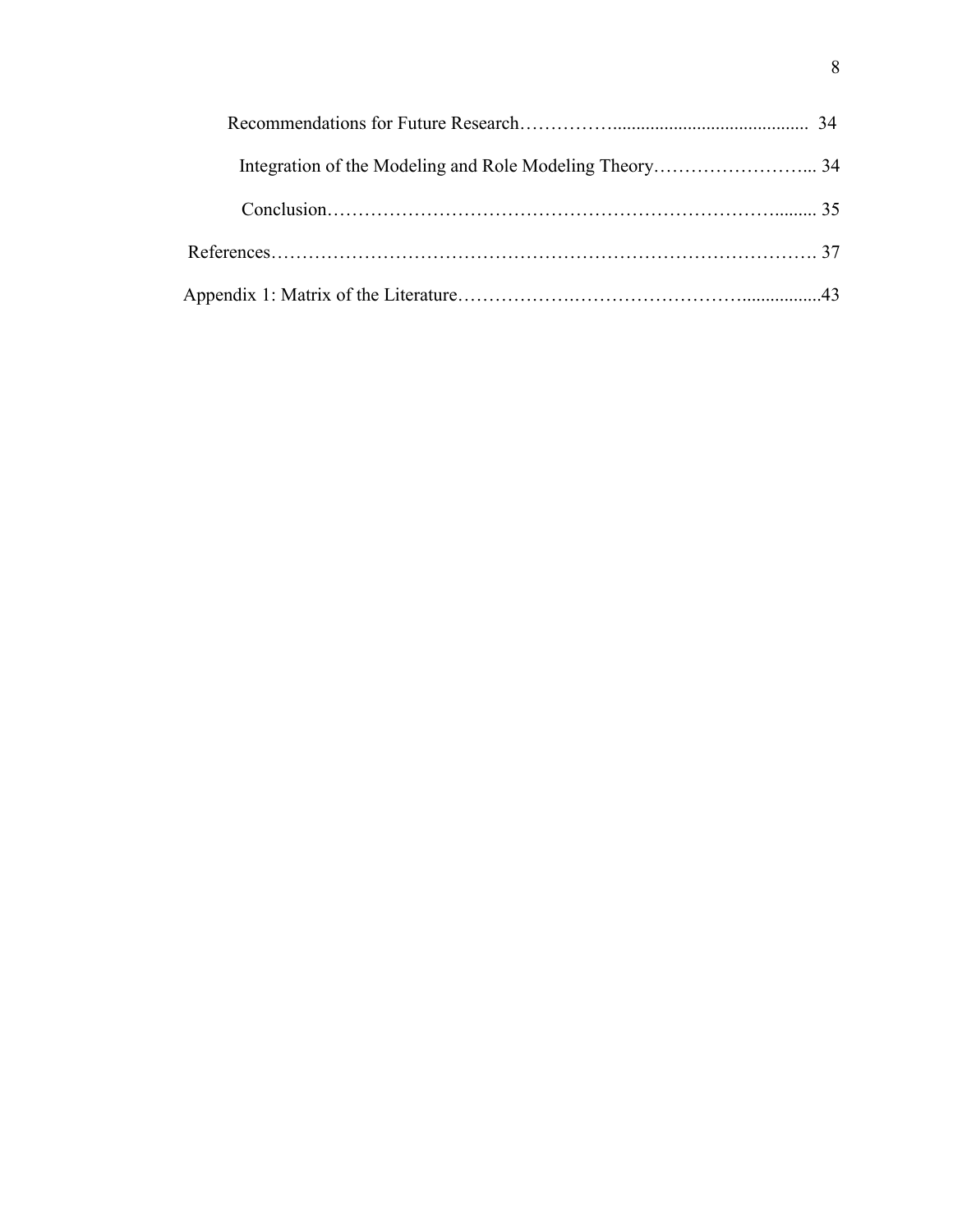#### **Chapter I: Introduction**

It is not hard to determine that marijuana use in the United States has skyrocketed in the past two decades. This is due in large part to the medical legalization of marijuana and the most recent legalization of it for recreational use in multiple states. There are currently 33 states along with the District of Colombia that have legalized marijuana in some type of form, either for medical use or recreational use (State marijuana laws, 2019).

Marijuana, sometimes referred to as cannabis, pot, hash, or Maryjane, has a history tracing back 5000 years in Romania (Bridgeman & Abazia, 2017). Marijuana contains a mindaltering substance called delta-9-tetrahydrocannabinol, often referred to as THC. Marijuana is the most commonly used illicit drug worldwide. Marijuana is typically taken one of three ways: Inhalation via smoking, inhalation via vaporization, or through consumption of an edible product containing THC. Marijuana is a Schedule 1 controlled substance that has limited medicinal use and has a high risk for potential abuse and dependence. There is also a national concern that it is a gateway drug to more dangerous substances (Bridgeman & Abazia, 2017).

Medical marijuana as a therapy has been the dominant topic of conversation in the last few years. There are legal, ethical, and societal issues associated with its use for medicinal purposes (Bridgeman & Abazia, 2017). Concerns include safe packaging, proper administration, dispensing, and the adverse consequences that come along with its use. The Food and Drug Administration (FDA) has said that it needs to investigate the claims that medicinal marijuana is beneficial; research is ongoing regarding this (Bridgeman & Abazia, 2017).

Marijuana use in pregnancy has increased dramatically since its legalization for medicinal and recreational purposes (Stickrath, 2019). Marijuana is currently the most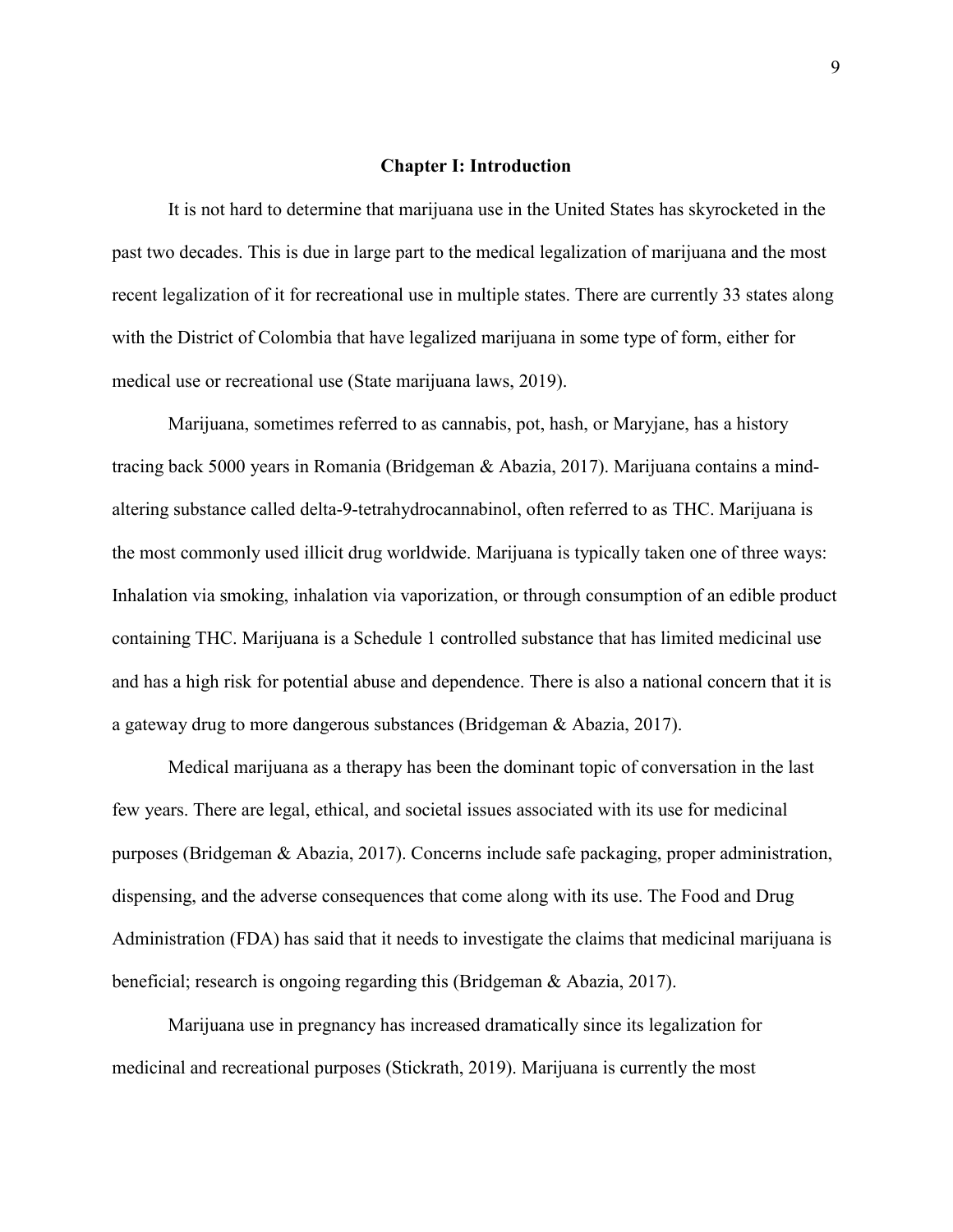commonly used illicit substance in pregnancy. That stems from the increasing use across all populations due its legalization both medicinally and recreationally. It has been found that 3.9% of pregnant women have used marijuana in the past month (1 or more times) and 7% of pregnant women have used in the past year. Pregnancy is a time of extreme anatomical and physiological changes in the woman (Soma-Pillay, Nelson-Piercy, Tolppanen, & Mebazaa, 2016). The anatomical and physiological changes help to nurture and grow a developing fetus inside the mother's body. Conception to birth has a wide array of changes and they are all important to growing a healthy fetus inside the womb. This is an extremely vulnerable part of a fetus's journey; without a mother taking care of her body with adequate nutrition and lifestyle factors, there is risk to the fetus (Soma-Pillay et al., 2016).

These numbers all come from self-report, therefore the likelihood of the numbers being higher is probable. The legalization of marijuana for medicinal and recreational purposes has led to the general population's decreased perception of the risks associated with its use. Findings show that since the legalization of marijuana, THC has increased in marijuana from 4% in 1995 to 12% in 2019. There is a recommendation that all women be screened for marijuana use in pregnancy and if they are found to have a positive drug screen, they should be encouraged to discontinue use (Stickrath, 2019).

 The concerns regarding marijuana use during pregnancy are related to the development of the fetus in utero and the long-term effects associated with marijuana use. It is known that THC crosses the placenta and reaches the fetus (Stickrath, 2019). The data on marijuana use has focused on growth restriction, stillbirth, congenital anomalies, and neurodevelopmental effects on the developing fetus. This data comes from self-reported use and there are usually other factors, such as tobacco use, which can make the data difficult to interpret (Stickrath, 2019).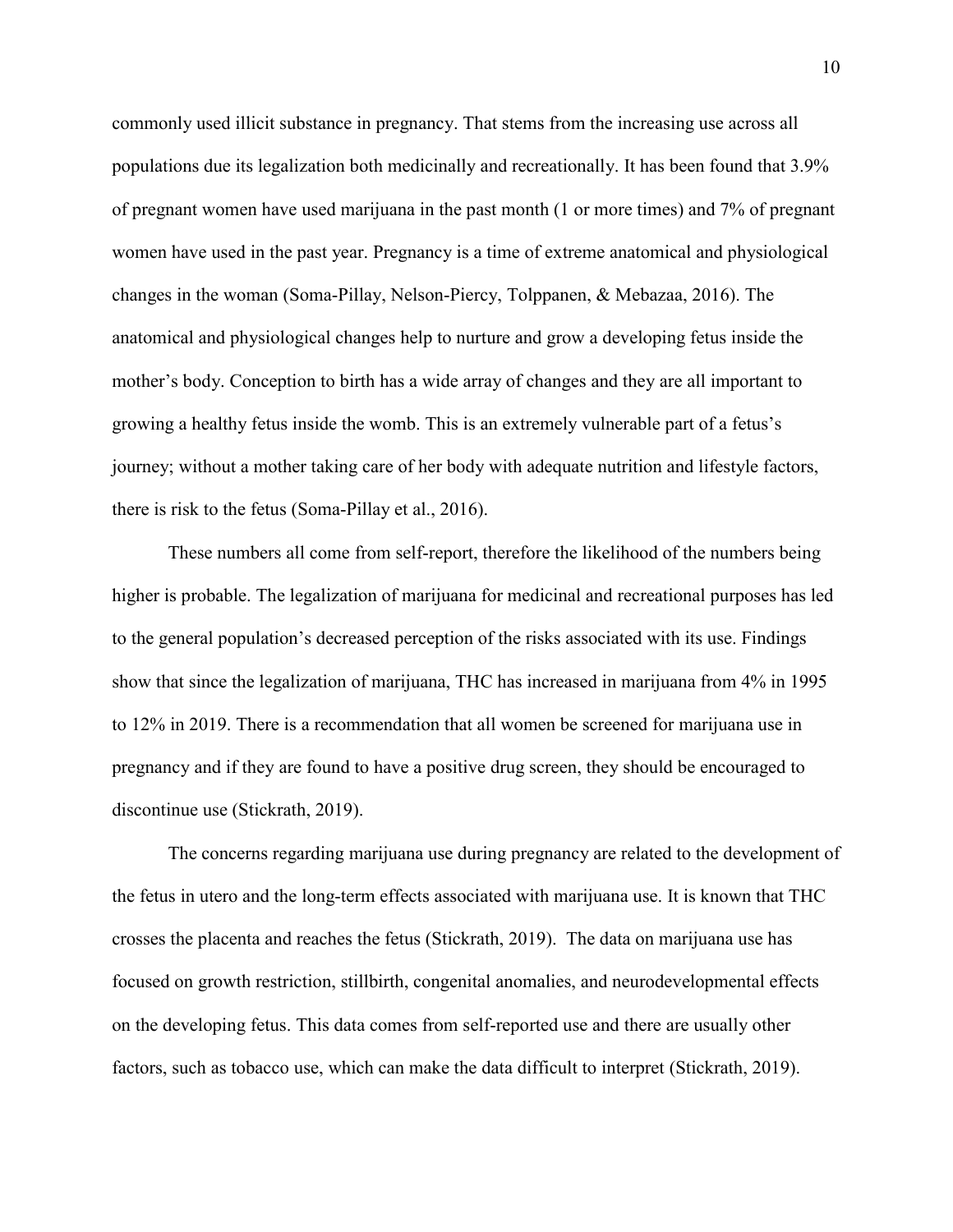#### **Statement of Purpose**

The purpose of this paper is to critically examine the literature that is available on marijuana use in pre-pregnancy and pregnancy and determine if there are adverse effects on the fetus/infant. It will examine the effects of marijuana use in women, on preterm birth, breastfeeding, cognitive deficits, and neurodevelopmental delays in children later in life. The Modeling and Role-Modeling theory will be examined and applied to the topic. The modeling aspect of this theory speaks to a person developing a picture and perception of another person's world. The person develops this picture by viewing the other person's framework, points of view, values, experiences, and perspectives (Nouri, Ebadi, Alhani, & Rejeh, 2014).

#### **Evidence Demonstrating Need**

Marijuana is one of the most widely used substances during pregnancy. Marijuana use is also increasing in mothers who breastfeed. There has been emerging data regarding the ability of THC to cross the placenta, affecting development of the fetus (Grant, Petroff, Isoherranen, Stella, & Burbacher, 2018). There has been widespread social media use recommending marijuana for severe nausea during pregnancy. There is little information available to the general public about the effects of marijuana use during pregnancy on the growing fetus.

 In 2017 the American College of Obstetricians and Gynecologists (ACOG) recommended that all women before pregnancy and in early pregnancy be questioned about their use of tobacco, alcohol, and drugs including marijuana (ACOG, 2017). If women report use of marijuana, they should be counseled about the potential adverse health consequences during pregnancy. Women who are pregnant or who are thinking about pregnancy should be encouraged to discontinue marijuana use. Women who are using marijuana for medicinal purposes during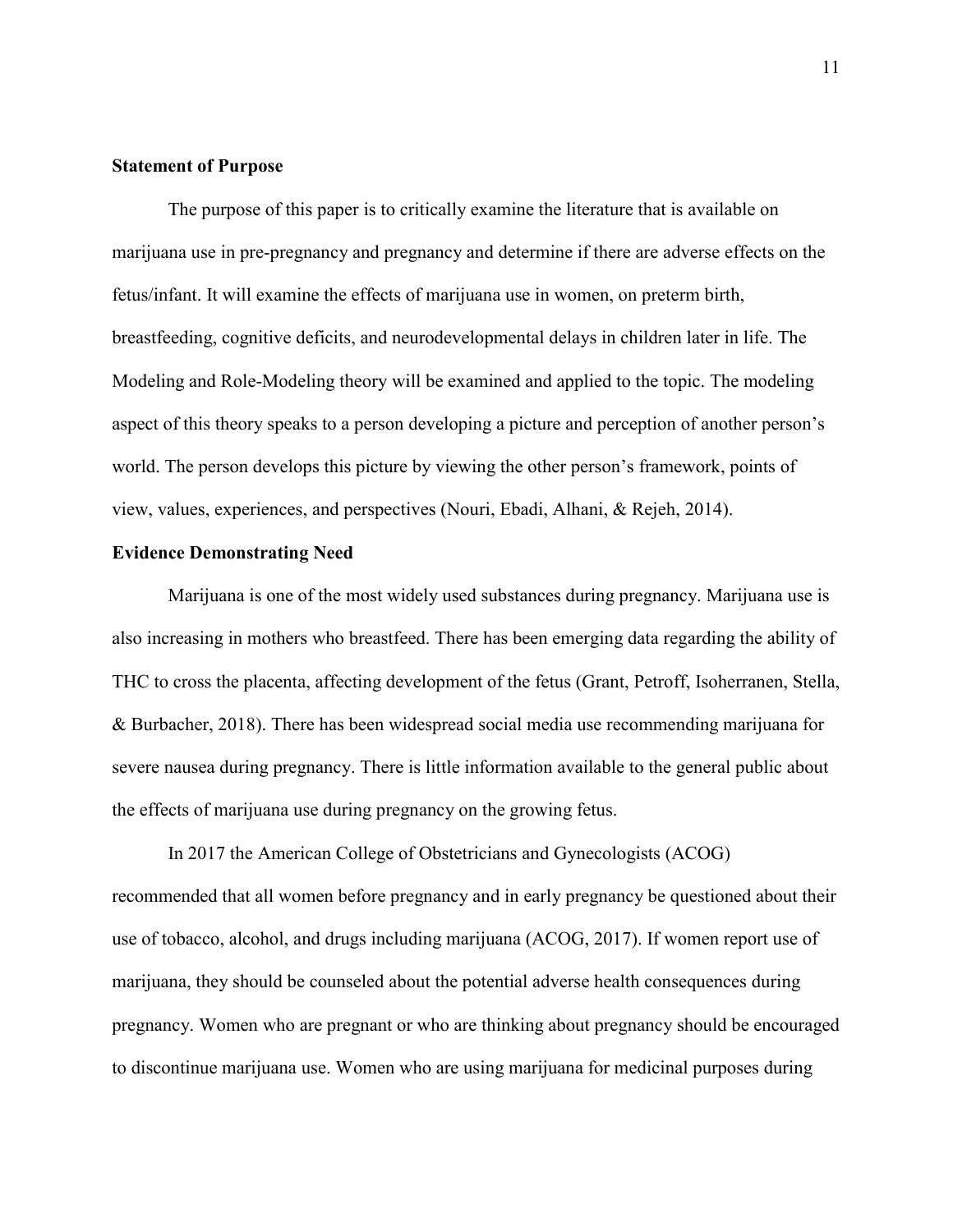pregnancy should be counseled to select a different therapy that has better data available on its use. ACOG also recommends discouraging the use of marijuana during breastfeeding due to insufficient data available on the effects of the marijuana on the infant (ACOG, 2017).

"The Association of Women's Health, Obstetric, and Neonatal Nurses (AHWONN) (2018) supports the implementation of legislation, policies, and public health initiatives that help raise awareness, remove stigma, discourage use, and facilitate access to prenatal and maternity care for women who use marijuana during pregnancy." AWHONN also supports ongoing research of the short- and long-term effects for the woman, fetus, and newborn (AWHONN, 2018).

#### **Significance to Nurse-Midwifery**

Nurse-midwives practice as primary health care providers for women and newborns up to the age of 28 days. As described in the American College of Nurse-Midwives (ACNM) Hallmarks of Midwifery, nurse-midwives care for women and assist with health promotion, disease prevention, and health education (ACNM, 2012). Nurse-midwives also incorporate scientific evidence into clinical practice and provide skillful communication, guidance, and counseling to their patients. Nurse-midwives also seek to empower women as partners in health care (ACNM, 2012).

Nurse-midwifery practice encompasses a holistic overview of a woman's life. As compassionate care providers, the possibility of having lifelong relationships with women in healthcare is an advantage of having the potential to influence a woman's decisions about her healthcare in a positive way. Nurse-midwives can counsel a woman who uses marijuana either pre-pregnancy or prenatally to influence her decision on whether to quit using marijuana. This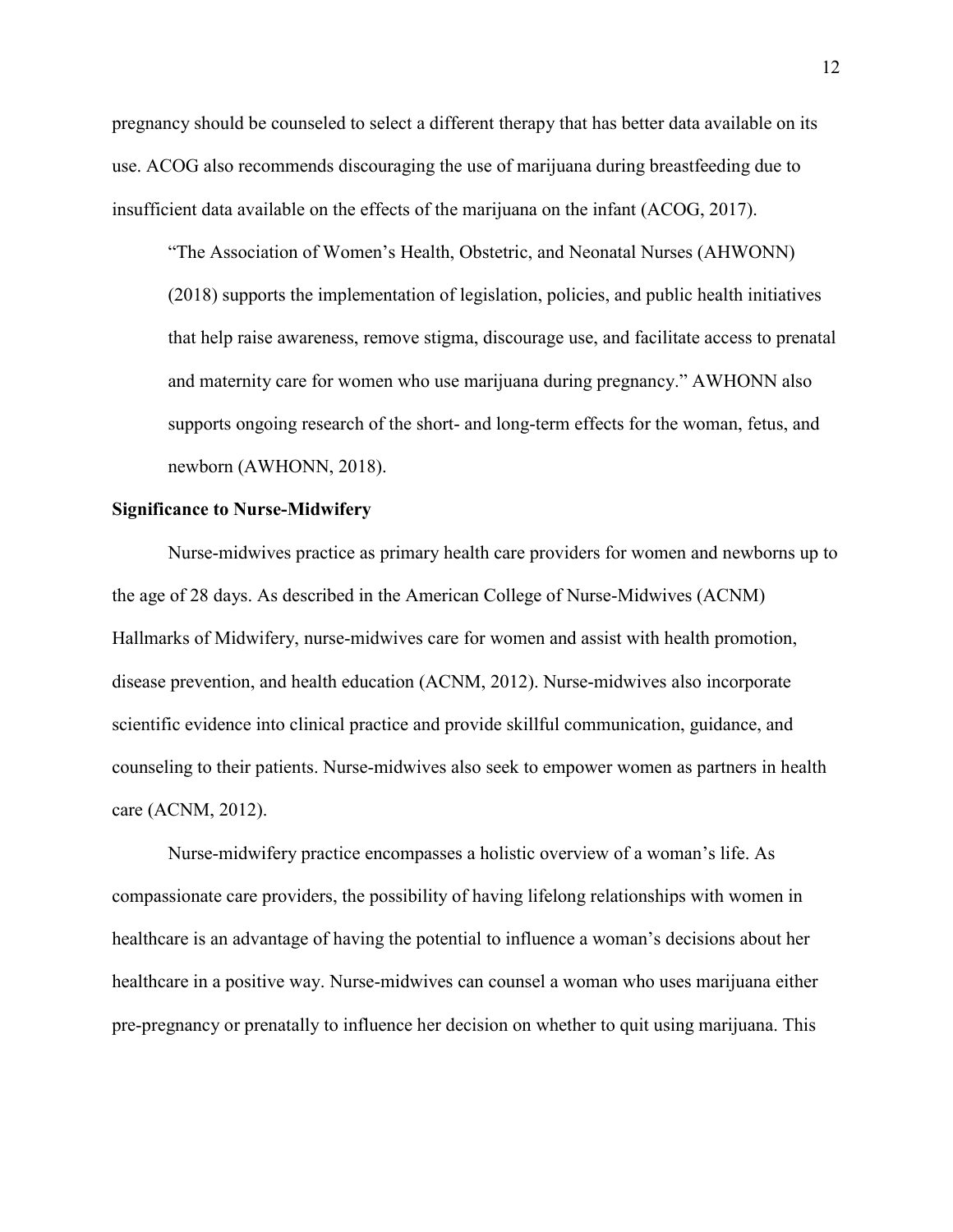can have lifelong implications not only for the woman using the marijuana but also for the babies she goes on to deliver.

#### **Theoretical Framework**

Erickson, Tomlin, and Swain developed the Modeling and Role-Modeling Theory in 1982 (Nouri, Ebadi, Alhani, & Rejeh, 2014). The modeling aspect of this theory speaks to a person developing a picture and perception of another person's world. The person develops this picture by viewing the other person's framework, points of view, values, experiences, and perspectives (Nouri, Ebadi, Alhani, & Rejeh, 2014). Role-modeling involves how the person who is caring for the patient cares for and nurtures the patient to attain, maintain, and promote health (Modeling and role-modeling, 2016). Role-modeling accepts the patient as they are and then works the best way possible to come up with unique interventions characteristic to that person's personality. The patient is typically the expert in his or her care and usually knows what is best for themselves (Modeling and role-modeling, 2016).

The theory of modeling and role-modeling explains how nurses provide care based on the individualized person and the way that particular person views the world (Koren & Papamiditriou, 2013). It is basically like trying to see the world through the patient's eyes. It is important to develop a trustworthy relationship with the patient in order to have any kind of influence in the patient's life (Koren & Papamiditriou, 2013).

 As nurse-midwives, developing a rapport with patients is of the utmost importance. If a visit for a patient who admits to smoking marijuana starts with the nurse-midwife instructing her to stop and listing the affiliated ramifications, it may not go over well. Instead, if a rapport is built first and it is in a nonjudgmental way, there is a much higher chance of being able to persuade the woman to not smoke marijuana. Meeting the patient where she is and trying to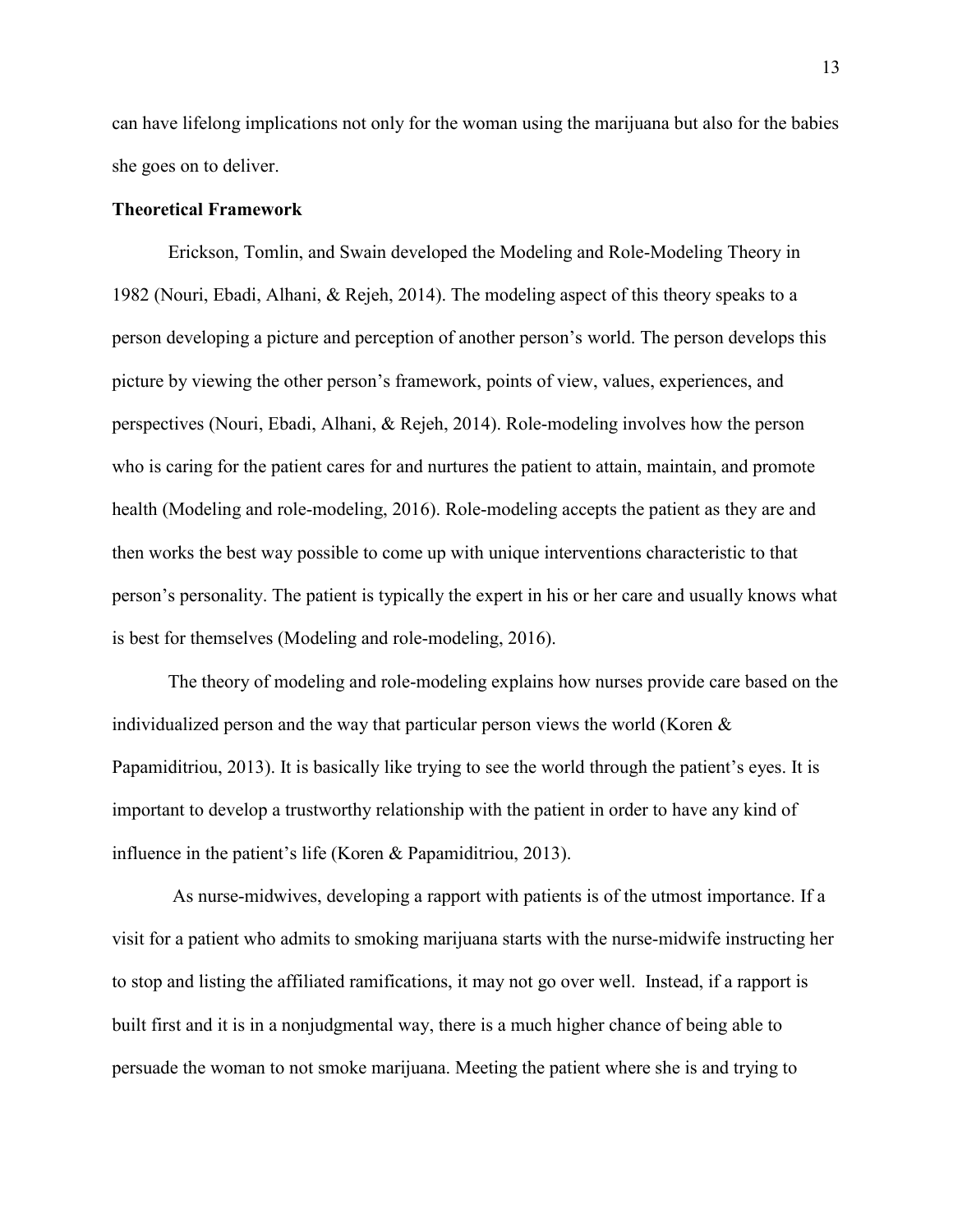figure out why she is smoking marijuana is also a key factor in determining the plan of action. If the patient is smoking marijuana due to stress, then a nurse-midwife should help her figure out where the stress is coming from and consider other interventions that are healthier and safer for the mom, and if she is pregnant, her baby. By seeking to find the patient's perspectives and viewpoints, the next move is to role-model for the patient the best care for both mother and baby. This can only be done if there is a level of trust and commitment from the provider to the patient's perspective.

 Attributes of a role model that can contribute to the person's perception of the role model include similarities between the two, levels of success for the role model, and the role aspirant's belief of whether or not abilities are fixed or changeable (Morgenroth, Ryan, & Peters, 2015). Healthcare practitioners must remember that their patients are watching their every move. If patients can see the healthcare provider as successful and relatable, they are much more likely to listen and take to heart when the recommendation is to not smoke marijuana.

#### **Summary**

The use of marijuana has increased in the past two decades due in large part of its legalization both medicinally and recreationally. The number of pregnant women using marijuana has also increased and women that are using marijuana while pregnant have a decreased perception of the harmful effects of marijuana because it is legalized in many states. The data on potential adverse effects on the fetus during pregnancy from the use of marijuana is limited but the recommendation is to discontinue use in pregnancy if a positive drug screen comes up in the lab work. Nurse-midwives have a unique opportunity to positively influence the women they come into contact with and help them achieve the best outcomes prenatally and for their infants postpartum.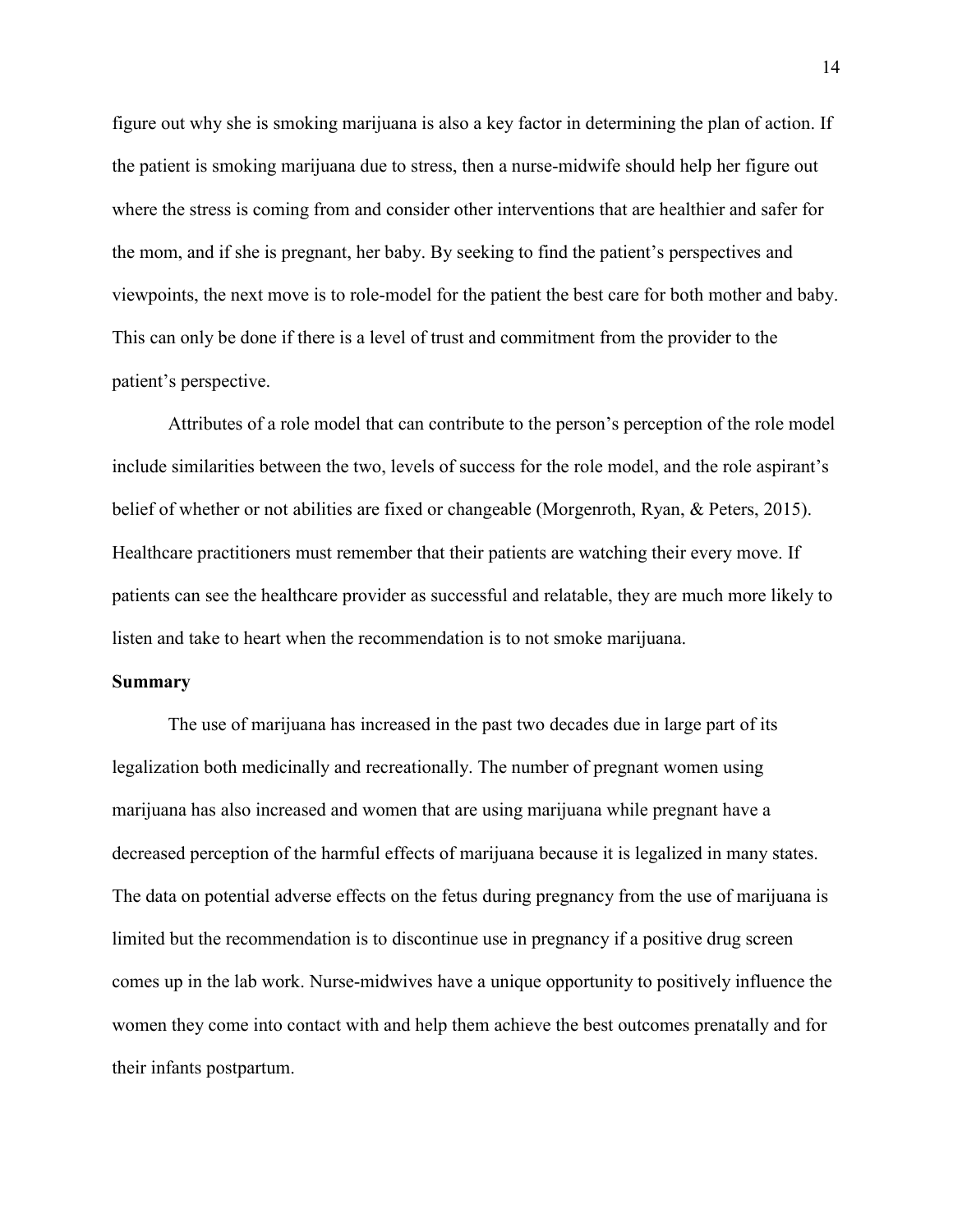#### **Chapter II: Methods**

This chapter will clearly explain the process used to obtain and review the literature related to marijuana use during pre-pregnancy, pregnancy, and postpartum and whether there are any effects on the fetus/infant. It will include the criteria used for inclusion, exclusion, and a summary of the studies that were selected. The studies found were analyzed for setting, study sample, results, conclusions, and relevance to the topic according to the Matrix method by Garrard (2017). The studies were also analyzed for different articles in the references section to obtain more information. The level and quality of evidence were also reviewed and ultimately 20 articles were selected.

#### **Search Strategies**

The critical review of the literature was done across multiple databases including CINAHL, PubMed, and Google Scholar. The key search terms used included "marijuana, " "cannabis," "pregnancy," "women," and "effects on fetus/infant". A CINAHL search using the words "marijuana," "women," and "pregnancy" provided a search result of 36 articles. A CINAHL search using the words "cannabis," "pregnancy," and "effects on fetus" provided a search result of 15 articles. A PubMed search using the words "marijuana," "effects," and "pregnancy" provided a search result of 277 articles. A snowball technique was also used in relevant research articles to obtain additional literature to review.

#### **Criteria for Inclusion and Exclusion**

The selected articles for this review of the literature were included based on whether or not the results from marijuana use showed impact or effects on the fetus or infant. These effects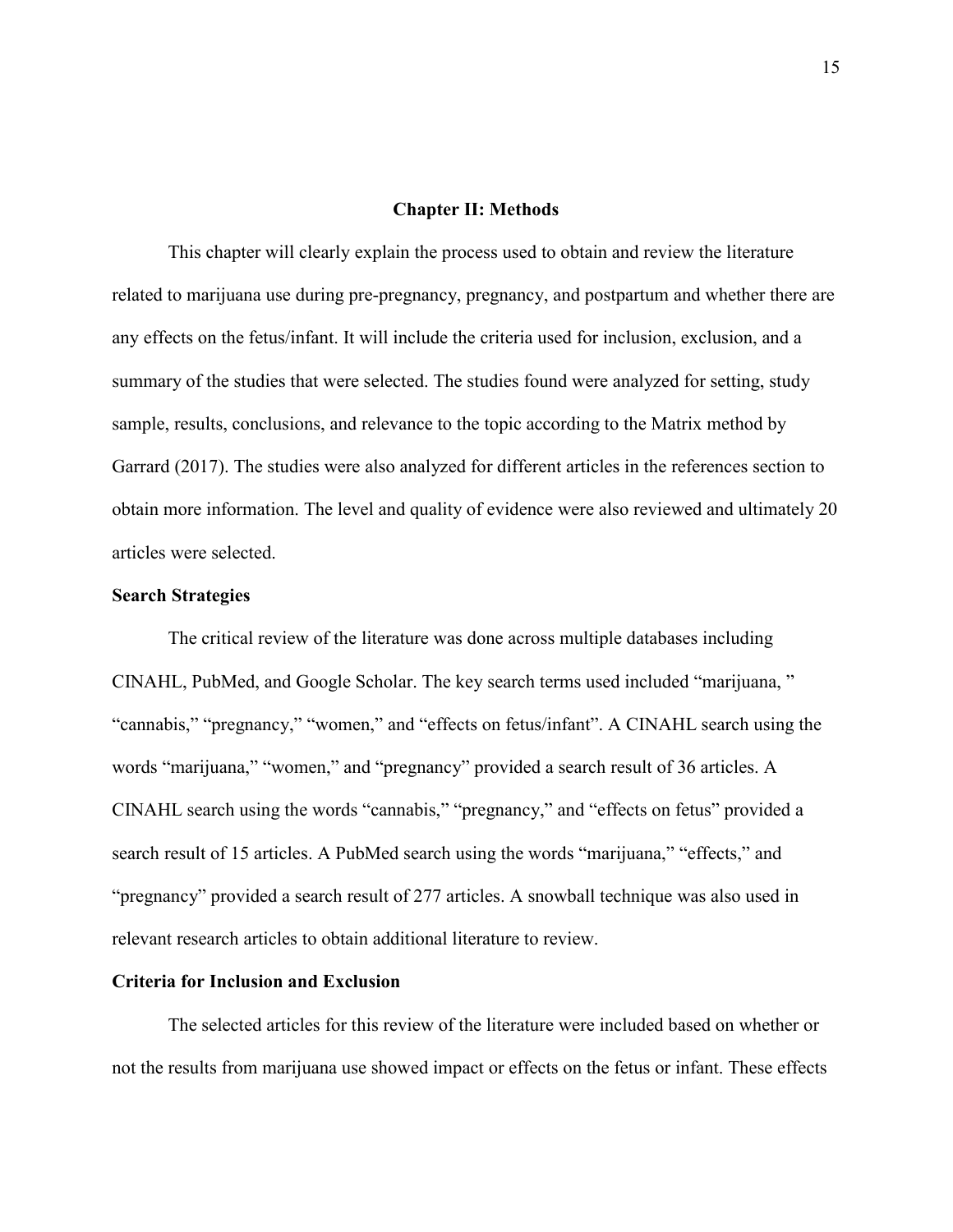included preterm birth, congenital defects, developmental issues later in life, fetal development including brain development, small for gestational age, and stillbirth. The criteria for dating the articles included sources published from 2009 to the present.

Exclusion criteria included all studies conducted before 2009. Articles that were poor in quality, according to the John Hopkins method of research, were also excluded. The research database for marijuana use was limited due to minimal research on the subject; therefore, there was not a lot of exclusion criteria implemented.

#### **Summary of Selected Studies**

The relevant studies found in the search process yielded a total of 328 potential articles. Upon reviewing the possibilities, there were 20 studies included in this review of the literature. The studies included retrospective cohort studies, case-controlled studies, secondary analysis studies, experimental studies, longitudinal studies, cross-sectional studies, and non-experimental studies. Most of the research was conducted in the United States with some being done in Canada, Australia, New Zealand, Ireland, and the United Kingdom. No randomized control trials were found in this search.

#### **Evaluation Criteria**

The articles in this review were analyzed using the Johns Hopkins Research Evidence Appraisal Tool (Dang & Dearholt, 2018). Using this tool created the opportunity to grade the level of evidence on a scale of I-IV. Level I studies include experimental studies, randomized controlled trials (RCTs), explanatory mixed-method designs that include only a level I quantitative study, and systematic reviews of RCTs with or without meta-analysis. Level II studies include quasi-experimental studies, explanatory mixed-method design with only level II quantitative studies, systematic reviews of a combination of RCTs, and quasi-experimental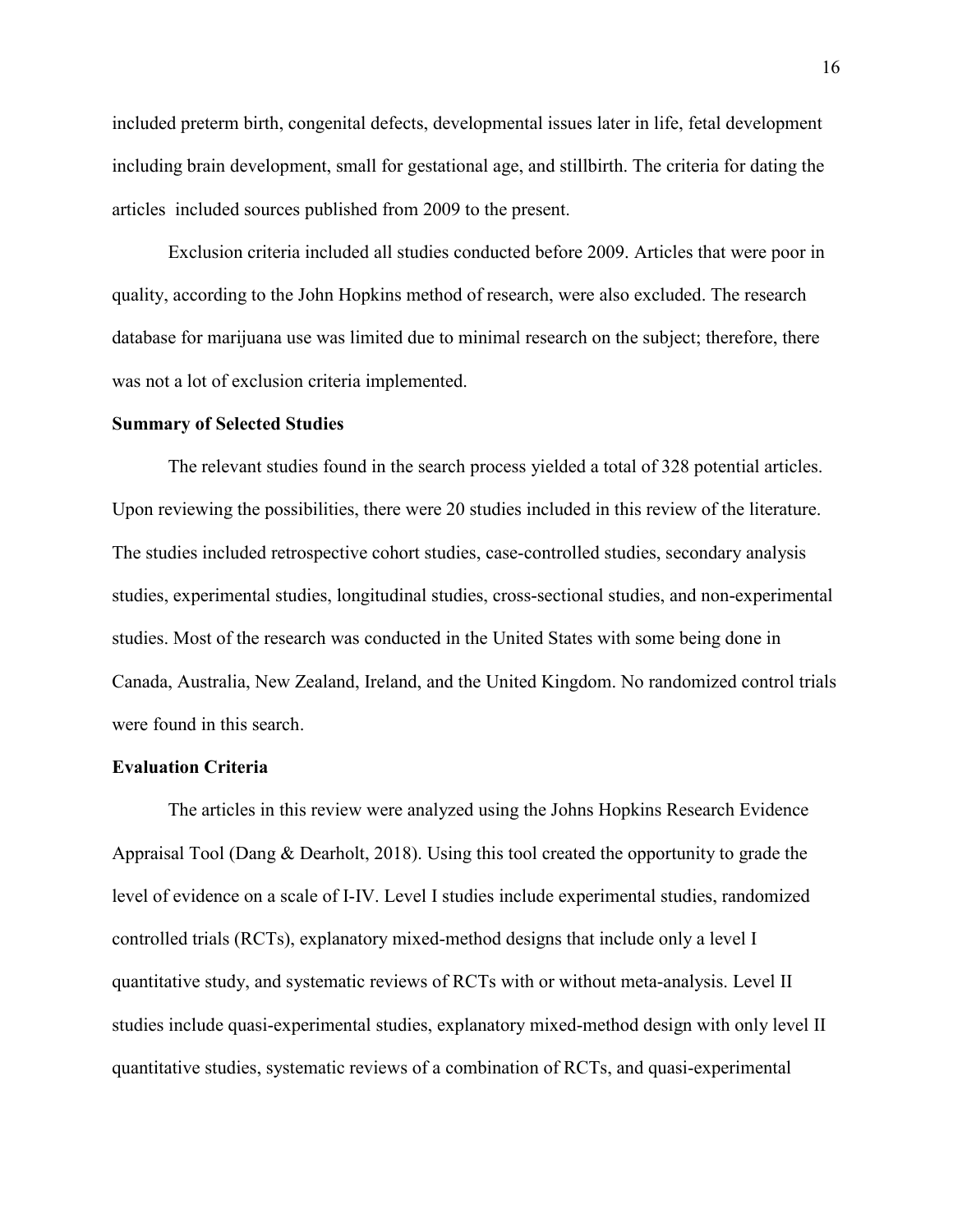studies with or without meta-analysis. Level III studies include nonexperimental studies, systematic reviews of a combination of RCTs, quasi-experimental and nonexperimental studies, non-experimental studies with or without meta-analysis, exploratory, convergent, or multiphasic mixed-methods studies, explanatory mixed-method designs that include only a level III quantitative, and qualitative study meta-synthesis. Level IV studies include opinions of respected authorities, clinical practice guidelines, consensus panels, and position statements. Level V studies are based on experiential and non-research evidence (Dang & Dearholt, 2018).

 After deciding on the level of evidence of the study, the article was then critiqued to determine the quality of evidence (Dang & Dearholt, 2018). The classifications include low, good, or high. The articles were classified based on the quality of the sample size, if the conclusions were definitive, if the results were consistent, and if the results were generalizable (Dang & Dearholt, 2018). Many of the studies used in this literature review were level III studies.

#### **Summary**

This literature review was completed over several months using CINAHL, PubMed, and Google Scholar. Although the research on marijuana use during pregnancy is limited, there is research available and ultimately 20 articles were chosen based on relatability and quality of evidence. The analysis of the research was conducted using the Johns Hopkins Research Evidence Appraisal Tool.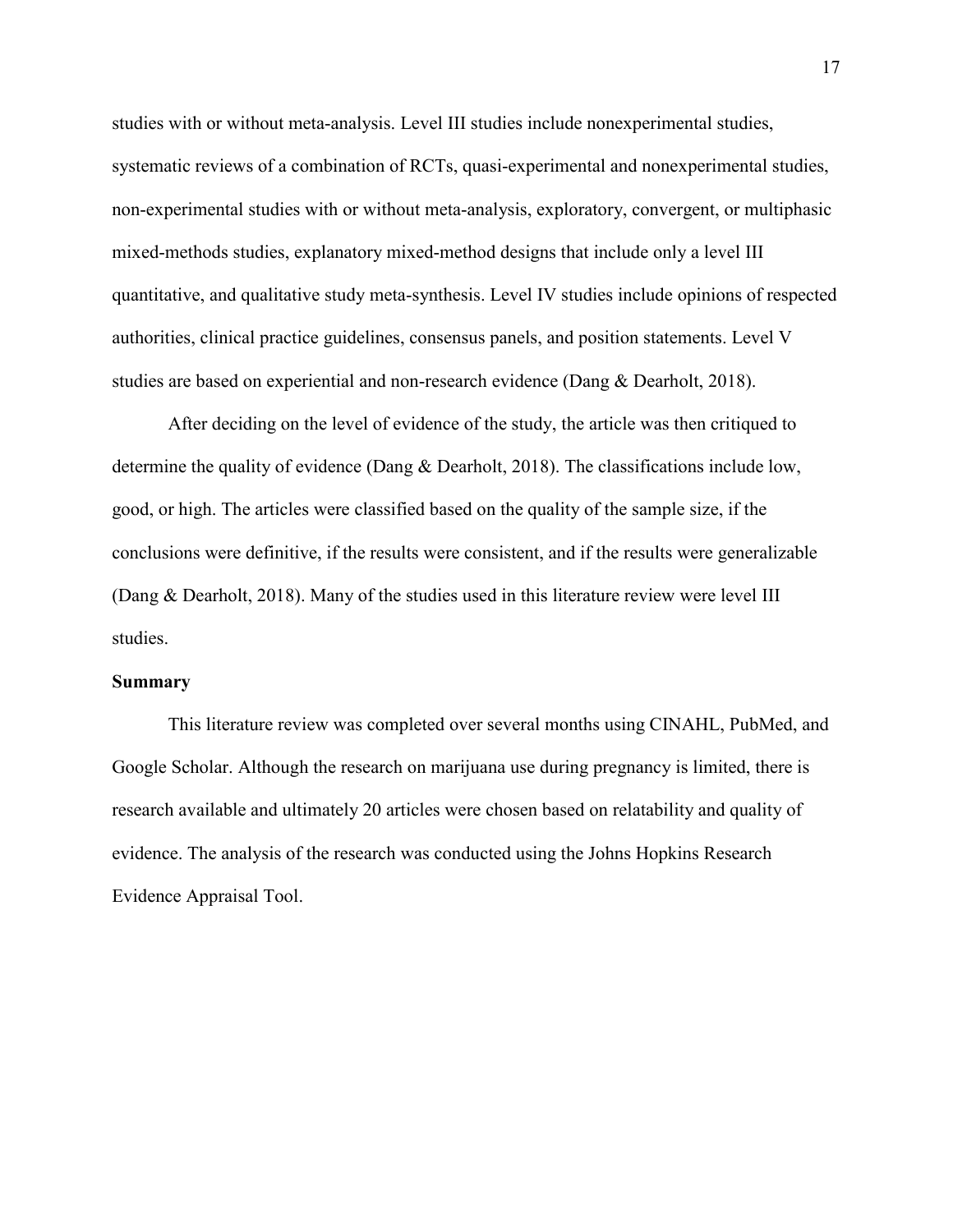#### **Chapter III: Literature Review and Analysis**

#### **Synthesis of the Critical Review of the Literature**

The data was synthesized in Appendix 1 of this paper and common themes were found amongst the data. The level of evidence and quality of each research study was appraised using the Johns Hopkins Research Evidence Appraisal Tool (Dang & Dearholt, 2018). The matrix format included purpose, sample/setting, level of evidence, quality of evidence, design method and instruments, results, conclusion, strengths, and limitations. The findings are displayed with the level I study first, and then nineteen level III studies in alphabetical order. The purpose, design, and synthesis of the information found in these studies will be presented in Chapter III.

#### **Further Research Needed**

A common theme in a few of the research articles reviewed was that more research needs to be done because there were no concrete outcomes found. Examples of this theme are described below.

Bertrand et al. (2018) found that women who breastfed used marijuana the most frequently among illegal drugs. Fifty breastfeeding women who admitted to marijuana use supplied breastmilk samples between 2014-2017. Participants recalled marijuana exposure up to 14 days before the breastmilk sample was collected. THC was measured and in two-thirds of the breastmilk samples provided were found to be highly variable in concentration. One of the limitations of this study is that the breastmilk samples were collected under various conditions. This was the first study to calculate specific cannabinoid levels in human milk and the study was conducted with a relatively large sample of mothers who provided a detailed and varied history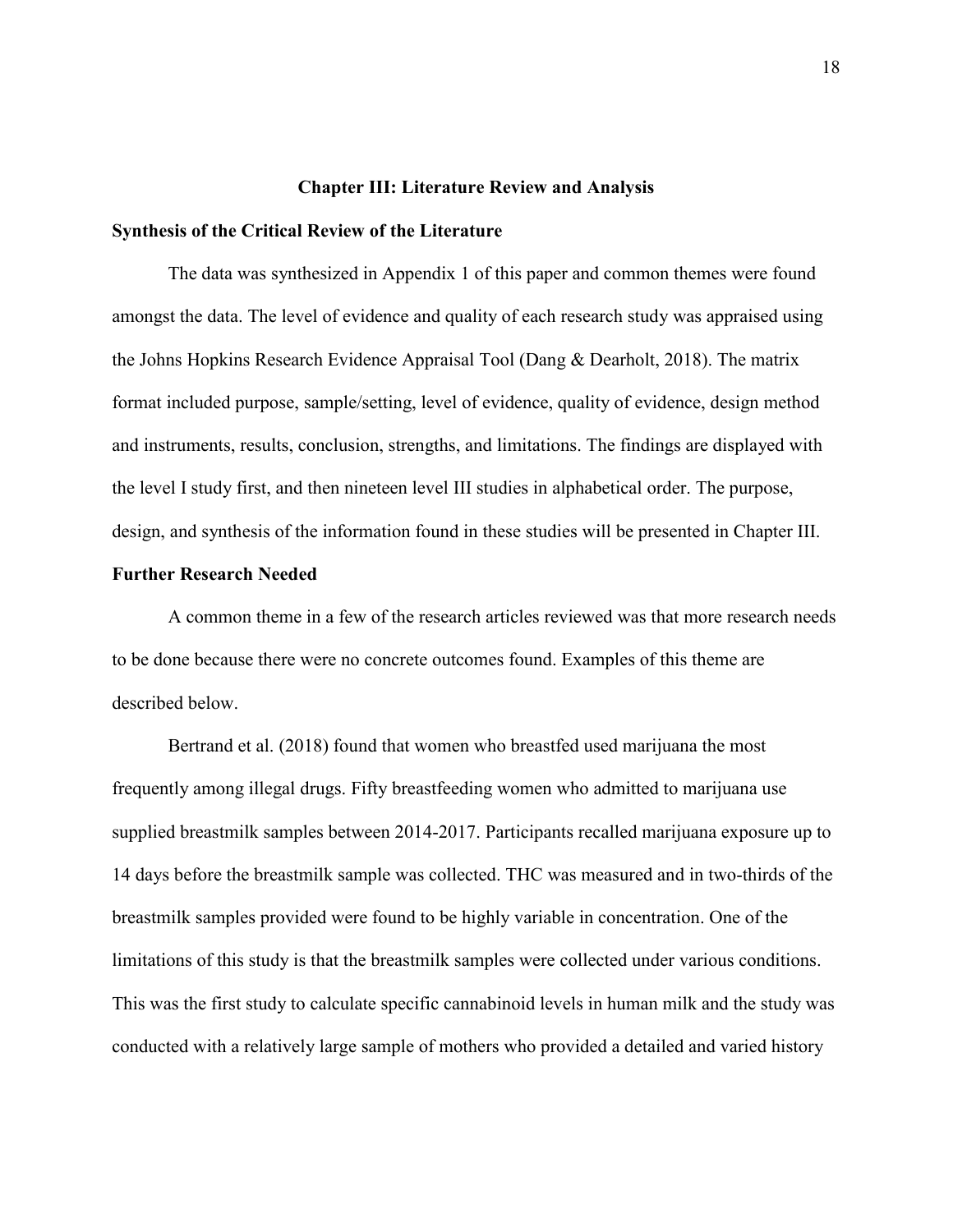of marijuana use. Bertrand et al. (2018) found that there is a need for further research related to this subject.

 Conner et al. (2015) performed a retrospective cohort study, the purpose of which, was to determine whether marijuana use in pregnancy was related to risk factors and occurrence was associated poor neonatal outcomes. All term pregnancies occurring over a four-year period at Washington University, which is located in St. Louis Medical Center, that met criteria equaled 8,138 women. All women who tested positive for marijuana in a drug screen or admitted use through self-report were included. Neonatal morbidity was found in 11.6% of women who used marijuana compared with 8% of women who did not use marijuana. After adjusting for confounding variables, there was not a significant difference in neonatal morbidity for women who used marijuana and those who did not. Further research is needed to determine the amount and extent of marijuana use and the relationship to adverse neonatal outcomes (Connor et al., 2015).

Mark et al. (2015) conducted a retrospective cohort study on a University-based prenatal care clinic from July 2009 to June 2010. They were looking at primary exposure of marijuana use that was defined by either self-report or urine toxicology. Marijuana use was not found to be related to low birth weight  $(13.8\% \text{ vs } 14.0\%, \text{p=1.00})$ , preterm delivery  $(17.7\% \text{ vs } 12.0\%, \text{p=1.00})$  $p=0.325$ ), or NICU admissions (25.5% vs. 15.8%,  $p=0.139$ ). Study results also showed that prenatal care utilization was equal between the two groups of marijuana users and non-users. The authors concluded that marijuana use in early pregnancy is common, but it is also common for moms to stop smoking marijuana by the time of delivery. As marijuana use increases in pregnancy, larger prospective trials are warranted in order to determine the impact of different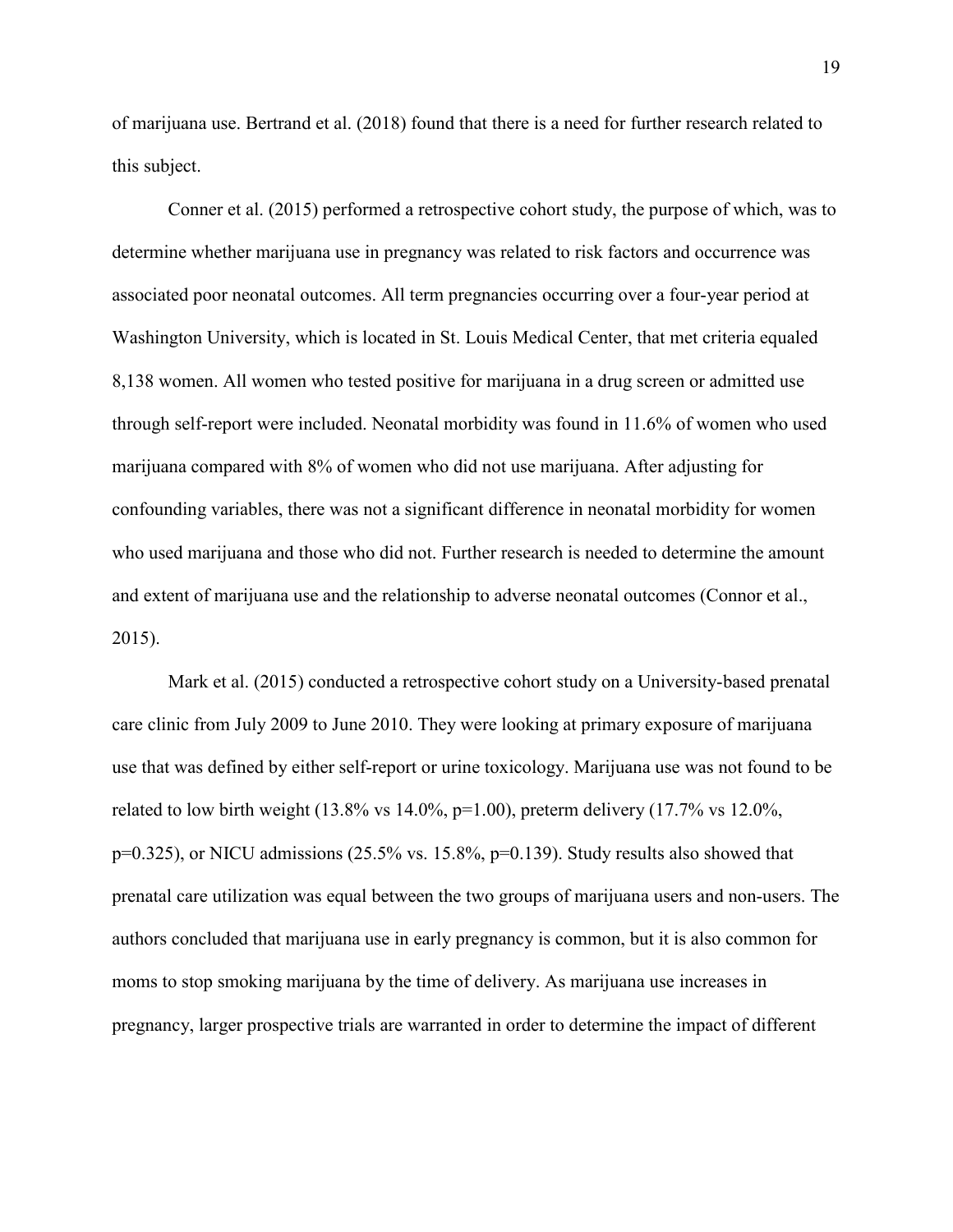levels of marijuana use on birth outcomes and long-term neurological developments in infants (Mark et al., 2015).

 Roberson et al. (2014) conducted a study with secondary analysis on data from the Pregnancy Risk Assessment Monitoring System (PRAMS) from Hawaii from 2009-2011. They found that 6.0% (95% CI: 5.2-6.8 ) of women reported marijuana use in the month before their most recent pregnancy and 2.6% (95% CI: 2.2-3.2) reported using marijuana during their most recent pregnancy. Approximately 21.2% of women with live births in Hawaii where this study was done developed severe nausea during their most recent pregnancy. Women who reported severe nausea during pregnancy were more likely to report marijuana use during pregnancy (3.7% vs. 2.3%; PR=1.63, 95% CI: 1.08-2.44) than those women who did not have severe nausea during the course of their pregnancy. The association of marijuana use for severe nausea was statistically significant ( $p=0.034$ ). The findings of this study indicate women use marijuana as an anti-emetic for severe morning sickness. Additionally, marijuana use before pregnancy has been found to be associated with an increased likelihood of severe nausea during pregnancy. A limitation of this study is that as a single site study, it may not be generalizable to other regions of the country. These preliminary findings warrant further research being done on cannabinoid hyperemesis syndrome. This is an increasingly documented phenomenon in pregnant women who use marijuana prior to pregnancy (Roberson et al., 2014).

#### **Screening and Counseling**

A common theme found in many of the articles is that screening for marijuana use needs to be done in women before pregnancy and early on in their prenatal visits. Additionally, extensive counseling needs to be done with women who admit to marijuana use or who show up positive on drug screening tests done routinely prenatally in the first trimester.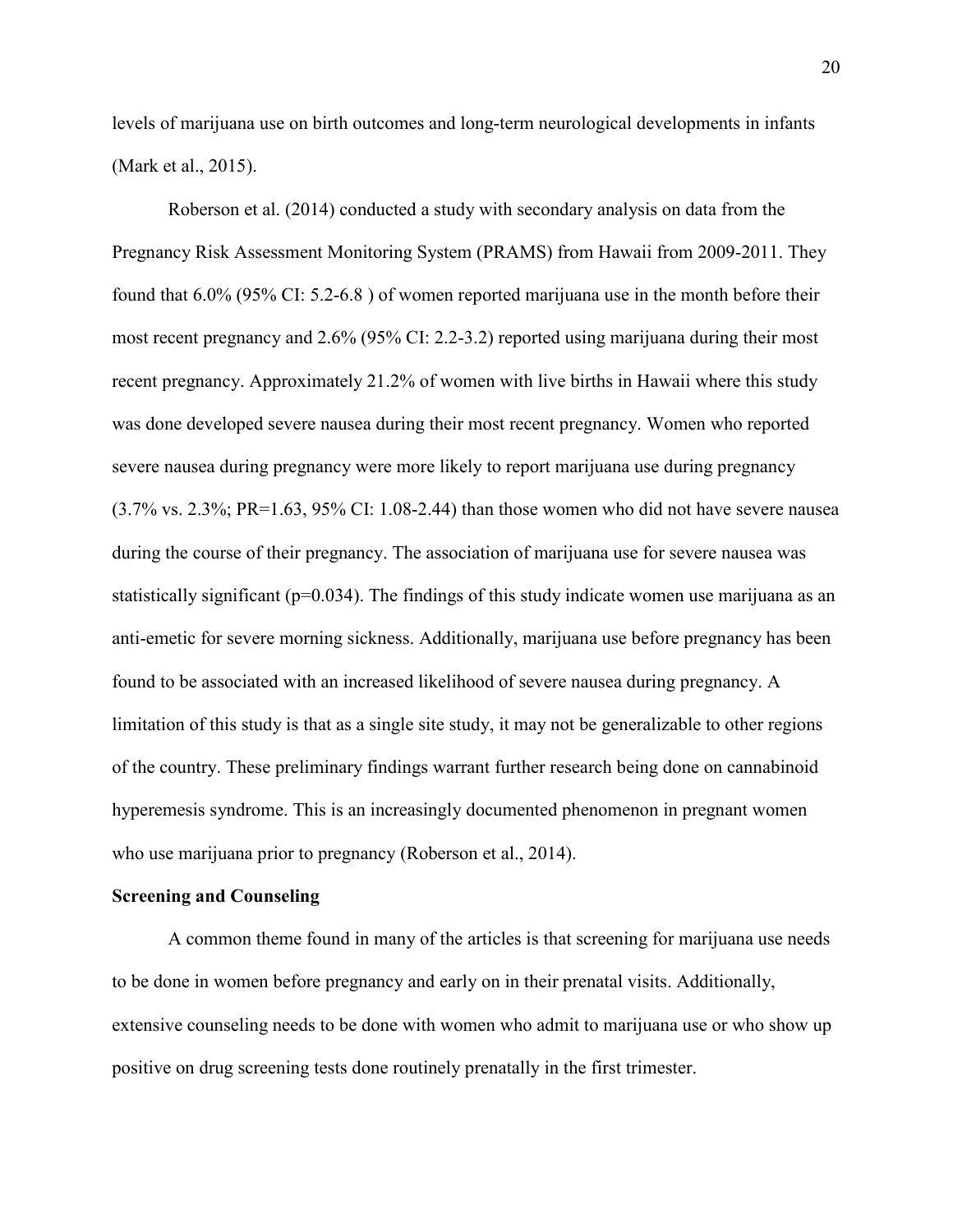Chabarria et al. (2016) conducted a retrospective cohort case study design that included 12,069 subjects who were able to provide information regarding their marijuana use and pregnancy outcomes. In the initial cohort analysis, marijuana exposure during pregnancy was not associated with significant perinatal adverse outcomes; however, it was found that concurrent use with cigarettes increased risk over either factor alone. Preterm birth was significantly higher in women reporting cigarette use as well as both cigarette use and marijuana use. Chabarria et al. (2016) found that it is important to counsel patients about the use of cigarettes and marijuana in pregnancy due to the high number of women who use both concurrently.

 Martin et al., (2015) conducted a data analysis study using information that was obtained from the Treatment Episodes Data Set from the years 1992-2012 and analyzed the data over time using Chi Square, Cochran-Armitage, and Moran's I tests. The objective was to investigate recent trends in marijuana use during pregnancy in the United States. They found that the number of pregnant women who had treatment admissions remained fairly stable at 4%. They found that marijuana use has increased from 29% to  $43\%$  (p<0.01) during these years. They concluded that even though more women using marijuana are seeking treatment during pregnancy, health care providers, specifically prenatal caregivers, should be targeting certain atrisk groups and improving screening and treatment referrals for marijuana use during pregnancy. The strength of this study was that it had a well-balanced cohort across multiple covariates including maternal age, socioeconomic status, and tobacco smoking (Martin et al., 2015).

Ko et al., (2015) conducted a study to obtain national prevalence, patterns, and correlates of marijuana use in the past month and also in the past 2-12 months amongst women of reproductive age by pregnancy status. It was found that 3.9% (95% CI, 3.2-4.7) of pregnant women in this study used marijuana in the past month and 7.0% (95% CI, 6.0–8.2)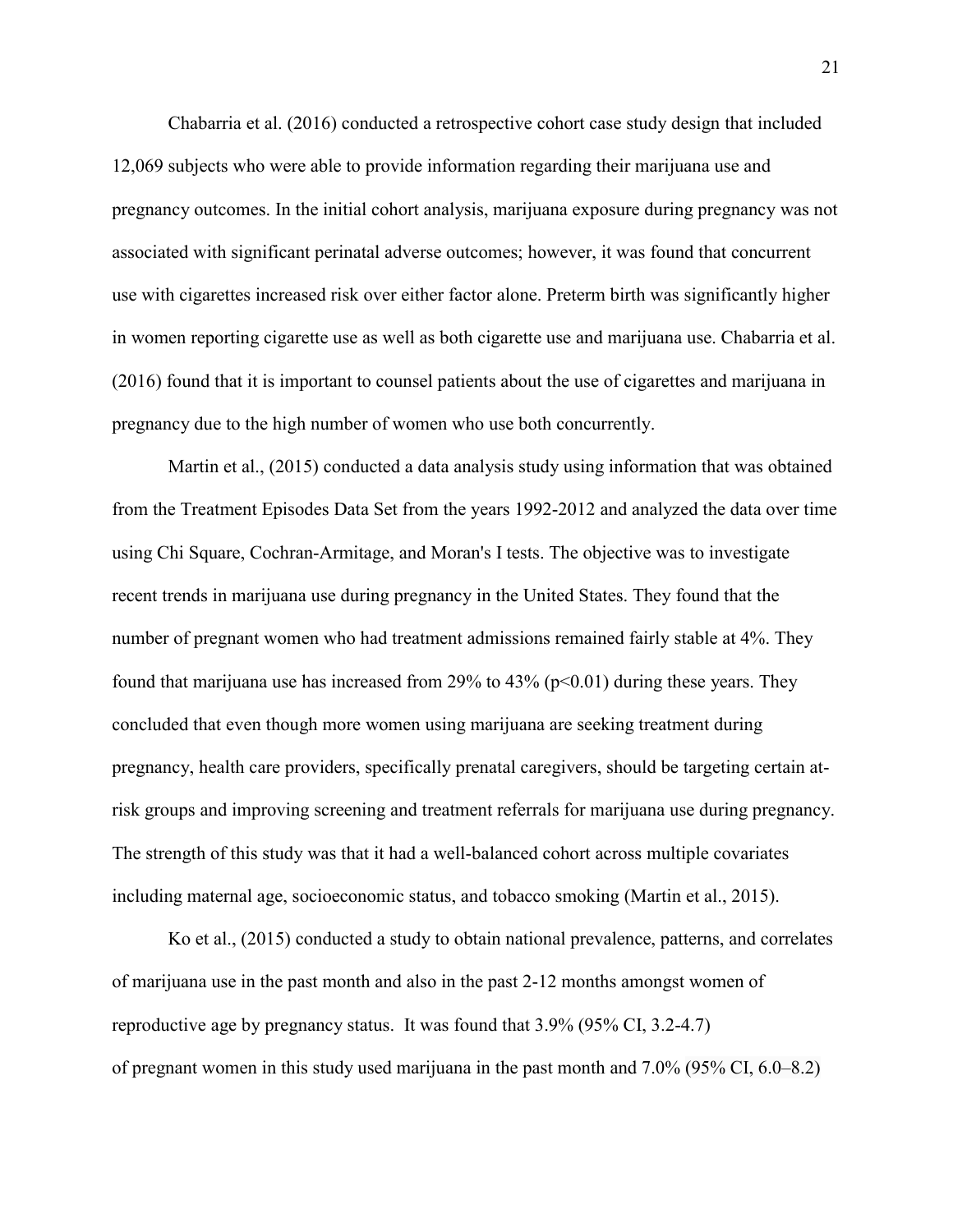of pregnant women had used in the past 2-12 months. Among those pregnant women who admitted to marijuana use in the past year, 16.2% used marijuana daily. It was found that 18.1% of pregnant women who used marijuana met the criteria for abuse and/or dependence. The authors concluded that healthcare providers should be aware of marijuana use amongst their patients and should be able to provide the proper resources necessary to their patients who are using marijuana. Medical and recreational marijuana use is being legalized in states and there needs to be further research done on the potential adverse effects of marijuana use in pregnancy (Ko et al., 2015).

De Genna et al. (2015) conducted a prospective study that examined 456 pregnant women ranging in age from 13 to 42 years. These women were asked about their cannabis use one year prior to pregnancy, in each of their trimesters of pregnancy, and at 6, 10, 14, and 16 years postpartum. A growth mixture model (GMM) was used to explore different trajectories of use over time. The GMM indicated four patterns of maternal cannabis use over time. These are best described as non/unlikely to use at any time point which accounted for 61%, late desistance (no use during pregnancy but reported use 6 and 10 years postpartum) which accounted for 15%, decreasing likelihood of use meaning used in the year prior to pregnancy and then with a steady decline in use over the postpartum period which accounted for 11%, and increasing likelihood/chronic users which accounted for 14%. The results of the study showed that younger mothers are more likely to use cannabis across 17 years. These findings have important benefits for both the prevention and treatment of cannabis use in mothers (De Genna et al., 2015). This can guide healthcare professionals to tailor their screening, counseling and education based on these findings to decrease marijuana use during pregnancy.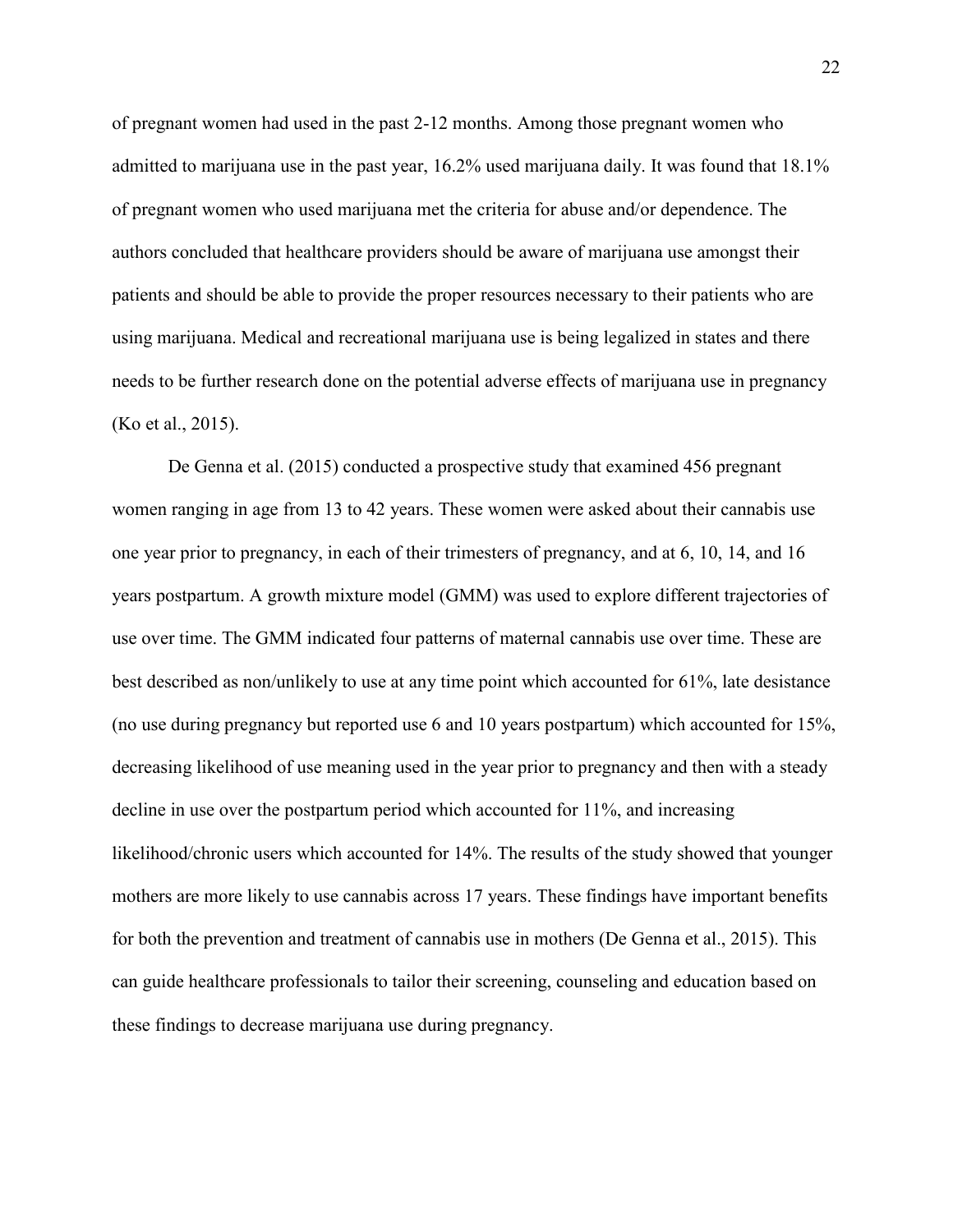Day et al. (2006) conducted a study to determine the effects of prenatal marijuana exposure based on the age of onset of use and frequency of use amongst 14-year-olds whose mothers used marijuana prenatally. The sample for this study was taken from women aged 18-42 who were receiving care in a prenatal clinic that was based out of a hospital. There were 563 (mother and daughter) pairs included in this study. Most of the participants qualified as light to moderate marijuana users during pregnancy. The study showed that prenatal marijuana exposure predicted the start and frequency of marijuana use amongst 14-year-old children even when all other variables were considered. It was also found that mothers who had depression were more likely to have children who start using marijuana at an early age. Current maternal tobacco use was also significantly associated with the frequency of adolescent marijuana use. The conclusion was that prenatal exposure to marijuana, along with other factors, has a significant association with marijuana use at age 14. A strength of this study was that the women were followed throughout pregnancy and multiple times throughout childhood and there was an adequate number of women who participated in this study. One limitation of the study is that it was mostly done in women from lower socioeconomic status, making it less generalizable to the public (Day et al., 2006). The results from this study can show parents that exposure prenatally to marijuana might predict the use of marijuana in their children and this is an important message to counsel patients about.

Oh et al. (2017) conducted a study to examine correlations between prenatal marijuana use and the effects of marijuana-specific risk/protective influences on marijuana use trends. The study was done using data taken from the National Survey on Drug Use. There were 7627 female respondents aged 18-44 included in the sample. The effect of marijuana use was analyzed using logistic regression analysis while adjusting for complex sampling design effects and controlled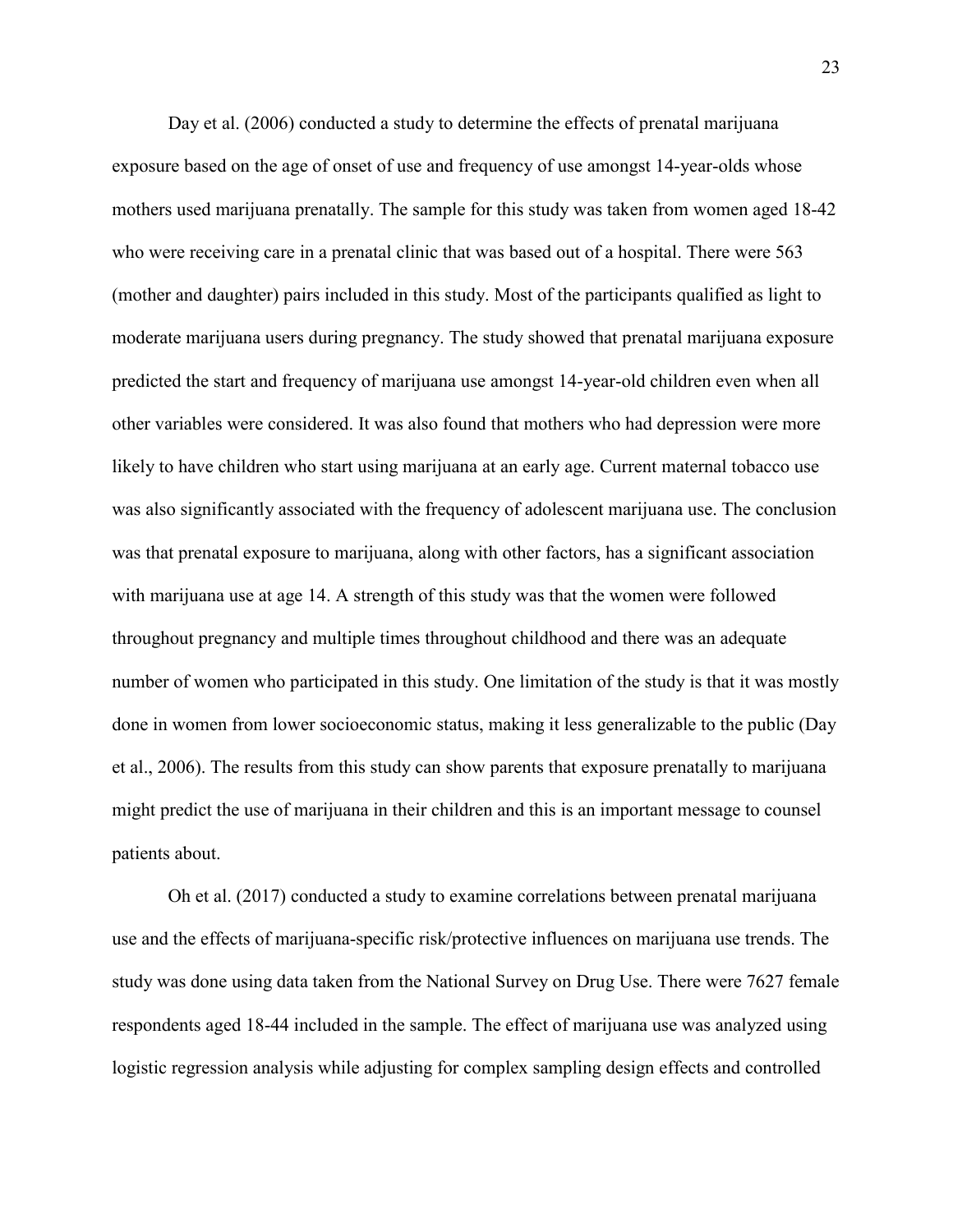for sociodemographic and marijuana-specific factors. Data utilized came from the years 2005- 2014. During this period unmarried pregnant women's incidence of marijuana usage increased by 85%, whereas married pregnant women's marijuana use remained steady. The authors concluded that preventative efforts should be made with unmarried pregnant women and education and counseling should be given about the potentially harmful effects of marijuana smoking on maternal and child health. Education of all pregnant women about the effects of marijuana should be done and especially for unmarried pregnant women. Findings also suggest that emphasis should be placed on providing attention to unmarried pregnant women's mental health issues along with their associated health-risk behaviors (Oh et al., 2017).

#### **Adverse Effects**

There is a general consensus that more research is needed to determine how marijuana use during pregnancy could impact the health and development of infants. The research is needed due to changing regulations on marijuana, increased access to marijuana for pregnant women, as well as an increasing number of pregnant women who are using marijuana in the past decade. There are only a few studies that have done that have found associations between marijuana use in pregnancy and adverse effects on the infant/fetus.

The longitudinal study by Carter et al. (2016) was the first human study to show distinct patterns of pathology with multiple substance use. This study examined the effects of prenatal alcohol, methamphetamine and marijuana exposure on infant development. These mothers were recruited from birthing units that mainly served the economically disadvantaged. The final sample included 103 placentas from mothers who had multiple substance use and were examined by a senior placenta pathologist. This study showed that women who used marijuana also participated in poly-substance abuse. Other results from this study were associated with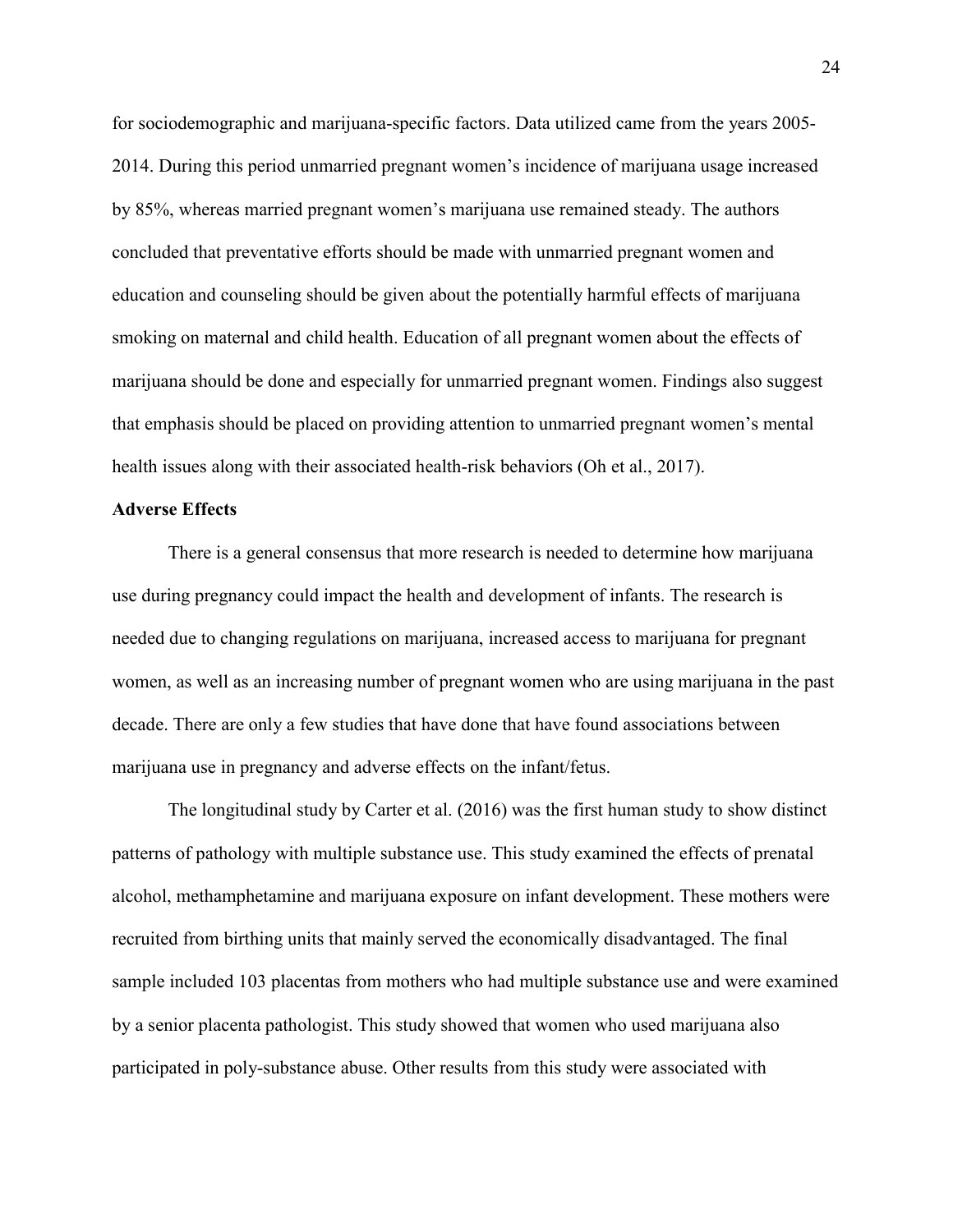increased placental weight which suggests different components for the damage caused by the exposure. These results are important as the placenta serves as the vital regulator of the intrauterine environment, and increased placenta growth could be a direct response of chronic hypoxia from marijuana use (Carter et al., 2016).

The goal of the study by Warshak et al. (2015) was to analyze a group of 6,648 women to determine if there are associations between marijuana use in pregnancy and adverse effects in the mom and baby. A retrospective cohort study of all deliveries of single babies that were born over 20 weeks' gestation was completed at a large university hospital. Logistic regression was then performed to evaluate their goal. There were 14 outcomes examined using a significant P-value of 0.004. This study did not find any adverse outcomes with marijuana use and preterm birth ( $p=0.15$ ), pre-eclampsia ( $p=0.12$ ), stillbirth ( $p=0.54$ ), or unplanned cesarean section ( $p=0.75$ ). Marijuana use was significantly correlated with higher rates of small for gestational age babies  $(p=0.001)$ . The authors also found a trend towards marijuana users and higher rates of NICU admissions and perinatal mortality, but they were not statistically significant ( $p= 0.01 \& p=0.14$ ).

Much like the Warshak et al. (2015) study, the study by Corsi et al. (2019), showed there was evidence to support the correlation between cannabis use and an increased risk of preterm birth. This study was also a retrospective cohort analysis that included women 15 years of age or greater who delivered at a gestational age of 20 weeks or greater. Women who self-reported use of cannabis during pregnancy were compared with women who did not report use: this was done using standardized mean differences (SMD); SMD greater than 10% were considered suggestive of a meaningful difference across the two groups (Corsi et al., 2019). The results of this study showed an increase in preterm delivery in the cannabis-using group. The preterm risk difference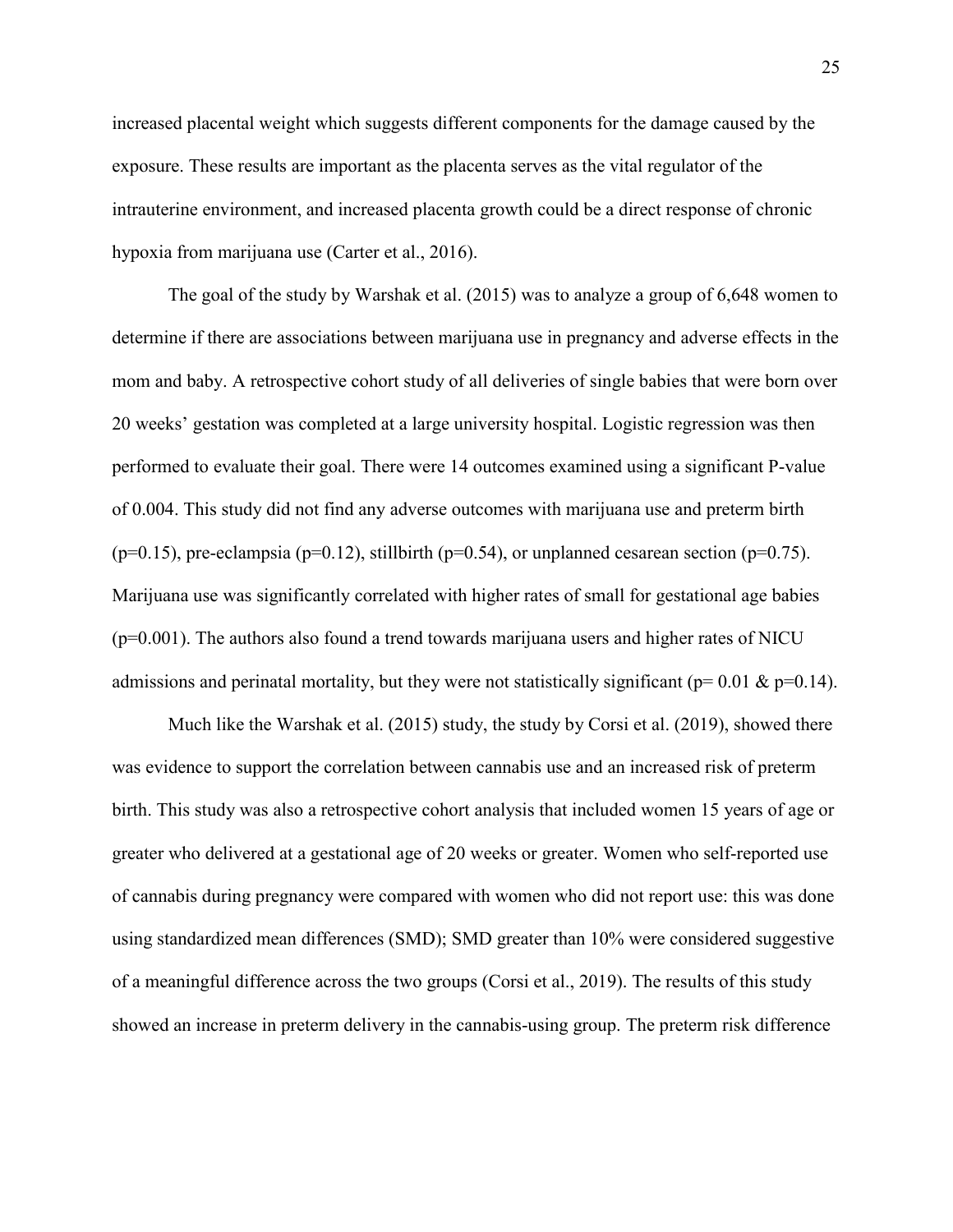(RD) was 5.88%. There was also a relationship between cannabis use and small for gestational age infants (Corsi et al., 2019).

The study by van Gelder et al. (2009) analyzed data from a case study from the National Birth Defects Prevention Study. The goal of the study was to determine if there were positive associations between periconceptional illicit drug use and 20 different birth defects categories. This study found marijuana to be the most frequently reported illicit drug. Cannabis use was associated with an increased risk of anencephaly (OR=1.7/CI=0.9-3.4). This study did not find any other associations between periconceptional cannabis use and other congenital malformations (Gelder et al., 2009).

The Stillbirth Collaborative Research Network of the Eunice Kennedy Shriver National Institute of Child Health and Human Development with Varner et al. (2014) conducted a study on the effect of smoking and other illicit drug use on stillbirth. Comprehensive standardized fetal postmortem examination was done by several perinatal pathologists. The results showed that women who experienced a stillbirth were twice as likely to report addiction to an illicit drug. The most common drug detected was tetrahydrocannabinol acid which was significantly associated with stillbirth (OR 2.34, 95%, CI 1.13-4.81). Cannabis use increased the odds of stillbirth twofold per this study (Varner et al., 2014).

The secondary analysis from the Stillbirth Collaborative Research Network of the Eunice Kennedy Shriver National Institute of Child Health and Human Development by Metz et al. (2017) examined marijuana use and any adverse pregnancy or neonatal morbidity outcomes. The adverse pregnancy outcomes were small for gestational age babies, hypertension, and preterm birth. Neonatal morbidity outcomes included neonatal intensive care unit (NICU) admission and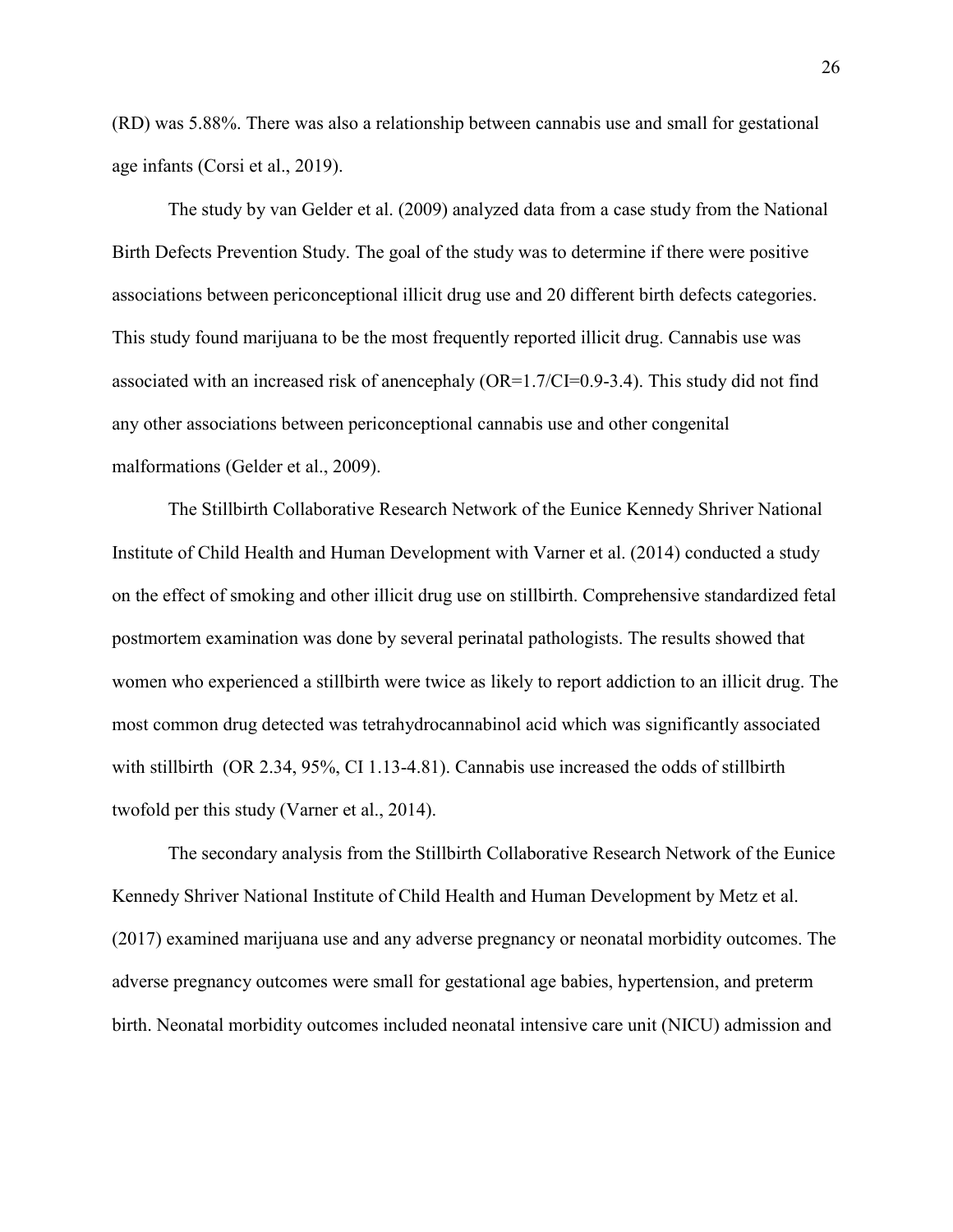other conditions that would cause a NICU admission. There were no associations with adverse pregnancy outcomes (Metz et al., 2017).

In the study by Benevenuto et al. (2016) there was an investigation of the effects of inhaled cannabis in mice. Twenty healthy female mice were divided into two groups of 10 each. The mice in the cannabis group were exposed daily for 5 minutes to marijuana smoke. Urine was then collected every 24 hours after exposure. Half of the dams were euthanized, their fetuses and placentas were removed, weighed and checked for malformations. The other half of the mice were delivered naturally and monitored. The statistical significance was set at  $p<0.05$ . The results showed that fetal weight was significantly lower in the pups delivered from the cannabis smoke group ( $p=0.02$ ), the placental weight was greatly increased in this group as well ( $p=0.04$ ). These results show that smoking marijuana during pregnancy, even in low doses can be fatal to the embryo and fetus (Benevenuto et al., 2016).

Marroun et al. (2009) performed a multiethnic population-based prospective cohort study using information from the Generation R study. They explored the timing and frequency of substance use with measures using self-report. A total of 7452 mothers participated in this study to determine if cannabis use has affects fetal growth. Of the women who reported cannabis use during pregnancy, 85% of those mothers also smoked tobacco. The results of this study indicated that continued cannabis use during pregnancy showed growth reduction of  $p=0.052$  in midpregnancy with a reduction of 277 g at birth ( $p=0.01$ ). Another finding of significance was a smaller head circumference of  $-0.21$  mm/week ( $p=0.01$ ). Decreases in fetal growth and head circumferences are known risk factors for neurodevelopment and behavioral problems. This study also suggested a dose-response association: Heavier cannabis use during pregnancy is correlated with lower birth weight (Marroun et al., 2009).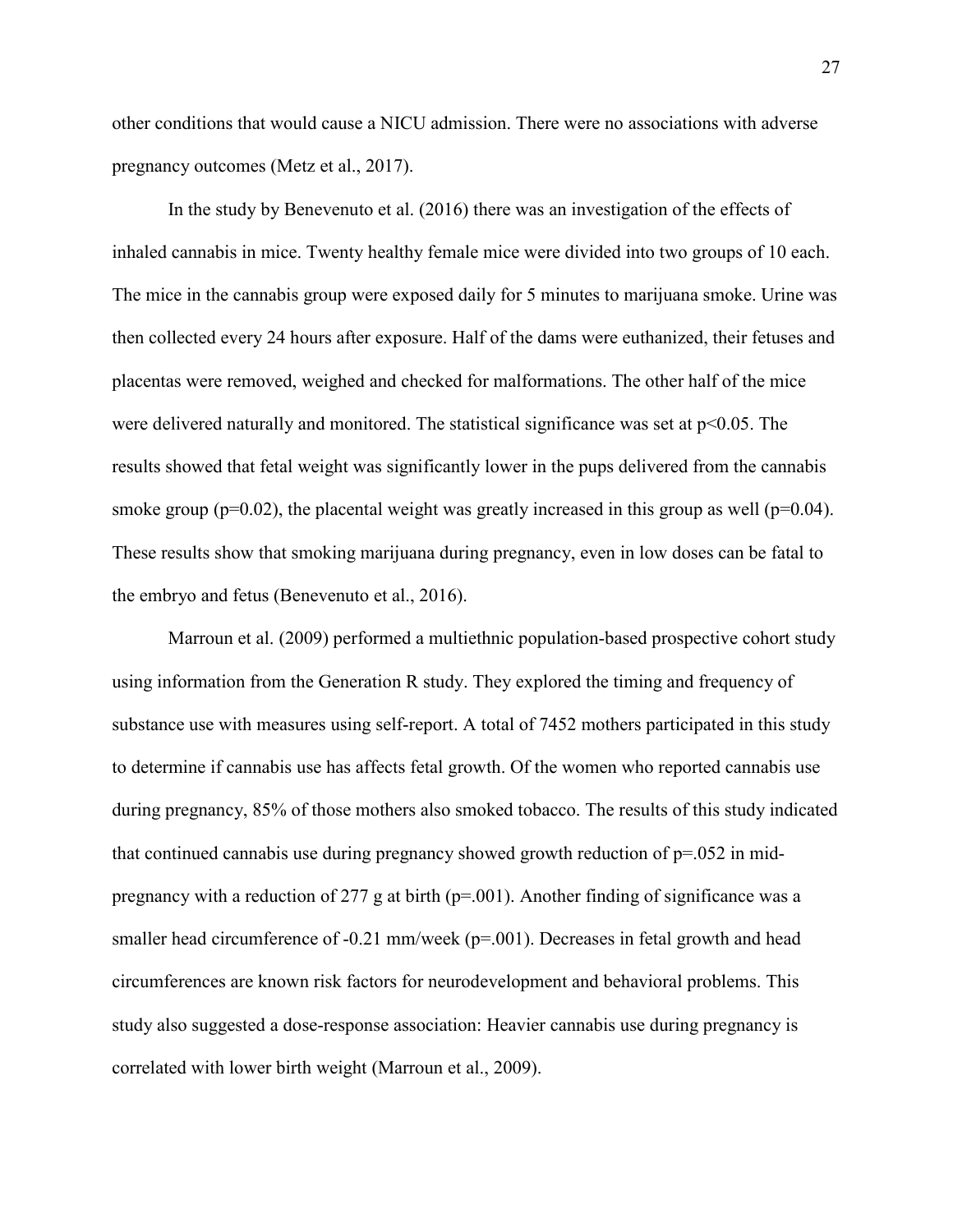Crume et al. (2018) performed a cross-sectional study using population-based data regarding cannabis use during and after pregnancy from a random sample of 3207 women who delivered a live born infant between January 1, 2014, and December 31, 2015. They sought to look at the relationship between maternal cannabis use at any time during pregnancy and adverse neonatal outcomes such as low birth weight, small for gestational age, NICU admission, and preterm birth. They found the overall rate of cannabis use at any time during pregnancy was 5.7% (95% CI). Any cannabis during any time of pregnancy was correlated with an 80% increased likelihood of an infant with low birth weight (OR, 1.8; 95% CI, 1.3-2.4;  $p = .0008$ ). A strength of this study is that it used the Pregnancy Risk Assessment Monitoring System (PRAMS), which is the largest state-based surveillance program of pregnant women and live births in Colorado. A limitation of this study was self-reported maternal cannabis, which could result in inaccurate information. The study found that maternal cannabis use at any time during pregnancy was associated with a 50% increased likelihood of low birth weight, independent of other factors including tobacco use during pregnancy. This information highlights the importance of healthcare providers screening for cannabis use during pregnancy and the need for counseling about the adverse health effects of continued use during pregnancy postpartum including during lactation (Crume et al., 2018).

Data from the analysis by Leemaqz et al. (2016) was obtained from the Screening for Pregnancy Endpoints (SCOPE) study. Data from the 5,588 participants was included to examine the association of maternal marijuana use with pregnancy outcomes. Results showed that concurrent use of cigarettes and marijuana at 20 weeks' gestation was associated with small for gestation age ( $p=0.001$ ), and spontaneous preterm birth (SPTB) ( $p=0.001$ ). Breslow Day testing showed there was no difference in the results between marijuana and tobacco smokers versus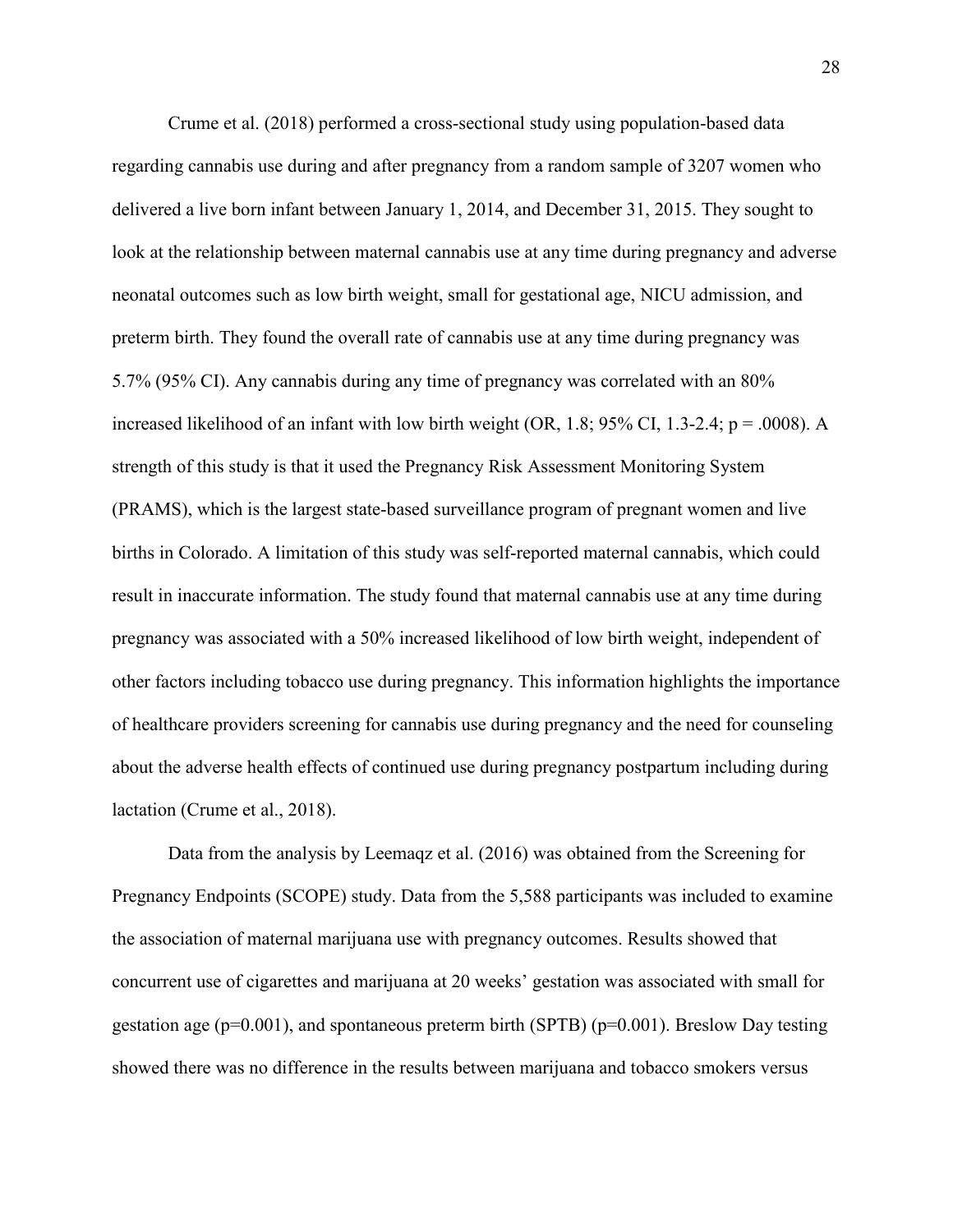marijuana use only ( $p=0.238$ ). The Mantel-Haenszel test showed the association between marijuana use and SPTB was independent of the smoking status, with adjusted common odds of 2.28. Based on this finding it is likely that maternal marijuana use is an independent risk factor for SPTB (Leemaqz et al., 2016).

#### **Synthesis of the Major Findings**

Several themes were identified in the 20 scholarly articles in this review among women who used marijuana pre-pregnancy and prenatally. A common theme included that more research was needed to draw definitive conclusions, and screening and counseling needed to be done among pre-pregnant and pregnant patients. There were adverse effects associated with marijuana use in pregnancy that included growth restriction in the neonate, low birth weight, small for gestational age, spontaneous preterm birth, increased risk of neonatal morbidity, placental abruption, increased NICU admissions, stillbirth, and anencephaly.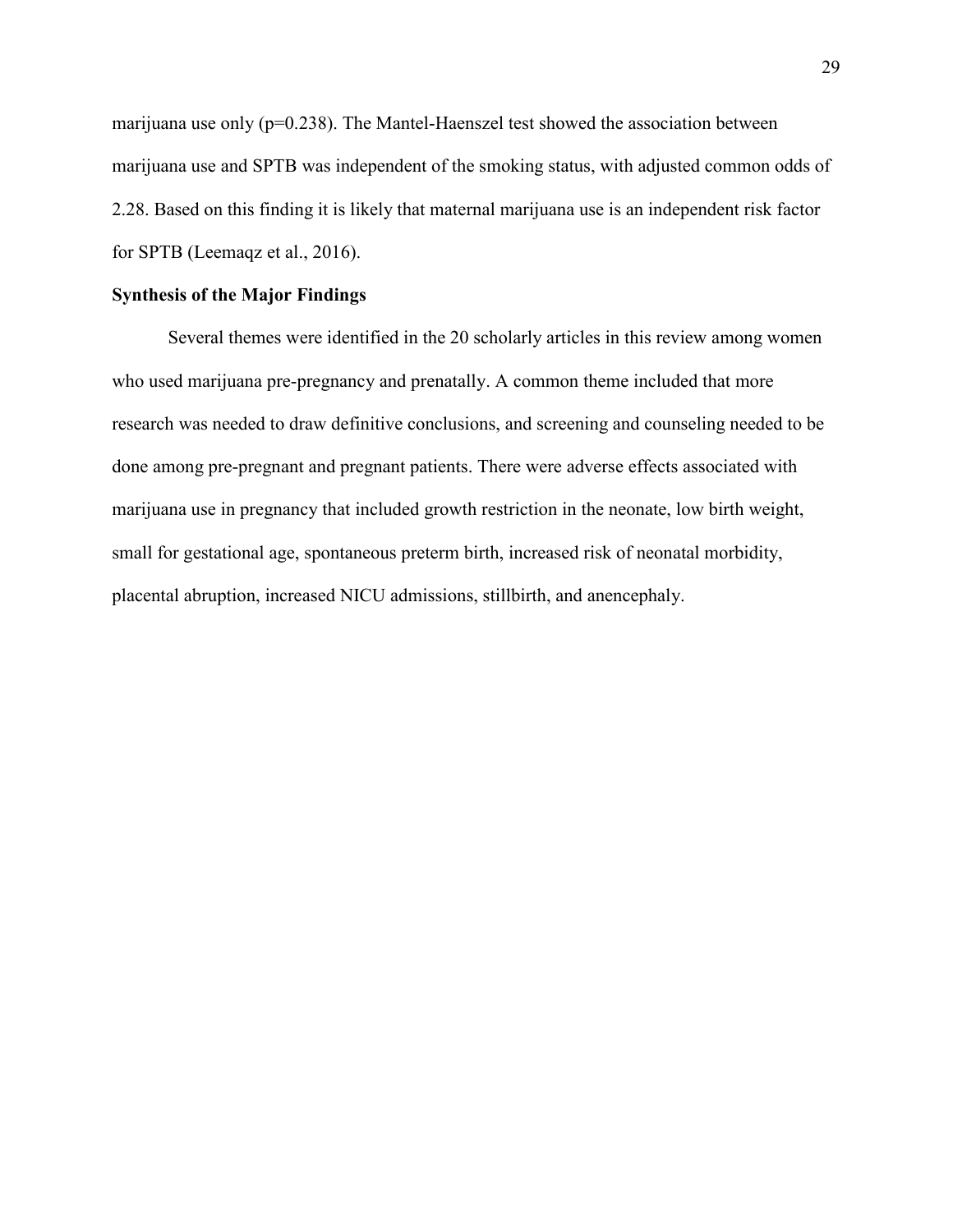#### **Chapter IV: Discussion, Implications, and Conclusions**

The purpose of the critical review of this literature was to determine if adverse effects on the fetus/infant occur as a result of marijuana use in the mother pre-pregnancy, during pregnancy, and postpartum. For this review, twenty research articles were used; each was pertinent to the question being asked. The articles were reviewed using the John Hopkins Research Evidence Appraisal Tool. After the critical review of the literature was done the implications for nurse-midwifery were obtained and the limitations were also identified. Chapter IV will discuss the implications for nurse-midwifery along with the opportunities for further research that can be done. The chapter will conclude with the integration of Modeling and Role-Modeling Theory into nurse-midwifery practice and how to apply it to women who are using marijuana pre-pregnancy, during pregnancy, and postpartum.

#### **Literature Synthesis**

The research question posed for the critical review of the literature was to find out whether marijuana use in women pre-pregnancy, during pregnancy, or postpartum had any effect on the fetus/infant of that mother. Research regarding marijuana use is not complete as this is a new area of research, due to its legalization both medicinally and recreationally. There was one level I study found that was an animal study, and the remainder of the studies found were level III studies. The critical review of the literature revealed the following themes: Further high-level research needs to be done, screening and counseling of women using marijuana was necessary, and that several adverse effects were associated with marijuana use. There was a significant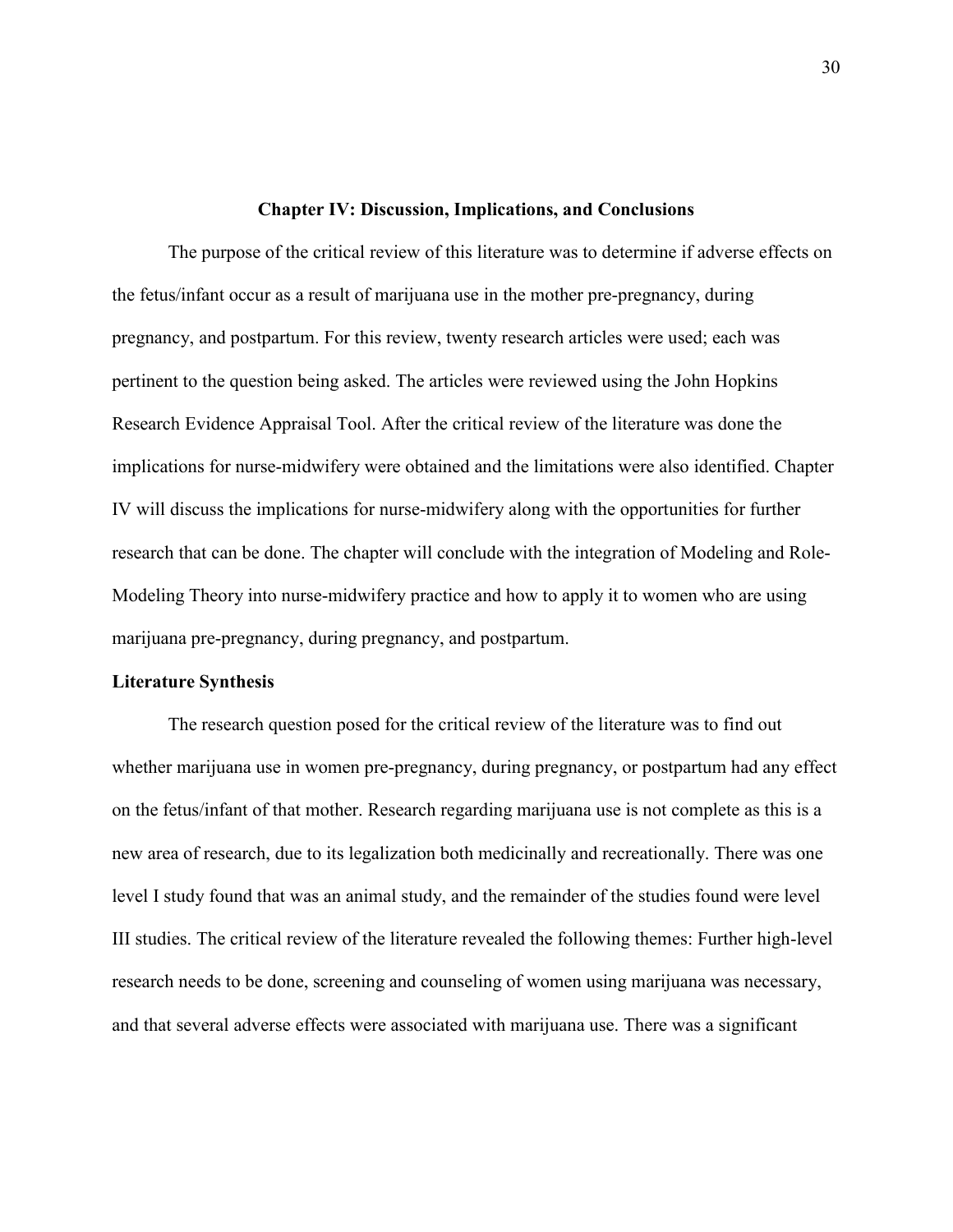overlap throughout the research articles that called for more research in order to obtain a stronger correlation between marijuana use and adverse effects.

#### **Current Trends and Gaps in the Literature**

**Further Research Needed** Nursing related research surrounding marijuana use is new and has not yet been able to reach statistically significant findings proving causality. Several authors (Bertrand et al., 2018, Connor et al., 2015, Conner et al., 2015, Mark et al., 2015) conducted research that found non-significant results. (See the Appendix 1 for findings and results). Marijuana use has increased dramatically in the last two decades due in large part to its medical and recreational legalization. This is going to be an issue that needs to be dealt with increasingly as more and more mothers are turning to marijuana for ailments in pregnancy and recreational use.

**Screening and Counseling** Screening for drug use needs to be done not only prenatally, but also prior to pregnancy. This gives the provider an opportunity to offer counseling before pregnancy happens in order to achieve the best and safest results possible related to pregnancy. With the increasing use of marijuana comes the increasing need for screening and counseling among women. This counseling needs to be extensive if a woman admits to marijuana use or shows up positive on routine drug screens in pregnancy. (Chabarria et al., 2016, Martin et al., 2016, Ko et al., 2015, DeGenna et al., 2015, Day et al., 2006, and Oh et al., 2017).

**Adverse Effects Identified** The number one thing that patients want to know when it comes to marijuana use in pregnancy is whether the research is saying definitive adverse effects have been identified. The consensus is that more research is needed to determine how marijuana use during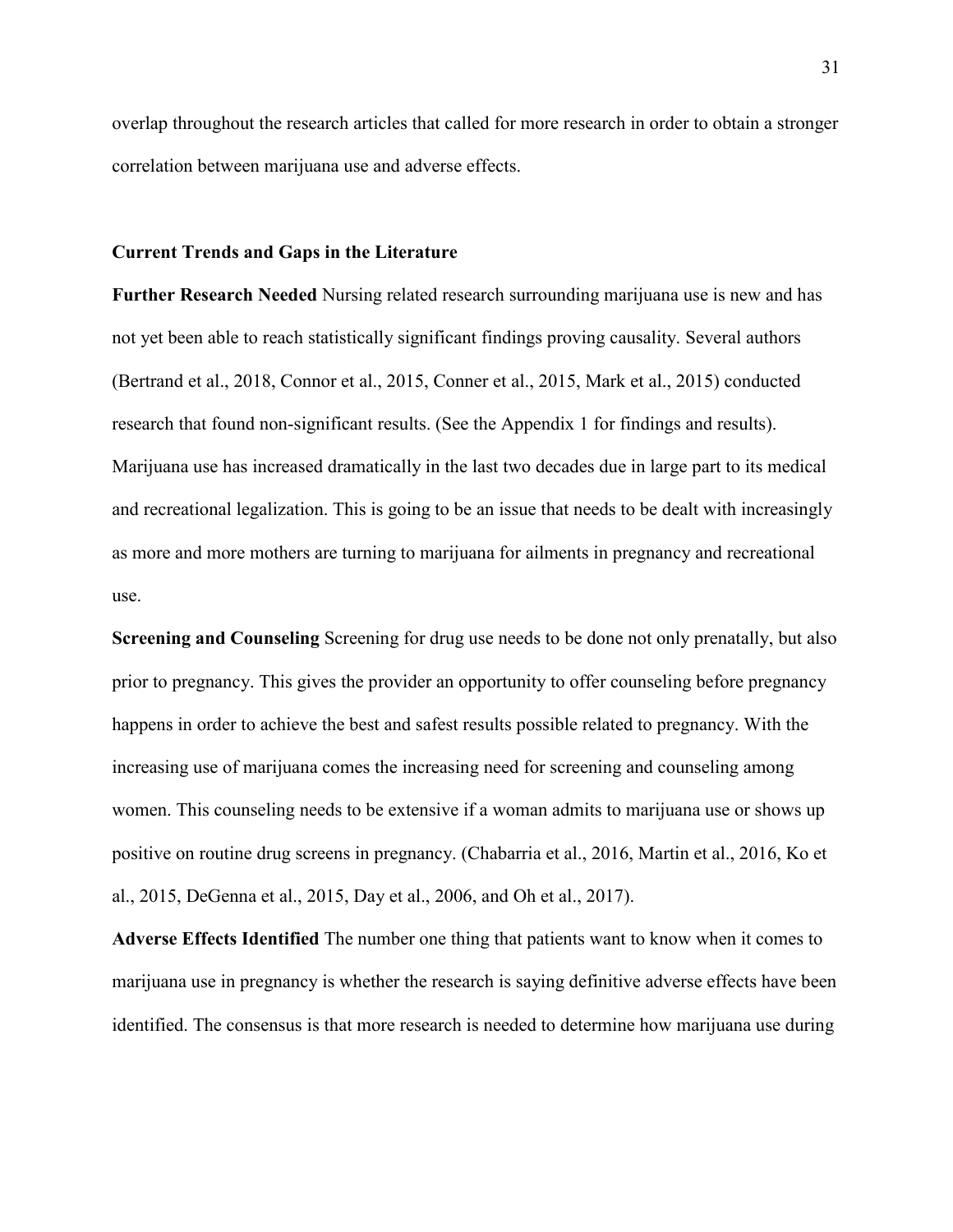pregnancy can affect the health and development of fetuses/infants. There are only a few studies that show negative effects of marijuana use during pregnancy.

 Carter et al. (2016) found that women who use marijuana during pregnancy were also abusing other illicit substances during pregnancy. Increased placental weight was associated with exposure to marijuana and other substances (Carter et al., 2016).

 Warshak et al. (2015) found that marijuana use was significantly correlated with higher rates of small for gestational age infants born  $(p=0.001)$ . It was also found that marijuana use was associated with higher rates of NICU admissions and perinatal mortality, but they were not statistically significant ( $p=0.01 \& p=0.14$ ). Corsi et al. (2019) found a correlation between cannabis use and an increased risk of preterm birth. They also found a relationship between cannabis use and small for gestational age infants (Corsi et al., 2019). Marijuana was the most commonly reported illicit drug and was associated with an increased risk of anencephaly (Gelder et al., 2009).

Women who had a stillbirth were twice as likely to report addiction to an illicit drug and the most common drug detected was THC as found in marijuana. The use of cannabis in pregnancy increased the odds of stillbirth twofold per this study (Varner et al., 2014). Metz et al. (2017) also found a correlation between marijuana use and small for gestational age infants, preterm birth, and increased NICU admissions (Metz et al., 2017). Crume et al. (2018) concluded that marijuana use during pregnancy was associated with an 80% increased likelihood of low birth weight in infants born to those mothers (Crume et al., 2018).

 Benevenuto et al. (2016) concluded that fetal weight was significantly lower in the mice pups delivered from the group which had inhaled marijuana. It was also found that placental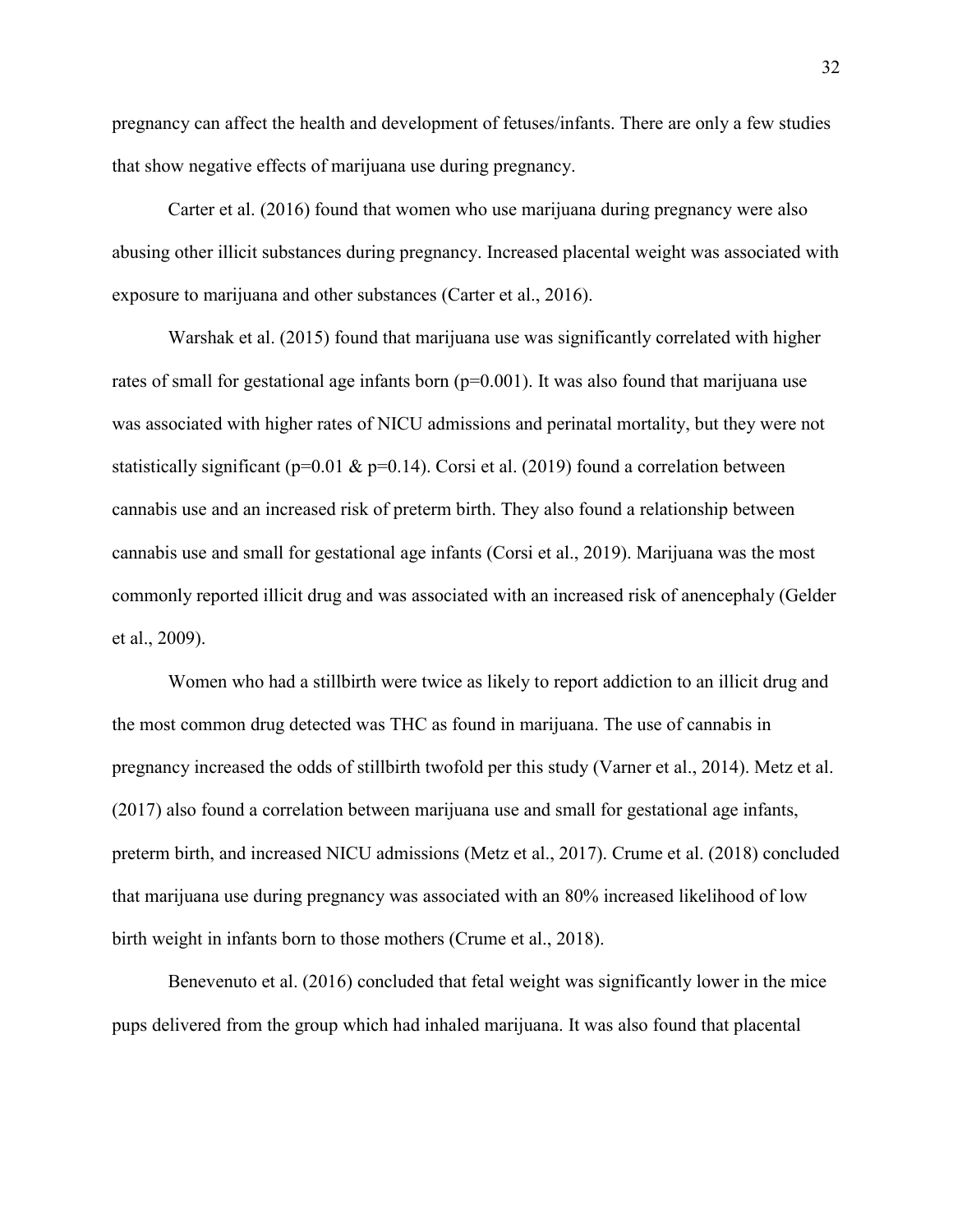weight was significantly greater in this group as well. This study concluded that smoking marijuana during pregnancy can be embryotoxic and fetotoxic (Benevenuto et al., 2016).

 Marroun et al. (2009) showed that women who used marijuana during pregnancy had babies born with growth reduction on average of 2277 grams at birth and smaller head circumferences. These are significant findings because decreases in fetal growth and head circumferences are known risk factors for neurodevelopment and behavioral problems later on in life (Marroun et al., 2009). Leemaqz et al. (2016) found that marijuana use and cigarette smoking at 20 weeks' gestation was associated with small for gestational age infants and spontaneous preterm birth. Marijuana use is likely an independent risk factor for spontaneous preterm birth (Leemaqz et al., 2016).

#### **Implications for Practice**

As marijuana becomes increasingly popular across the United States, it means that healthcare professionals need to take an active role in the screening, counseling, and education of their patients. Mainstream media is going to tell the public what they want to hear, which will typically be that there is no concrete evidence that marijuana in pregnancy causes birth defects or adverse outcomes. The *Core Competencies for Basic Midwifery Practice* outline the Hallmarks of Midwifery, which include incorporating scientific evidence into clinical practice and using skillful communication, guidance, and counseling (ACNM, 2012). It is critical for healthcare professionals who deal with the pregnant population to continue to stay up to date on the research that is coming out. More research is being done on marijuana use in pregnancy; in the next few years there will likely be more definitive answers relating to marijuana use in pregnancy and the adverse effects associated with its use.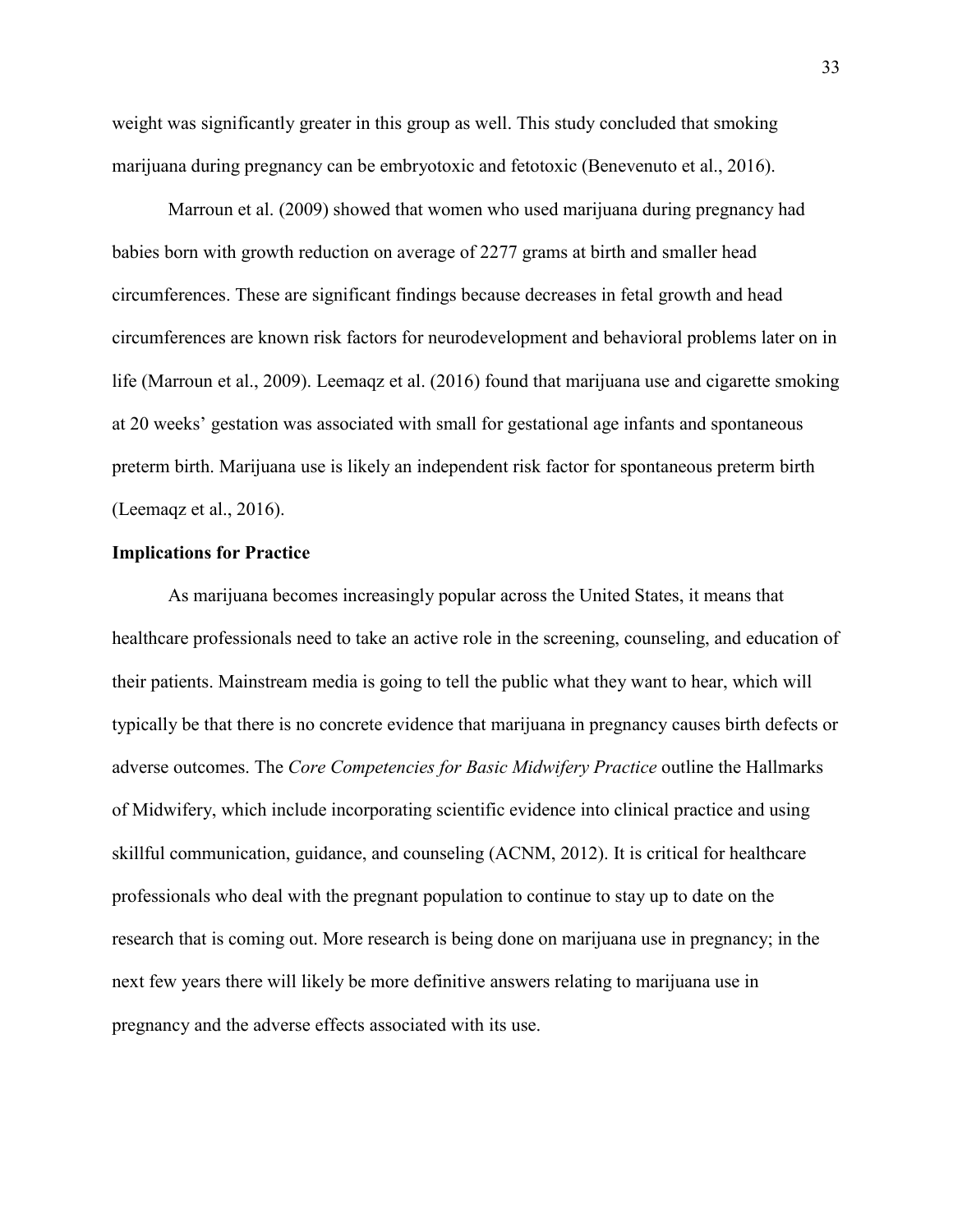It is well known that midwifery care boasts a different kind of care for women than the typical physician practice. Midwives are known to spend ample time with their patients and to develop long-lasting relationships with their patients. Midwives can use this to their advantage by counseling patients that they know are using marijuana prior to pregnancy to help them to live the healthiest life possible. If midwives can counsel their patients before pregnancy and help them make decisions regarding cessation of marijuana use, it will prepare them to have the healthiest pregnancy possible in the future. Having a trustworthy and respectful relationship with a patient helps the patient trust the care provider, and the patient will also typically value the opinions and education presented by the care provider. This is one of the most important cornerstones of midwifery care.

#### **Recommendations for Further Research**

Throughout the research review process several areas were found that warrant further research. These include the quantity and frequency of marijuana use and its effect on the developing fetus/infant. There also needs to be more research allowing the possibility to look at marijuana use in pregnancy without concurrent cigarette use. Some of the most important research on marijuana use during pregnancy provides a glimpse into those groups of women at higher risk for marijuana use in pregnancy. This offers the care provider a unique perspective concerning who their high-risk patients are, and who they should be spending more time with regarding the education and counseling aspect of discouraging the use of marijuana during pregnancy and postpartum. There is an opportunity for further research in terms of how education and counseling can be offered most effectively to these groups.

Due to marijuana's legalization there will be an opportunity to have more studies with women consenting to research on marijuana use during pregnancy as time goes on. Health care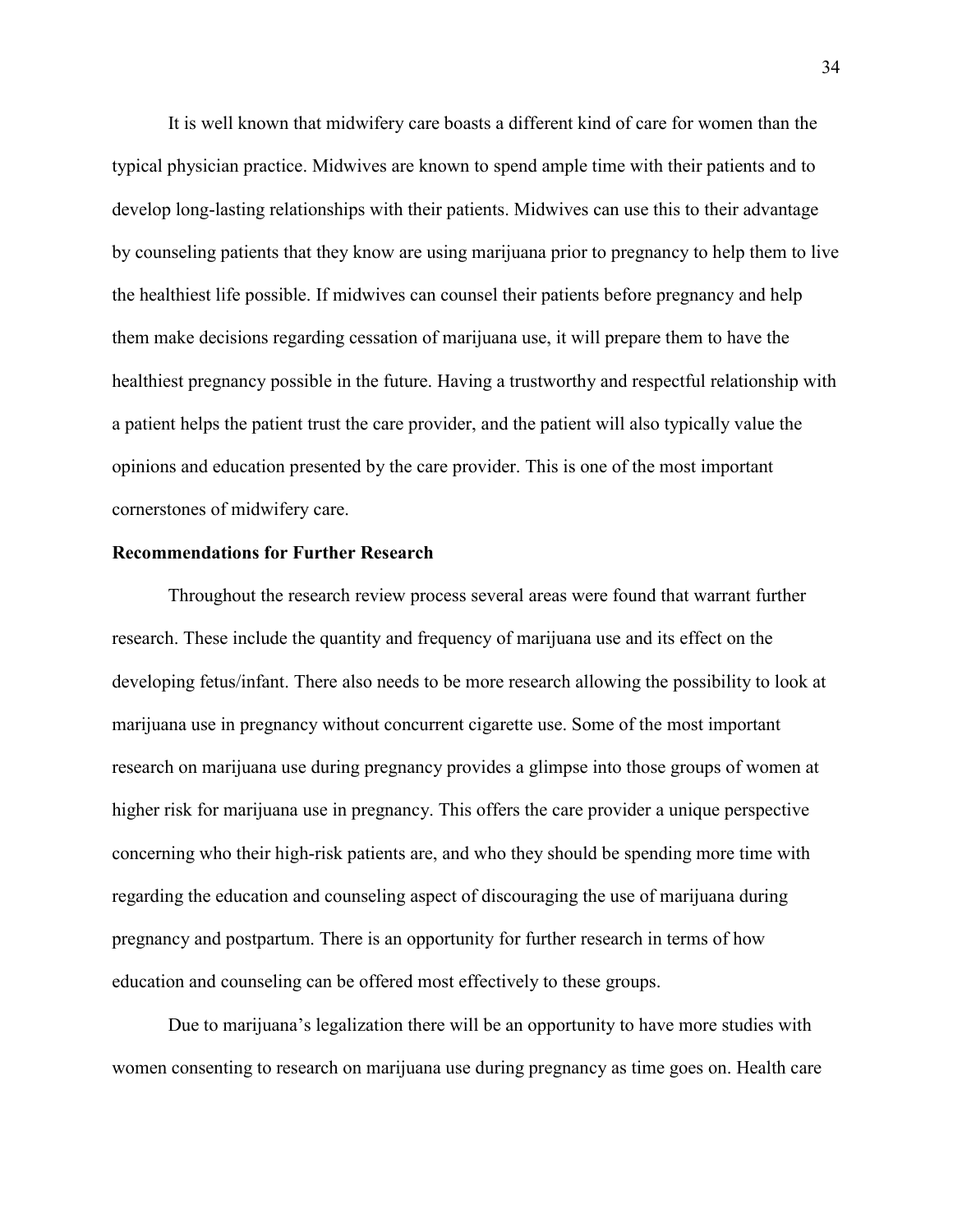providers desire research that can help them effectively educate, counsel, and advise their patients on marijuana use. In time, there will also be increasing numbers of women who have previously used marijuana during pregnancy which will allow for increasing research to be done on the long-term effects of marijuana use in pregnancy.

#### **Integration of Modeling and Role-Modeling Theory**

The Modeling and Role-Modeling Theory was developed in 1982 by Helen Erickson, Evelyn Tomlin, and Mary Anne Swain (Nouri, Ebadi, Alhani, & Rejeh, 2014). The basis of this theory speaks to a person developing a picture and perception of another person's world. The person develops this picture by viewing the other person's framework, points of view, values, experiences, and perspectives. The Modeling and Role-Modeling Theory offers a unique perspective for care providers and the care they can provide to their patients.

By developing a trustworthy relationship with a patient, the care provider is allowed a unique and intimate relationship. Building a rapport with a patient that is trustworthy, honest, and caring allows for counseling and education on a level that the patient feels comfortable accepting. A nurse-midwife who truly seeks to investigate the woman's life and to determine why she is doing something can help to tailor the education and counseling to be most effective. The nurse-midwife can incorporate concepts of the Modeling and Role-Modeling theory to her advantage to connect with patients on a level that they may not necessarily get in a busy OB/GYN setting.

#### **Conclusion**

The pertinent findings of this critical review of the literature include adverse effects related to prenatal marijuana use, the need for more research, and the need for screening and counseling. Perhaps the most important of these is the need for extensive screening and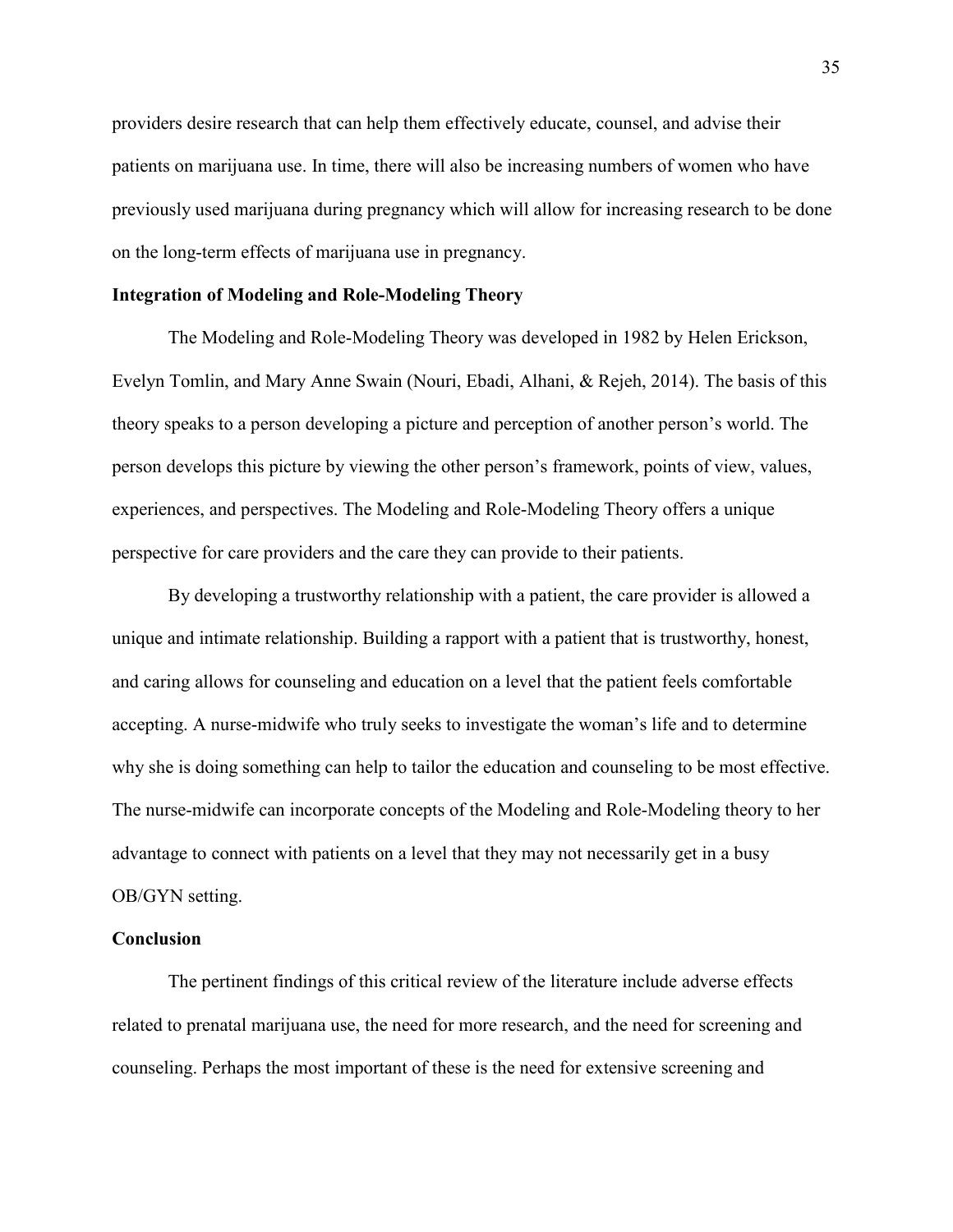counseling of women who are of childbearing age. The need for screening, guidance, and education in women who are thinking about getting pregnant in the future is of the utmost importance. By establishing early on that marijuana use during pregnancy and possibly prepregnancy may have detrimental effects, care providers can give their patients and their patients' potential offspring the best possible chance at a healthy life.

Nurse-midwives are at a unique advantage with their patients due to the specific nature of their role and their ability to develop lifelong relationships, fostering a true and lasting trust between the two parties. Nurse-midwives follow the Hallmarks of Midwifery that speak to the therapeutic value of human presence, skillful communication, guidance and counseling, and to the empowerment of women as partners in healthcare (ACNM, 2012). This allows nursemidwives to truly empathize with the patient and allow her to be a part of her care and plan of care. It is important that human beings remain autonomous in their healthcare decisions while seeking care from a healthcare provider. It is also important that the nurse-midwife incorporate scientific evidence into clinical practice (ACNM, 2012). The balance and art of midwifery combine all these things into a beautiful display of compassionate care that is evidence-based. This is truly a lifelong learning journey that gets better with time. The ability to support women as nurse-midwives in a world where marijuana becomes increasingly legal and more prevalent is an opportunity to create changes that will have ripple effects for lifetimes to come.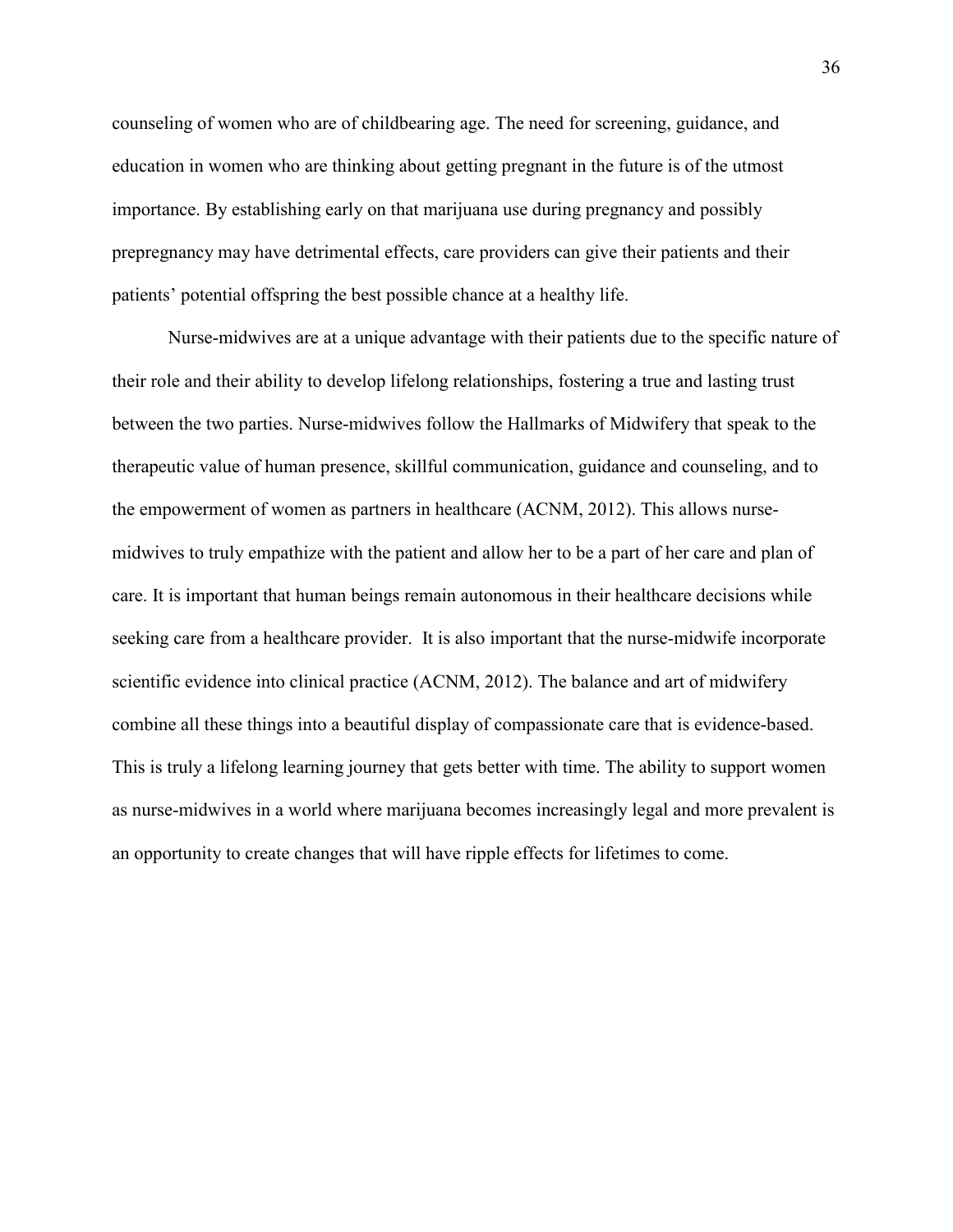#### **References:**

American College of Nurse-Midwives. (2012). Core competencies for basic midwifery practice. Retrieved

from http://midwife.org/ACNM/files/ACNMLibraryData/UPLOADFILENAME/000000 000050/Core%20Comptencies%20Dec%202012.pdf

American College of Obstetricians and Gynecologists. (2017). Marijuana use during pregnancy and lactation. Committee Opinion. Retrieved from https://www.acog.org/Clinical-Guidance-and-Publications/Committee-Opinions/Committee-on-Obstetric-

Practice/Marijuana-Use-During-Pregnancy-and-Lactation?IsMobileSet=false

- Association of Women's Health, Obstetric, and Neonatal Nurses. (2018). Marijuana use during pregnancy. Position Statement. Retrieved from https://www.jognn.org/article/S0884- 2175(18)30278-8/fulltext
- Benevenuto, S., Domenico, M., Martins, M., Costa, N., De Souza, A., Cista, J., Tavares, M., Dolhnikoff, M., & Veras, M. (2017). Recreational use of marijuana during pregnancy and negative gestational and fetal outcomes: an experimental study in mice. T*oxicology,376*(1), 94-101.<https://doi.org/10.1016/j.tox.2016.05.020>
- Bertrand, K., Hanan, N., Honerkamp-Smith, G., Best, B., & Chambers, C. (2018). Marijuana use by breastfeeding mothers and cannabinoid concentrations in breast milk. *Pediatrics, 142*, (3), 1-8. DOI: 10.1542/peds.2018-1076

Bridgeman, M. B., & Abazia, D. T. (2017). Medicinal cannabis: History, pharmacology, and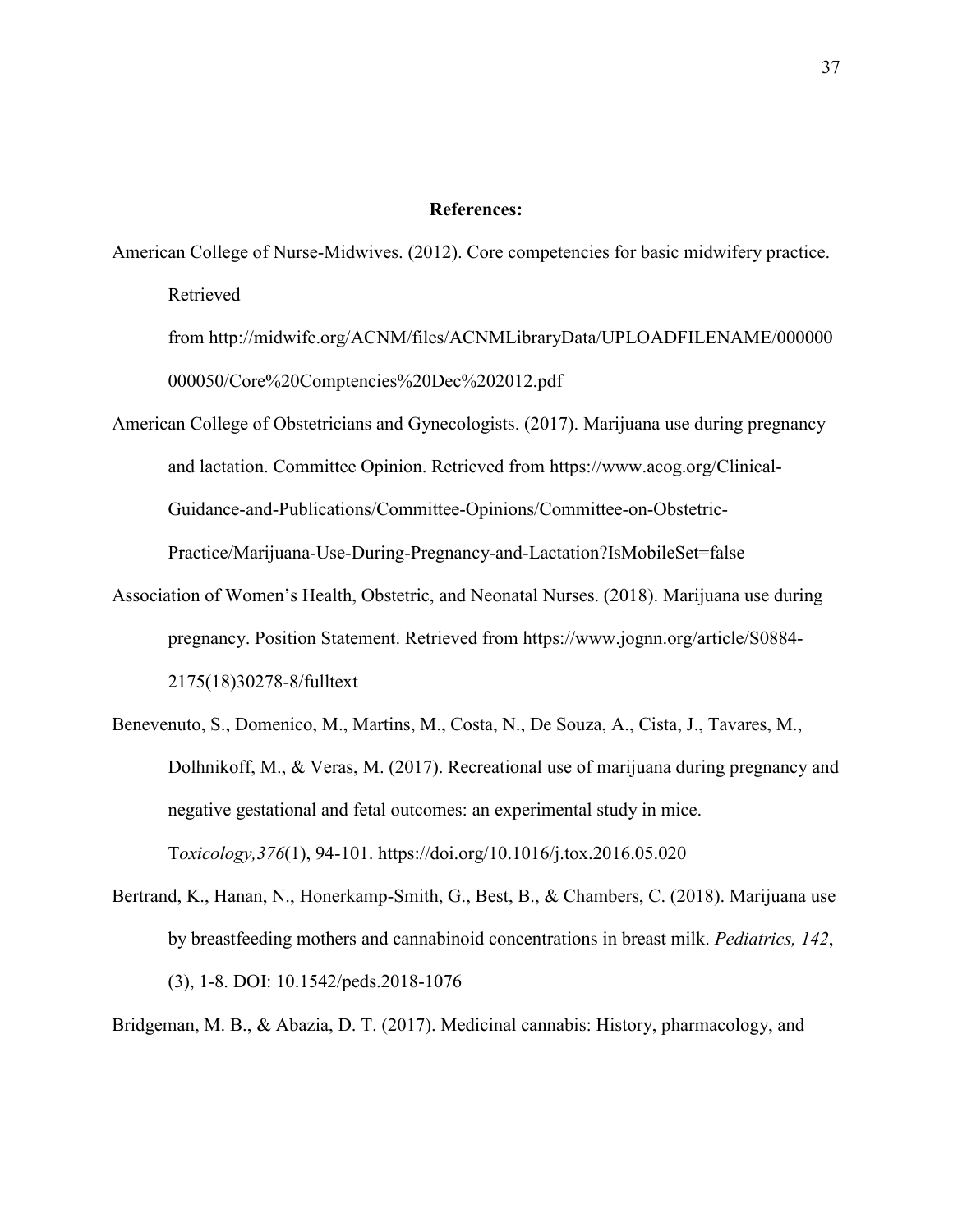implications for the acute care setting. *Pharmacy & Therapeutics*, *42*(3), 180– 188. [https://doi.org/10.3390/ph5050529.](https://doi.org/10.3390/ph5050529)

- Carter, R., Wainwright, H., Molteno, C., Georgieff, M., Dodge, N., Warton, F., Meintjes, E., Jacobson, J., & Jacobson, S. (2016), Alcohol, methamphetamine, and marijuana exposure have distinct effects on the human placenta. Alcoholism: *Clinical Experimental Research, 40*, 753-764. doi:10.1111/acer.13022
- Chabarria, K. C., Racusin, D. A., Antony, K. M., Kahr, M., Suter, M. A., Mastrobattista, J. M., & Aagaard, K. M. (2016). Marijuana use and its effects on pregnancy. *American Journal of Obstetrics and Gynecology, 215*(4), 1-6.<https://doi.org/10.1016/j.ajog.2016.05.044>
- Conner, S. N., Carter, E. B., Tuuli, M. G., Macones, G. A., & Cahill, A. G. (2015). Maternal marijuana use and neonatal morbidity. *American Journal of Obstetrics & Gynecology*, *213*(3), 422.e1-422.e4. https://doi[-https://doi.org/10.1016/j.ajog.2015.05.050](https://doi-org.ezproxy.bethel.edu/10.1016/j.ajog.2015.05.050)
- Corsi, D., Walsh, L., Weiss, D., Hsu, H., El-Chaar, D., Hawken, Fell, D., & Walker, M. (2019). Association between self-reported prenatal cannabis use and maternal, perinatal, and neonatal Outcomes. *JAMA*, *322*(2), 145–152. doi:10.1001/jama.2019.8734
- Crume, T. L., Juhl, A. L., Brooks-Russell, A., Hall, K. E., Wymore, E., & Borgelt, L. M. (2018). Cannabis use during the perinatal period in a state with legalized recreational and medical marijuana: The association between maternal characteristics, breastfeeding Patterns, and neonatal outcomes. *The Journal of Pediatrics, 197.* 90-96.

https://doi.org10.1016/j.jpeds.2018.02.005

Dang, D., & Dearholt, S. L. (2018). *Johns Hopkins nursing evidence-based practice: Model and guidelines* (3rd ed.). Indianapolis, IN: Sigma Theta Tau International.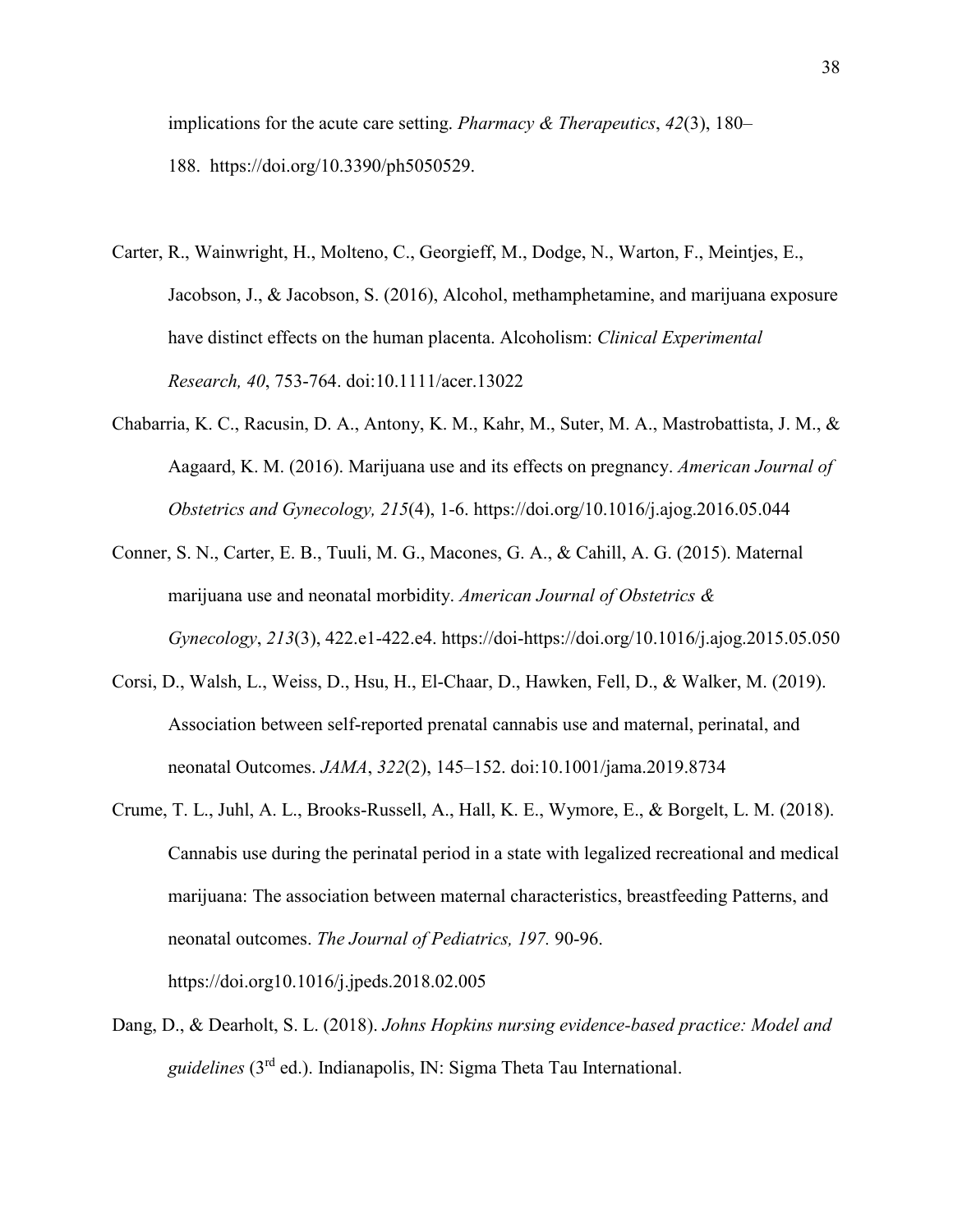- Day, N. L., Goldschmidt, L., & Thomas, C. A. (2006). Prenatal marijuana exposure contributes to the prediction of marijuana use at age 14. *Addiction, 101,* 1313-1322. https://doi.org/10.1111/j.1360-0443.2006.01523.x
- De Genna, N., Cornelius, M., Goldschmidt, L., & Day, N. (2015). Maternal age and trajectories of cannabis use. *Drug and Alcohol Dependence, 156*, 199-206. <https://doi.org/10.1016/j.drugalcdep.2015.09.014>
- El Marroun, H., Tiemeier, H., Steegers, E., Jaddoe, V., Hofman, A., Verhulst, F., Brink, W., Huizink, A. (2009). Intrauterine cannabis exposure affects fetal growth trajectories: the generation r study. *Journal of the American Academy of Child & Adolescent Psychiatry, 48*(12), 1173-1181. https://doi.org/10.1016/s1090-798x(10)79394-2
- Grant, K. S., Petroff, R., Isoherranen, N., Stella, N., & Burbacher, T. M. (2018). Cannabis use during pregnancy: Pharmacokinetics and effects on child development. *Pharmacology & Therapeutics*, *182*, 133–151. doi: 10.1016/j.pharmthera.2017.08.014
- Ko, J., Farr, S., Tong, V., Creanga, A., & Callaghan, W. (2015). Prevalence and patterns of marijuana use among pregnant and nonpregnant women of reproductive age. *American Journal of Obstetrics & Gynecology, 213*(2), 201-211. https://doi.org/10.1016/j.ajog.2015.03.021
- Koren, M. E., Papamiditriou, C. (2013). Spirituality of staff nurses: Application of modeling and role modeling theory. *Holistic Nursing Practice, 27,* 37-44. DOI: 10.1097/HNP.0b013e318276fc38
- Leemaqz, S. Y., Dekker, G. A., McCowan, L. M., Kenny, L. C., Myers, J. E., Simpson, N., Poston, L., & Roberts, C. T. (2016). Maternal marijuana use has independent effects on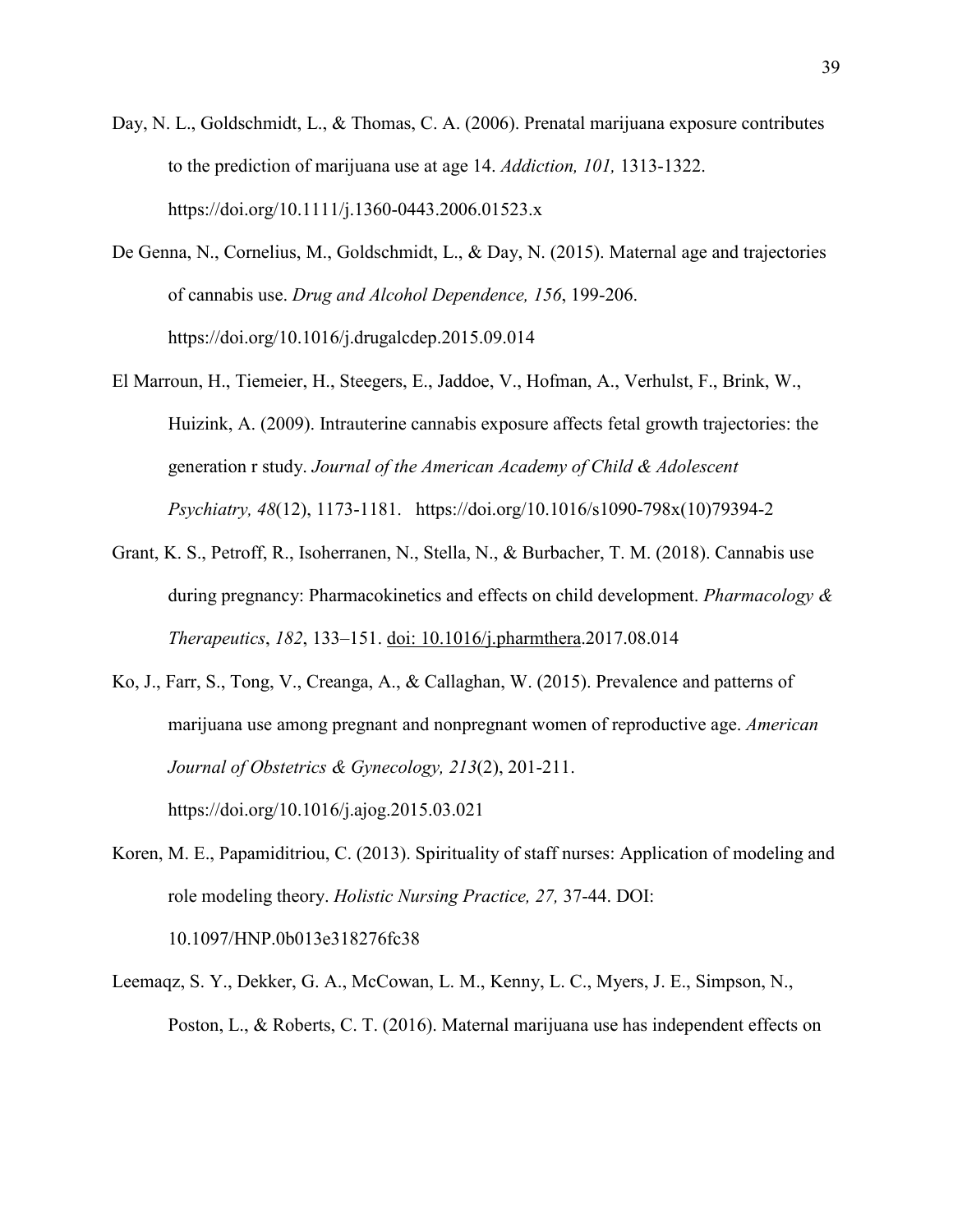risk for spontaneous preterm birth but not other common late pregnancy complications. *Reproductive Toxicology, 62,* 77-86.<https://doi.org/10.1016/j.reprotox.2016.04.021>

- Mark, K., Desai, A.N., & Terplan, M. (2015). Marijuana use and pregnancy: prevalence, associated characteristics, and birth outcomes. *Archives of Women's Mental Health, 19*, 105-111. [https://doi.org/10.1`007/s00737-015-0529-9](https://doi.org/10.1%60007/s00737-015-0529-9)
- Martin, C., Longinaker, N., Mark, K., Chisolm, M., Terplan, M. (2015). Recent trends in treatment admissions for marijuana use during pregnancy. *Journal of Addiction Medicine, 9*(2), 99-104. <https://doi.org/10.1097/adm.0000000000000095>
- Metz, T., Allshouse, A., Hogue, C., Goldenberg, R., Dudley, D., Varner, M., Conway, D., Saade, G., Silver, R. (2017). Maternal marijuana use, adverse pregnancy outcomes, and neonatal morbidity. *American Journal of Obstetrics & Gynecology*, *217*(4), 478.e1-478.e8. https://doi.org/10.1016/j.ajog.2017.05.050
- Modeling and role-modeling theory (2016). Retrieved from http://nursing-theory.org/theoriesand-models/erickson-modeling-and-role-modeling-theory.php
- Morgenroth, T., Ryan, M. K., & Peters, K. (2015). The motivational theory of role modeling: How role models influence role aspirants' goals. *Review of General Psychology, 19*(4), 465-483. https://doi.org[/10.1037/gpr0000059](https://doi-org.ezproxy.bethel.edu/10.1037/gpr0000059)
- Nouri, J. M., Ebadi, A., Alhani, F., & Rejeh, N. (2014). Experiences of role model instructors and nursing students about facilitator factors of role-modeling process: A qualitative research. *Iranian Journal of Nursing and Midwifery Research*, *19*(3), 248–254. Retrieved from<https://www.ncbi.nlm.nih.gov/pmc/articles/PMC4061624/?report=printable>
- Oh, S., Salas-Wright, C., Vaughn, M., & DiNitto, D. (2017). Marijuana use during pregnancy: a comparison of trends and correlates among married and unmarried pregnant women.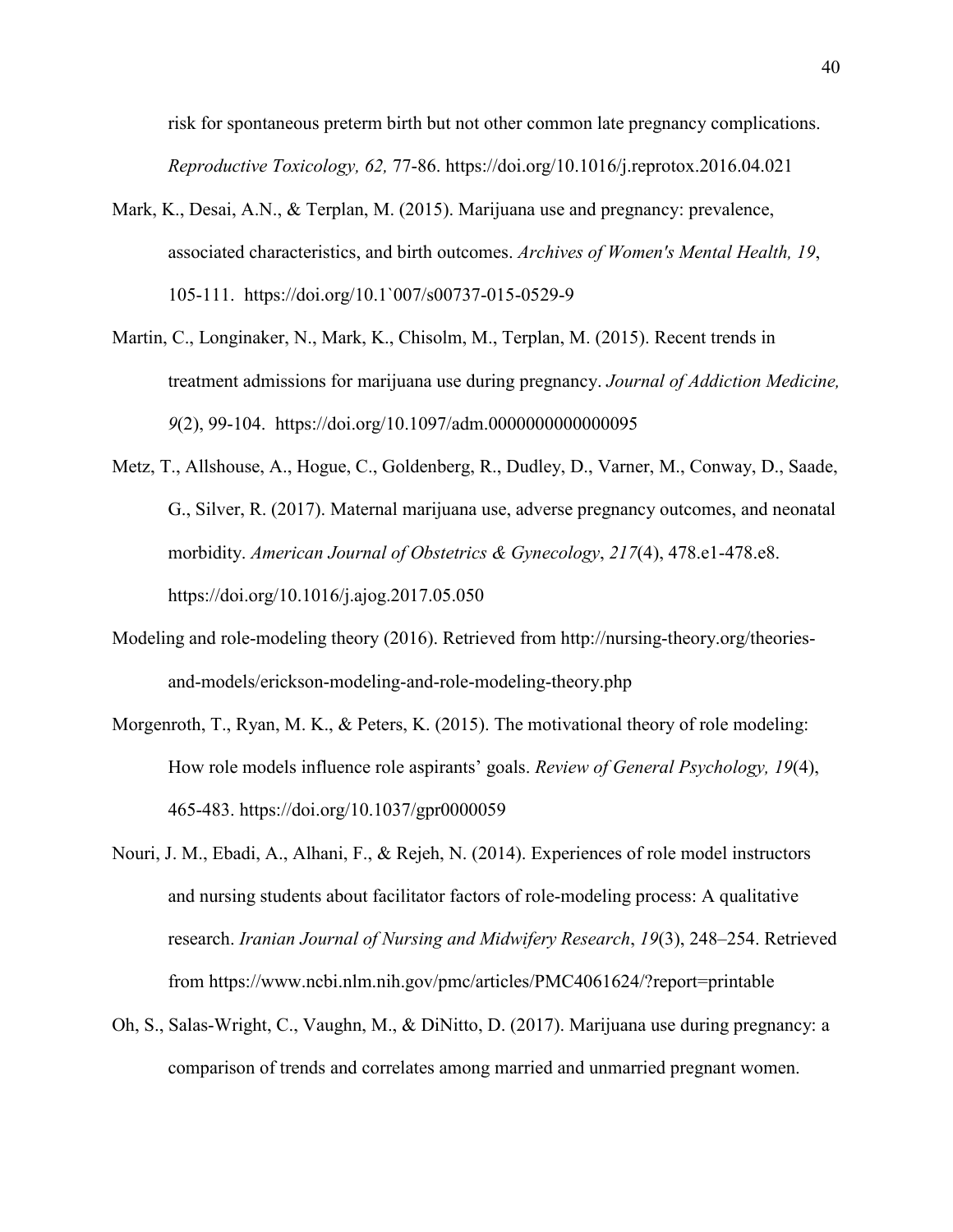*Drug and Alcohol Dependence, 181*, 229-233.

https://doi.org/10.1016/j.drugalcdep.2017.09.036

Roberson, E., Patrick, W., & Hurwitz, E. (2014). Marijuana use and maternal experiences of severe nausea during pregnancy in Hawai'i. *Hawai'i Journal of Medicine & Public Health: A Journal of Asia Pacific Medicine & Public Health, 73*(9), 283-7.

Soma-Pillay, P., Nelson-Piercy, C., Tolppanen, H., & Mebazaa, A. (2016). Physiological changes in pregnancy. *Cardiovascular Journal of Africa*, *27*(2), 89–94. doi:10.5830/CVJA-2016-021

State marijuana laws in 2019 map. (2019, June 25). Retrieved from https://www.governing.com/gov-data/safety-justice/state-marijuana-laws-map-medicalrecreational.html

- Stickrath, E. (2019). Marijuana use in pregnancy: An updated look at marijuana use and its impact on pregnancy. *Clinical Obstetrics and Gynecology, 62,* 185-190. DOI: 10.1097/GRF.0000000000000415
- Van Gelder, M., Reefhuis, J., Caton, A., Werler, M., Druschel, C., Roeleveld, N., & The National Birth Defects Prevention Study. (2009). Maternal Periconceptional Illicit Drug Use and the Risk of Congenital Malformations. *Epidemiology, 20*(1), 60-66. Retrieved from [www.jstor.org/stable/25662671](http://www.jstor.org/stable/25662671)

Varner, M., Silver, R., Rowland Hogue, C., Willinger, M., Parker, C., Thorsten, V., Goldenberg, R., Saade, G., Dudley, D., Coustan, D., Stoll, B., Bukowski, R., Koch, M., Conway, D., Pinar, H., & Reddy, W. for the Eunice Kennedy Shriver National Institute of Child Health and Human Development Stillbirth Collaborative Research Network (2014). Association between stillbirth and illicit drug use and smoking during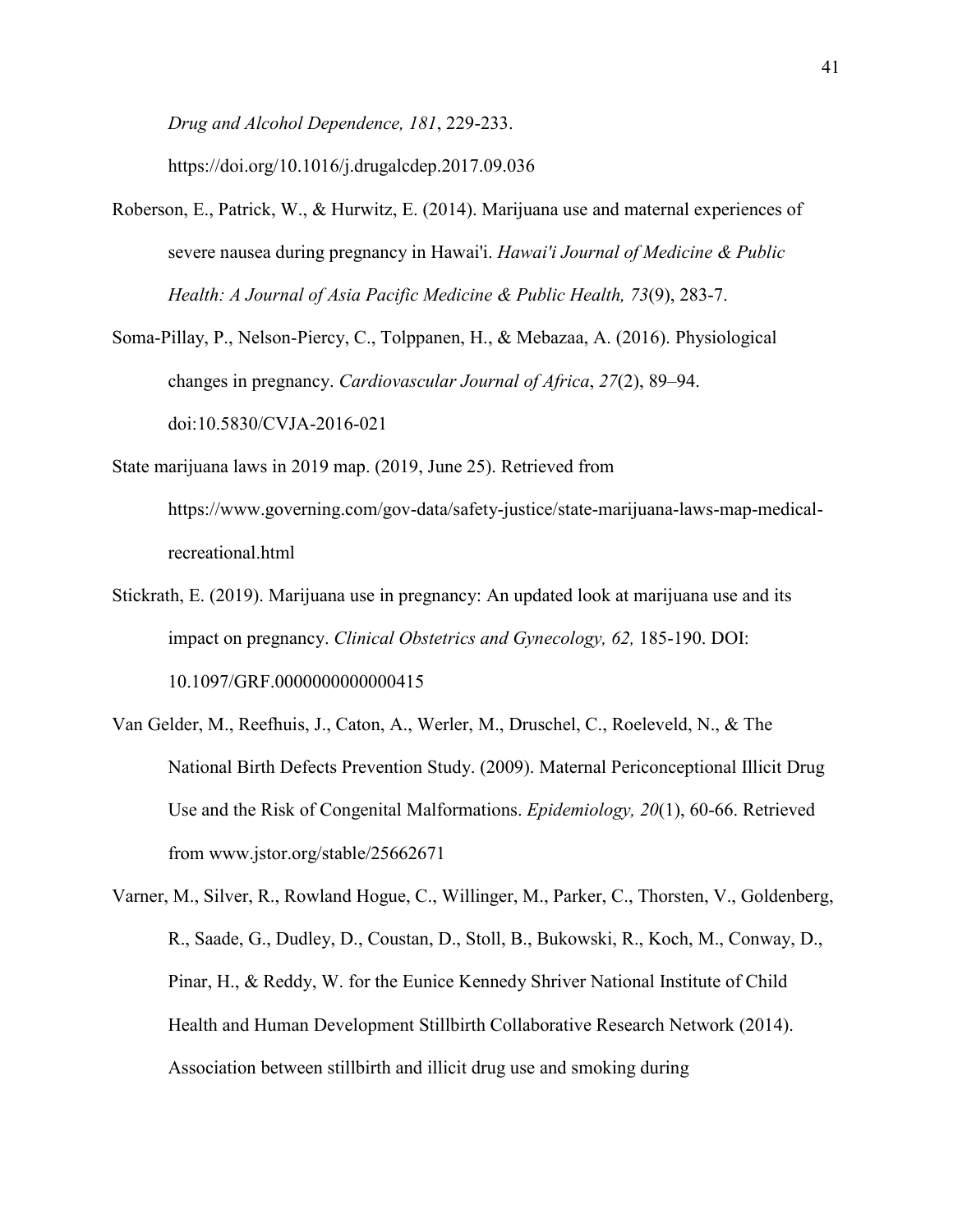pregnancy. *Obstetrics and Gynecology*, *123*(1), 113–125. doi:10.1097/AOG.0000000000000052

Warshak, CR., Regan, J., Moore, B., Magner, K., Kritzer, S., & Van Hook, J. (2015).

Association between marijuana use and adverse obstetrical and neonatal outcomes. *Journal of Perinatology, 35*, 991-995. https://doi.org/10.1038/jp.2015.120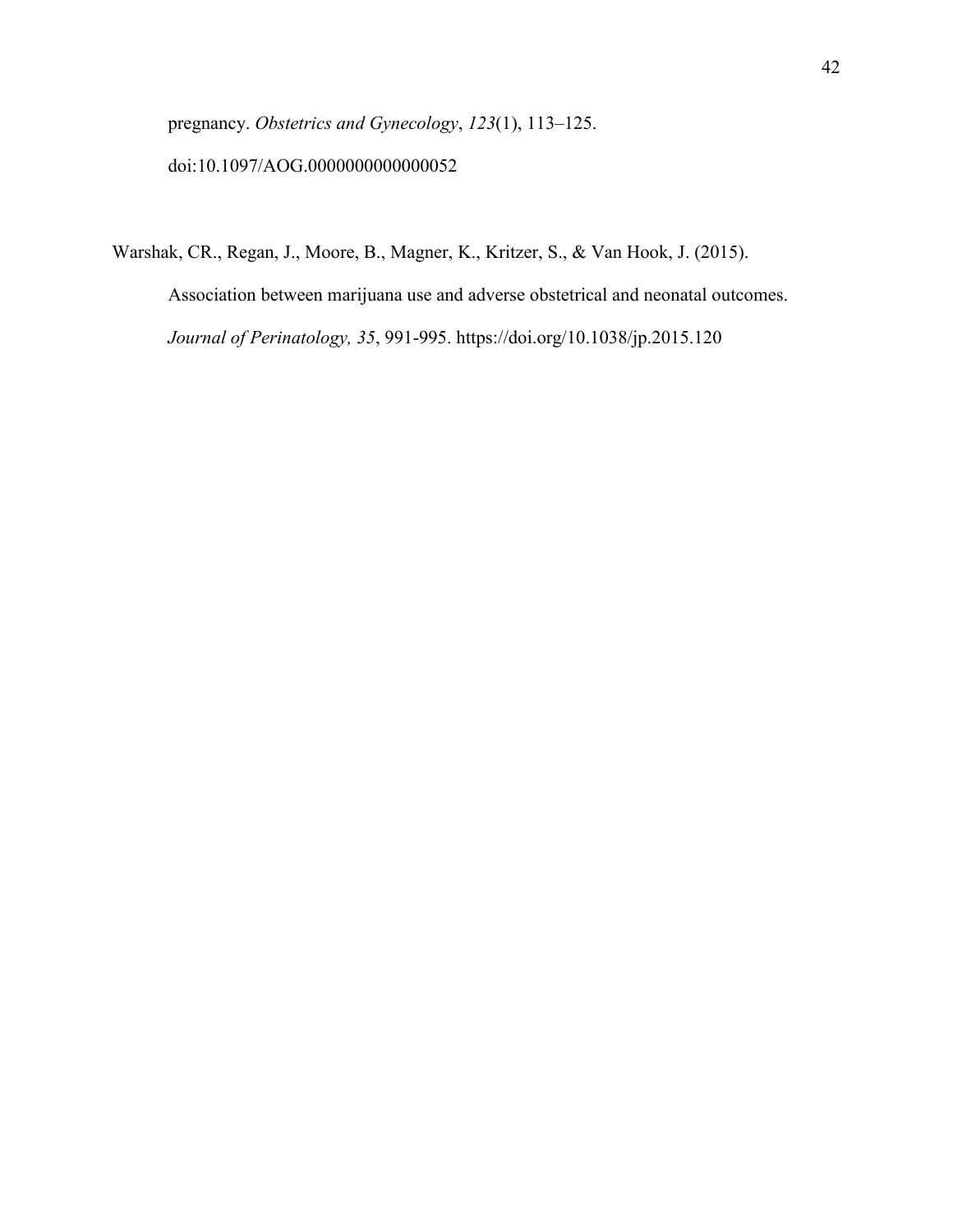## **Appendix 1: Matrix of the Literature**

## **Source:**

Benevenuto, S., Domenico, M., Martins, M., Costa, N., De Souza, A., Cista, J., Tavares, M., Dolhnikoff, M., & Veras, M. (2017). Recreational use of marijuana during pregnancy and negative gestational and fetal outcomes: an experimental study in mice. T*oxicology,376*(1), 94-101. https://doi.org/10.1016/j.tox.2016.05.020

| <b>Purpose/Sample</b>  | Design                      | <b>Results</b>        | <b>Strengths/Limitations</b> |
|------------------------|-----------------------------|-----------------------|------------------------------|
|                        | (Method/Instruments)        |                       |                              |
| <b>Purpose:</b>        | 20 pregnant mice were       | Marijuana smoke       | <b>Strengths:</b>            |
| To                     | placed randomly into two    | inhalation            | This exposure model          |
| experimentally         | groups, one exposed         | negatively affected   | has already proven           |
| investigate the        | (nose-only) daily for       | the gestational and   | successful, once it was      |
| effects of             | 5 min to marijuana smoke    | fetal outcomes in     | confirmed the presence       |
| maternal               | or filtered air in the      | the mice. Five        | of THC-COOH in               |
| inhalation             | control group. Mice were    | minutes of daily      | urine. Furthermore, it       |
| of Cannabis            | weighed daily during the    | (low dose) exposure   | also proved to be a          |
| sativa smoke           | exposure period, and food   | during pregnancy      | safe and not stressful       |
| representing as        | intake was recorded. On     | resulted in reduced   | method, causing no           |
| nearly as              | GD 18.5, half of the mice   | birth weight, and     | deaths during the            |
| possible               | were euthanized, the        | litter size was not   | exposure process and         |
| conditions of          | abdominal wall was          | altered; however,     | no changes in feeding        |
| human                  | immediately opened, and     | the number of male    | behavior.                    |
| marijuana use in       | the uterus was examined     | pups per litter was   |                              |
| terms of dose          | carefully. The fetuses and  | higher. Besides,      |                              |
| and use to             | placentas were removed,     | placental wet         | <b>Limitations:</b>          |
| evaluate the           | checked for                 | weight was            | The small volume of          |
| effects on             | malformations, and          | increased, and fetal- | urine that was               |
| gestational and        | weighed. The other half of  | to-placental weight   | collected after the          |
| fetal outcomes.        | pregnant mice delivered     | ratio was decreased   | exposures, and the           |
|                        | naturally, and they were    | in male fetuses,      | low-dose exposure that       |
| <b>Sample/Setting:</b> | continuously monitored in   | showing a sex-        | was adopted in this          |
| 20 female mice         | order to verify whether the | specific effect.      | study, imposed many          |
| age 60 days, and       | offspring born were dead    |                       | difficulties to              |
| 3 male mice, age       | or alive                    |                       | determinate its              |
| 80 days with           |                             |                       | quantities in this           |
| proven fertility.      |                             |                       | biological matrix.           |
|                        |                             |                       |                              |
|                        |                             |                       |                              |
|                        |                             | <b>Conclusion:</b>    |                              |
| <b>Level of</b>        |                             | The results indicate  |                              |
| evidence:              |                             | that smoking          |                              |
|                        |                             | marijuana during      |                              |
| I                      |                             | pregnancy even at     |                              |
|                        |                             | low doses can be      |                              |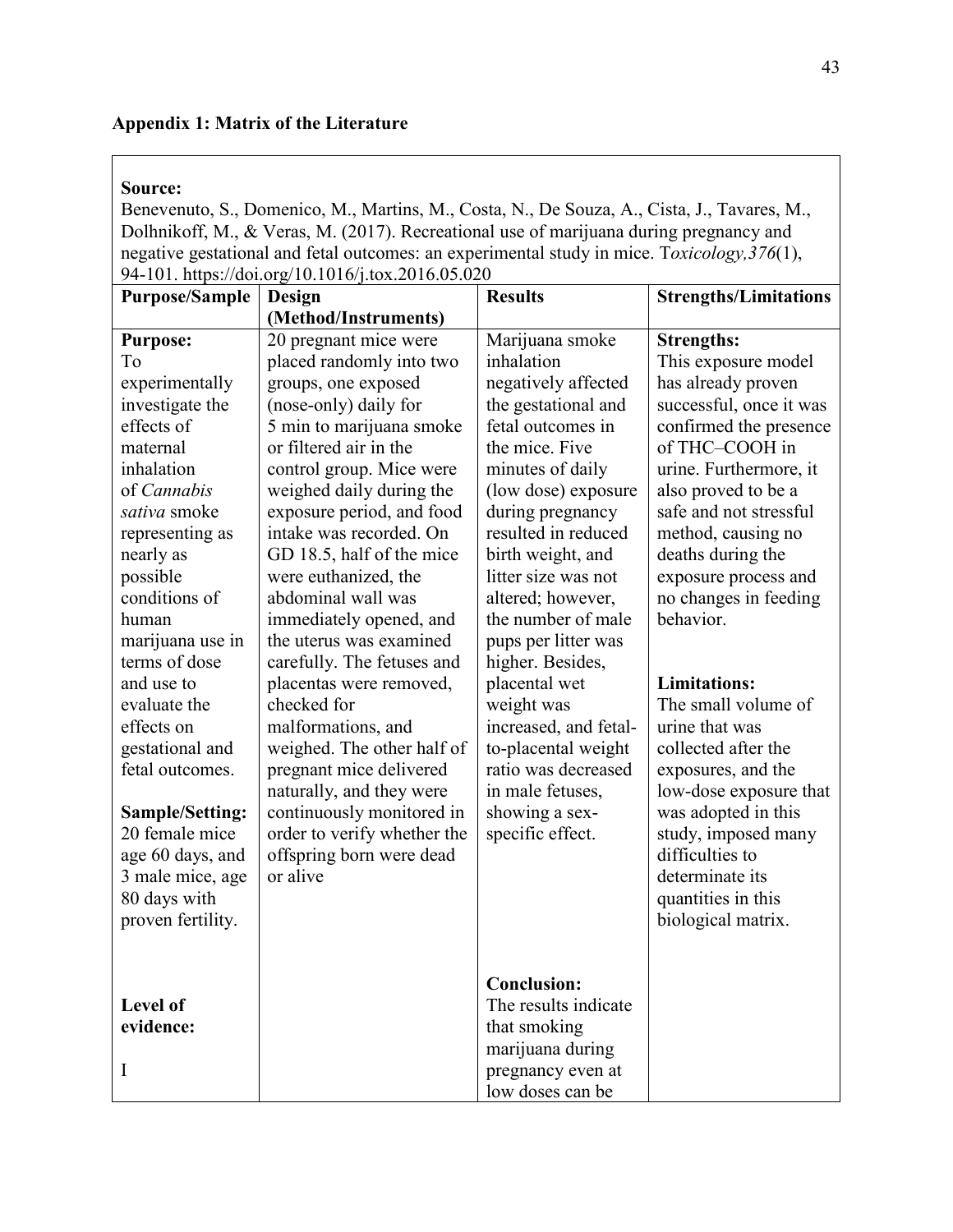| <b>Quality of</b><br>evidence: | embryotoxic and<br>fetotoxic, increasing<br>implantation |  |
|--------------------------------|----------------------------------------------------------|--|
| High                           | failures and<br>compromising fetal<br>development.       |  |

More studies are needed to recognize and better understand the impacts of smoking marijuana during pregnancy and its impacts on future health.

## **Summary for current clinical practice question:**

With more and more legalization of recreational use of *Cannabis,* there is an urgent need of further toxicological studies to better recognize the effects and explain the mechanism involved with Cannabis use in pregnancy.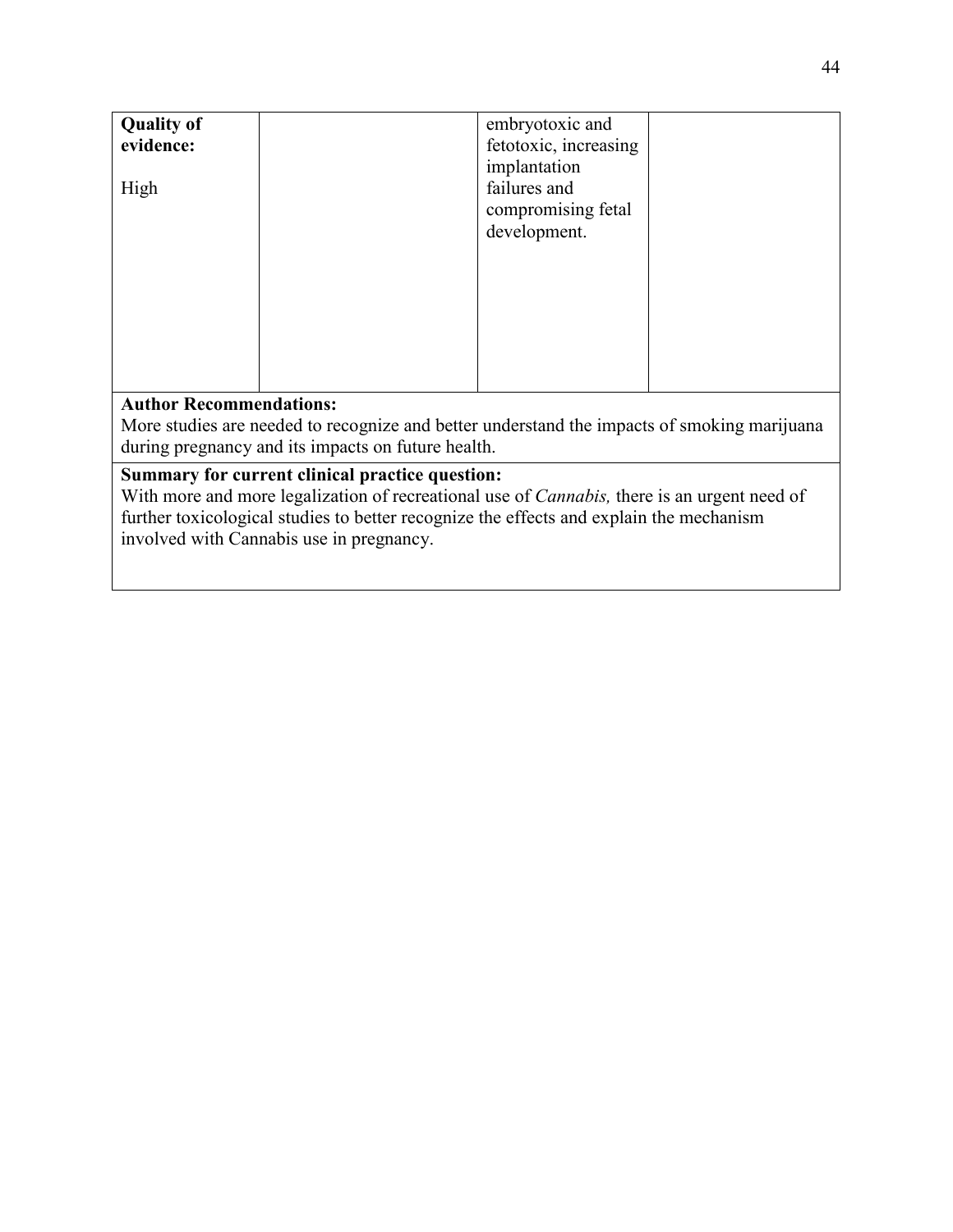## **Source:**

Bertrand, K., Hanan, N., Honerkamp-Smith, G., Best, B., & Chambers, C. (2018). Marijuana use by breastfeeding mothers and cannabinoid concentrations in breast milk. *Pediatrics, 142*, (3), 1-8. DOI: 10.1542/peds.2018-1076

| <b>Purpose/Sample</b>         | Design                     | <b>Results</b>        | <b>Strengths/Limitations</b> |
|-------------------------------|----------------------------|-----------------------|------------------------------|
|                               | (Method/Instruments)       |                       |                              |
| <b>Purpose:</b>               | Volunteers residing in     | $\Delta$ 9-THC was    | <b>Strengths:</b>            |
| To quantify                   | the United States and      | measurable in highly  | This is the first study      |
| cannabinoids in               | Canada have been           | variable              | used to calculate levels     |
| human milk after              | recruited into the         | concentrations in the | of specific                  |
| maternal                      | University of              | breast milk of        | cannabinoids                 |
| marijuana use.                | California, San Diego      | approximately two-    | detectable in human          |
|                               | Mommy's Milk, the          | thirds of samples     | milk in a relatively         |
|                               | human milk                 | from women who        | large sample of              |
|                               | biorepository (HMB)        | reported marijuana    | mothers with detailed        |
|                               | through a variety of       | use during            | and varied histories of      |
|                               | sources including          | breastfeeding and up  | recent marijuana use.        |
|                               | social media.              | to 6 days since last  |                              |
| <b>Sample/Setting:</b>        | Breastfeeding mothers      | reported dose.        |                              |
| 50 breastfeeding<br>women who | completed an interview     |                       |                              |
| reported                      | providing<br>demographics, |                       |                              |
| marijuana use                 | maternal and child         |                       |                              |
| between 2014-                 | health history, and        |                       |                              |
| 2017.                         | details regarding          |                       |                              |
|                               | exposures to               |                       |                              |
|                               | medications, alcohol,      |                       |                              |
|                               | tobacco, and other         |                       |                              |
|                               | recreational substances.   |                       | <b>Limitations:</b>          |
|                               | Participants recalled      |                       | Samples were                 |
|                               | their exposures for the    |                       | collected under              |
|                               | 14 days before milk        | <b>Conclusion:</b>    | different conditions,        |
| <b>Johns Hopkins</b>          | sample collection.         | Marijuana is the most | not all breast milk          |
| <b>Evidence</b>               |                            | commonly used         | collections were             |
| Appraisal:                    |                            | recreational drug     | directly observed, and       |
|                               |                            | among breastfeeding   | we relied on maternal        |
| Strength:                     |                            | women; information    | report of marijuana          |
| Level II                      |                            | regarding risks to    | exposure.                    |
|                               |                            | breastfeeding infants |                              |
| <b>Quality:</b>               |                            | is urgently needed.   |                              |
| Good                          |                            |                       |                              |
|                               |                            |                       |                              |
|                               |                            |                       |                              |
|                               |                            |                       |                              |
|                               |                            |                       |                              |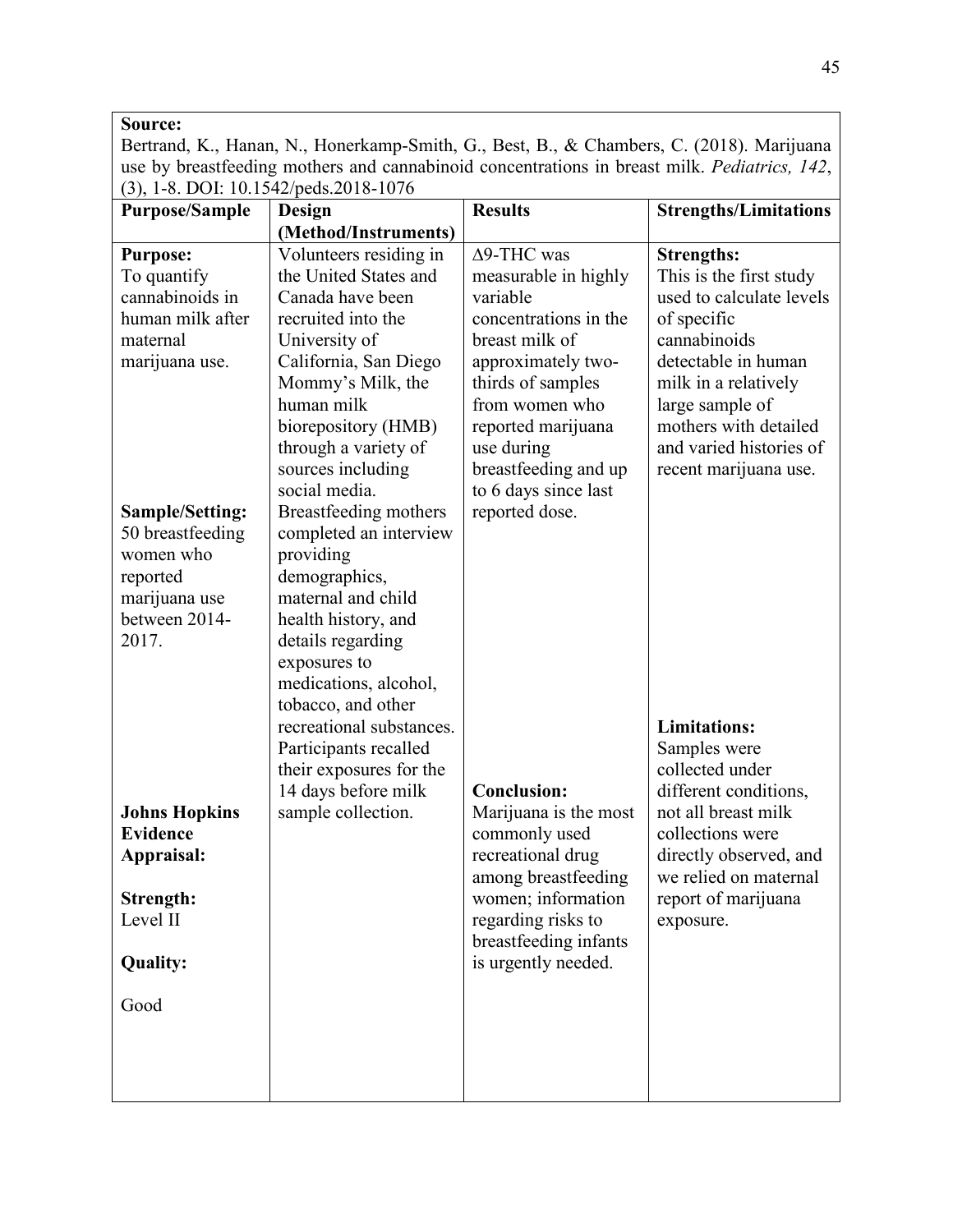There is a critical need for further research on neurodevelopmental outcomes in infants breastfed by mothers using marijuana.

# **Summary for current clinical practice question:**

Because the brain rapidly develops during the time period when, ideally, a child's main source of nutrition is human milk, brain development may be altered by marijuana exposure.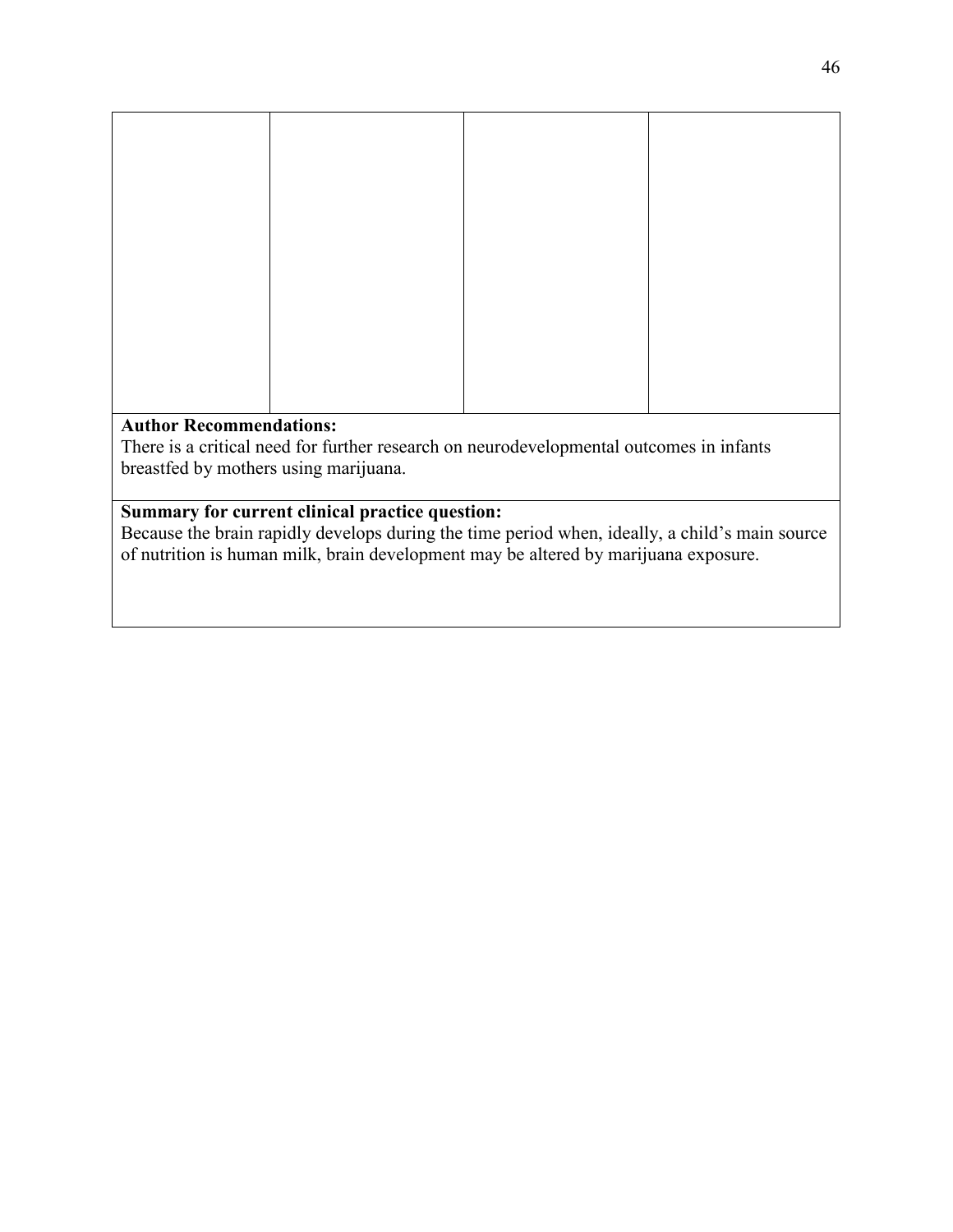Meintjes, E., Jacobson, J., & Jacobson, S. (2016), Alcohol, methamphetamine, and marijuana <sup>47</sup> **Source:** Carter, R., Wainwright, H., Molteno, C., Georgieff, M., Dodge, N., Warton, F., exposure have distinct effects on the human placenta. Alcoholism: *Clinical Experimental Research, 40*, 753-764. doi:10.1111/acer.13022

| <b>Purpose/Sample</b>  | Acseurch, 70, 199-104. GOI.10.11111/acci.19022<br>Design | <b>Results</b>           | <b>Strengths/Limitations</b>                 |
|------------------------|----------------------------------------------------------|--------------------------|----------------------------------------------|
|                        | (Method/Instruments)                                     |                          |                                              |
| <b>Purpose:</b>        | Longitudinal study.                                      | Alcohol exposure         | <b>Strengths:</b>                            |
| To see what            | The women in the                                         | was related to           | This is the first human                      |
| effects, if any, of    | sample were recruited                                    | decreased placental      | study to show that                           |
| prenatal exposure      | between October 2011                                     | weight and a smaller     | alcohol,                                     |
| to                     | and October 2014 from                                    | placenta-to-             | methamphetamine, and                         |
| methamphetamine,       | 3 antenatal midwife                                      | birthweight ratio. By    | marijuana were                               |
| marijuana, and         | obstetric units that                                     | contrast,                | associated with distinct                     |
| cigarette smoking      | serve economically                                       | methamphetamine          | patterns of pathology,                       |
| on placental           | disadvantaged Cape                                       | was associated with      |                                              |
|                        | Colored communities                                      |                          | suggesting different<br>mechanisms mediating |
| development.           |                                                          | larger placental         | their effects on                             |
|                        | in Cape Town.                                            | weight and a larger      |                                              |
|                        | Sixty-six heavy                                          | placenta-to-             | placental development.                       |
|                        | drinkers and 37                                          | birthweight ratio.       |                                              |
|                        | nondrinkers were                                         | Marijuana was also       |                                              |
|                        | interviewed about their                                  | associated with larger   |                                              |
| <b>Sample/Setting:</b> | alcohol, cigarette                                       | placental weight.        |                                              |
| 103 placentas          | smoking, and drug use                                    | Alcohol exposure         |                                              |
| from pregnant          | at 3 antenatal visits. A                                 | was associated with      |                                              |
| women recruited        | senior pathologist,                                      | increased risk of        |                                              |
| at their first         | blinded to exposure                                      | placental                |                                              |
| prenatal visit.        | status, performed                                        | hemorrhage. Prenatal     |                                              |
|                        | comprehensive                                            | alcohol, drug, and       |                                              |
|                        | pathology                                                | cigarette use were not   |                                              |
|                        | examinations on each                                     | associated with          |                                              |
|                        | placenta using a                                         | chorioamnionitis,        | <b>Limitations:</b>                          |
|                        | standardized protocol.                                   | villitis, deciduitis, or | Measurement error                            |
|                        | In multivariable                                         | maternal vascular        | surrounding estimates                        |
|                        | regression models,                                       | under perfusion.         | of true alcohol                              |
| <b>Johns Hopkins</b>   | effects of prenatal                                      | Alcohol and cigarette    | exposure to the fetus                        |
| <b>Evidence</b>        | exposure were                                            | smoking were             | may obscure some                             |
| Appraisal:             | examined on placental                                    | associated with a        | group differences.                           |
|                        | size, structure, and                                     | decreased risk of        | Given that urine                             |
| Strength:              | presence of infections                                   | intrauterine passing     | testing was not                              |
|                        | and meconium.                                            | of meconium, a sign      | available for all                            |
| Level II               |                                                          | of acute fetal stress    | women reporting                              |
|                        |                                                          | and/or hypoxia;          | methamphetamine use,                         |
| <b>Quality:</b>        |                                                          | methamphetamine,         | we could not separate                        |
|                        |                                                          | with an increased        | effects of                                   |
| Good                   |                                                          | risk.                    | methamphetamine on                           |
|                        |                                                          |                          | the placenta from                            |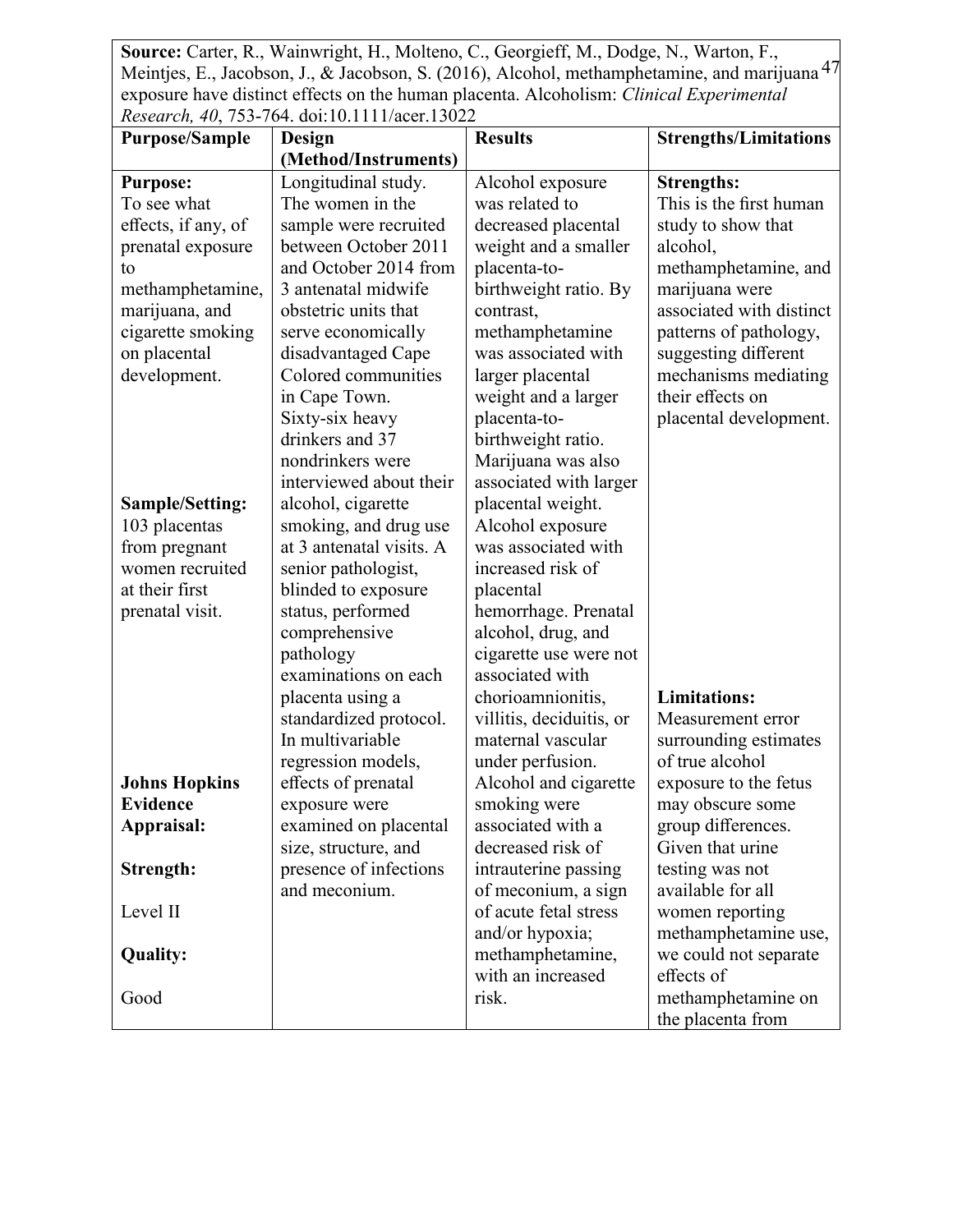|                                |                        | potential effects of |
|--------------------------------|------------------------|----------------------|
|                                |                        | methaqualone.        |
|                                |                        |                      |
|                                |                        |                      |
|                                |                        |                      |
|                                |                        |                      |
|                                | <b>Conclusion:</b>     |                      |
|                                | Given the growing      |                      |
|                                | body of evidence       |                      |
|                                | linking placental      |                      |
|                                | abnormalities to       |                      |
|                                | neurodevelopmental     |                      |
|                                |                        |                      |
|                                | deficits, these        |                      |
|                                | findings may be        |                      |
|                                | important in the long- |                      |
|                                | term teratogenic       |                      |
|                                | effects of prenatal    |                      |
|                                | alcohol and drug       |                      |
|                                | exposure.              |                      |
|                                |                        |                      |
|                                |                        |                      |
|                                |                        |                      |
|                                |                        |                      |
|                                |                        |                      |
|                                |                        |                      |
|                                |                        |                      |
|                                |                        |                      |
|                                |                        |                      |
|                                |                        |                      |
|                                |                        |                      |
|                                |                        |                      |
|                                |                        |                      |
|                                |                        |                      |
|                                |                        |                      |
|                                |                        |                      |
|                                |                        |                      |
| <b>Author Recommendations:</b> |                        |                      |
|                                |                        |                      |

Future studies are needed to examine the effects of growth restriction on growth and neurodevelopment and the long-term developmental consequences of the exposure-related placental abnormalities for the child.

# **Summary for current clinical practice question:**

Increased placental growth may occur in response to chronic hypoxia caused by marijuana.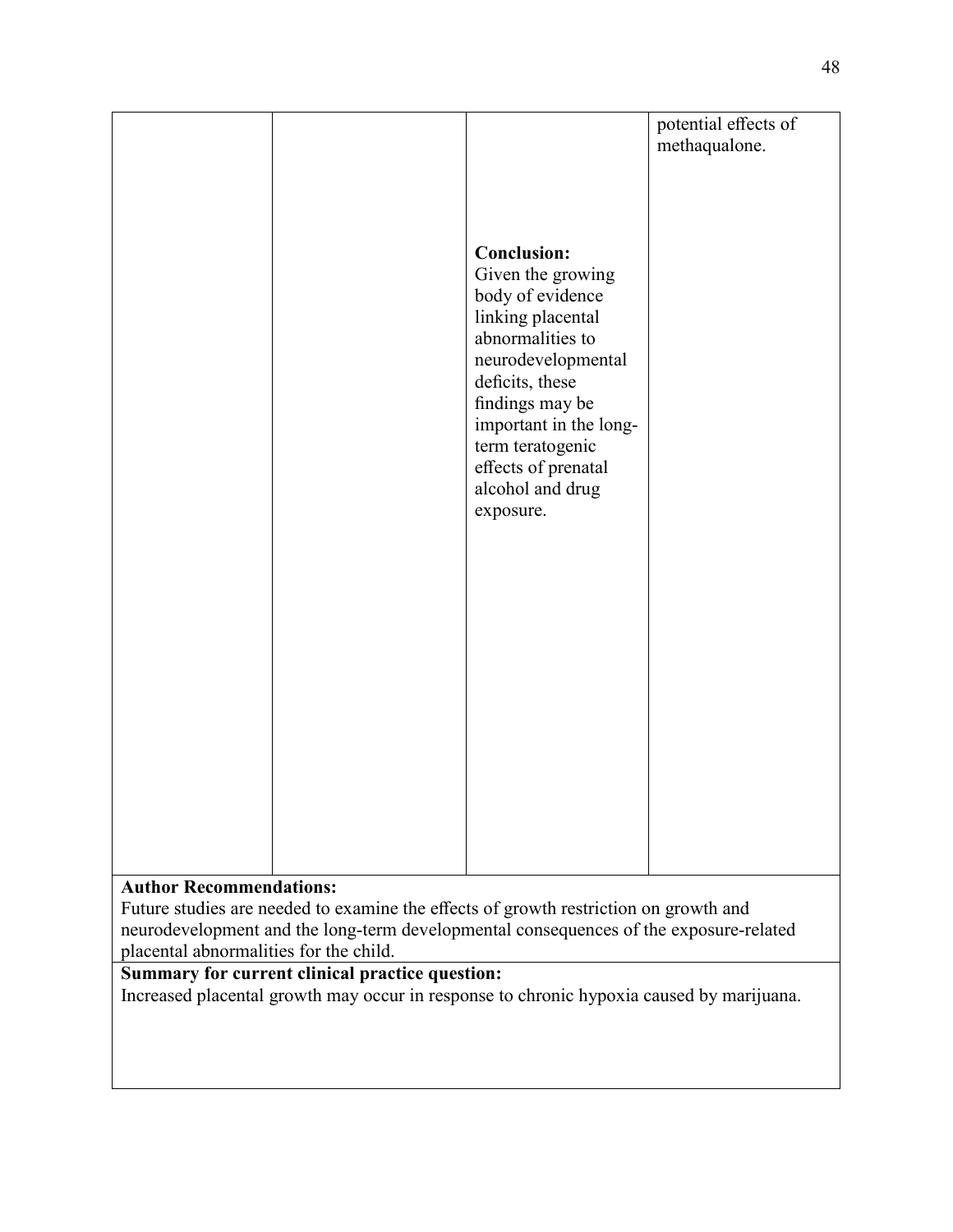**Source:** Chabarria, K. C., Racusin, D. A., Antony, K. M., Kahr, M., Suter, M. A., Mastrobattista, J. M., & Aagaard, K. M. (2016). Marijuana use and its effects on pregnancy. *American Journal of Obstetrics and Gynecology, 215*(4), 1-6. https://doi.org/10.1016/j.ajog.2016.05.044

| <b>Purpose/Sample</b>  | Design<br>(Method/Instruments) | <b>Results</b>                      | <b>Strengths/Limitations</b> |
|------------------------|--------------------------------|-------------------------------------|------------------------------|
|                        |                                |                                     |                              |
| <b>Purpose:</b>        | Design:                        | Marijuana use alone                 | <b>Strengths:</b>            |
| The primary aim        | This was a                     | was not associated                  | A large, clinically          |
| of this study was      | retrospective cohort           | with a significant                  | relevant cohort was          |
| to examine both        | study design that              | difference in head                  | utilized.                    |
| maternal and           | included 12,069                | circumference <25th                 | The results were             |
| neonatal outcomes      | subjects with available        | percentile or                       | stratified by race and       |
| associated with        | information on                 | birthweight <25th                   | ethnicity and therefore      |
| smoking, both          | marijuana use and              | percentile. However,                | could potentially be         |
| marijuana and          | pregnancy outcomes.            | cigarette smoking was               | generalizable to a           |
| tobacco, and to        | Since 2011, they had           | found to be                         | number of populations.       |
| evaluate for           | routinely questioned all       | significantly                       | Cigarette use and            |
| adverse outcomes       | gravidae regarding use         | associated with the                 | marijuana use were           |
| alone or in            | of marijuana, tobacco,         | rate of delivery of                 | able to be delineated        |
| combination.           | and nicotine-containing        | relatively small-for-               | which could                  |
| <b>Sample/Setting:</b> | products. Perinatal            | gestational age                     | potentially be used to       |
| Sample: 12,069         | outcomes in marijuana          | neonates.                           | provide new insight          |
| women with             | smokers vs.                    | Specifically, in                    | into a synergistic           |
| singleton              | nonsmokers, as well as         | multivariate-adjusted               | relationship.                |
| pregnancies who        | patients reporting both        | models, head                        |                              |
| delivered at one of    | marijuana and cigarette        | circumference $\leq 25^{\text{th}}$ | Data was not only            |
| the tertiary           | smoking.                       | percentile was                      | curated from electronic      |
| referral hospitals     | Multivariate analysis          | significantly more                  | medical records but          |
| associated with        | enabled determination          | common among                        | also from personal           |
| Baylor College of      | of adjusted odds ratios        | smokers.                            | interviews and direct        |
| Medicine.              | for maternal and fetal         | Pregnancies occurring               | patient questioning in       |
| <b>Johns Hopkins</b>   | outcomes, adjusting for        | among gravidae with                 | each subject's native        |
| <b>Evidence</b>        | cofounders.                    | marijuana use were                  | language.                    |
| Appraisal:             |                                | not found to be                     |                              |
| <b>Strength: Level</b> | Significance was               | associated with an                  | <b>Limitations:</b>          |
| III for quantitative   | determined with Mann-          | increased rate or                   | In a database this large     |
| <b>Quality: Good</b>   | Whitney U, X2, and             | occurrence of preterm               | there are going to be        |
| quality due to a       | Fisher exact tests (as         | birth. However,                     | unaccounted for              |
| sufficient sample      | appropriate).                  | preterm birth was                   | cofounders and               |
| size, and              |                                | significantly                       | occasional missing           |
| reasonably             |                                | increased in women                  | data.                        |
| consistent results.    |                                | reporting cigarette                 |                              |
|                        |                                | smoking as well as                  | Patient reported use of      |
|                        |                                | both cigarette                      | marijuana use within         |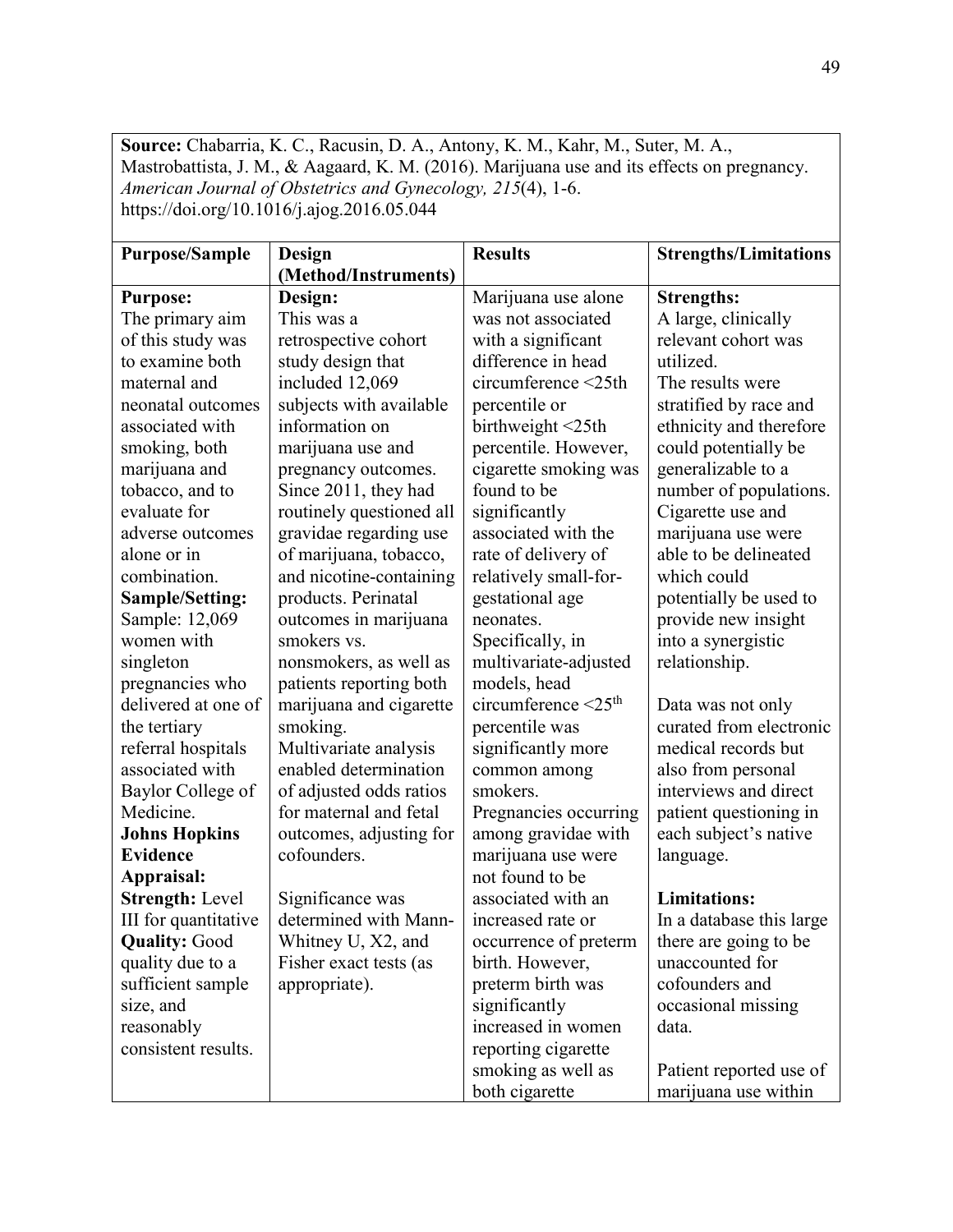| smoking and<br>the population for this<br>marijuana use.<br>study was notably<br><b>Conclusion:</b><br>lower than reported |  |
|----------------------------------------------------------------------------------------------------------------------------|--|
|                                                                                                                            |  |
|                                                                                                                            |  |
| In the initial cohort<br>rates of use.                                                                                     |  |
| analysis, after                                                                                                            |  |
| controlling for                                                                                                            |  |
| potential confounders,                                                                                                     |  |
| while marijuana                                                                                                            |  |
| exposure alone was                                                                                                         |  |
| not associated with                                                                                                        |  |
| significant perinatal                                                                                                      |  |
| adverse outcomes, co-                                                                                                      |  |
| use with cigarette                                                                                                         |  |
| smoking rendered                                                                                                           |  |
| increased risk over                                                                                                        |  |
| either alone. Due to                                                                                                       |  |
| observed prevalence                                                                                                        |  |
| of                                                                                                                         |  |
| concurrent cigarette                                                                                                       |  |
| and marijuana use, it                                                                                                      |  |
| is of likely                                                                                                               |  |
| importance to counsel                                                                                                      |  |
| patients regarding use                                                                                                     |  |
| in pregnancy.                                                                                                              |  |
|                                                                                                                            |  |
|                                                                                                                            |  |
|                                                                                                                            |  |

In summary, in our contemporary population-based study we analyzed the impact of maternal tobacco and marijuana, alone and in combination, on multiple perinatal outcomes. The authors hope that their study will prompt further analysis inclusive of prospective evaluations, with consideration for possible synergism of tobacco and cannabis effects on perinatal health. With these and other studies' future findings, we will be able to best counsel patients regarding potential risks as marijuana use becomes more widely accepted.

# **Summary for current clinical practice question:**

This study shows us that marijuana use alone was not associated with significant perinatal adverse outcomes. Co-use with cigarettes rendered increased risk of significant perinatal adverse outcomes over either alone. We are seeing more co-use of cigarette and marijuana use and therefore it is of importance to counsel patients during pregnancy regarding the use of these substances together.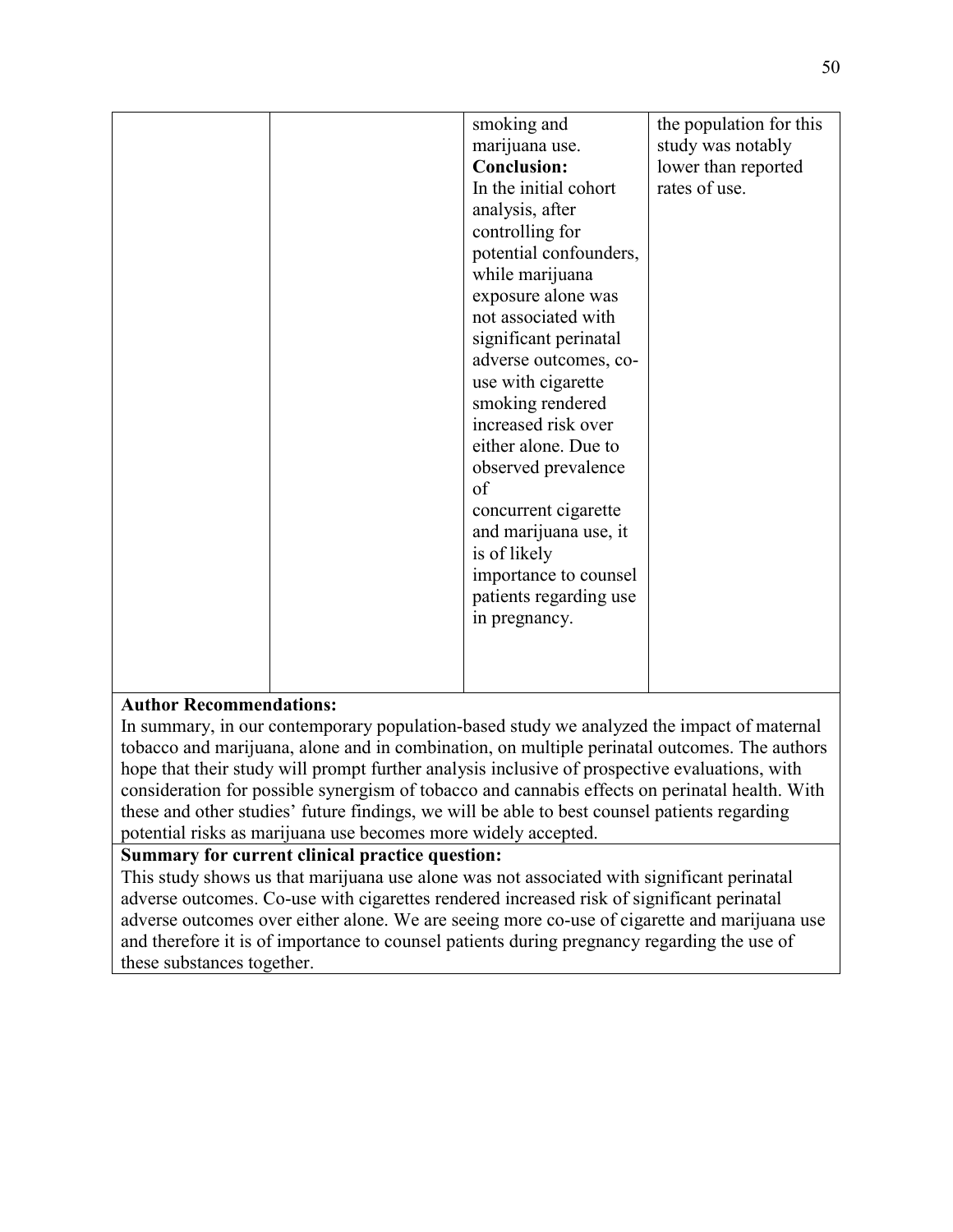# **Source:**

Conner, S. N., Carter, E. B., Tuuli, M. G., Macones, G. A., & Cahill, A. G. (2015). Maternal marijuana use and neonatal morbidity. *American Journal of Obstetrics & Gynecology*, *213*(3), 422.e1-422.e4. https://doi[-https://doi.org/10.1016/j.ajog.2015.05.050](https://doi-org.ezproxy.bethel.edu/10.1016/j.ajog.2015.05.050)

| <b>Purpose/Sample</b>  | Design                       | <b>Results</b>        | <b>Strengths/Limitations</b> |
|------------------------|------------------------------|-----------------------|------------------------------|
|                        | (Method/Instruments)         |                       |                              |
| <b>Purpose:</b>        | Retrospective cohort study   | A total of 674        | <b>Strengths:</b>            |
| To determine the       | of all successive term       | patients (8.3%) had   | This study provides,         |
| occurrence and         | deliveries occurring over a  | the composite         | new, valuable                |
| risk factors for       | 4- year period. Women        | outcome. The          | information regarding        |
| marijuana use in       | with marijuana use during    | composite             | neonatal outcomes not        |
| pregnancy and to       | pregnancy, either by self-   | of neonatal           | previously reported.         |
| evaluate whether       | report or positive           | morbidity was         | This study                   |
| marijuana use is       | urine drug screen, were      | found in $11.6\%$ of  | allowed evaluation of        |
| autonomously           | compared with women          | women who used        | more subtle markers of       |
| associated with        | who did not use marijuana.   | marijuana             | neonatal morbidity.          |
| poor neonatal          |                              | compared with         | Finally, by focusing on      |
| outcomes.              | Inclusion criteria consisted | 8.0% of women         | live births and term         |
|                        | of all women with term,      | who did not. After    | deliveries, we               |
|                        | live,                        | adjusting for         | can exclude many             |
|                        | singleton pregnancies who    | smoking tobacco,      | potential confounding        |
| <b>Sample/Setting:</b> | delivered at Washington      | other drug use, and   | factors.                     |
| All term               | University in St. Louis      | African American      |                              |
| deliveries             | Medical Center during the    | race the composite    |                              |
| occurring over a       | study period.                | neonatal morbidity    |                              |
| 4-year period          | Exclusion criteria were      | was not               |                              |
| from 2004 to           | met for women                | significantly         |                              |
| 2008 at                | with preterm deliveries,     | different between     |                              |
| Washington             | known fetal congenital       | women who used        |                              |
| University in St       | anomalies, or multiple       | marijuana during      | <b>Limitations:</b>          |
| Louis Medical          | gestations.                  | pregnancy and         | Unable to control for        |
| Center. 8138           |                              | those who did not     | marijuana smoked.            |
| women met all          | For all women in the         |                       | Defining marijuana           |
| inclusion              | study, detailed              |                       | use through self-report      |
| criteria.              | demographic information      | <b>Conclusion:</b>    | may have led to a            |
|                        | was removed from the         | This study found      | misclassification bias.      |
|                        | medical record by trained    | marijuana use is      | Study was done in a          |
|                        | obstetric research nurses.   | common                | tertiary hospital with a     |
|                        | Data gained included         | in pregnancy, with    | high African American        |
| <b>Level of</b>        | patient medical and          | 8.4% of this studies  | population.                  |
| evidence:              | surgical history, obstetric  | population found to   |                              |
| Level 1                | and gynecological history,   | use marijuana. This   |                              |
|                        | prenatal history,            | study found that      |                              |
|                        | antepartum records,          | after adjusting for   |                              |
|                        | delivery records, and        | confounding           |                              |
|                        | postpartum records.          | factors, term infants |                              |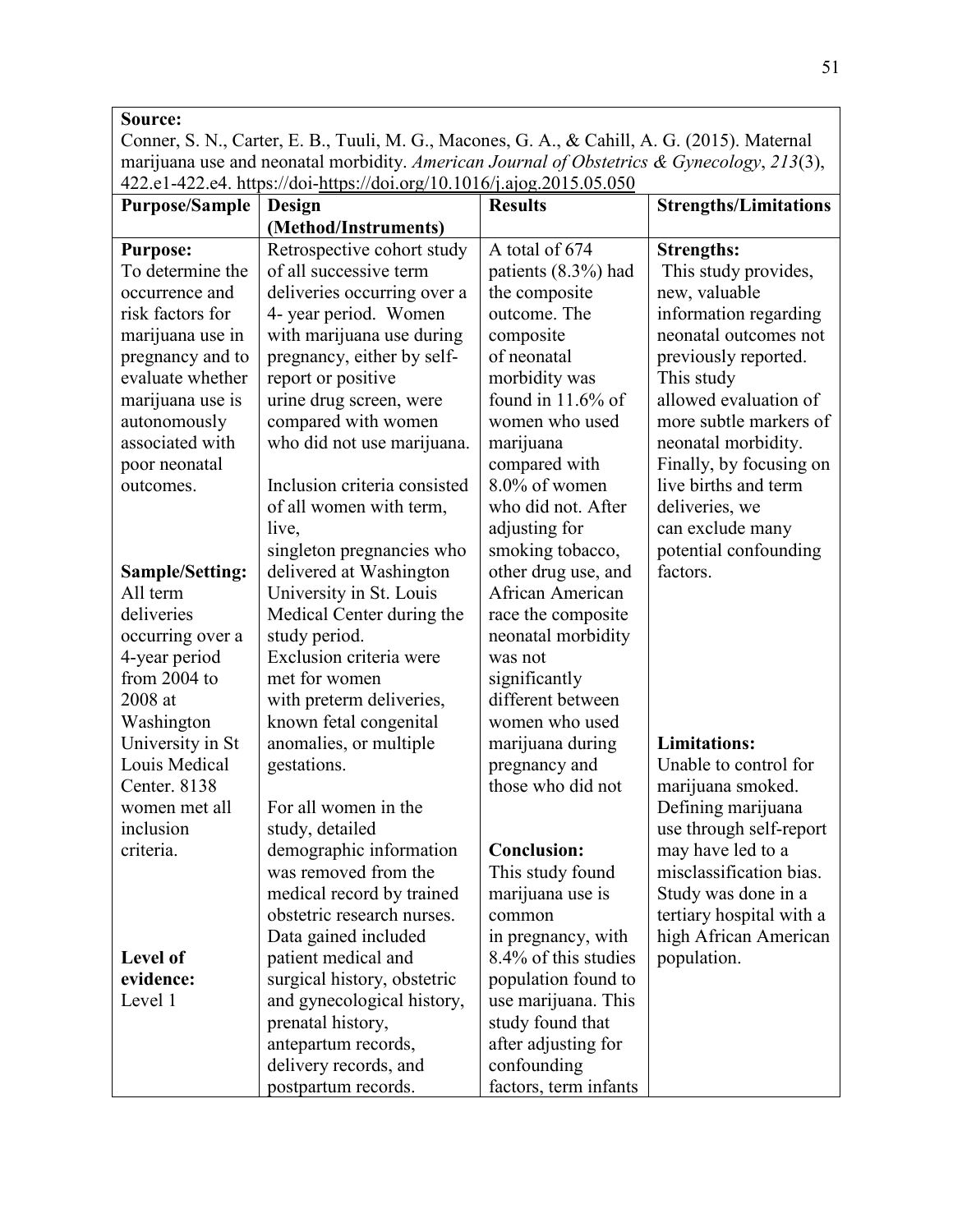| <b>Quality of</b> | The primary outcome          | of women who use     |  |
|-------------------|------------------------------|----------------------|--|
| evidence:         | measures were                | marijuana during     |  |
|                   | composite neonatal           | pregnancy are not    |  |
| Good; ample       | morbidity and its distinct   | at an increased risk |  |
| sample size, but  | components. Measures of      | for neonatal         |  |
| no controls.      | neonatal morbidity           | morbidity.           |  |
|                   | included birthweight less    |                      |  |
|                   | than $2500$ g, neonatal      |                      |  |
|                   | intensive care (NICU)        |                      |  |
|                   | admission, 5-minute Apgar    |                      |  |
|                   | score less than 7,           |                      |  |
|                   | and umbilical artery pH      |                      |  |
|                   | less than 7.10. Infants with |                      |  |
|                   | 1 or more morbidities were   |                      |  |
|                   | considered positive for      |                      |  |
|                   | neonatal composite           |                      |  |
|                   | morbidity. Infants with      |                      |  |
|                   | more than 1 criterion for    |                      |  |
|                   | neonatal morbidity were      |                      |  |
|                   | counted only once.           |                      |  |
|                   |                              |                      |  |

Further study is needed for controlling for the amount and extent of marijuana use and trimester of use as well as applying objective analyses to determine use to more definitively determine the relationship between marijuana and adverse neonatal outcomes.

## **Summary for current clinical practice question:**

The practice of marijuana use is increasing making it likely that use in the obstetric population will increase as well. It is important that practitioners be able to adequately counsel patients who use marijuana regarding the potential effects on their pregnancy.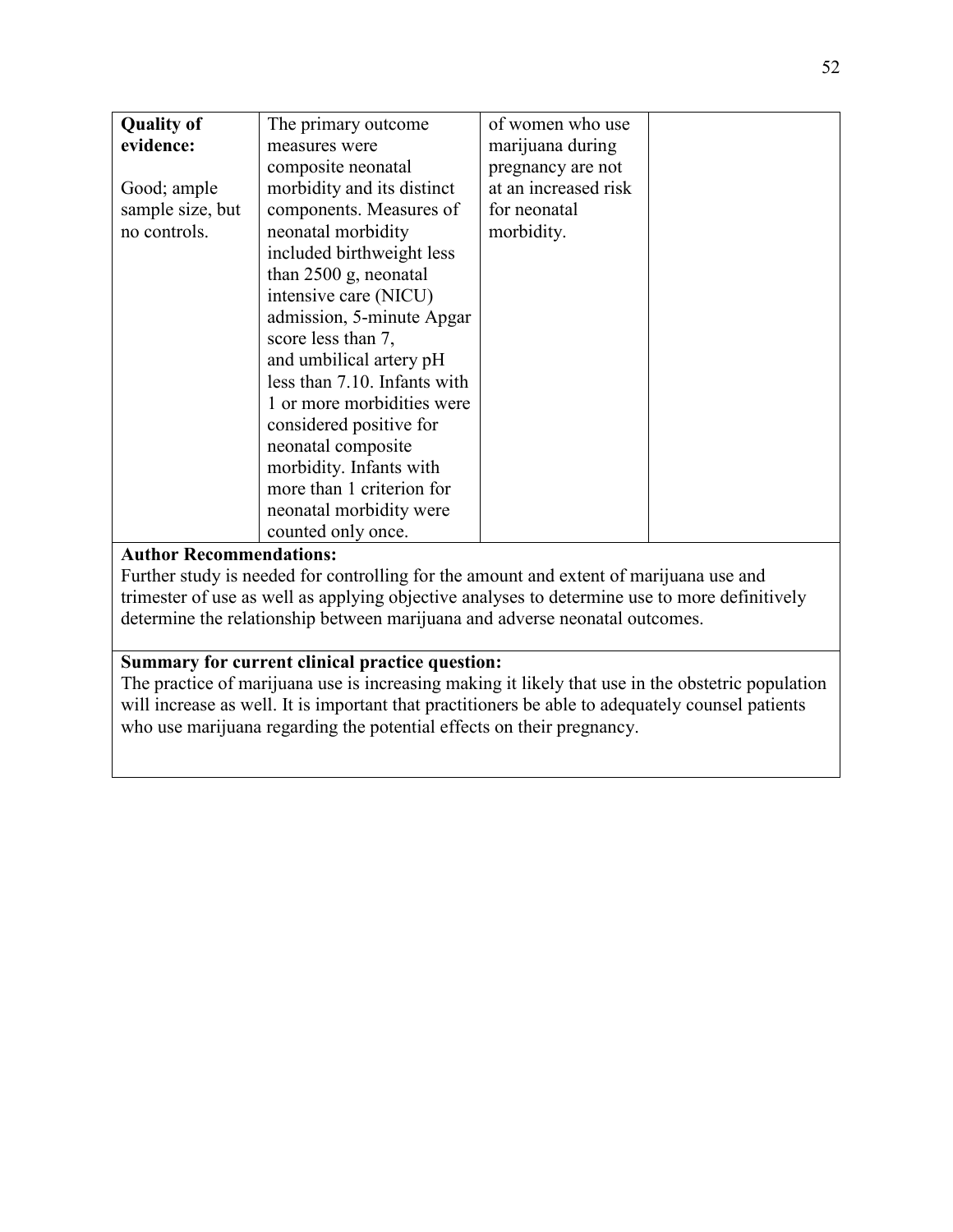**Source:** Corsi, D., Walsh, L., Weiss, D., Hsu, H., El-Chaar, D., Hawken, Fell, D., & Walker, M. (2019). Association between self-reported prenatal cannabis use and maternal, perinatal, and neonatal Outcomes. *JAMA*, *322*(2), 145–152. doi:10.1001/jama.2019.8734

| <b>Purpose/Sample</b>          | Design                     | <b>Results</b>      | <b>Strengths/Limitations</b> |
|--------------------------------|----------------------------|---------------------|------------------------------|
|                                | (Method/Instruments)       |                     |                              |
| <b>Purpose:</b>                | Population-based           | The rate of preterm | <b>Strengths:</b>            |
| To assess                      | retrospective cohort study | birth among         | The matched cohort           |
| whether there are              | covering live births and   | reported cannabis   | was balanced across          |
| associations                   | stillbirths. The primary   | users was $12\%$ vs | covariates, including        |
| between self-                  | outcome was preterm birth  | 6% in nonusers, a   | maternal age,                |
| reported prenatal              | before 37 weeks'           | statistically       | socioeconomic status,        |
| cannabis use and               | gestation. Ten secondary   | significant         | tobacco smoking, and         |
| adverse maternal               | outcomes were examined     | difference.         | other correlates of          |
| and perinatal                  | including small for        |                     | cannabis exposure. A         |
| outcomes.                      | gestational age, placental | <b>Conclusion:</b>  | large, population-           |
|                                | abruption, transfer to     | Among pregnant      | based pregnancy              |
| <b>Sample/Setting:</b>         | neonatal intensive care,   | women in Ontario,   | cohort, a significant        |
| Women aged 15                  | and 5-minute Apgar score.  | Canada, reported    | association was              |
| years and older                | Coarsened exact matching   | cannabis use was    | observed between             |
| in Ontario,                    | techniques and Poisson     | significantly       | reported prenatal            |
| Canada, between                | regression models were     | associated with an  | cannabis use and             |
| April 2012 and                 | used to estimate the risk  | increased risk of   | preterm birth.               |
| December 2017.                 | difference (RD) and        | preterm birth.      |                              |
| This study                     | relative risk (RR) of      | Findings may be     |                              |
| included 661,617               | outcomes associated with   | limited by residual |                              |
| pregnancies and                | cannabis exposure and      | confounding.        |                              |
| 9427 reported                  | control for confounding.   |                     |                              |
| cannabis users                 |                            |                     |                              |
|                                |                            |                     |                              |
|                                |                            |                     | <b>Limitations:</b>          |
|                                |                            |                     | Findings may be              |
|                                |                            |                     | limited by residual          |
| Level of                       |                            |                     | confounding. In              |
| evidence:                      |                            |                     | <b>BORN</b> and other        |
|                                |                            |                     | administrative data,         |
| III                            |                            |                     | there is likely              |
|                                |                            |                     | misclassification of         |
| <b>Quality of</b><br>evidence: |                            |                     | cannabis exposure in         |
|                                |                            |                     | pregnancy. The               |
|                                |                            |                     | sources may be               |
| Good                           |                            |                     | influenced by social         |
|                                |                            |                     | stigma, desirability         |
|                                |                            |                     | bias, and fear of            |
|                                |                            |                     | intervention by child        |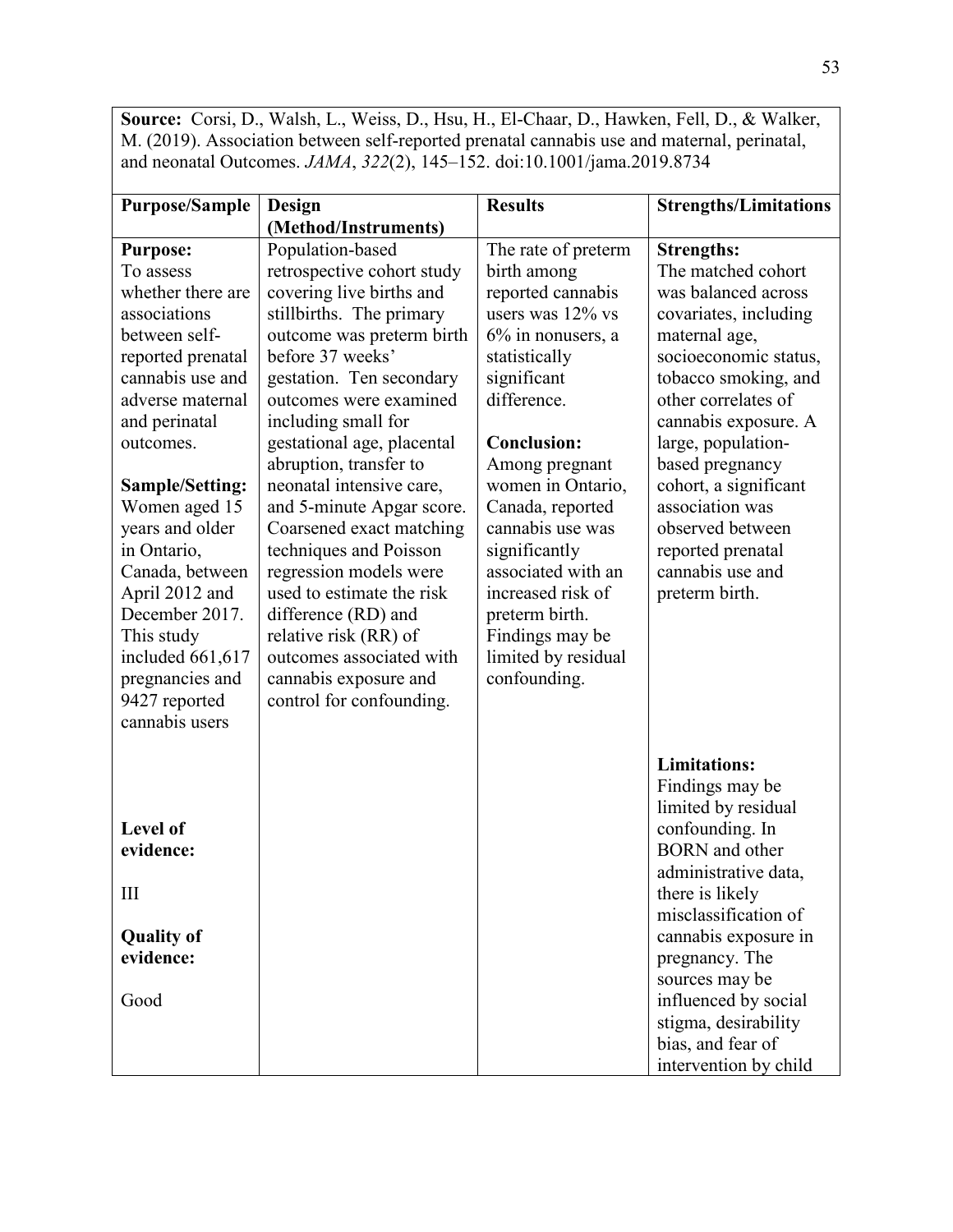|  | protection or social |
|--|----------------------|
|  | vices.<br>sei        |

Recent evidence suggests that cannabis use during pregnancy is increasing, although population-based data about perinatal outcomes following in utero exposure remain limited.

# **Summary for current clinical practice question:**

Need for further research to determine if preterm birth is increased with marijuana use.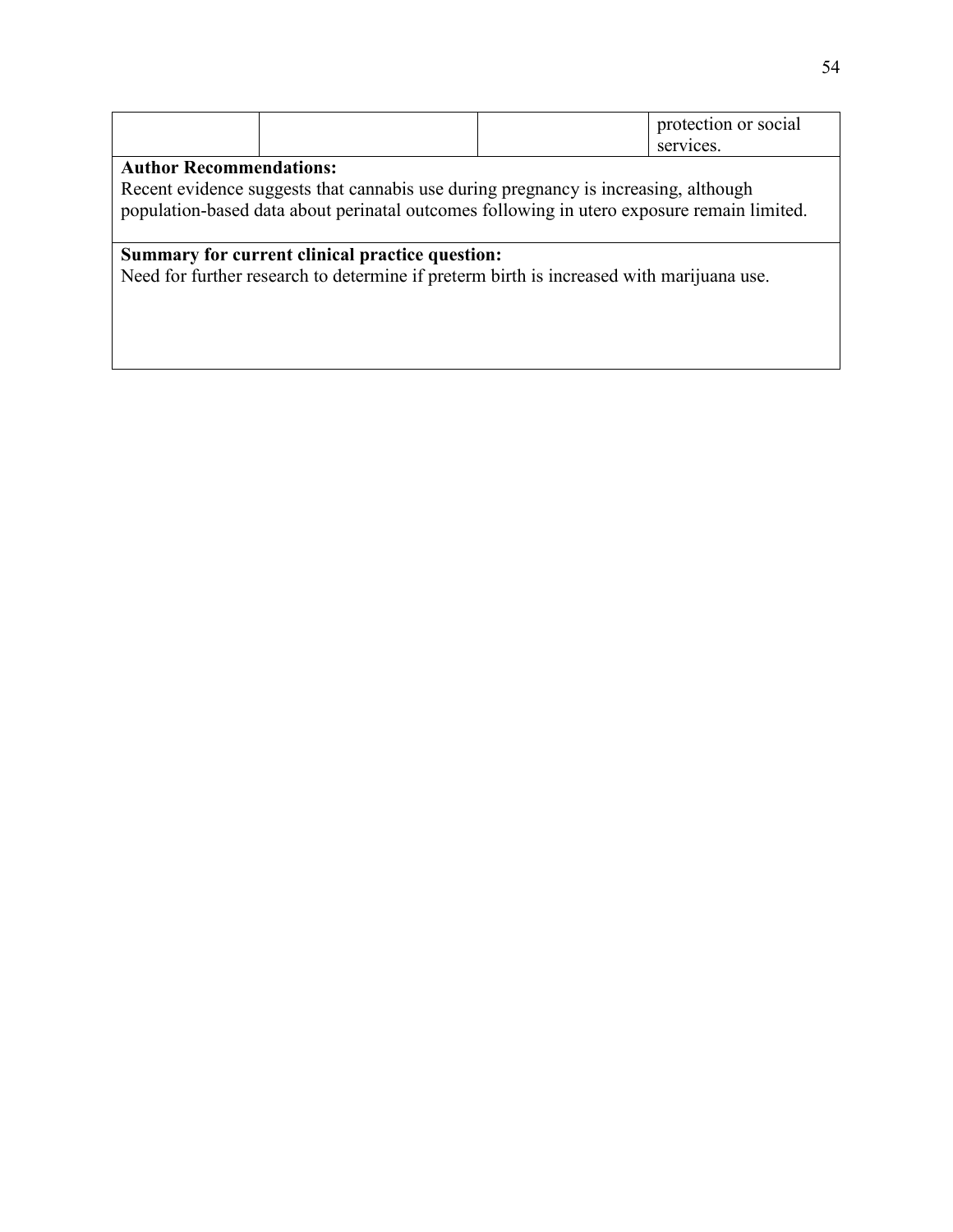#### **Source:**

Crume, T. L., Juhl, A. L., Brooks-Russell, A., Hall, K. E., Wymore, E., & Borgelt, L. M. (2018). Cannabis use during the perinatal period in a state with legalized recreational and medical marijuana: The association between maternal characteristics, breastfeeding Patterns, and neonatal outcomes. *The Journal of Pediatrics, 197.* 90-96.

| <b>Purpose/Sample</b>  | Design                       | <b>Results</b>       | <b>Strengths/Limitations</b> |
|------------------------|------------------------------|----------------------|------------------------------|
|                        | (Method/Instruments)         |                      |                              |
| <b>Purpose:</b>        | A cross-sectional study      | The overall          | <b>Strengths:</b>            |
| To evaluate            | was conducted using          | prevalence of        | The PRAMS is the             |
| prevalence             | population-based data        | cannabis use at any  | largest state-based          |
| estimates of           | regarding cannabis use       | time during          | surveillance program         |
| prenatal and early     | during and after             | pregnancy was 5.7%   | of pregnant women            |
| postnatal              | pregnancy from a             | (95% CI, 4.8%-       | and live births in           |
| marijuana use in a     | stratified random            | $6.8\%$ ).           | Colorado.                    |
| state that has         | sample of women who          | The analytic sample  | The neonatal outcomes        |
| legalized              | delivered a live-born        | was 3178 for LBW,    | variables were chosen        |
| medicinal and          | infant between January       | 3146 for NICU        | based on previous            |
| recreational           | 1, 2014 and December         | admission, 3178 for  | literature suggesting        |
| marijuana and the      | 31, 2015.                    | preterm birth, and   | high validity.               |
| association with       |                              | 2983 for small for   |                              |
| adverse neonatal       | Neonatal outcomes of         | gestational age.     |                              |
| outcomes.              | interest abstracted from     | Cannabis use at any  |                              |
|                        | the Colorado birth           | time during          |                              |
| <b>Sample/Setting:</b> | certificate included:        | pregnancy was        |                              |
| 3207 respondents       | LBW (birth weight of         | associated with 80%  | <b>Limitations:</b>          |
| from the 2014-         | $\leq$ 2500g), preterm birth | increased likelihood | Maternal cannabis use        |
| 2015 Colorado          | (birth at $\leq$ 37 weeks),  | of LBW (OR, 1.8;     | was self-reported            |
| <b>Pregnancy Risk</b>  | small for gestational        | 95% CI, 1.3-2.4; P = | which could result in        |
| Assessment             | age (birth weight of         | .0008), independent  | misinformation being         |
| Monitoring             | less than or equal to        | of maternal age,     | given.                       |
| System with state-     | 10% for gestational age      | race/ethnicity, and  |                              |
| developed              | based standardized           | level of maternal    |                              |
| questions on           | national sex-specific        | education.           |                              |
| cannabis use.          | infant growth charts),       | <b>Conclusion:</b>   |                              |
| <b>Johns Hopkins</b>   | and NICU admission.          | The findings from    |                              |
| <b>Evidence</b>        | The relationship             | this study highlight |                              |
| Appraisal:             | between maternal             | the importance of    |                              |
| Strength:              | cannabis use at any          | screening for        |                              |
| Level III due to it    | time during pregnancy        | cannabis use during  |                              |
| being a cross-         | and adverse neonatal         | pregnancy and the    |                              |
| sectional study,       | outcomes (LBW, small         | need for counseling  |                              |
| which is an            | for gestational age,         | about the adverse    |                              |
| observational type     | NICU admission, and          | health consequences  |                              |
| of study and is        | preterm birth) was           | of continued use     |                              |
| nonexperimental.       | evaluated in separate        |                      |                              |

https://doi.org10.1016/j.jpeds.2018.02.005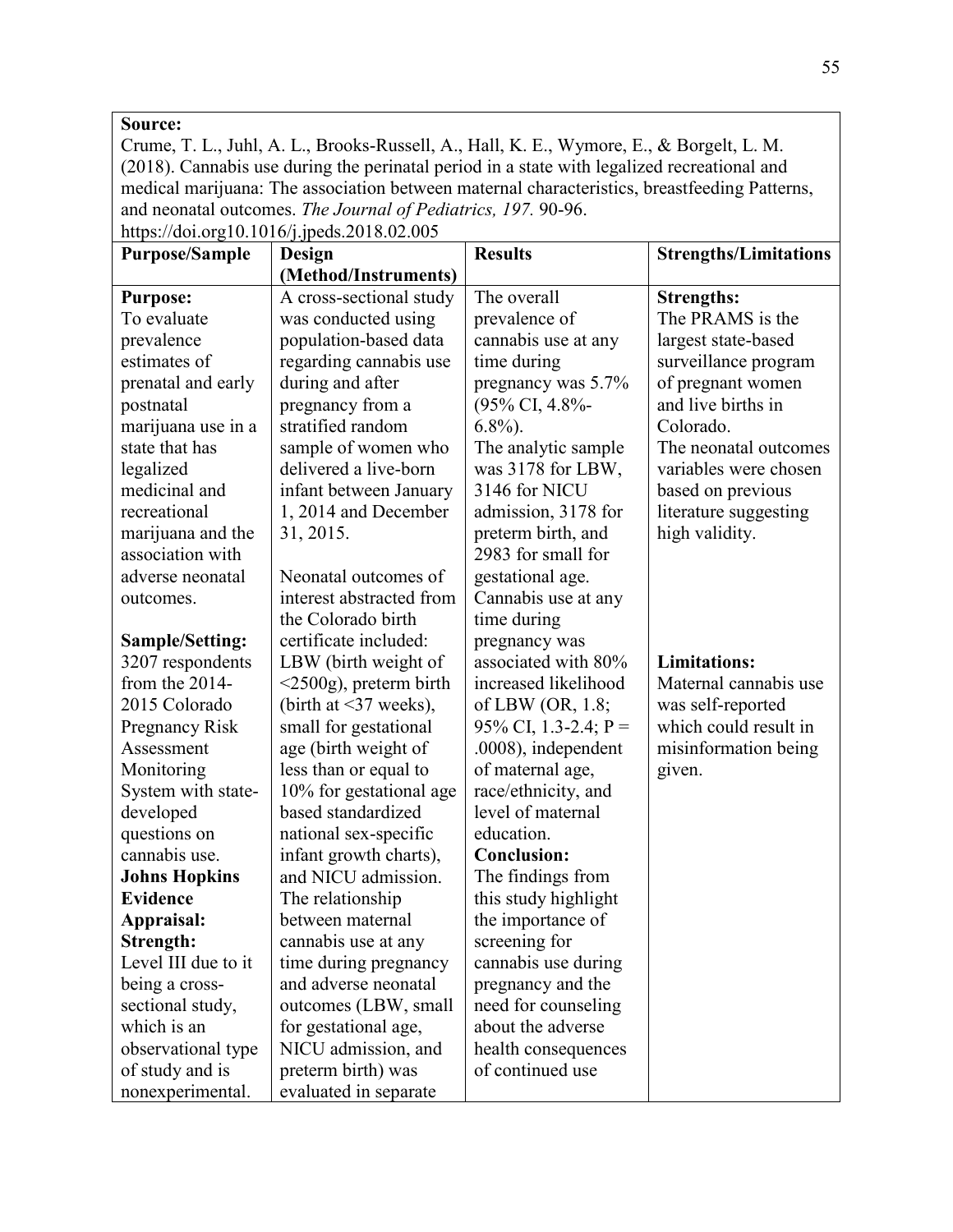|                    | multiple logistic  | during pregnancy and  |  |
|--------------------|--------------------|-----------------------|--|
| <b>Quality:</b>    | regression models. | lactation.            |  |
| High quality due   |                    | It was found that     |  |
| to the consistent, |                    | maternal cannabis use |  |
| generalizable      |                    | at any time during    |  |
| results, and       |                    | pregnancy was         |  |
| sufficient sample  |                    | associated with a     |  |
| size. This study   |                    | 50% increased         |  |
| also provides      |                    | likelihood of LBW,    |  |
| consistent         |                    | independent of        |  |
| recommendations.   |                    | tobacco use during    |  |
|                    |                    | pregnancy and other   |  |
|                    |                    | confounders.          |  |
|                    |                    |                       |  |
|                    |                    |                       |  |
|                    |                    |                       |  |
|                    |                    |                       |  |
|                    |                    |                       |  |

Our findings of a relationship between prenatal cannabis use and LBW underscore the 2015 recommendations by the American College of Obstetricians and Gynecologists for clinical management of cannabis use during pregnancy and lactation. Pregnant women should be asked about cannabis use and advised to discontinue cannabis use during pregnancy and lactation. Obstetrics providers should refrain from prescribing or recommending cannabis for medical purposes during preconception, pregnancy, and lactation. Given the higher levels of use among women of younger age and lower socioeconomic status, guidance and messaging should be incorporated into prenatal care, WIC, and Medicaid services. Screening of pregnant women at risk for cannabis dependency should be linked to treatment options and, based on this study, should include the assessment of other maternal risk factors such as tobacco use, stress, food insecurity, and prenatal vitamin use.

## **Summary for current clinical practice question:**

Marijuana use should be advised against during any point in the pregnancy due to the strong correlation to lower birth weight infants being born to mothers who used marijuana in their pregnancies. Small for gestational age, preterm birth, and neonatal intensive care unit admission were not associated with prenatal cannabis use, independent of prenatal tobacco use.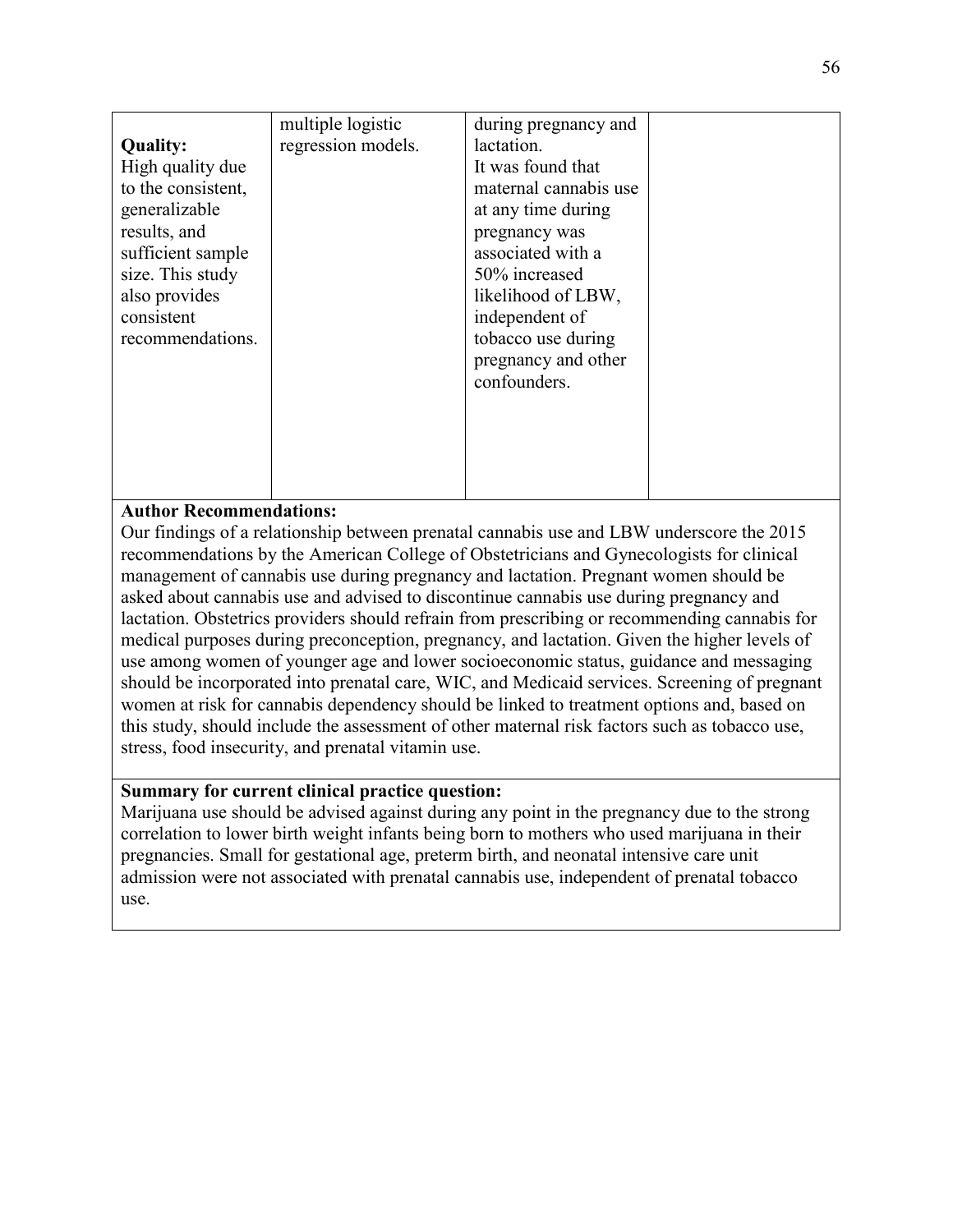**Source:** Day, N. L., Goldschmidt, L., & Thomas, C. A. (2006). Prenatal marijuana exposure contributes to the prediction of marijuana use at age 14. *Addiction, 101,* 1313-1322. https://doi.org/10.1111/j.1360-0443.2006.01523.x

| <b>Purpose/Sample</b>                 | Design                               | <b>Results</b>              | <b>Strengths/Limitations</b>                 |
|---------------------------------------|--------------------------------------|-----------------------------|----------------------------------------------|
|                                       | (Method/Instruments)                 |                             |                                              |
| <b>Purpose:</b>                       | Study began in 1982                  | Prenatal marijuana          | <b>Strengths:</b>                            |
| To determine the                      | when the mothers were                | exposure predicted          | The results agree with                       |
| effects of prenatal                   | in their fourth prenatal             | age of onset and            | other reports that have                      |
| marijuana                             | month.                               | frequency of                | found a preponderance                        |
| exposure on the                       | 2 study cohorts were                 | marijuana use               | of child factors as                          |
| age of onset and                      | formed.                              | amongst 14-year-old         | predictors of early                          |
| frequency use                         | women who                            | offspring even when         | onset substance use.                         |
| amongst 14-year-                      | used marijuana                       | all variables in the        |                                              |
| olds.                                 | at least twice                       | data were considered.       | There was an adequate                        |
|                                       | per month                            |                             | number of women who                          |
|                                       | women who                            | Current maternal            | participated in the                          |
|                                       | used less than                       | tobacco use was             | study who used                               |
|                                       | twice a month                        | significantly               | marijuana prenatally                         |
|                                       | or none at all.                      | associated with the         |                                              |
| <b>Sample/Setting:</b>                | Women were also                      | frequency of                | Women were followed                          |
| Sample was from                       | interviewed in their 7 <sup>th</sup> | adolescent marijuana        | throughout pregnancy                         |
| recruitment out of                    | prenatal month, at                   | use.                        | and multiple times                           |
| a hospital-based                      | delivery, at 8 and 18                |                             | throughout childhood.                        |
| prenatal clinic.                      | months postpartum,                   | Maternal depression         |                                              |
| Women aged 18-                        | and $3,6,10 \& 14 \text{ years}$     | was significantly           | <b>Limitations:</b>                          |
| 42.                                   | postpartum.                          | associated with an          | The cohort was                               |
| Half were African                     |                                      | earlier age of              | weighted toward                              |
| American, and                         | Two outcome variables                | initiation in the           | substance-using                              |
| half were                             | were used for the                    | offspring.                  | women making it less                         |
| Caucasian.                            | analyses.                            |                             | generalizable.                               |
| Most from lower                       | age of                               | Child's gender, race,       |                                              |
| socioeconomic                         | marijuana onset                      | and IQ did not predict      | The women in the                             |
| status.                               | frequency of                         | age of onset or             | study were mostly                            |
| Most were light to                    | marijuana use                        | frequency of                | from lower                                   |
| moderate<br>substance users           |                                      | marijuana use at age<br>14. | socioeconomic status,                        |
|                                       |                                      |                             | which makes the study                        |
| during pregnancy<br>and subsequently. |                                      |                             | less generalizable to<br>the general public. |
| 563 pairs (mother                     |                                      | <b>Conclusion:</b>          |                                              |
| and daughter)                         |                                      | Prenatal exposure to        |                                              |
| were included in                      |                                      | marijuana, in addition      |                                              |
| this study.                           |                                      | to other factors, is a      |                                              |
| <b>Johns Hopkins</b>                  |                                      | significant predictor       |                                              |
| <b>Evidence</b>                       |                                      | of marijuana use at         |                                              |
| Appraisal:                            |                                      | age 14.                     |                                              |
|                                       |                                      |                             |                                              |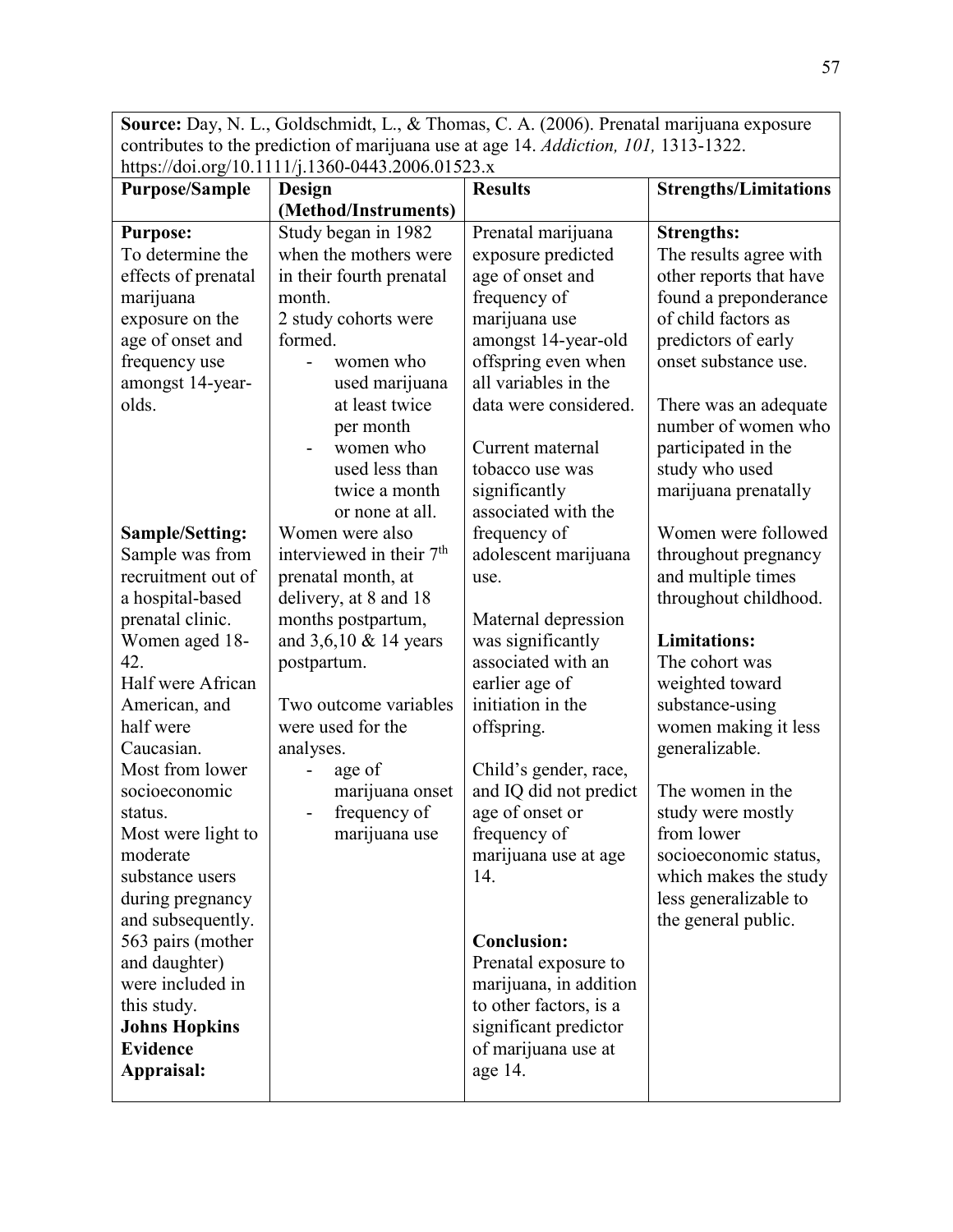| Strength:                                                                                                   |  |  |
|-------------------------------------------------------------------------------------------------------------|--|--|
| Level III                                                                                                   |  |  |
|                                                                                                             |  |  |
| <b>Quality:</b>                                                                                             |  |  |
| Good                                                                                                        |  |  |
|                                                                                                             |  |  |
|                                                                                                             |  |  |
|                                                                                                             |  |  |
|                                                                                                             |  |  |
|                                                                                                             |  |  |
|                                                                                                             |  |  |
|                                                                                                             |  |  |
|                                                                                                             |  |  |
|                                                                                                             |  |  |
|                                                                                                             |  |  |
|                                                                                                             |  |  |
|                                                                                                             |  |  |
|                                                                                                             |  |  |
|                                                                                                             |  |  |
|                                                                                                             |  |  |
|                                                                                                             |  |  |
|                                                                                                             |  |  |
|                                                                                                             |  |  |
| $\mathbf{A}$ and $\mathbf{B}$ are $\mathbf{B}$ and $\mathbf{B}$ are associated to the state of $\mathbf{A}$ |  |  |
|                                                                                                             |  |  |

There are 3 mechanisms by which prenatal marijuana exposure could predict marijuana use in offspring. This could result from:

- 1. Genetic or familial factors
- 2. Characteristics of the current environment
- 3. Gestational exposures

More studies in these areas will go on to provide more information.

# **Summary for current clinical practice question:**

Even though we don't have strong evidence showing an association between prenatal marijuana exposure and birth defects, the data from this study can show parents that marijuana exposure prenatally can possibly predict the use in their offspring, and this is an important thing to counsel our patients on.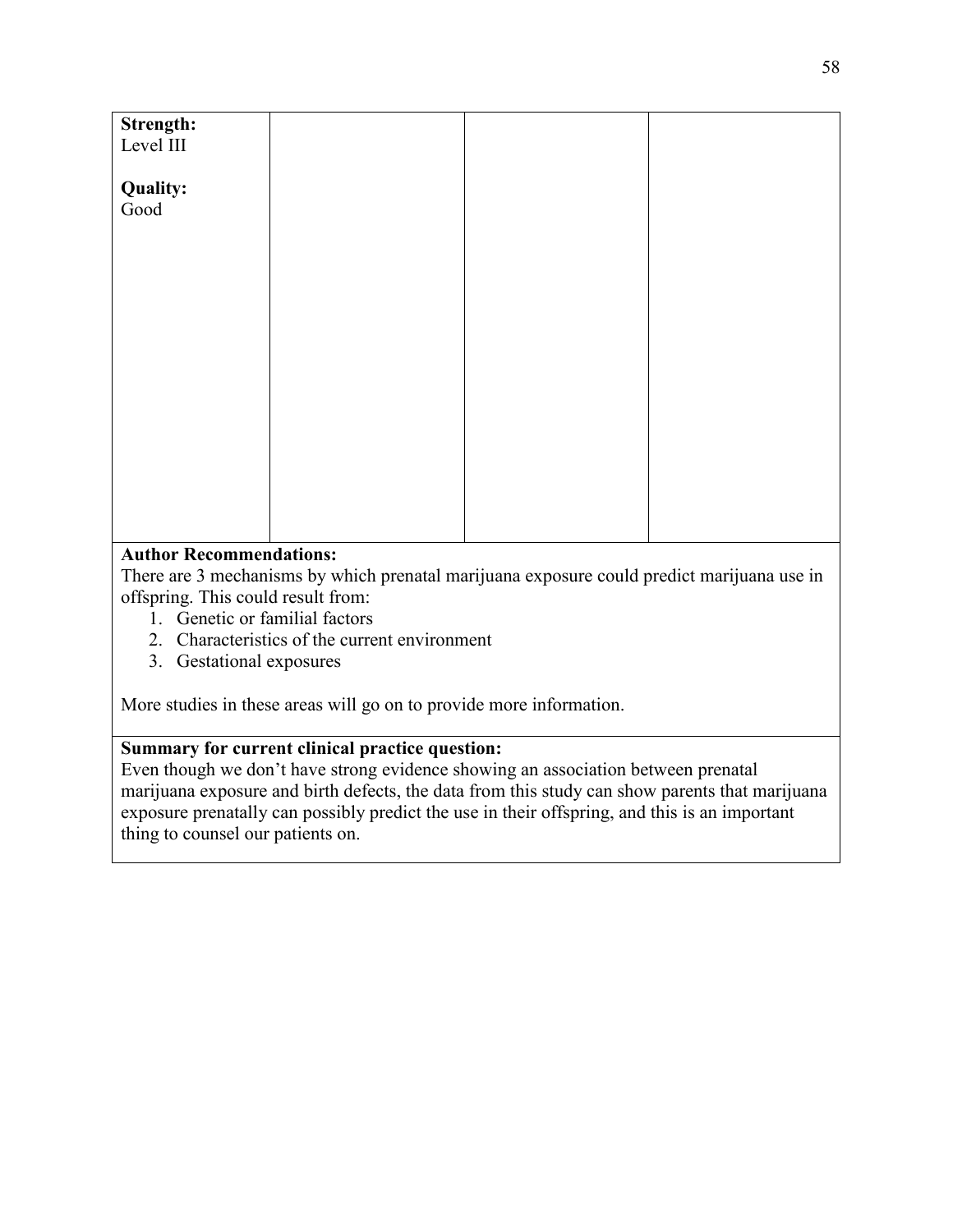**Source:** De Genna, N., Cornelius, M., Goldschmidt, L., & Day, N. (2015). Maternal age and trajectories of cannabis use. *Drug and Alcohol Dependence, 156*, 199-206. https://doi.org/10.1016/j.drugalcdep.2015.09.014

| <b>Purpose/Sampl</b> | Design                  | <b>Results</b>                 | <b>Strengths/Limitation</b> |
|----------------------|-------------------------|--------------------------------|-----------------------------|
| e                    | (Method/Instruments     |                                | S                           |
| <b>Purpose:</b>      | This prospective study  | A growth mixture model         | <b>Strengths:</b>           |
| The goal of this     | examined 456            | of cannabis use reported       | This study provided         |
| study was to         | pregnant women          | at each time point             | the first empirical         |
| identify             | recruited at a prenatal | clearly delineated four        | evidence that age does      |
| trajectories of      | clinic, ranging in age  | groups: non/unlikely to        | matter for trajectories     |
| maternal             | from 13 to 42 years.    | use, decreasing                | of maternal cannabis        |
| cannabis use,        | The women were          | likelihood of use, late        | use.                        |
| and to determine     | interviewed about their | desistance, and                |                             |
| if maternal age      | cannabis use 1 year     | increasing                     |                             |
| was associated       | prior to pregnancy and  | likelihood/chronic use         |                             |
| with different       | during each trimester   | (Lo-Mendell-Rubin              |                             |
| trajectories of      | of pregnancy, and at 6, | adjusted LRT test              |                             |
| use.                 | 10, 14, and 16 years    | statistic = 35.7, $p < .001$ ) |                             |
|                      | post-partum.            | . The youngest mothers         | <b>Limitations:</b>         |
| Sample/Setting:      |                         | were least likely to be in     | These results may not       |
| Data for this        |                         | the "non/unlikely to use"      | generalize to mothers       |
| study are from       |                         | group. Younger                 | from other regions of       |
| three birth          |                         | maternal age also              | the country, to             |
| cohorts that are     |                         | differentiated between         | mothers of other racial     |
| part of a            |                         | late desistance and            | and ethnic                  |
| consortium of        |                         | increasing                     | backgrounds, or to          |
| studies on the       |                         | likelihood/chronic use,        | mothers from more           |
| effects of           |                         | versus decreasing              | advantaged                  |
| substance use on     |                         | likelihood of use post-        | backgrounds who do          |
| offspring            |                         | partum.                        | not give birth in an        |
| physical and         |                         |                                | urban, university           |
| neurobehavioral      |                         |                                | teaching hospital. This     |
| development.         |                         |                                | study provides no data      |
| These data were      |                         |                                | on cannabis use in          |
| collected as part    |                         |                                | mothers of Hispanic         |
| of three NIH-        |                         |                                | or Asian-American           |
| funded studies:      |                         |                                | descent. Another            |
| the teen mother      |                         |                                | limitation of the           |
| cohort and two       |                         | <b>Conclusion:</b>             | current study is the        |
| adult mother         |                         | This is the first study to     | reliance on self-report     |
| cohorts. The two     |                         | demonstrate that               | for cannabis use.           |
| adult mother         |                         | younger mothers are            |                             |
| cohorts were         |                         | more likely to use             |                             |
| combined. Teen       |                         | cannabis across 17             |                             |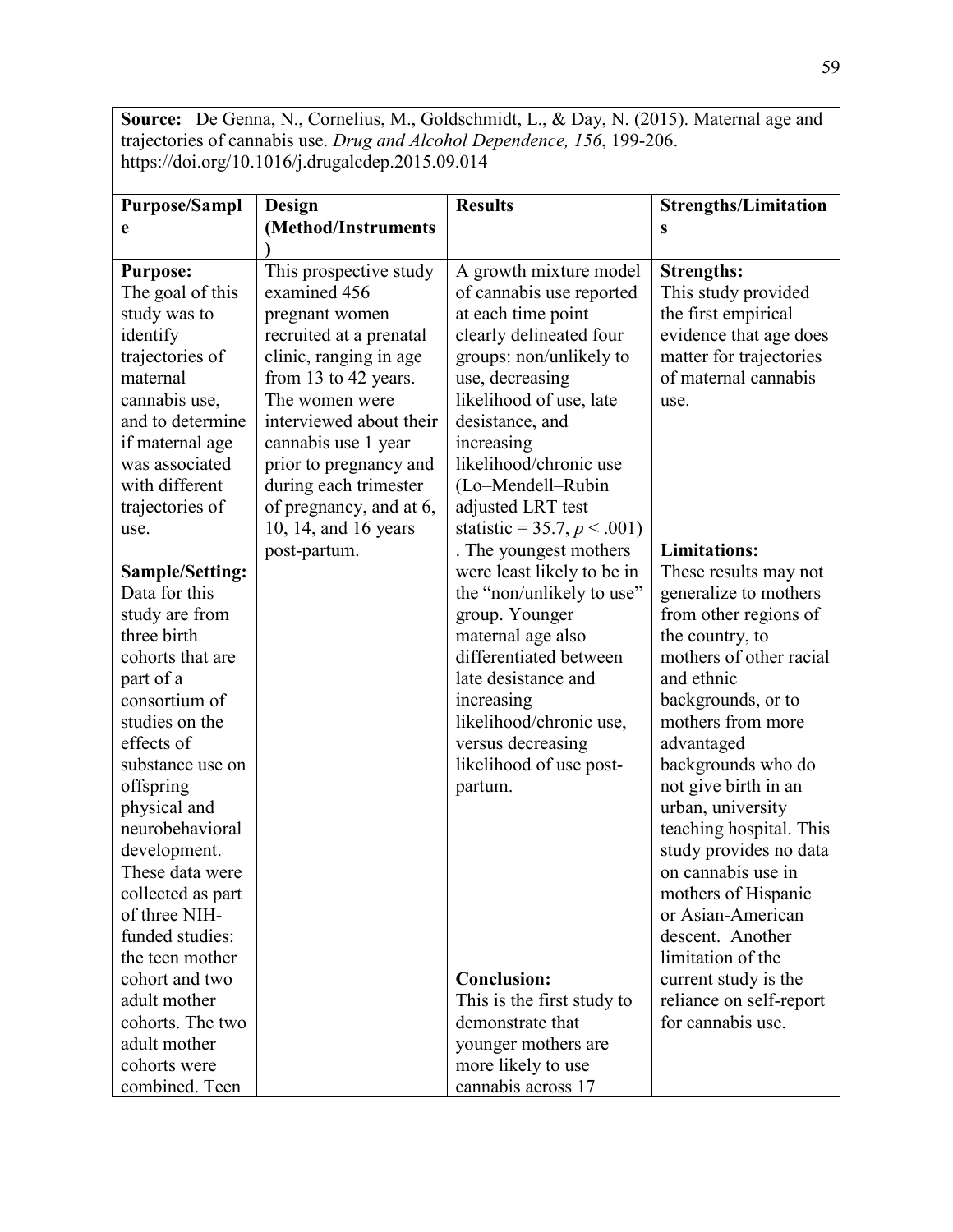| Cohort mothers                                                                                    |  | years, including later  |  |  |  |
|---------------------------------------------------------------------------------------------------|--|-------------------------|--|--|--|
| were $13-18$                                                                                      |  | desistance post-partum  |  |  |  |
| years old and                                                                                     |  | and increasing/chronic  |  |  |  |
| <b>Adult Cohort</b>                                                                               |  | use.                    |  |  |  |
| mothers were                                                                                      |  | Other substance use and |  |  |  |
| $18-42$ years old                                                                                 |  | chronic depressive      |  |  |  |
| at the beginning                                                                                  |  | symptoms were also      |  |  |  |
| of the studies                                                                                    |  | associated with more    |  |  |  |
|                                                                                                   |  | frequent use.           |  |  |  |
|                                                                                                   |  |                         |  |  |  |
|                                                                                                   |  |                         |  |  |  |
| Level of                                                                                          |  |                         |  |  |  |
| evidence:                                                                                         |  |                         |  |  |  |
|                                                                                                   |  |                         |  |  |  |
| III                                                                                               |  |                         |  |  |  |
|                                                                                                   |  |                         |  |  |  |
| <b>Quality of</b>                                                                                 |  |                         |  |  |  |
| evidence:                                                                                         |  |                         |  |  |  |
|                                                                                                   |  |                         |  |  |  |
| Good                                                                                              |  |                         |  |  |  |
| <b>Author Recommendations:</b>                                                                    |  |                         |  |  |  |
|                                                                                                   |  |                         |  |  |  |
| These findings have implications for both prevention and treatment of cannabis use in<br>mothers. |  |                         |  |  |  |
|                                                                                                   |  |                         |  |  |  |
| Summary for current clinical practice question:                                                   |  |                         |  |  |  |

These results have important implications for the physical and mental health of our youngest mothers, given the effects of cannabis use on the still-developing adolescent brain.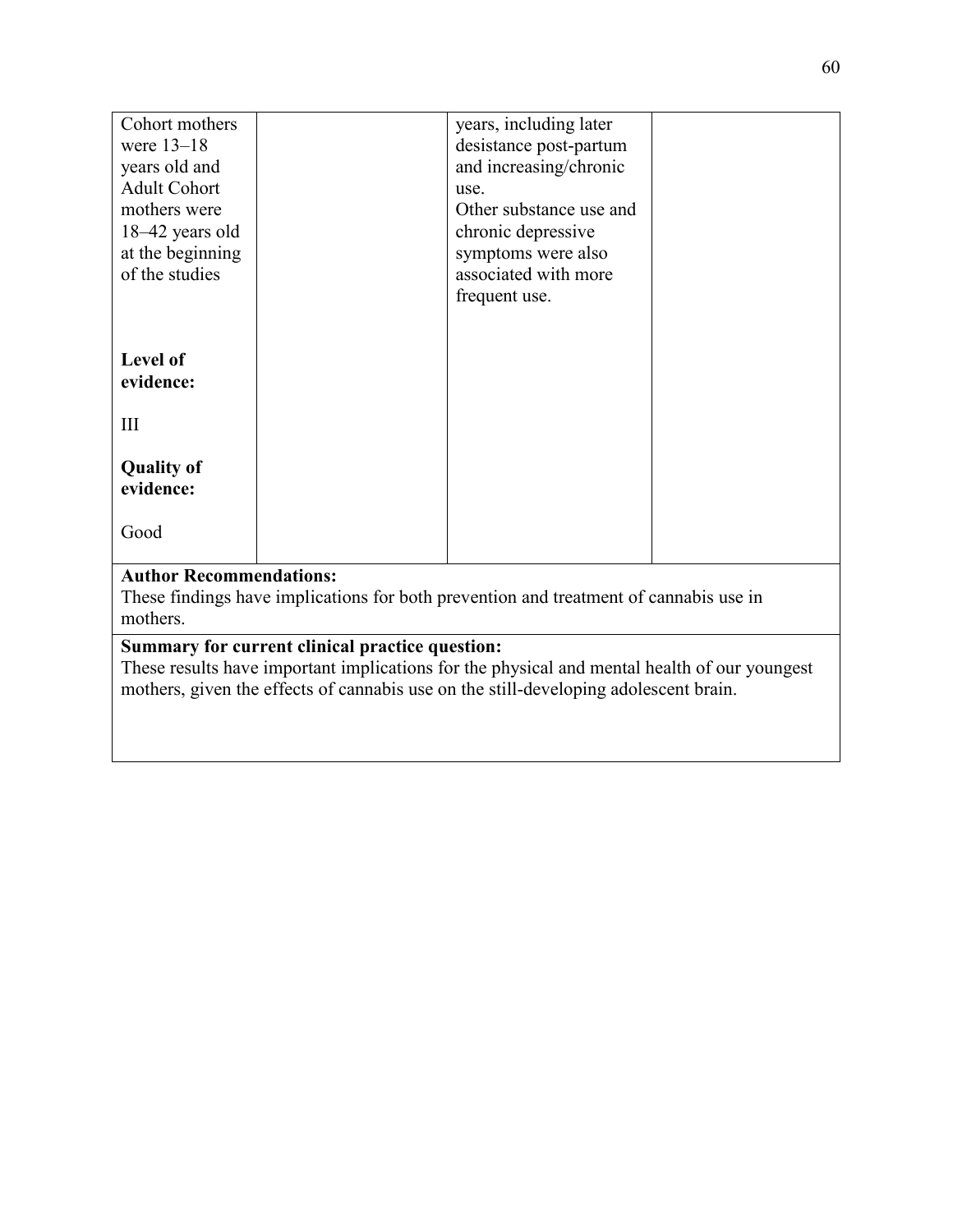#### El Marroun, H., Tiemeier, H., Steegers, E., Jaddoe, V., Hofman, A., Verhulst, F., Brink, W., Huizink, A. (2009). Intrauterine cannabis exposure affects fetal growth trajectories: the generation r study. *Journal of the American Academy of Child & Adolescent Psychiatry, 48*(12), 1173-1181. https://doi.org/10.1016/s1090-798x(10)79394-2 **Purpose/Sample Design (Method/Instruments) Results Strengths/Limitations Purpose:** This study examined the relation between maternal [cannabis](https://www-sciencedirect-com.ezproxy.bethel.edu/topics/medicine-and-dentistry/cannabis-use)  [use](https://www-sciencedirect-com.ezproxy.bethel.edu/topics/medicine-and-dentistry/cannabis-use) and [fetal](https://www-sciencedirect-com.ezproxy.bethel.edu/topics/medicine-and-dentistry/fetus-growth)  [growth](https://www-sciencedirect-com.ezproxy.bethel.edu/topics/medicine-and-dentistry/fetus-growth) until birth in a populationbased sample. **Sample/Setting: Level of evidence:** III **Quality of evidence:** Good Approximately 7,452 mothers enrolled during pregnancy and provided information on substance use and fetal growth. Fetal growth was determined using ultrasound measures in early, mid-, and late pregnancy. Additionally, birth weight was assessed. Maternal cannabis use during pregnancy was associated with growth restriction in mid- and late pregnancy and with lower birth weight. This growth reduction was most pronounced for fetuses exposed to continued maternal cannabis use during pregnancy. Fetal weight in cannabisexposed fetuses showed a growth reduction of j14.44 g/week (95% confidence interval  $j22.94$  to  $j5.94$ ,  $p =$ .001) and head circumference  $(i0.21$  mm/week, 95% confidence interval j0.42 to  $0.02$ ,  $p = .07$ ), compared with nonexposed fetuses. Maternal cannabis uses during pregnancy resulted in more pronounced growth restriction than maternal tobacco use. Paternal cannabis use was not **Strengths:** Strengths of this investigation include the large populationbased prospective cohort we used to examine these associations, the use of ultrasound measurements in combination with information collected at birth that enabled us to determine growth trajectories throughout gestation until birth, and the possibility to control for important confounding factors, including lifestyle factors, socioeconomic factors, and known determinants of fetal growth. **Limitations:** Used self-reported data on substance use. Both potential misclassification and selection bias may have led to an underestimation of the prevalence of cannabis

**Source:**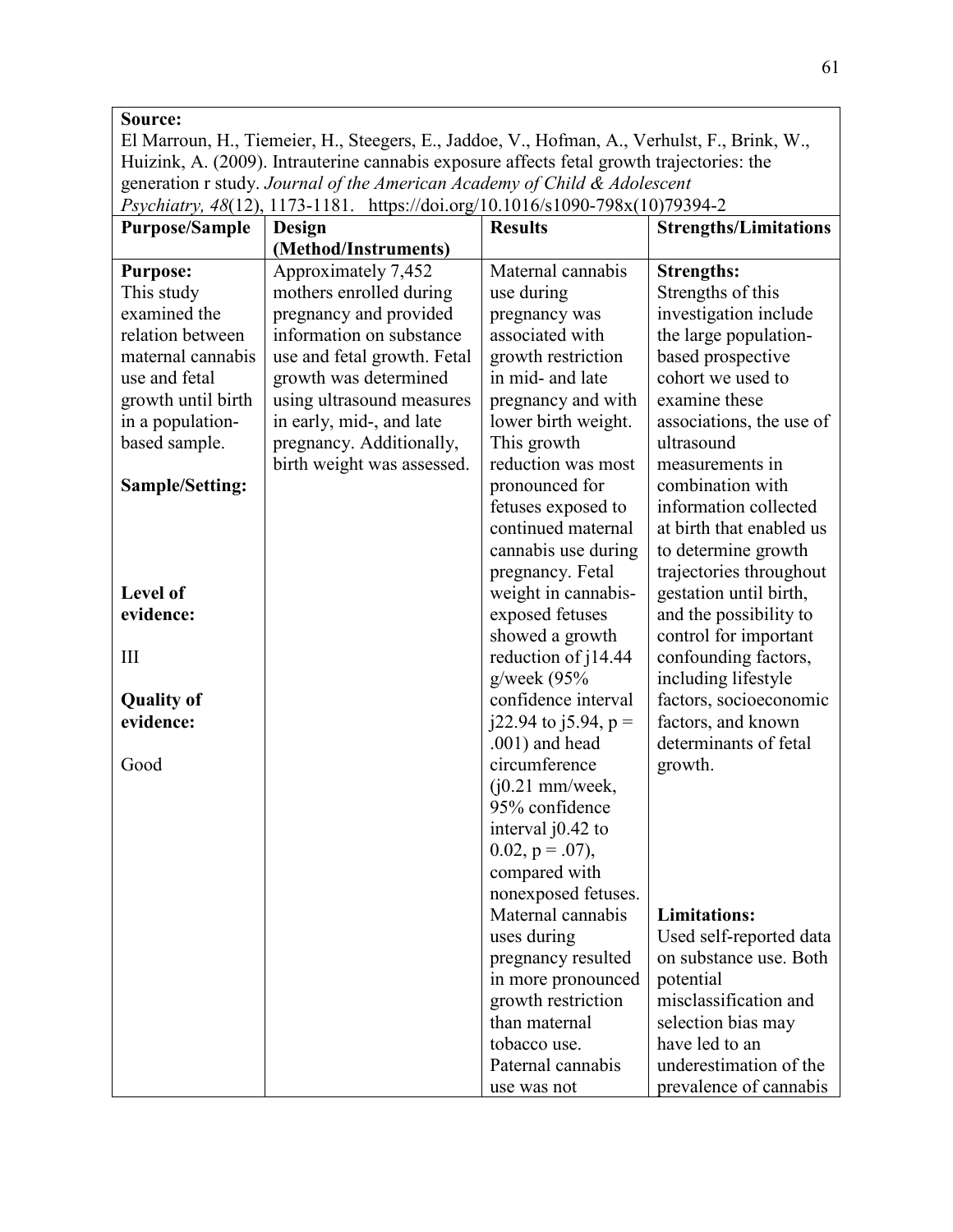|                                                                                               |  | associated with    | use and an               |  |  |
|-----------------------------------------------------------------------------------------------|--|--------------------|--------------------------|--|--|
|                                                                                               |  | fetal growth       | underestimation of the   |  |  |
|                                                                                               |  | restriction.       | effects of cannabis      |  |  |
|                                                                                               |  |                    | exposure on fetal        |  |  |
|                                                                                               |  |                    | growth and brain size    |  |  |
|                                                                                               |  |                    | parameters. The          |  |  |
|                                                                                               |  |                    | effects of maternal      |  |  |
|                                                                                               |  | <b>Conclusion:</b> | cannabis use on fetal    |  |  |
|                                                                                               |  | Maternal cannabis  | characteristics may      |  |  |
|                                                                                               |  | use, even for a    | have been                |  |  |
|                                                                                               |  | short period, may  | underestimated           |  |  |
|                                                                                               |  | be associated with | because the early        |  |  |
|                                                                                               |  | several adverse    | pregnancy                |  |  |
|                                                                                               |  | fetal growth       | measurements were        |  |  |
|                                                                                               |  | trajectories.      | used for pregnancy       |  |  |
|                                                                                               |  |                    | dating, if the variation |  |  |
|                                                                                               |  |                    | in growth before the     |  |  |
|                                                                                               |  |                    | first measurement is     |  |  |
|                                                                                               |  |                    | zero.                    |  |  |
| <b>Author Recommendations:</b>                                                                |  |                    |                          |  |  |
| Our findings suggest the importance of educating future mothers about the consequences of     |  |                    |                          |  |  |
| prenatal maternal cannabis use. Our findings may imply that different messages could be       |  |                    |                          |  |  |
| transmitted to tobacco and cannabis users.                                                    |  |                    |                          |  |  |
| Summary for current clinical practice question:                                               |  |                    |                          |  |  |
| To prevent the potential harmful effects of intrauterine cannabis exposure, women should quit |  |                    |                          |  |  |

using cannabis before conception.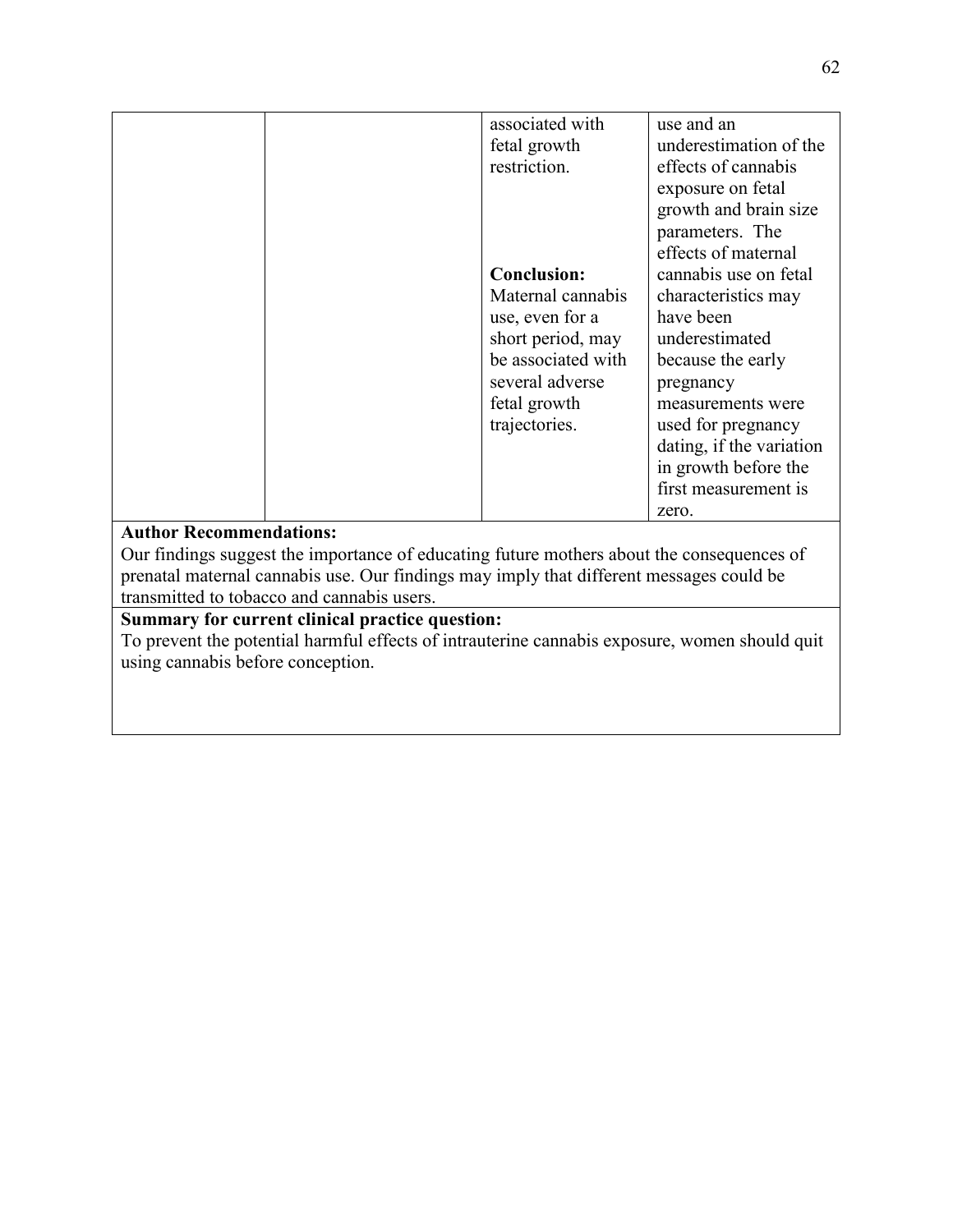**Source:** Ko, J., Farr, S., Tong, V., Creanga, A., & Callaghan, W. (2015). Prevalence and patterns of marijuana use among pregnant and nonpregnant women of reproductive age. *American Journal of Obstetrics & Gynecology, 213*(2), 201-211. https://doi.org/10.1016/j.ajog.2015.03.021

| <b>Purpose/Sample</b><br><b>Purpose:</b><br>The objective of<br>the study was to<br>provide national<br>prevalence,<br>patterns, and<br>correlates of<br>marijuana use in<br>the past month<br>and past 2/12<br>months among<br>women of<br>reproductive age<br>by pregnancy<br>status.<br><b>Sample/Setting:</b><br>Pregnant and<br>nonpregnant<br>women 18-44<br>years of age.<br>Women self-<br>reported<br>marijuana use in<br>the past month<br>and past 2-12<br>months (use in<br>the past year but<br>not in the past<br>month).<br>Level of | Design<br>(Method/Instruments)<br>The study combined<br>public use data from the<br>2007/2012 National<br>Surveys on Drug Use and<br>Health (NSDUH). The<br>NSDUH is a cross-<br>sectional survey designed<br>to estimate prevalence and<br>correlates of substance use<br>in US household<br>populations aged 12 years<br>or older. | <b>Results</b><br>More than 1 in 10<br>pregnant and<br>nonpregnant women<br>reported using<br>marijuana in the<br>past 12 months. A<br>considerable<br>percentage of<br>women who used<br>marijuana in the<br>past year were daily<br>users, met abuse<br>and/or dependence<br>criteria, and were<br>polysubstance users.<br><b>Conclusion:</b><br>Comprehensive<br>screening, treatment<br>for use of multiple<br>substances, and<br>additional research<br>and patient<br>education on the<br>possible harms of<br>marijuana use are<br>needed for all<br>women of<br>reproductive age | <b>Strengths/Limitations</b><br><b>Strengths:</b><br>Findings from this<br>study have clinical and<br>public health<br>implications.<br><b>Limitations:</b><br>Pregnancy status was<br>self-reported at the<br>time of the interview;<br>nonpregnant women<br>who did not yet know<br>that they were<br>pregnant may have<br>been misclassified.<br>Furthermore,<br>marijuana use in the<br>past 2-12 months may<br>not have occurred<br>during pregnancy.<br>Second, marijuana and<br>other substance use<br>were self-reported and<br>not validated with<br>biological samples. |
|-----------------------------------------------------------------------------------------------------------------------------------------------------------------------------------------------------------------------------------------------------------------------------------------------------------------------------------------------------------------------------------------------------------------------------------------------------------------------------------------------------------------------------------------------------|--------------------------------------------------------------------------------------------------------------------------------------------------------------------------------------------------------------------------------------------------------------------------------------------------------------------------------------|------------------------------------------------------------------------------------------------------------------------------------------------------------------------------------------------------------------------------------------------------------------------------------------------------------------------------------------------------------------------------------------------------------------------------------------------------------------------------------------------------------------------------------------------------------------------------------------|-----------------------------------------------------------------------------------------------------------------------------------------------------------------------------------------------------------------------------------------------------------------------------------------------------------------------------------------------------------------------------------------------------------------------------------------------------------------------------------------------------------------------------------------------------------------------------------|
| evidence:                                                                                                                                                                                                                                                                                                                                                                                                                                                                                                                                           |                                                                                                                                                                                                                                                                                                                                      |                                                                                                                                                                                                                                                                                                                                                                                                                                                                                                                                                                                          |                                                                                                                                                                                                                                                                                                                                                                                                                                                                                                                                                                                   |
| III                                                                                                                                                                                                                                                                                                                                                                                                                                                                                                                                                 |                                                                                                                                                                                                                                                                                                                                      |                                                                                                                                                                                                                                                                                                                                                                                                                                                                                                                                                                                          |                                                                                                                                                                                                                                                                                                                                                                                                                                                                                                                                                                                   |
|                                                                                                                                                                                                                                                                                                                                                                                                                                                                                                                                                     |                                                                                                                                                                                                                                                                                                                                      |                                                                                                                                                                                                                                                                                                                                                                                                                                                                                                                                                                                          |                                                                                                                                                                                                                                                                                                                                                                                                                                                                                                                                                                                   |
| <b>Quality of</b><br>evidence:                                                                                                                                                                                                                                                                                                                                                                                                                                                                                                                      |                                                                                                                                                                                                                                                                                                                                      |                                                                                                                                                                                                                                                                                                                                                                                                                                                                                                                                                                                          |                                                                                                                                                                                                                                                                                                                                                                                                                                                                                                                                                                                   |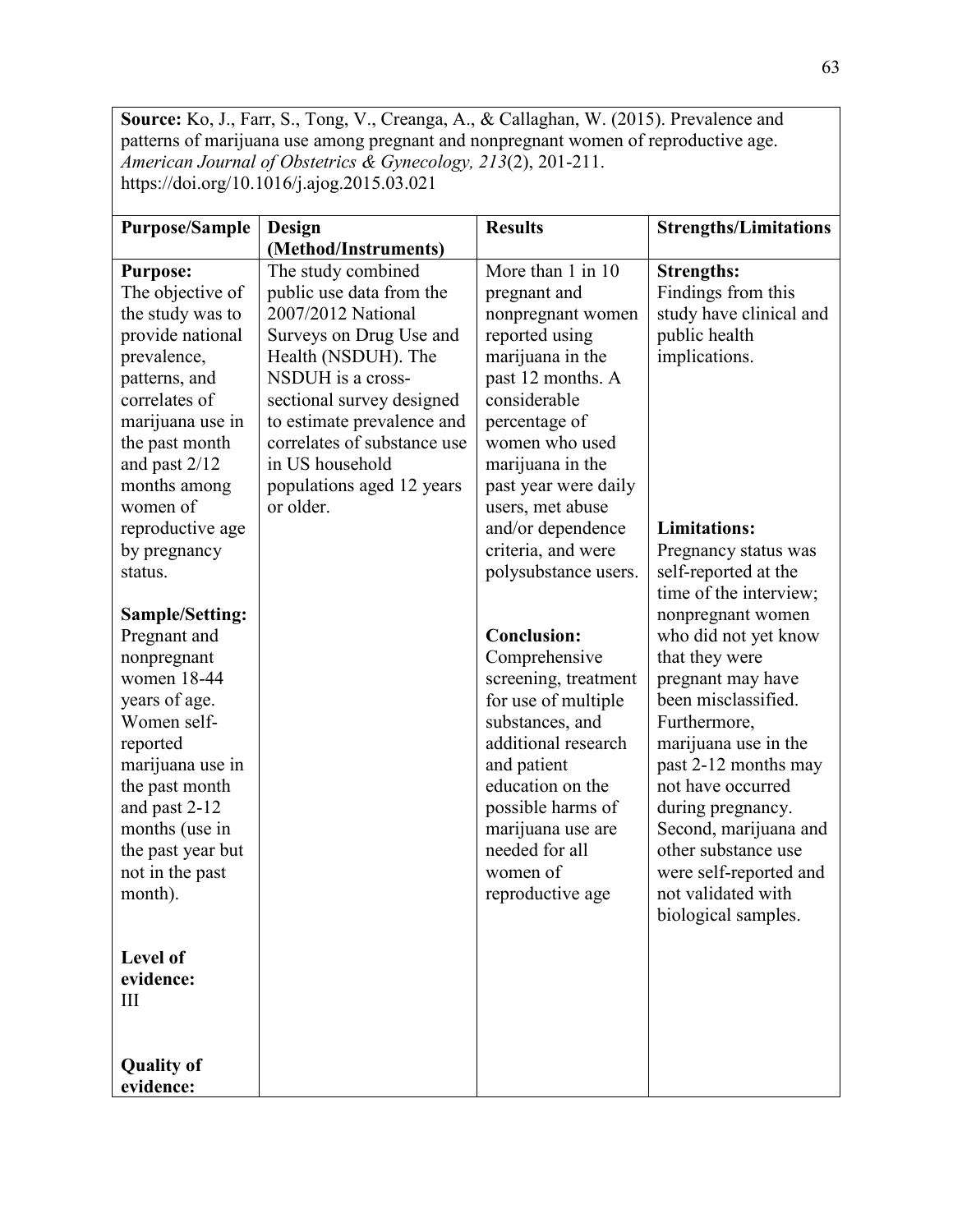| Strong |  |  |
|--------|--|--|
|        |  |  |

Clinicians should be aware of the prevalence of marijuana use among their patients who are pregnant or at risk of becoming pregnant and have the training, tools, and resources to provide appropriate screening, patient education and care to women using or abusing marijuana, including comprehensive treatment for women also using other substances.

#### **Summary for current clinical practice question:**

As states legalize the medical and/or recreational use of marijuana, it will be important to continuously monitor national and state trends in their use and examine potential adverse effects on pregnancy.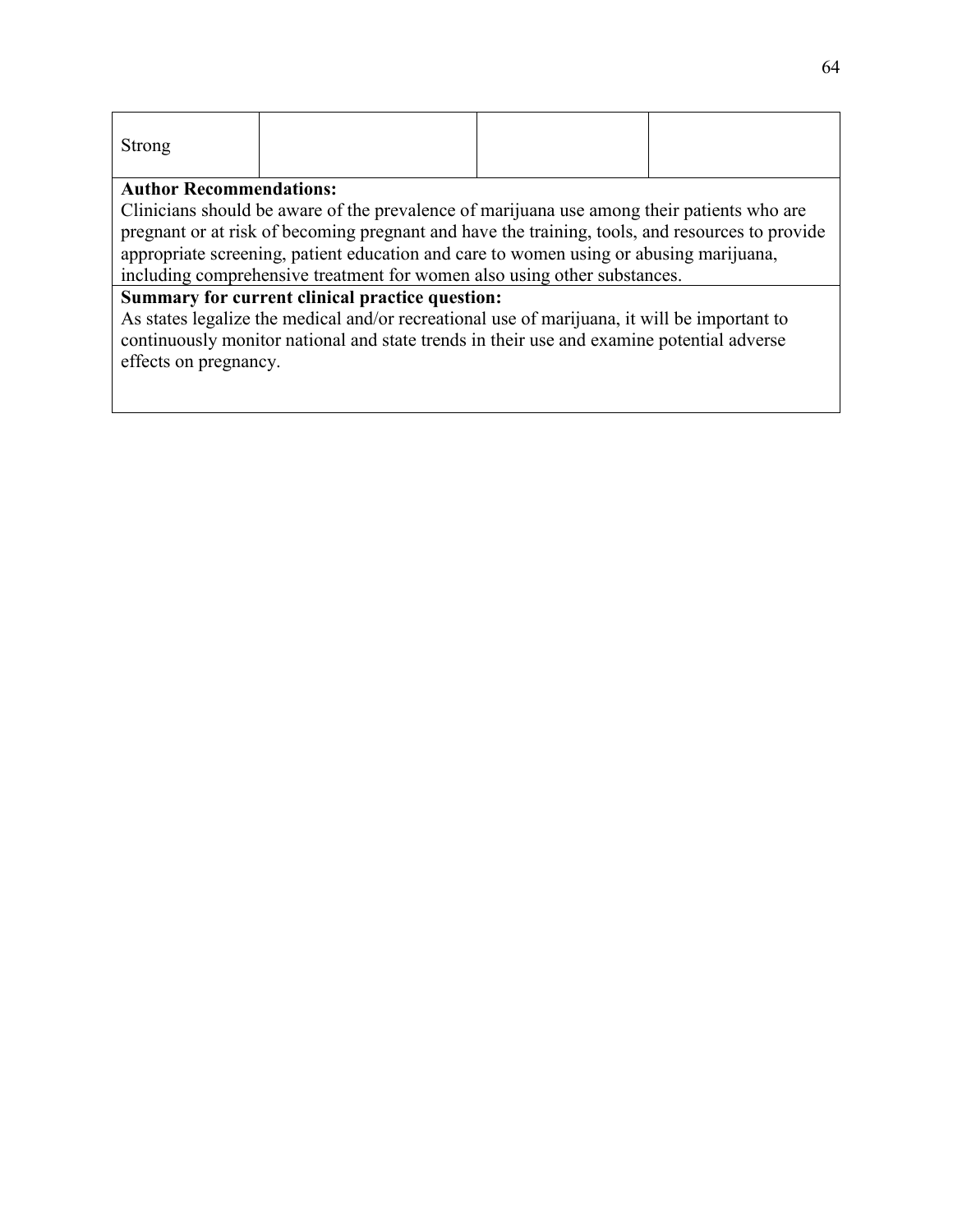**Source:** Leemaqz, S. Y., Dekker, G. A., McCowan, L. M., Kenny, L. C., Myers, J. E., Simpson, N., Poston, L., & Roberts, C. T. (2016). Maternal marijuana use has independent effects on risk for spontaneous preterm birth but not other common late pregnancy complications. *Reproductive Toxicology, 62,* 77-86. https://doi.org/10.1016/j.reprotox.2016.04.021

| <b>Purpose/Sample</b> | Design                   | <b>Results</b>         | <b>Strengths/Limitations</b> |
|-----------------------|--------------------------|------------------------|------------------------------|
|                       | (Method/Instruments)     |                        |                              |
| <b>Purpose:</b>       | Details of maternal      | Marijuana use and      | <b>Strengths:</b>            |
| This study aimed      | age, BMI and             | cigarette smoking at   | A strength of this           |
| to examine the        | socioeconomic index      | 20 weeks of gestation  | study was its large          |
| association of        | (SEI), medical and       | were both associated   | international                |
| maternal              | family history, along    | with small gestation   | multicenter                  |
| marijuana use         | with dietary and         | age (SGA) and          | prospective cohort           |
| (from pre-            | lifestyle questionnaires | spontaneous preterm    | with excellent follow-       |
| pregnancy and up      | with self-reported       | birth (SPTB).          | up and complete data         |
| to 20 weeks'          | marijuana and cigarette  | The odds of SPTB for   | available for this           |
| gestation) in a       | smoking were recorded    | any marijuana use      | analysis. Interaction        |
| multi-center          | at 15 weeks' and 20      | three months prior to  | tests were performed         |
| cohort with major     | weeks' gestation and     | or during pregnancy    | on this data. Hence,         |
| pregnancy             | entered into an          | was more than          | with complete quality        |
| complications,        | internet-accessed        | doubled for both       | data available from          |
| amongst both          | database.                | cigarette smokers and  | this study, interactions     |
| cigarette smokers     | Breslow-Day test was     | non-smokers.           | between marijuana use        |
| and non-smokers,      | used to assess the       | Similarly, as          | and cigarette smoking        |
| controlling for       | homogeneity of the       | expected, continuing   | status may be                |
| well-known risk       | odds of marijuana use    | to smoke cigarettes at | examined while also          |
| factors, as well as   | between cigarette        | 20 weeks' gestation    | adjusting for potential      |
| its effects on        | smokers and non-         | was associated with    | confounders.                 |
| length of             | smokers, along with an   | SGA.                   |                              |
| gestation.            | adjusted common odd      | The predicted length   | <b>Limitations:</b>          |
| Sample/Setting:       | estimated from Mantel-   | of gestation was       | The use of self-             |
| A total of 5588       | Haenszel test.           | lower for women who    | reported marijuana           |
| participants were     | Marijuana and cigarette  | continued to use       | use, and cigarette           |
| included in the       | smoking status were      | marijuana at 20        | smoking status is a          |
| analysis, with        | then analyzed with       | weeks of gestation for | limitation as this can       |
| 1155 participants     | mixed effects logistic   | both cigarette         | be subject to                |
| recruited from        | regression to determine  | smokers and non-       | participant recall bias.     |
| Australia, 2014       | the association with     | smokers, with an       | This study was also          |
| from New              | pregnancy outcomes,      | estimated gestation of | only carried out on          |
| Zealand, 1765         | adjusting for maternal   | less than 37 weeks     | nulliparous women,           |
| from Ireland, and     | age, BMI and SEI, and    | when more than 100     | which means the              |
| 654 from the          | with recruiting center   | episodes of marijuana  | findings may only            |
| United Kingdom.       | differences accounted    | use within the         | apply to nulliparous         |
|                       | for as a random effect.  | previous three months  | women.                       |
|                       | A linear mixed model     |                        |                              |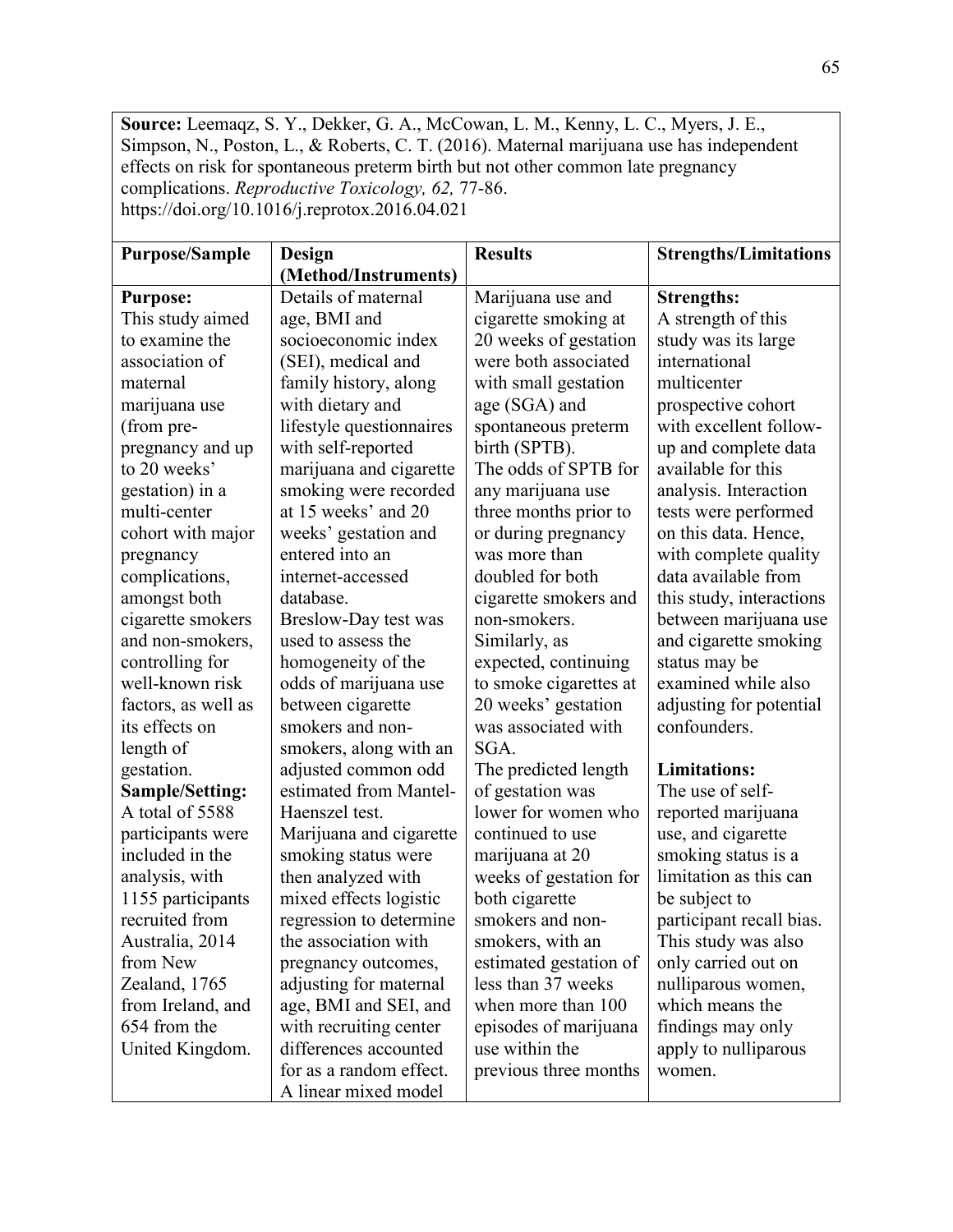| <b>Johns Hopkins</b> | was also fitted for     | before 20 weeks'       |  |
|----------------------|-------------------------|------------------------|--|
| <b>Evidence</b>      | length of gestation,    | gestation.             |  |
| Appraisal:           | with quadratic terms    | <b>Conclusion:</b>     |  |
| Strength:            | for the number of times | Based on the current   |  |
| Level III due to it  | marijuana was used      | findings and some      |  |
| being a              | over the preceding 3    | earlier reports, it is |  |
| nonexperimental      | months at 15 and 20     | likely that maternal   |  |
| study.               | weeks of gestation,     | marijuana use is an    |  |
| <b>Quality:</b>      | age, and BMI, to        | independent risk       |  |
| Good quality due     | investigate the dose    | factor for SPTB.       |  |
| to sufficient        | effect of marijuana and | If there was no        |  |
| sample size and      | cigarette smoking       | maternal marijuana     |  |
| reasonably           | status on the length of | exposure the           |  |
| consistent           | gestation adjusted for  | incidence of SPTB      |  |
| recommendations.     | other factors in the    | would be expected to   |  |
|                      | model.                  | decrease by 3 cases    |  |
|                      |                         | per 1000 pregnant      |  |
|                      |                         | women.                 |  |
|                      |                         |                        |  |
|                      |                         |                        |  |
|                      |                         |                        |  |
|                      |                         |                        |  |
|                      |                         |                        |  |
|                      |                         |                        |  |

The data indicates that increasing use of marijuana among young women of reproductive age is a major public health concern. The increasing exposure to marijuana in women of reproductive age and its contribution to the risk for preterm birth make it a modifiable target for intervention.

## **Summary for current clinical practice question:**

In this large prospective cohort, maternal marijuana use had a major contribution to SPTB and this association was consistent for both cigarette smokers and non-smokers, with doubled odds in women who used marijuana three months prior to or during pregnancy. For women who use marijuana during pregnancy, it should be emphasized that stopping early in pregnancy should be encouraged since continued use of marijuana at 20 weeks of gestation was associated with a five-fold increased risk of SPTB in this study following adjustment for other confounders, including maternal age, BMI, SEI, and cigarette smoking. In this cohort of nulliparous women, we estimate there would be an estimated 6.2% reduction in the incidence of SPTB if women were not exposed to marijuana during pregnancy.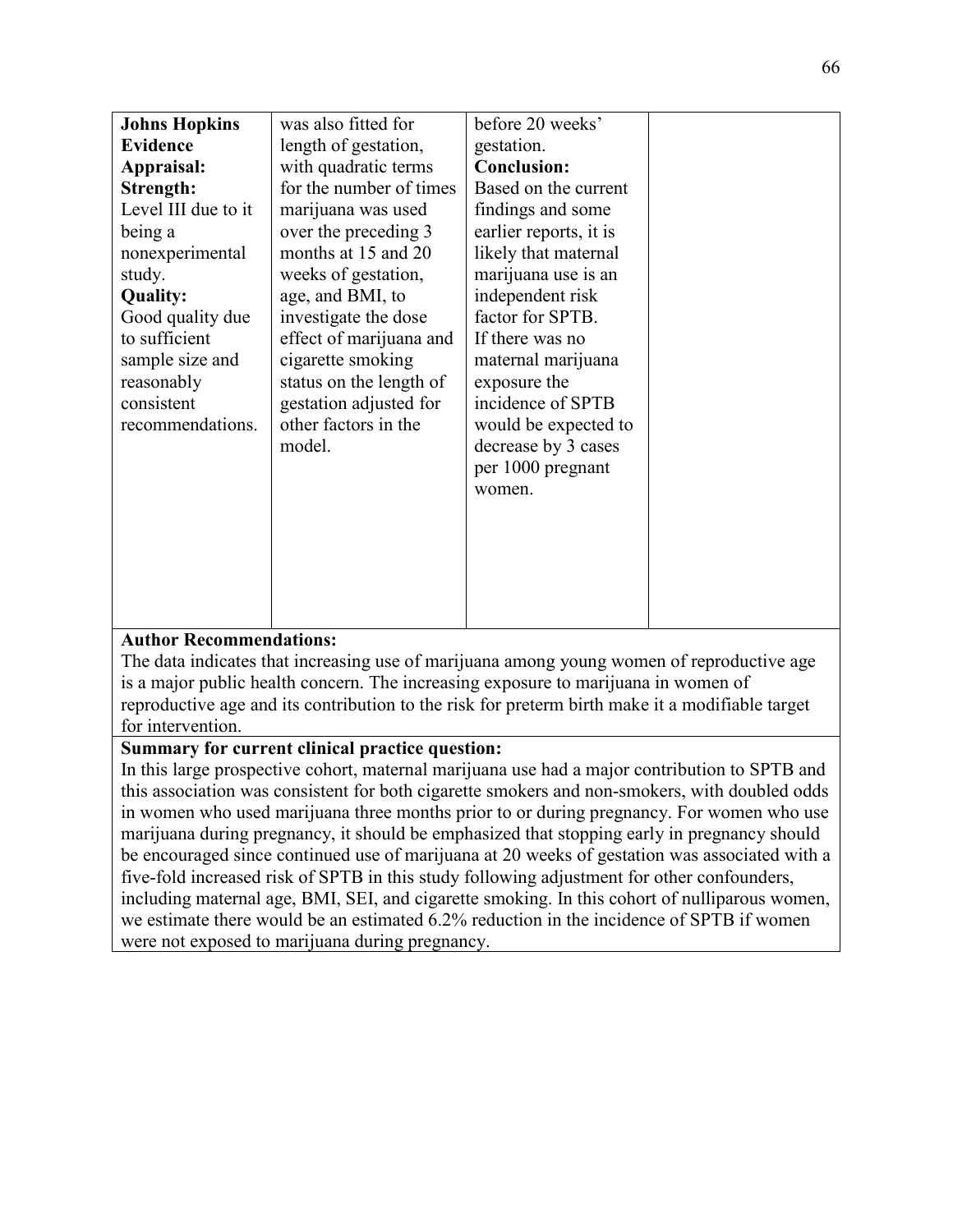**Source:** Mark, K., Desai, A.N., & Terplan, M. (2015). Marijuana use and pregnancy: prevalence, associated characteristics, and birth outcomes. *Archives of Women's Mental Health, 19*, 105-111. https://doi.org/10.1`007/s00737-015-0529-9

| <b>Purpose/Sample</b>  | Design                       | <b>Results</b>                 | <b>Strengths/Limitations</b> |
|------------------------|------------------------------|--------------------------------|------------------------------|
|                        | (Method/Instruments)         |                                |                              |
| <b>Purpose:</b>        | A chart review of all        | Marijuana use was              | <b>Strengths:</b>            |
| This study             | patients presenting for      | not related to                 | There were several           |
| examines the           | prenatal care at a single,   | incidence of low               | differences in               |
| prevalence,            | urban, university-affiliated | birth weight (13.8)            | demographics,                |
| behaviors, and         | clinic from July 1, 2009 to  | % vs 14.0 %, $p=$              | behaviors, and               |
| birth outcomes         | June 30, 2010 was            | $1.00$ ), preterm              | psychosocial                 |
| associated with        | performed. Intake data       | delivery $(17.7 %$ vs          | characteristics in the       |
| marijuana use in       | were retrieved from the      | 12.0 %, $p=0.325$ ),           | cohort who used              |
| pregnancy.             | prenatal chart which         | or NICU admissions             | marijuana as compared        |
|                        | included a complete social   | $(25.5\% \text{ vs } 15.8\%$ , | with those who did           |
|                        | work evaluation. Prenatal    | $p=0.139$ ). Prenatal          | not. Most significant        |
| <b>Sample/Setting:</b> | care visits, labor and       | care utilization was           | was the correlation          |
| This was a             | delivery triage visits, and  | equal between                  | between tobacco use          |
| retrospective          | postpartum visits were       | marijuana users and            | and marijuana use.           |
| cohort from a          | obtained from billing        | non-users.                     |                              |
| university-based       | records. Birth outcome       |                                |                              |
| prenatal care          | data were retrieved from     | <b>Conclusion:</b>             |                              |
| clinic from July       | hospital records, delivery   | Data demonstrates              |                              |
| 1, 2009 to June        | summaries, and               | that marijuana use             |                              |
| 30, 2010. The          | postpartum follow-up.        | in early pregnancy             |                              |
| primary                |                              | is common, as is               |                              |
| exposure was           |                              | cessation of use by            | <b>Limitations:</b>          |
| marijuana use,         |                              | delivery. Marijuana            | This is a retrospective      |
| defined by self-       |                              | use is associated              | cohort that relies           |
| report or urine        |                              | with use of other              | partially on provider        |
| toxicology.            |                              | substances, most               | documentation of             |
|                        |                              | notably tobacco.               | screening. There may         |
|                        |                              | The impact of                  | have also been               |
| Level of               |                              | marijuana on birth             | selection bias as not all    |
| evidence:              |                              | outcomes was                   | patients were                |
|                        |                              | limited.                       | consistently screened        |
| III                    |                              |                                | with urine toxicology.       |
|                        |                              |                                | Additionally, the            |
| <b>Quality of</b>      |                              |                                | frequency of marijuana       |
| evidence:              |                              |                                | use was not elicited,        |
|                        |                              |                                | nor was detailed             |
| good                   |                              |                                | information about a          |
|                        |                              |                                | quit date obtained.          |
|                        |                              |                                | These facts limit our        |
|                        |                              |                                | ability to determine         |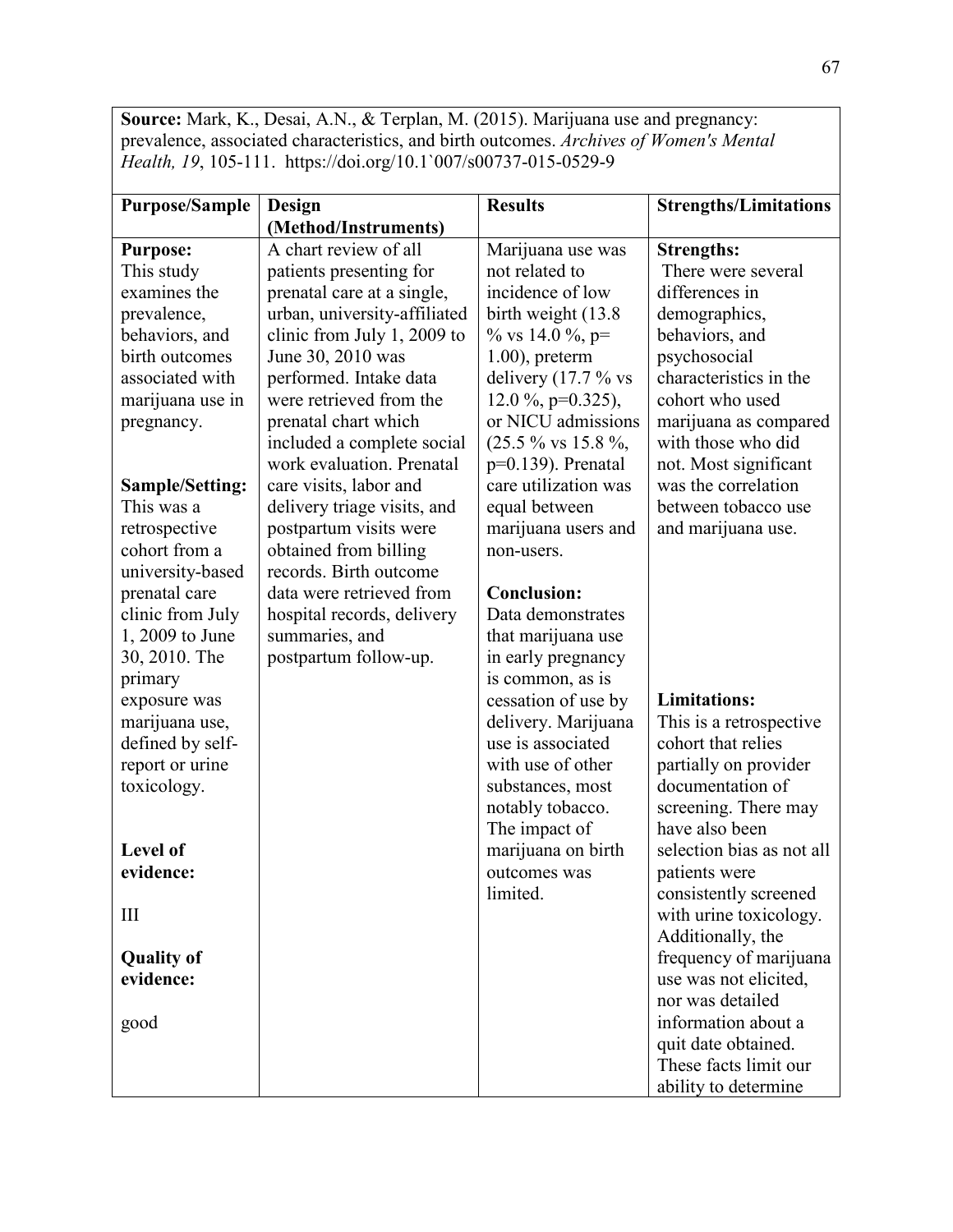|  | any type of dose-<br>dependent relationship<br>with birth outcomes. |
|--|---------------------------------------------------------------------|
|  |                                                                     |

As the rates of marijuana use in pregnancy are increasing, larger prospective trials on the impact of varying levels of marijuana use on birth outcomes and long-term development are warranted.

## **Summary for current clinical practice question:**

More large studies need to be investigated.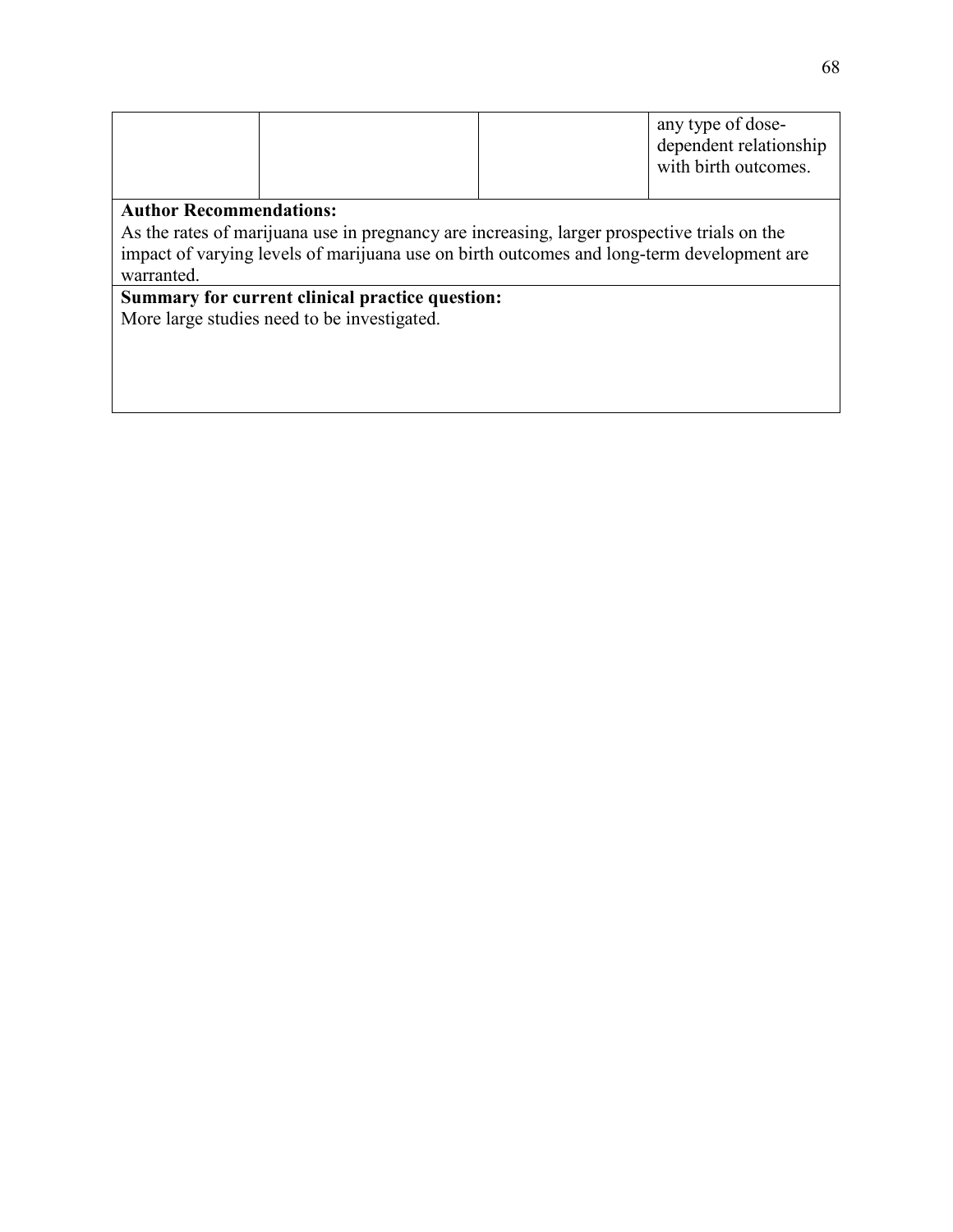**Source:** Martin, C., Longinaker, N., Mark, K., Chisolm, M., Terplan, M. (2015). Recent trends in treatment admissions for marijuana use during pregnancy. *Journal of Addiction Medicine, 9*(2), 99-104. https://doi.org/10.1097/adm.0000000000000095

| <b>Purpose/Sam</b>             | <b>Design</b>            | <b>Results</b>                                                      | Strengths/Limitati                       |
|--------------------------------|--------------------------|---------------------------------------------------------------------|------------------------------------------|
| ple                            | (Method/Instrume<br>nts) |                                                                     | ons                                      |
| <b>Purpose:</b>                | Data was obtained        | The proportion                                                      | <b>Strengths:</b>                        |
| The objective                  | from the Treatment       | of treatment admissions for                                         | The matched                              |
| of this study                  | Episodes Data Set        | women who were pregnant                                             | cohort was                               |
| was to                         | from 1992-2012           | remained stable at 4%;                                              | balanced across                          |
| investigate                    | and analyzed for         | however, admissions of pregnant                                     | covariates,                              |
| recent trends                  | trends over time         | women reporting                                                     | including maternal                       |
| in marijuana                   | using X, Cochran-        | any marijuana use increased                                         | age, socioeconomic                       |
| use during                     | Armitage, and            | substantially from 29% to 43%                                       | status, tobacco                          |
| pregnancy in                   | Moran's I tests.         | $(P < 0.01)$ . The West North                                       | smoking, and other                       |
| the United                     |                          | Central census division (20%)                                       | correlates of                            |
| States.                        |                          | experienced the greatest increase                                   | cannabis exposure.                       |
|                                |                          | followed by the Middle Atlantic                                     | A large,                                 |
| Sample/Settin                  |                          | $(18%)$ and Pacific $(14%)$                                         | population-based                         |
| g:                             |                          | divisions. The demographic                                          | pregnancy cohort, a                      |
| The data set is                |                          | characteristics of                                                  | significant                              |
| estimated to                   |                          | regnant marijuana admissions ch                                     | association was                          |
| include 83 %                   |                          | anged over time, with white non-                                    | observed between                         |
| of all eligible                |                          | Hispanic women, criminal                                            | reported prenatal                        |
| drug or                        |                          | justice referrals, and those with a                                 | cannabis use and                         |
| alcohol                        |                          | psychiatric comorbidity                                             | preterm birth.                           |
| treatment                      |                          | becoming more common                                                |                                          |
| admissions in                  |                          | whereas polysubstance users                                         |                                          |
| the United                     |                          | decreased ( $P < 0.01$ ).                                           |                                          |
| <b>States</b>                  |                          |                                                                     |                                          |
|                                |                          |                                                                     |                                          |
|                                |                          | <b>Conclusion:</b>                                                  |                                          |
|                                |                          | Even though more women                                              |                                          |
|                                |                          | using marijuana are seeking and                                     | <b>Limitations:</b>                      |
| Level of                       |                          | receiving substance                                                 | Findings may be                          |
| evidence:                      |                          | abuse treatment during pregnanc                                     | limited by residual                      |
|                                |                          | y, targeting certain risk groups                                    | confounding. In<br><b>BORN</b> and other |
| Ш                              |                          | while improving screening                                           | administrative data,                     |
|                                |                          | and treatment referral systems                                      |                                          |
| <b>Quality of</b><br>evidence: |                          | by health care providers, such as<br>prenatal caregivers, should be | there is likely<br>misclassification of  |
|                                |                          | emphasized.                                                         | cannabis exposure                        |
| Good                           |                          |                                                                     | in pregnancy. The                        |
|                                |                          |                                                                     |                                          |
|                                |                          |                                                                     | sources may be                           |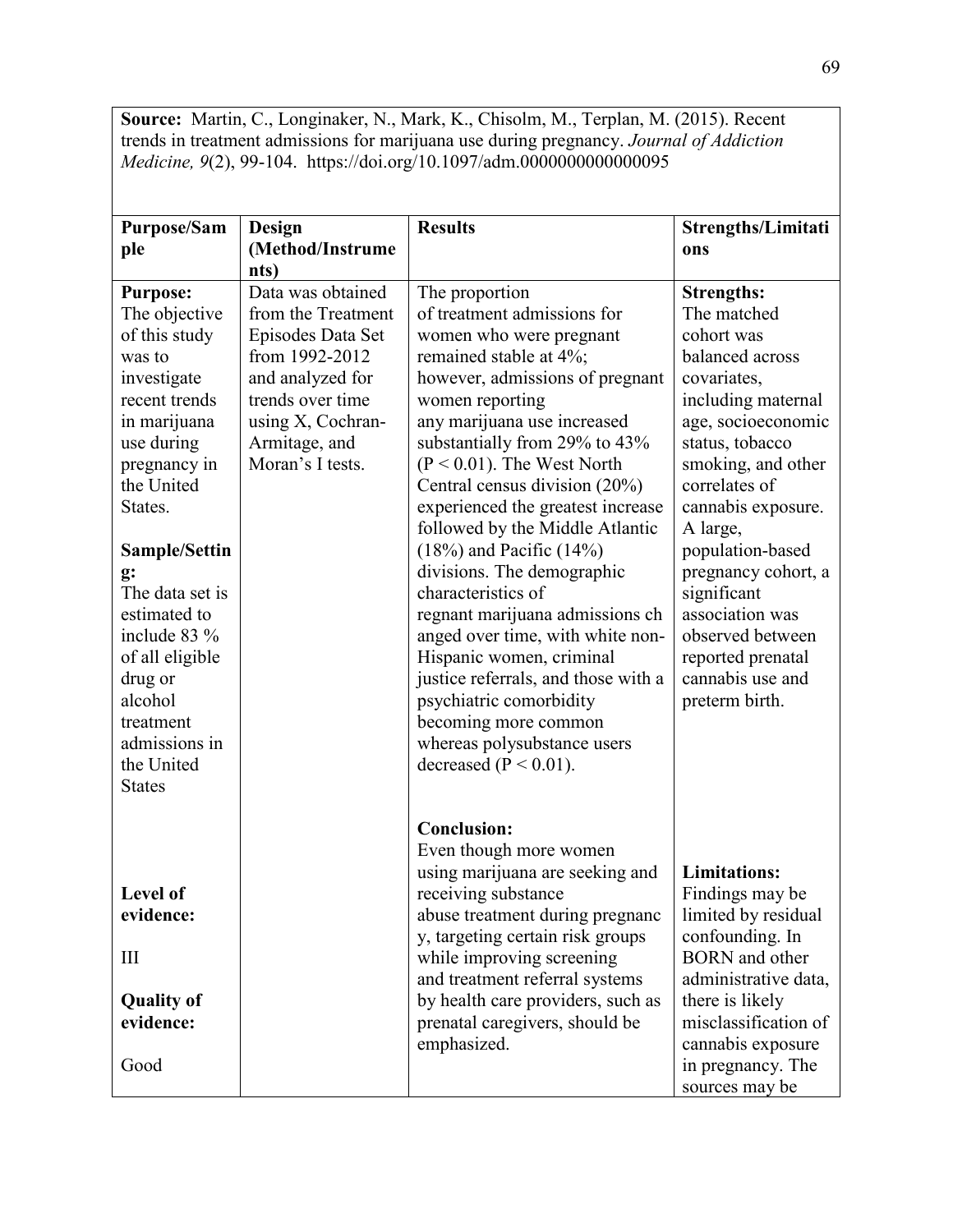|                                                                                               |  | influenced by      |  |  |
|-----------------------------------------------------------------------------------------------|--|--------------------|--|--|
|                                                                                               |  | social stigma,     |  |  |
|                                                                                               |  | desirability bias, |  |  |
|                                                                                               |  | and fear of        |  |  |
|                                                                                               |  | intervention by    |  |  |
|                                                                                               |  | <b>CPS</b>         |  |  |
| <b>Author Recommendations:</b>                                                                |  |                    |  |  |
| Prenatal care and substance use programs need to better tailor their interventions to the     |  |                    |  |  |
| changing demographics to better meet the needs of substance using mothers.                    |  |                    |  |  |
|                                                                                               |  |                    |  |  |
| Summary for current clinical practice question:                                               |  |                    |  |  |
| Interventions should focus on screening and treatment referral by health care providers as we |  |                    |  |  |

are in the preferred position to provide the access and address barriers to care.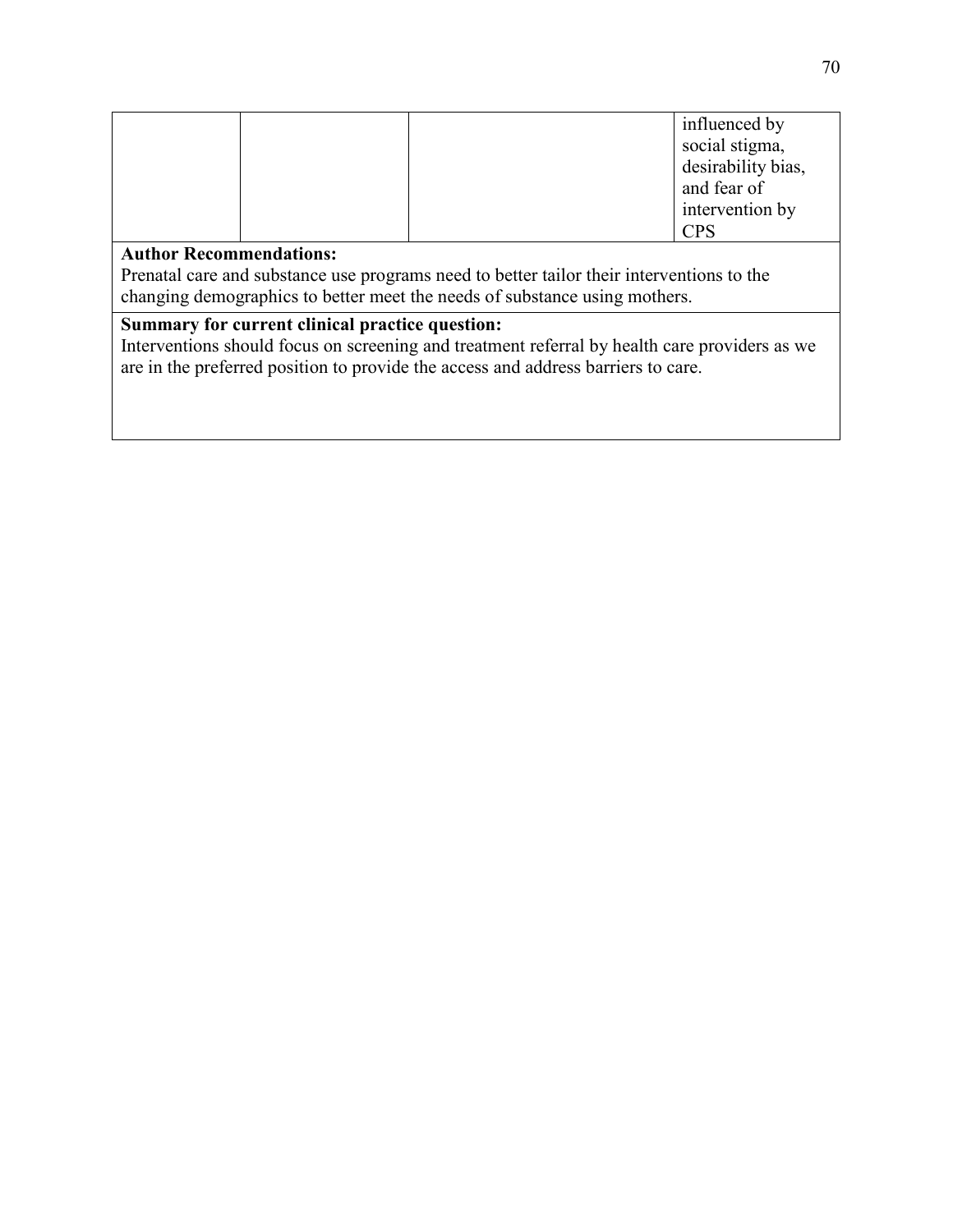# **Source:**

Metz, T., Allshouse, A., Hogue, C., Goldenberg, R., Dudley, D., Varner, M., Conway, D., Saade, G., Silver, R. (2017). Maternal marijuana use, adverse pregnancy outcomes, and neonatal morbidity. *American Journal of Obstetrics & Gynecology*, *217*(4), 478.e1-478.e8. https://doi.org/10.1016/j.ajog.2017.05.050

| <b>Purpose/Sample</b> | Design                      | <b>Results</b>      | <b>Strengths/Limitations</b> |
|-----------------------|-----------------------------|---------------------|------------------------------|
|                       | (Method/Instruments)        |                     |                              |
| <b>Purpose:</b>       | Case controlled study.      | Maternal marijuana  | <b>Strengths:</b>            |
| To examine if         | In the SB group, there      | use was not         | The use of biological        |
| maternal              | were 707 fetuses. Of these  | associated with a   | sampling from                |
| marijuana use is      | cases, 654 (98.6%) had      | composite adverse   | umbilical cord               |
| associated with       | placental examination. Of   | pregnancy outcome   | homogenate to                |
| increased odds        | these LB controls, 1804     | of SGA, SPTB, and   | objectively assess           |
| of adverse            | (93.4%) had placental       | HTN independent     | maternal marijuana           |
| pregnancy             | examination. The SCRN       | of tobacco use, but | use. There was               |
| outcomes and          | study encompassed a Data    | was associated with | vigorous data                |
| neonatal              | Coordinating and Analysis   | neonatal morbidity. | collection by trained        |
| morbidity among       | Center (DCAC), Research     |                     | people, population-          |
| live-born             | Triangle Park (RTI)         |                     | based sampling               |
| controls.             | International, North        |                     | resulting in a racially,     |
|                       | Carolina, and five clinical |                     | ethnically, and              |
| Sample/Setting:       | sites: Brown University,    |                     | geographically diverse       |
| 663 still births      | Rhode Island; Emory         | <b>Conclusion:</b>  | population; large            |
| and 1932 live         | University, Georgia;        | Maternal marijuana  | sample size.                 |
| births. The           | University of Texas         | use was $2.7 \%$ ,  |                              |
| <b>SCRN</b> study     | Medical Branch at           | tobacco use was     |                              |
| encompassed a         | Galveston, Texas;           | 12.9%. Adverse      |                              |
| Data                  | University of Texas         | pregnancy           |                              |
| Coordinating          | Health Sciences Center at   | outcomes were       |                              |
| and Analysis          | San Sciences Center,        | greater in this     |                              |
| Center (DCAC),        | Utah.                       | group, though not   | <b>Limitations:</b>          |
| Research              | Maternal marijuana uses     | significantly       | Infrequency of               |
| <b>Triangle Park</b>  | as measured by self-report  | reportable.         | marijuana use in this        |
| (RTI),                | and/or the presence of 11-  |                     | cohort, and the lack of      |
| International,        | nor-delta-9-                |                     | available data               |
| North Carolina,       | tetrahydrocannabinol-9-     |                     | regarding individual         |
| and five clinical     | carboxylic acid (THC-       |                     | use patterns. There          |
| sites: Brown          | COOH) in umbilical cord     |                     | was poor agreement           |
| University,           | homogenate. abstraction     |                     | between self-reported        |
| Rhode Island;         | by the research team.       |                     | marijuana use and            |
| Emory                 |                             |                     | objective                    |
| University,           |                             |                     | documentation,               |
| Georgia;              |                             |                     | limiting the value of        |
| University of         |                             |                     | self-reported data.          |
| <b>Texas Medical</b>  |                             |                     | There is no long-term        |
| Branch at             |                             |                     | follow-up data on            |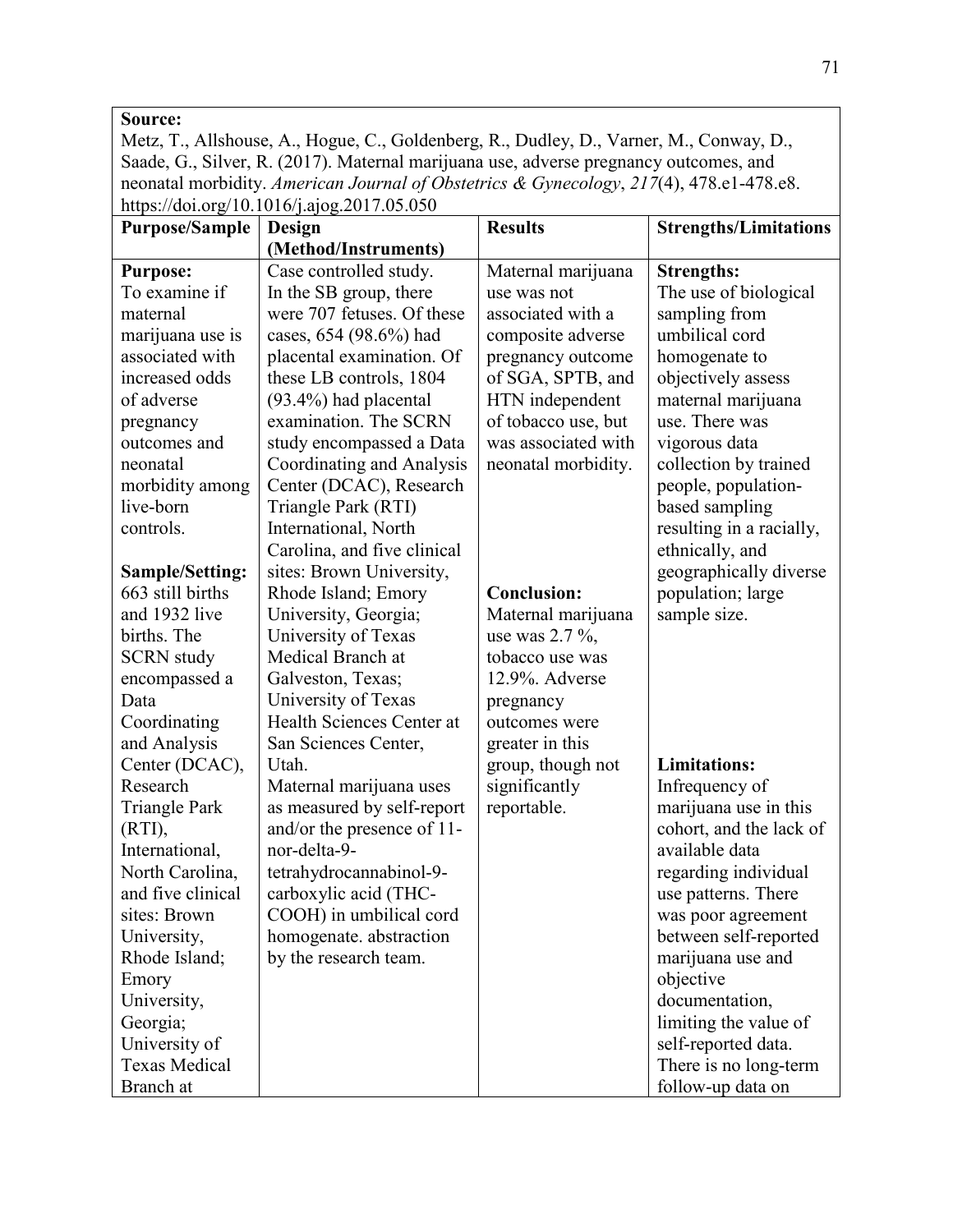| Galveston,             |  | the neonates to assess |
|------------------------|--|------------------------|
| Texas;                 |  | for childhood          |
| University of          |  | outcomes.              |
| Texas Health           |  |                        |
| Sciences Center,       |  |                        |
| Utah.                  |  |                        |
|                        |  |                        |
|                        |  |                        |
| Level of               |  |                        |
| evidence:              |  |                        |
| Ш                      |  |                        |
|                        |  |                        |
| <b>Quality of</b>      |  |                        |
| evidence:              |  |                        |
|                        |  |                        |
| High;<br>Multivariable |  |                        |
|                        |  |                        |
| logistic<br>regression |  |                        |
| models. Large          |  |                        |
| sample study and       |  |                        |
| dependable             |  |                        |
| results.               |  |                        |
|                        |  |                        |
|                        |  |                        |

Further studies are needed to determine whether the use of marijuana in pregnancy causes adverse perinatal outcomes.

# **Summary for current clinical practice question:**

Providers need to be able to educate women about the anticipated effects of maternal marijuana use in pregnancy.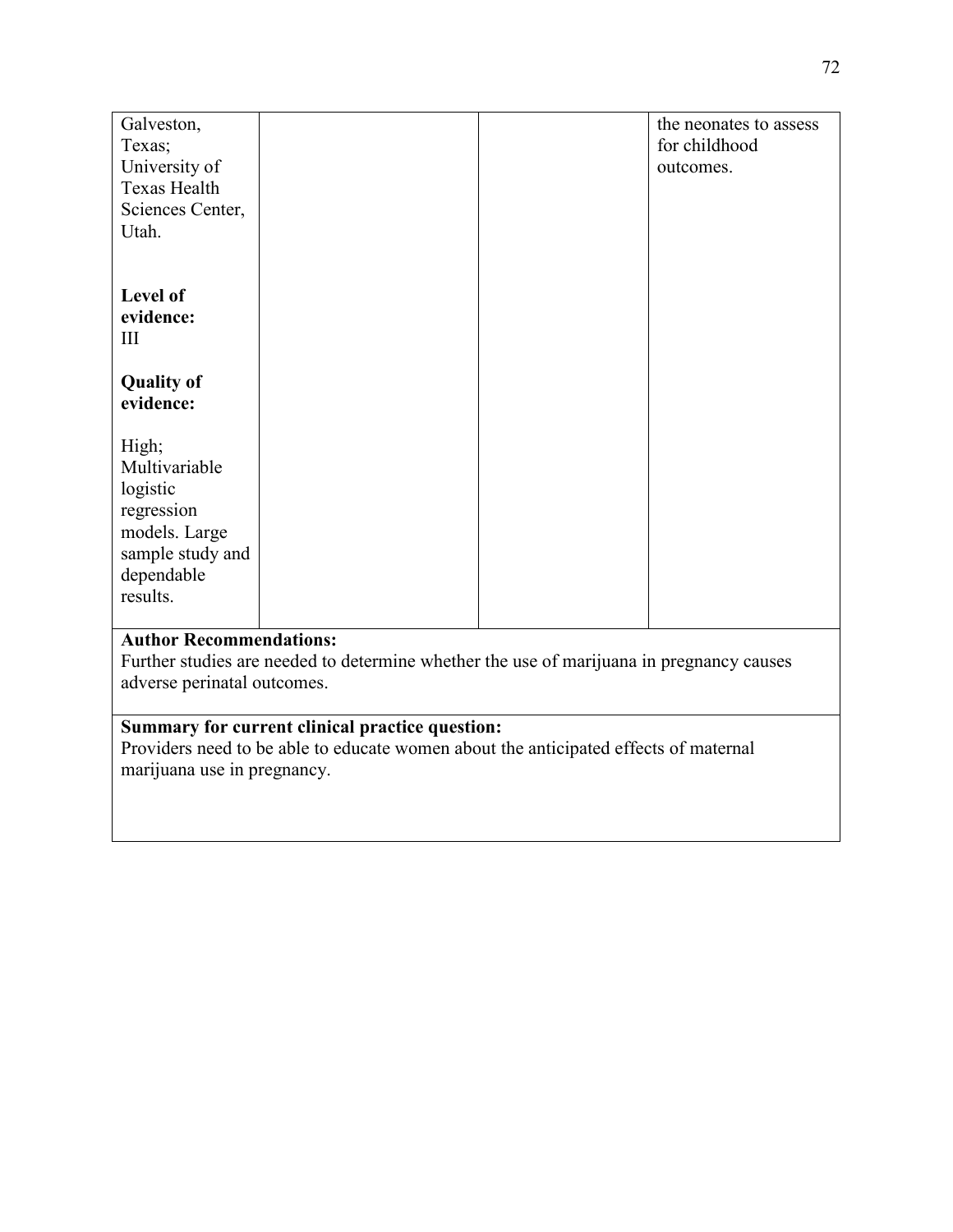## **Source:**

Oh, S., Salas-Wright, C., Vaughn, M., & DiNitto, D. (2017). Marijuana use during pregnancy: a comparison of trends and correlates among married and unmarried pregnant women. *Drug and Alcohol Dependence, 181*, 229-233. https://doi.org/10.1016/j.drugalcdep.2017.09.036

| <b>Purpose/Sample</b>                                                                                                                                                                                                                         | Design<br>(Method/Instruments)                                                                                                                                                                                                                                                                                           | <b>Results</b>                                                                                                                                                                                                                                                                            | <b>Strengths/Limitations</b>                                                                                                                                                                                                                                                                                                                                                                   |
|-----------------------------------------------------------------------------------------------------------------------------------------------------------------------------------------------------------------------------------------------|--------------------------------------------------------------------------------------------------------------------------------------------------------------------------------------------------------------------------------------------------------------------------------------------------------------------------|-------------------------------------------------------------------------------------------------------------------------------------------------------------------------------------------------------------------------------------------------------------------------------------------|------------------------------------------------------------------------------------------------------------------------------------------------------------------------------------------------------------------------------------------------------------------------------------------------------------------------------------------------------------------------------------------------|
| <b>Purpose:</b><br>To examine<br>trends and links<br>of prenatal<br>marijuana use<br>and the effects of<br>marijuana-<br>specific<br>risk/protective<br>influences on<br>marijuana use<br>trends.                                             | Data resulting from the<br>National survey on Drug<br>Use and Health from<br>2005-2014. The<br>significance of marijuana<br>use was tested using<br>logistic regression analysis<br>while adjusting for<br>complex sampling design<br>effects and controlling for<br>sociodemographic and<br>marijuana-specific factors. | During the data time<br>2005-2014,<br>unmarried pregnant<br>women's incidence<br>of marijuana<br>increased by 85%,<br>whereas married<br>pregnant women's<br>marijuana use<br>remained steady.                                                                                            | <b>Strengths:</b><br>Large sample size<br>from a well-<br>established national<br>survey. Consistent<br>results with other<br>known studies.                                                                                                                                                                                                                                                   |
| <b>Sample/Setting:</b><br>Data was from<br>the National<br>Survey on drug<br>use. Include<br>were 3640<br>married women<br>and 3987<br>unmarried<br>pregnant women<br>in the United<br>States.<br>Level of<br>evidence:<br>$\mathop{\rm III}$ | 7627 female respondents<br>aged 18-44 were included<br>in the final analytical<br>sample.                                                                                                                                                                                                                                | <b>Conclusion:</b><br>Increase the<br>understanding of<br>marijuana use in<br>pregnant women.<br>Preventative efforts<br>should be made<br>with unmarried<br>pregnant women<br>with education of<br>potential harmful<br>effects of marijuana<br>smoking to maternal<br>and child health. | <b>Limitations:</b><br>Unable to draw casual<br>conclusions regarding<br>the links between<br>marijuana use and<br>protective factors or<br>mental health links.<br>Second, data was self-<br>reported therefore it<br>could be over or under<br>reported. Small<br>number of married<br>women who reported<br>marijuana use may<br>limit the ability to find<br>significant<br>relationships. |
| <b>Quality of</b><br>evidence:                                                                                                                                                                                                                |                                                                                                                                                                                                                                                                                                                          |                                                                                                                                                                                                                                                                                           |                                                                                                                                                                                                                                                                                                                                                                                                |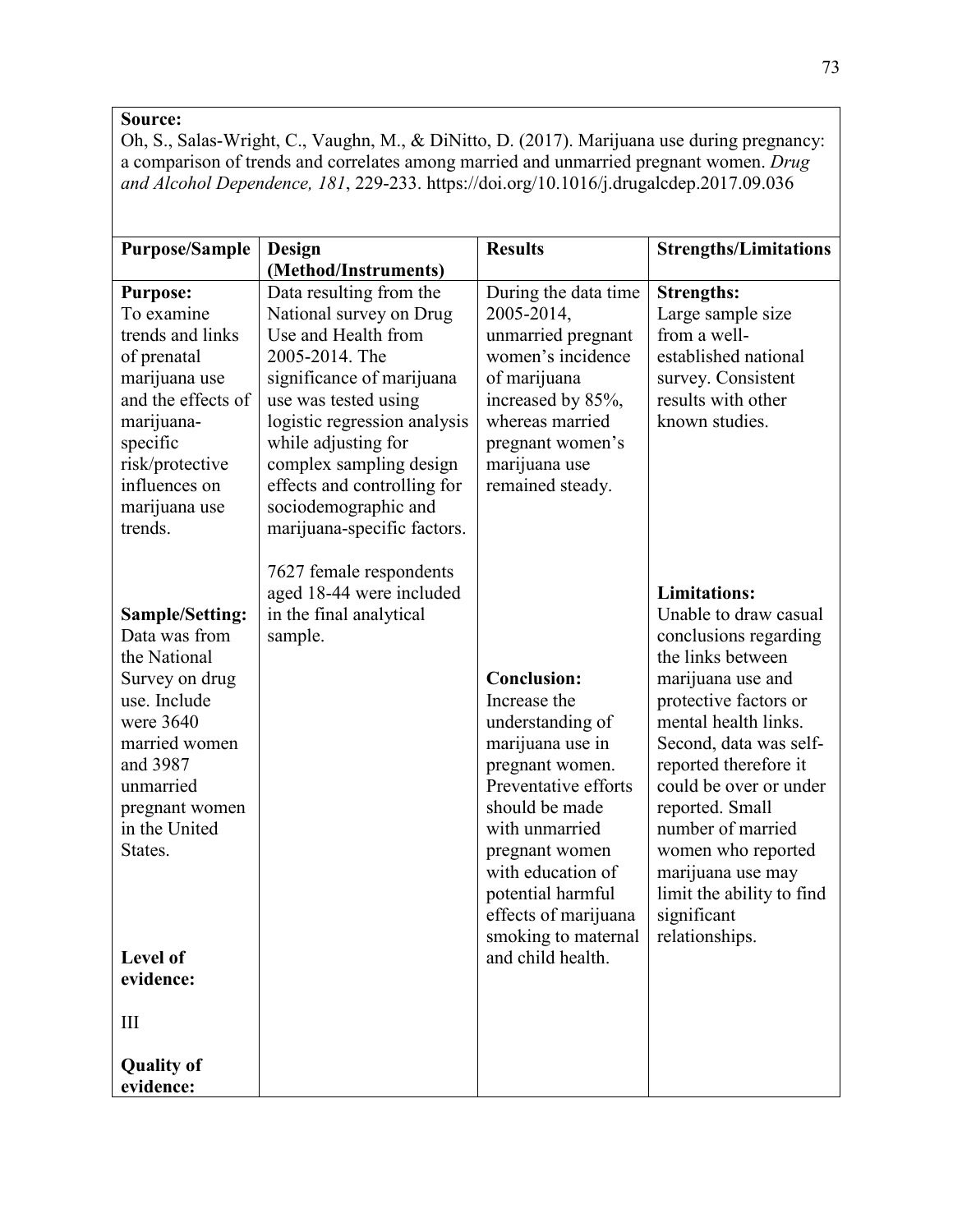| <b>High Quality</b> |  |  |
|---------------------|--|--|
|                     |  |  |

Increased attention should be paid to reducing prenatal marijuana use among unmarried women. Findings also suggest the need to attend to unmarried pregnant women's mental health problems as well as their physical health-risk behaviors.

#### **Summary for current clinical practice question:**

Education of all pregnant women, but especially unmarried pregnant women on the potential of adverse effects of marijuana use on maternal and child health.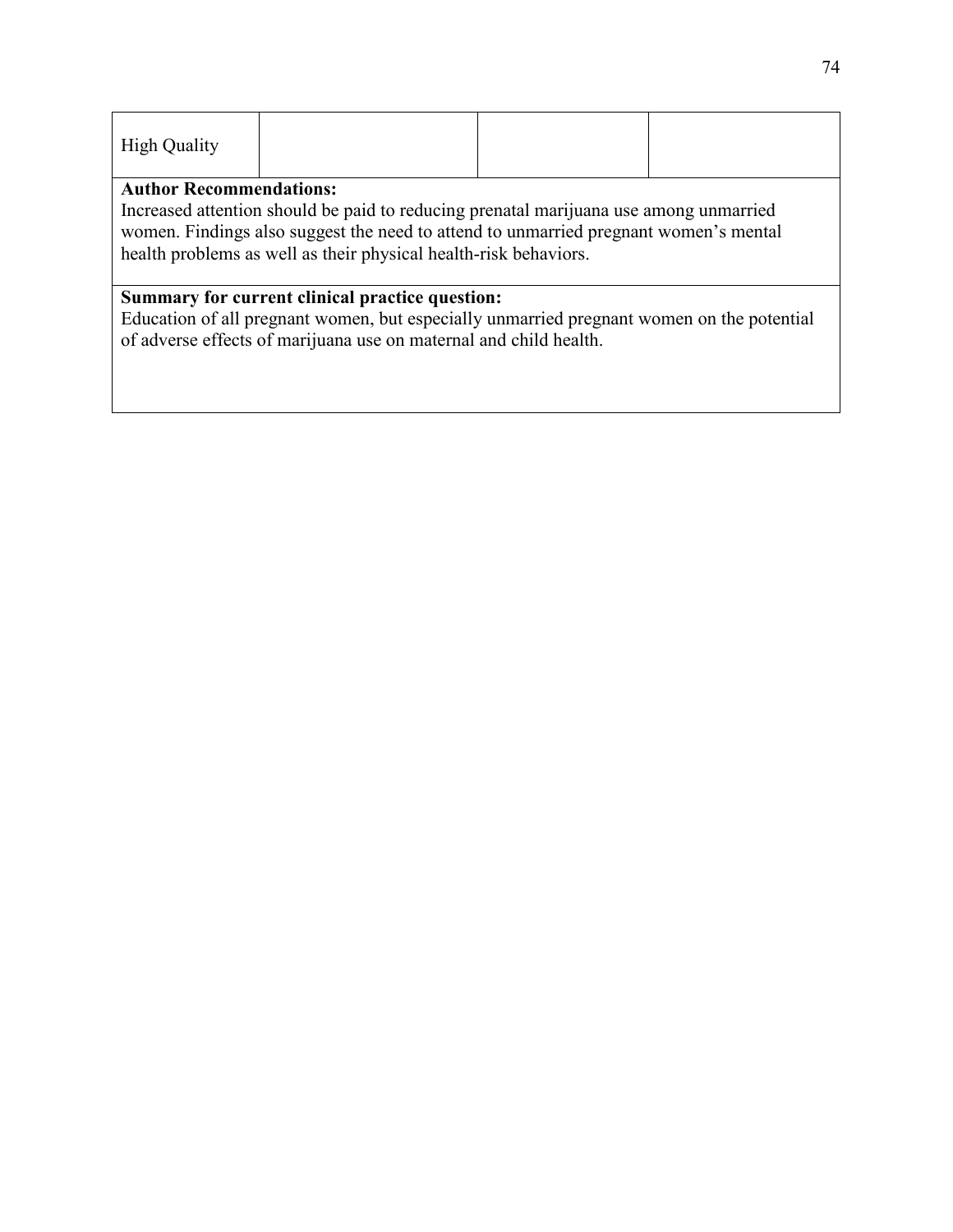**Source:** Roberson, E., Patrick, W., & Hurwitz, E. (2014). Marijuana use and maternal experiences of severe nausea during pregnancy in Hawai'i. *Hawai'i Journal of Medicine & Public Health: A Journal of Asia Pacific Medicine & Public Health, 73*(9), 283-7.

| <b>Purpose/Sample</b>  | <b>Design</b>                | <b>Results</b>               | <b>Strengths/Limitations</b> |
|------------------------|------------------------------|------------------------------|------------------------------|
|                        | (Method/Instruments)         |                              |                              |
| <b>Purpose:</b>        | Secondary analysis.          | 6.0% (95% CI: 5.2-           | <b>Strengths:</b>            |
| To determine the       | Hawaii Pregnancy Risk        | 6.8) of women                | This data source has         |
| prevalence of          | <b>Assessment Monitoring</b> | reported using               | advantages over              |
| marijuana use,         | System (PRAMS) data          | marijuana in the             | smaller studies in that      |
| during and             | from 2009 to 2011 was        | month before their           | it provides population-      |
| immediately            | conducted. Follow a          | most recent                  | based estimates              |
| before                 | standardized data            | pregnancy, and               | representing all             |
| pregnancy in           | collection protocol          | 2.6% (95% CI: 2.2-           | pregnancies resulting        |
| Hawaii and             | centering on self-           | 3.2) reported using          | in live births in Hawaii     |
| describe               | administered mailed          | marijuana during             | in a given time period.      |
| differences in         | questionnaires with          | their most recent            |                              |
| marijuana use          | telephone follow-up for      | pregnancy.                   |                              |
| during and             | non-responders.              | Approximately                |                              |
| immediately            |                              | 21.2% (95%                   |                              |
| before                 |                              | $CI: 19.8 - 22.8$ ) of       |                              |
| pregnancy in           |                              | women with live              |                              |
| Hawaii.                | Women are selected for       | births in Hawaii             |                              |
|                        | participation in the Hawaii  | reported severe              | <b>Limitations:</b>          |
|                        | PRAMS survey as part of      | nausea during their          | The data source for          |
|                        | a stratified sample drawn    | most recent                  | this study relates to the    |
| <b>Sample/Setting:</b> | from the certificates of     | pregnancy.                   | uniqueness of Hawaii         |
| Data from 4,735        | live births in Hawaii        | Compared to those            | itself, therefore the        |
| respondents            | Participants complete the    | who did not report           | generalizability of          |
| were used to           | survey 3-8 months            | severe nausea                | research findings from       |
| estimate               | postpartum, with the         | during pregnancy,            | studies conducted            |
| prevalence of          | majority responding 3-4      | women who                    | outside the state is         |
| self-reported          | months postpartum.           | reported severe              | unclear.                     |
| marijuana use          | Maternal age,                | nausea during                | Questions related to         |
| during and in the      | race/ethnicity, nativity,    | pregnancy were               | marijuana use did not        |
| month before           | education, and parity were   | more likely to report        | have information on          |
| pregnancy, as          | determined based on          | marijuana use                | amount or frequency          |
| well as severe         | linked birth certificate     | during pregnancy             | of use, pregnancy            |
| nausea during          | variables included in the    | $(3.7\% \text{ vs } 2.3\%);$ | trimester of usage, or       |
| pregnancy              | Hawaii PRAMS dataset.        | $PR=1.63, 95\%$              | if the marijuana was         |
|                        | <b>Federal Poverty Level</b> | $CI: 1.08 - 2.44$            | recreational or              |
|                        | (FPL) was based on           | (Table 1). This              | prescribed by a              |
|                        | maternal report of           | association was              | physician. The survey        |
|                        | household annual income      | statistically                | question related to          |
|                        | and number of dependents     | significant ( $P=.034$ ).    | severe morning               |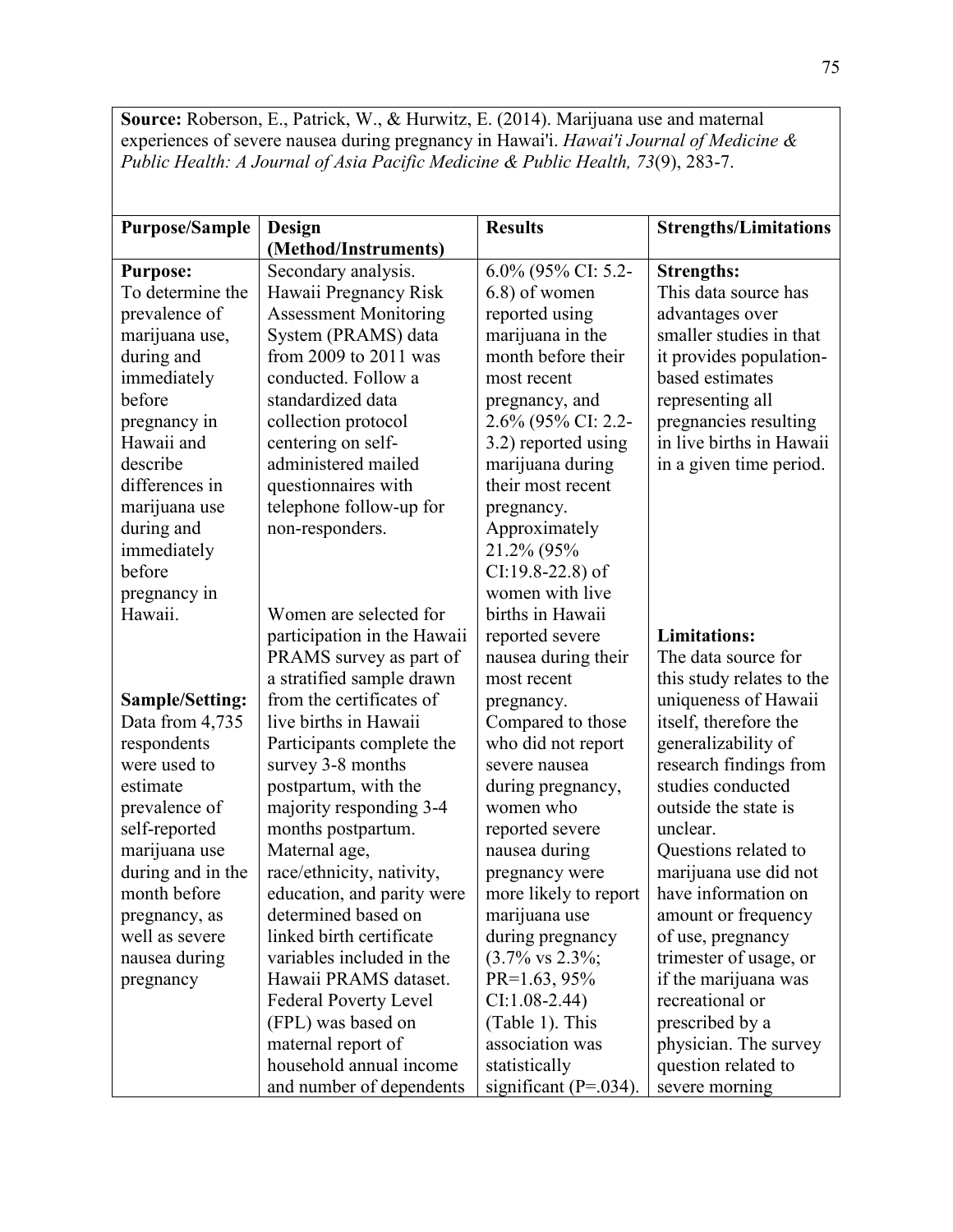| Level of          |                             |                      |                        |
|-------------------|-----------------------------|----------------------|------------------------|
|                   | in the year before delivery |                      | sickness during. There |
| evidence:         | and was calculated          |                      | may also be some       |
|                   | according to Hawaii         |                      | effects due to mode    |
| Level VI          | specific threshold          |                      | bias (mail versus      |
|                   | guidelines.                 |                      | telephone).            |
|                   | Prevalence estimates,       | <b>Conclusion:</b>   |                        |
|                   | confidence intervals, and   | The findings could   |                        |
| <b>Quality of</b> | P-values were generated     | indicate use of      |                        |
| evidence:         | using SAS 9.2 (SAS          | marijuana as an      |                        |
| High. Large       | Institute Inc., Cary, NC)   | anti-emetic among    |                        |
| population size,  | and SAS-callable            | those experiencing   |                        |
| population-based  | SUDAAN 10.0 (RTI            | severe morning       |                        |
| estimates. Only   | International, Research     | sickness. Marijuana  |                        |
| studied           | Triangle Park, NC) to       | use before           |                        |
| Hawaiian          | account for complex         | pregnancy was also   |                        |
| pregnancies.      | sampling. Chi-square tests  | associated with an   |                        |
|                   | were calculated to          | increased likelihood |                        |
|                   | determine statistical       | of severe nausea     |                        |
|                   | significance. Maternal      | during pregnancy,    |                        |
|                   | age, race/ethnicity,        | although the         |                        |
|                   | nativity, education, and    | difference was not   |                        |
|                   | parity.                     | statistically        |                        |
|                   |                             | significant.         |                        |
|                   |                             |                      |                        |
|                   |                             |                      |                        |
|                   |                             |                      |                        |
|                   |                             |                      |                        |
|                   |                             |                      |                        |
|                   |                             |                      |                        |
|                   |                             |                      |                        |
|                   |                             |                      |                        |
|                   |                             |                      |                        |

These preliminary findings warrant further research into the subject, with special attention paid to the relatively rare, but increasingly documented cannabinoid hyperemesis syndrome (CHS).

# **Summary for current clinical practice question:**

More research is needed to investigate the exact nature of the relationship between marijuana use and severe nausea during pregnancy.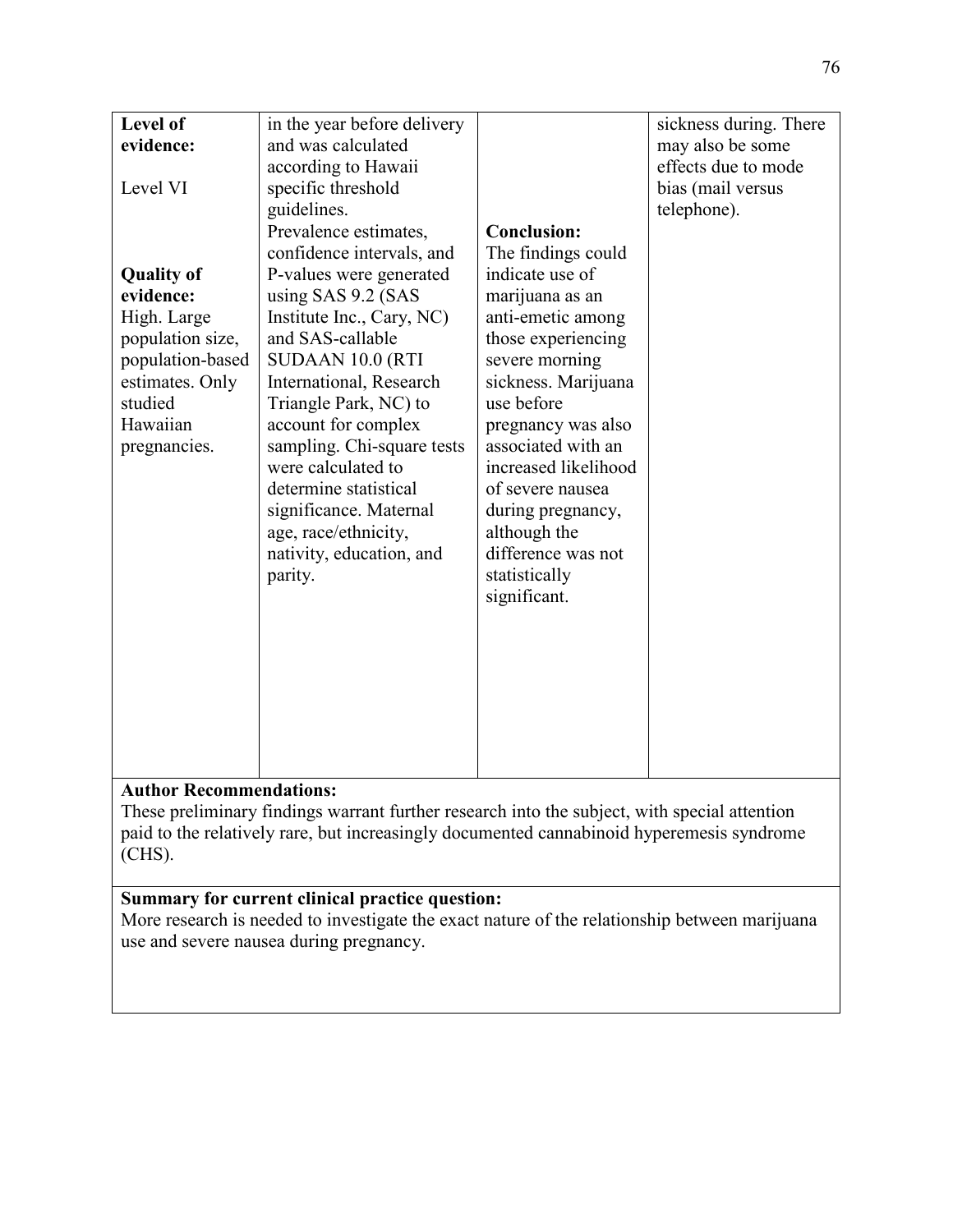### **Source:**

Van Gelder, M., Reefhuis, J., Caton, A., Werler, M., Druschel, C., Roeleveld, N., & The National Birth Defects Prevention Study. (2009). Maternal Periconceptional Illicit Drug Use and the Risk of Congential Malformations. *Epidemiology, 20*(1), 60-66. Retrieved from www.jstor.org/stable/25662671

| <b>Purpose/Sample</b>  | Design                     | <b>Results</b>          | <b>Strengths/Limitations</b> |
|------------------------|----------------------------|-------------------------|------------------------------|
|                        | (Method/Instruments)       |                         |                              |
| <b>Purpose:</b>        | This study used            | In the                  | <b>Strengths:</b>            |
| To determine if        | multivariable logistic     | periconceptional        | Many of the defects          |
| there are true         | regression to estimate the | period, 5% of the       | included have not been       |
| associations           | associations between       | 15,208 mothers          | studied before in            |
| between illicit        | cannabis, cocaine, and     | reported any use of     | relation to                  |
| drug use and           | stimulant use in the month | illicit drugs. We did   | periconceptional illicit     |
| congenital             | before pregnancy or        | not find associations   | substance use. Also,         |
| malformations.         | during the first trimester | between illicit drug    | we implemented an            |
|                        | (periconceptional period)  | use and most of the     | extensive standardized       |
|                        | and the occurrence of      | 20 eligible             | interview that included      |
| <b>Sample/Setting:</b> | selected birth defects.    | categories of           | detailed questions on        |
| Data was               |                            | congenital              | illicit drug use and         |
| analyzed from          |                            | malformations.          | important covariates.        |
| the National           |                            | Periconceptional        |                              |
| <b>Birth Defects</b>   |                            | cannabis use            |                              |
| Prevention             |                            | seemed to be            |                              |
| Study, a case-         |                            | associated with an      |                              |
| control study of       |                            | increased risk of       |                              |
| major birth            |                            | anencephaly             |                              |
| defects, and           |                            | (adjusted odds ratio    |                              |
| assessed all birth     |                            | $1.7;95%$ confidence    | <b>Limitations:</b>          |
| defects                |                            | interval $0.9 - 3.4$ ), |                              |
| categories in          |                            | whereas cocaine use     | It is likely that the use    |
| which there were       |                            | in the                  | of illicit drugs was         |
| at least 250           |                            | periconceptional        | underestimated in our        |
| interviewed case       |                            | period was              | study and other studies      |
| mothers.               |                            | associated with the     | based on self-report.        |
|                        |                            | risk of cleft palate    | Respondents often            |
|                        |                            | (2.5; 1.1–5.4).         | falsely deny use             |
| Level of               |                            |                         | because of the social        |
| evidence:              |                            |                         | stigma associated with       |
|                        |                            | <b>Conclusion:</b>      | use and fear of              |
| $\mathop{\rm III}$     |                            | There were very few     | judgment or                  |
|                        |                            | suggestions of          | prosecution.                 |
| <b>Quality of</b>      |                            | positive associations   | Unintentional denial in      |
| evidence:              |                            | between                 | the form of incomplete       |
| Good                   |                            | periconceptional        | recall might also have       |
|                        |                            | illicit drug use and    | been an issue in this        |
|                        |                            |                         | study.                       |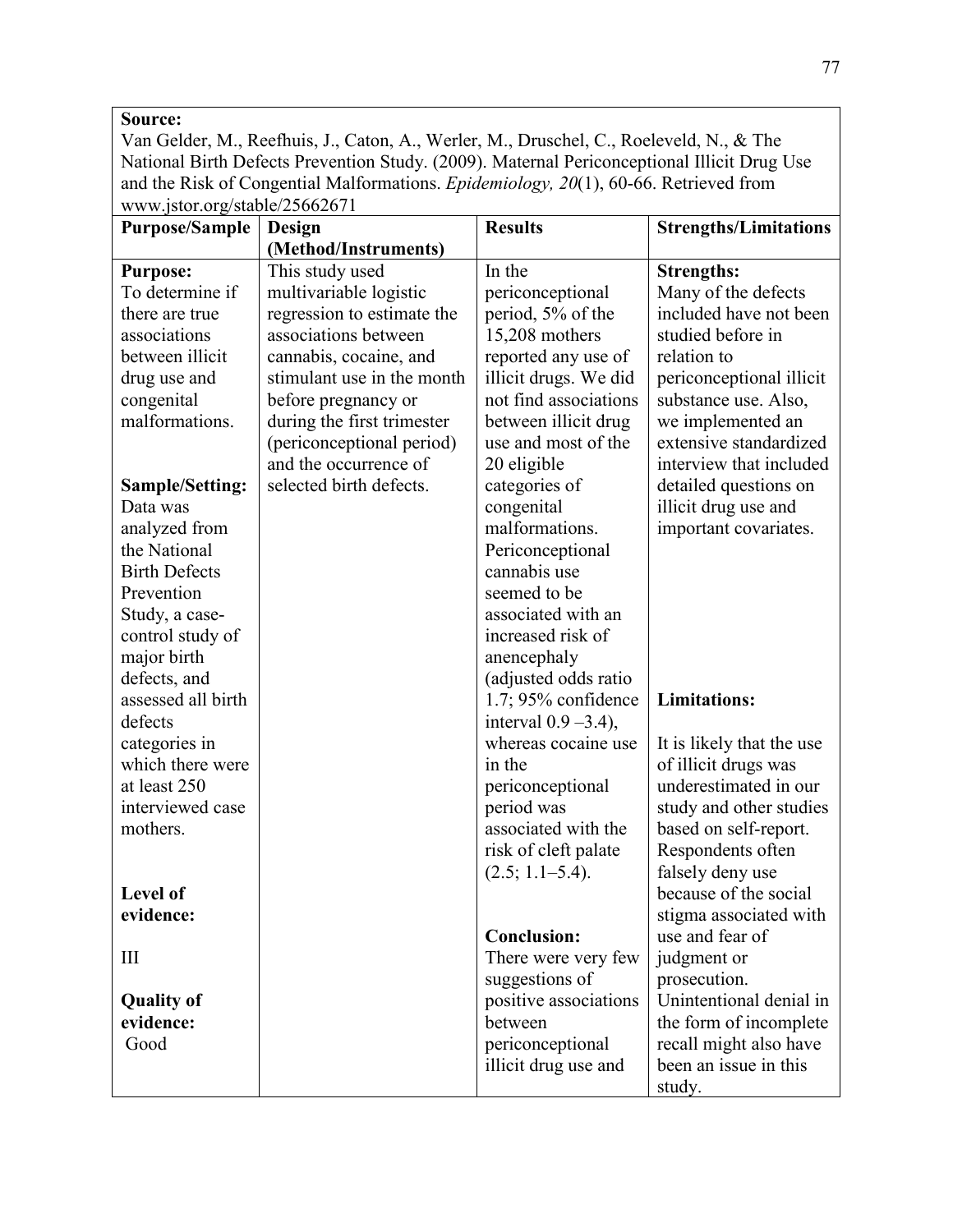|                                                                                           |  | the 20 birth defects |  |
|-------------------------------------------------------------------------------------------|--|----------------------|--|
|                                                                                           |  | categories.          |  |
|                                                                                           |  |                      |  |
|                                                                                           |  |                      |  |
|                                                                                           |  |                      |  |
|                                                                                           |  |                      |  |
| <b>Author Recommendations:</b>                                                            |  |                      |  |
| Connecticuse may be associated with an increased right of anonomoly in offerring, and the |  |                      |  |

Cannabis use may be associated with an increased risk of anencephaly in offspring, and the risk of cleft palate appears to be increased for infants exposed to cocaine in the

periconceptional period. **Summary for current clinical practice question:** 

The present findings showed very few positive associations between periconceptional illicit drug use and selected birth defects. Although the number of infants exposed to cocaine and stimulants was low, the statistical power of the data was enough to rule out 2- to 4-fold or greater increases in the risk of the selected birth defects.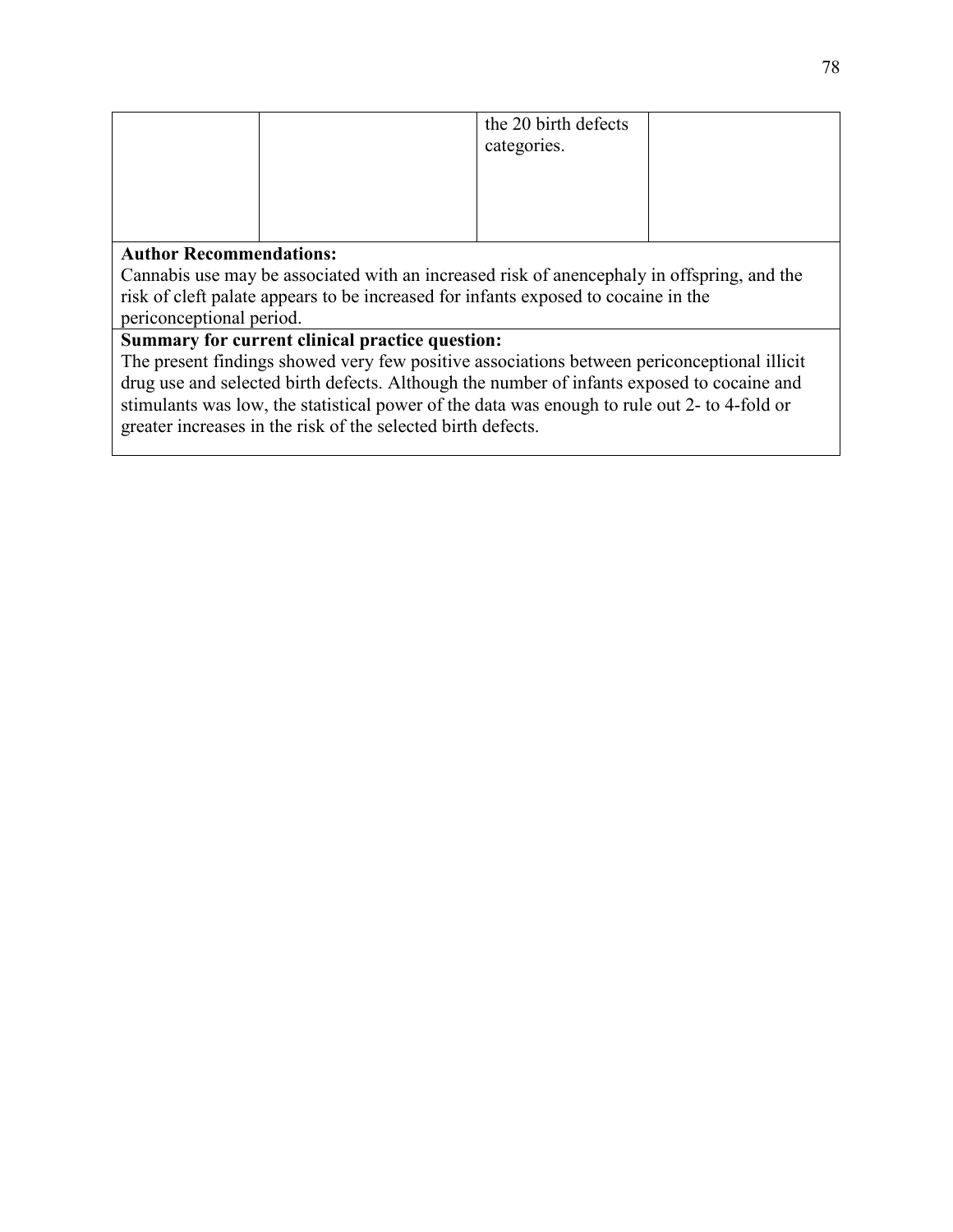#### **Source:**

Varner, M., Silver, R., Rowland Hogue, C., Willinger, M., Parker, C., Thorsten, V., Goldenberg, R., Saade, G., Dudley, D., Coustan, D., Stoll, B., Bukowski, R., Koch, M., Conway, D., Pinar, H., & Reddy, W. for the Eunice Kennedy Shriver National Institute of Child Health and Human Development Stillbirth Collaborative Research Network (2014). Association between stillbirth and illicit drug use and smoking during pregnancy. *Obstetrics and Gynecology*, *123*(1), 113–125. doi:10.1097/AOG.0000000000000052

| <b>Purpose/Sample</b>               | Design                                               | <b>Results</b>          | <b>Strengths/Limitations</b>                 |
|-------------------------------------|------------------------------------------------------|-------------------------|----------------------------------------------|
|                                     | (Method/Instruments)                                 |                         |                                              |
| <b>Purpose:</b>                     | The Stillbirth                                       | In this population-     | <b>Strengths:</b>                            |
| To compare                          | Collaborative Research                               | based study of          | The study was                                |
| illicit drug and                    | Network conducted a                                  | stillbirth, there was a | population-based and                         |
| smoking use in                      | case-control study.                                  | twofold increase in     | racially and ethnically                      |
| pregnancies with                    | Umbilical cord samples                               | stillbirth in women     | diverse. Participants                        |
| and without                         | from cases and controls                              | with positive           | were evaluated with a                        |
| stillbirth.                         | were collected and frozen                            | umbilical cord          | thorough standardized                        |
|                                     | for subsequent batch                                 | homogenate              | protocol that                                |
|                                     | analysis. Maternal serum                             | screening. The most     | minimized variability                        |
|                                     | was collected at delivery                            | common drug             | in data and sample                           |
| <b>Sample/Setting:</b>              | and batch analyzed for                               | detected was            | collection. The study                        |
| March 2006 to                       | cotinine.                                            | tetrahydrocannabinol    | also included a                              |
| September 2008,                     |                                                      | acid, which was         | maternal interview and                       |
| covering more                       | For 663 stillbirth                                   | significantly           | medical record                               |
| than 90% of                         | deliveries, 418 had cord                             | associated with         | abstraction to allow for                     |
| deliveries to                       | homogenate and 579 had                               | stillbirth (OR 2.34,    | in-depth questions                           |
| residents of five                   | maternal cotinine assays                             | 95% CI 1.13-4.81).      | about smoking and                            |
| priori-defined                      | performed. For 1,932 live                            |                         | drug use. Finally, in                        |
| geographically                      | birth deliveries, 1,050 had                          |                         | addition to self-                            |
| diverse regions.<br>663 stillbirths | cord homogenate                                      |                         | reported substance                           |
|                                     | toxicology and 1,545 had<br>maternal cotinine assays |                         | abuse, exposure to<br>tobacco and illicit    |
| and 1,932 live<br>births were       |                                                      |                         |                                              |
| included in the                     | performed.                                           |                         | drugs was confirmed<br>by analyses that were |
| study                               |                                                      | <b>Conclusion:</b>      | blinded to the clinical                      |
|                                     |                                                      | Positive toxicology     | outcome.                                     |
|                                     |                                                      | screen for illicit      |                                              |
|                                     |                                                      | drugs was associated    |                                              |
|                                     |                                                      | with a two- to          |                                              |
| Level of                            |                                                      | threefold increase in   | <b>Limitations:</b>                          |
| evidence:                           |                                                      | stillbirth risk.        | Participants who did                         |
|                                     |                                                      | Documentation of        | not have cotinine and                        |
| III                                 |                                                      | tetrahydrocannabinol    | toxicology testing                           |
|                                     |                                                      | acid indicating         | differed in race or                          |
|                                     |                                                      | cannabis use            | ethnicity and                                |
|                                     |                                                      |                         | gestational age from                         |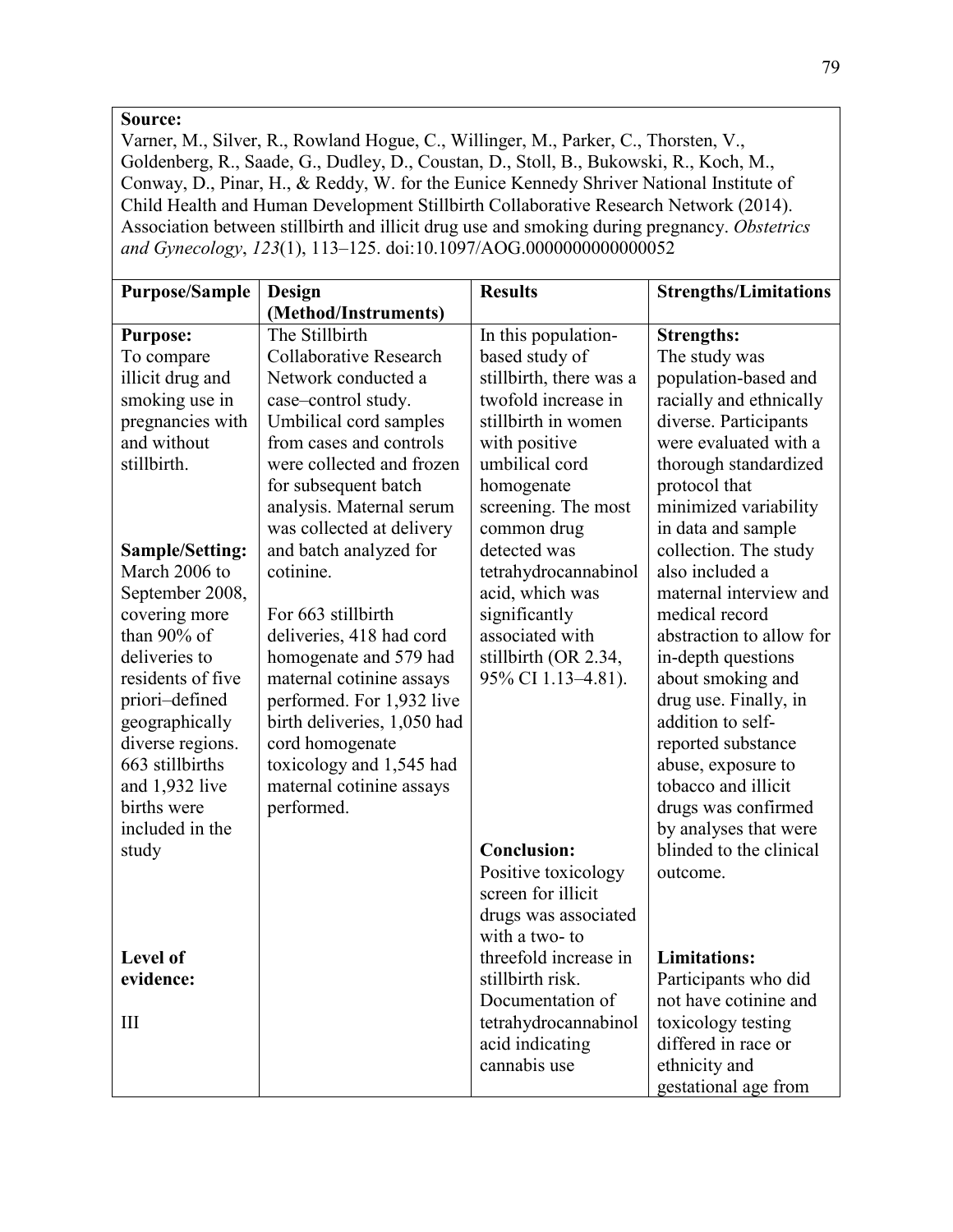| <b>Quality of</b> | increased the odds of | those whom samples       |
|-------------------|-----------------------|--------------------------|
| evidence:         | stillbirth twofold.   | were available for       |
|                   |                       | testing, which may       |
| High              |                       | bias our findings.       |
|                   |                       | Second, drug use         |
|                   |                       | during pregnancy         |
|                   |                       | declines at term, which  |
|                   |                       | may have been another    |
|                   |                       | source of bias. The      |
|                   |                       | study also lacked a      |
|                   |                       | sample size to make      |
|                   |                       | definitive conclusions   |
|                   |                       | regarding the            |
|                   |                       | relationship between     |
|                   |                       | some individual drugs    |
|                   |                       | and stillbirth and       |
|                   |                       | among cannabis use,      |
|                   |                       | smoking, and stillbirth. |
|                   |                       |                          |

Cannabis users often smoke as well, and more research is needed to investigate the interaction of tetrahydrocannabinol acid and cigarette smoking.

# **Summary for current clinical practice question:**

Cannabis use may be increasing with increased legalization; clinicians should be alert to these risks and should educate women regarding dangers associated with marijuana use and active and passive smoke exposure during pregnancy.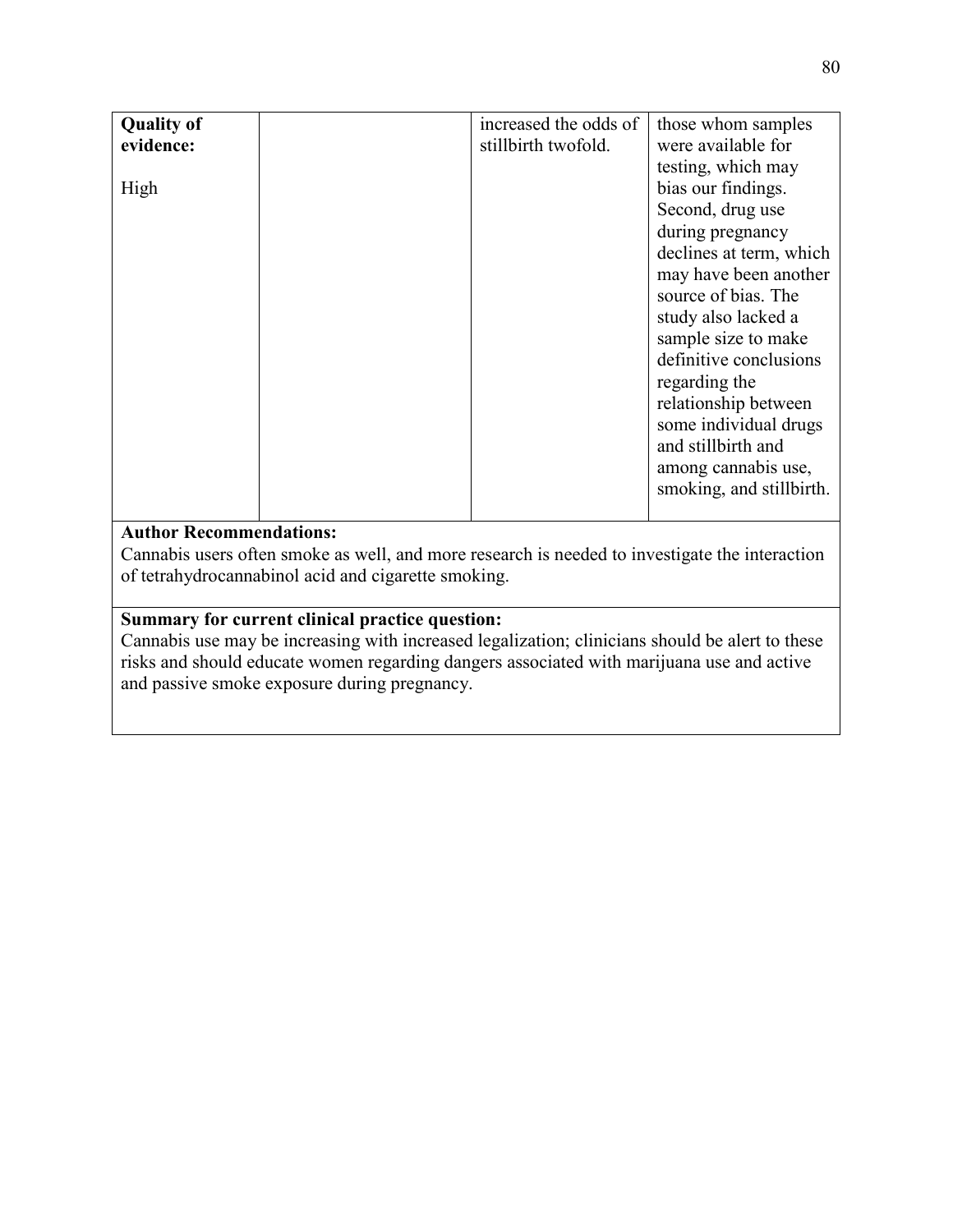**Source:** Warshak, CR., Regan, J., Moore, B., Magner, K., Kritzer, S., & Van Hook, J. (2015). Association between marijuana use and adverse obstetrical and neonatal outcomes. *Journal of Perinatology, 35*, 991-995. https://doi.org/10.1038/jp.2015.120

| <b>Purpose/Sample</b>                      | Design                   | <b>Results</b>                          | <b>Strengths/Limitations</b> |
|--------------------------------------------|--------------------------|-----------------------------------------|------------------------------|
|                                            | (Method/Instruments)     |                                         |                              |
| <b>Purpose:</b>                            | A retrospective cohort   | The results                             | <b>Strengths:</b>            |
| To examine the                             | study of all singleton   | included 6468                           | Large number of women        |
| associations                               | deliveries born over 20  | women, 6107                             | included in the analysis     |
| between                                    | weeks.                   | nonusers and 361                        | and the ability to control   |
| marijuana use and                          | Evaluating various       | marijuana users.                        | the confounding medical      |
| certain adverse                            | obstetrical and neonatal | After adjustment                        | and social factors, such     |
| obstetrical and                            | outcomes including       | for maternal age,                       | as race, obesity and lack    |
| neonatal                                   | preterm delivery, pre-   | race, parity, body                      | of adequate prenatal care.   |
| outcomes,                                  | eclampsia, gestational   | mass index and no                       | In addition, maternal        |
| excluding women                            | diabetes, cesarean       | prenatal care, we                       | exposure data were taken     |
| with                                       | delivery, fetal growth   | found higher rates                      | directly from the medical    |
| polysubstance use                          | restriction, a composite | of small for                            | record and based upon a      |
| and stratifying for                        | which included           | gestational age and                     | combination of self-         |
| coexisting tobacco                         | stillbirth or neonatal   | neonatal intensive                      | report and toxicology        |
| use                                        | intensive care unit      | care unit admission                     | screen results and may be    |
|                                            | admission, and           | in women who                            | more accurate as opposed     |
|                                            | perinatal mortality.     | were not tobacco                        | to reliance on self-         |
|                                            | Stratified study groups  | users. Other                            | reporting in birth           |
|                                            | according to the         | obstetrical                             | certificate records.         |
|                                            | maternal tobacco use     | outcomes including                      |                              |
|                                            | and performed a          | preterm delivery<br>and fetal anomalies |                              |
| <b>Sample/Setting:</b><br>Included in this | logistic regression      | were not increased                      |                              |
|                                            | analysis.                | with maternal                           |                              |
| study were 6468<br>women, 6107             |                          |                                         |                              |
| nonusers and 361                           |                          | marijuana use                           |                              |
| marijuana users at                         |                          |                                         |                              |
| the University of                          |                          |                                         | <b>Limitations:</b>          |
| Cincinnati                                 |                          |                                         | Not designed to              |
| <b>Medical Center</b>                      |                          |                                         | determine dose-related       |
| between January                            |                          |                                         | effects. The setting is a    |
| 2008 and January                           |                          |                                         | high-risk academic center    |
| 2011.                                      |                          | <b>Conclusion:</b>                      | with a large referral base,  |
|                                            |                          | Maternal                                | and as such the rates of     |
|                                            |                          | marijuana use does                      | exposures and outcomes       |
|                                            |                          | not increase the                        | may vary from other          |
|                                            |                          | risk of adverse                         | regions. Does not have       |
|                                            |                          | obstetrical                             | enough power to draw         |
|                                            |                          | outcomes or fetal                       | conclusions for all the      |
|                                            |                          | anomalies but does                      | outcome variables            |